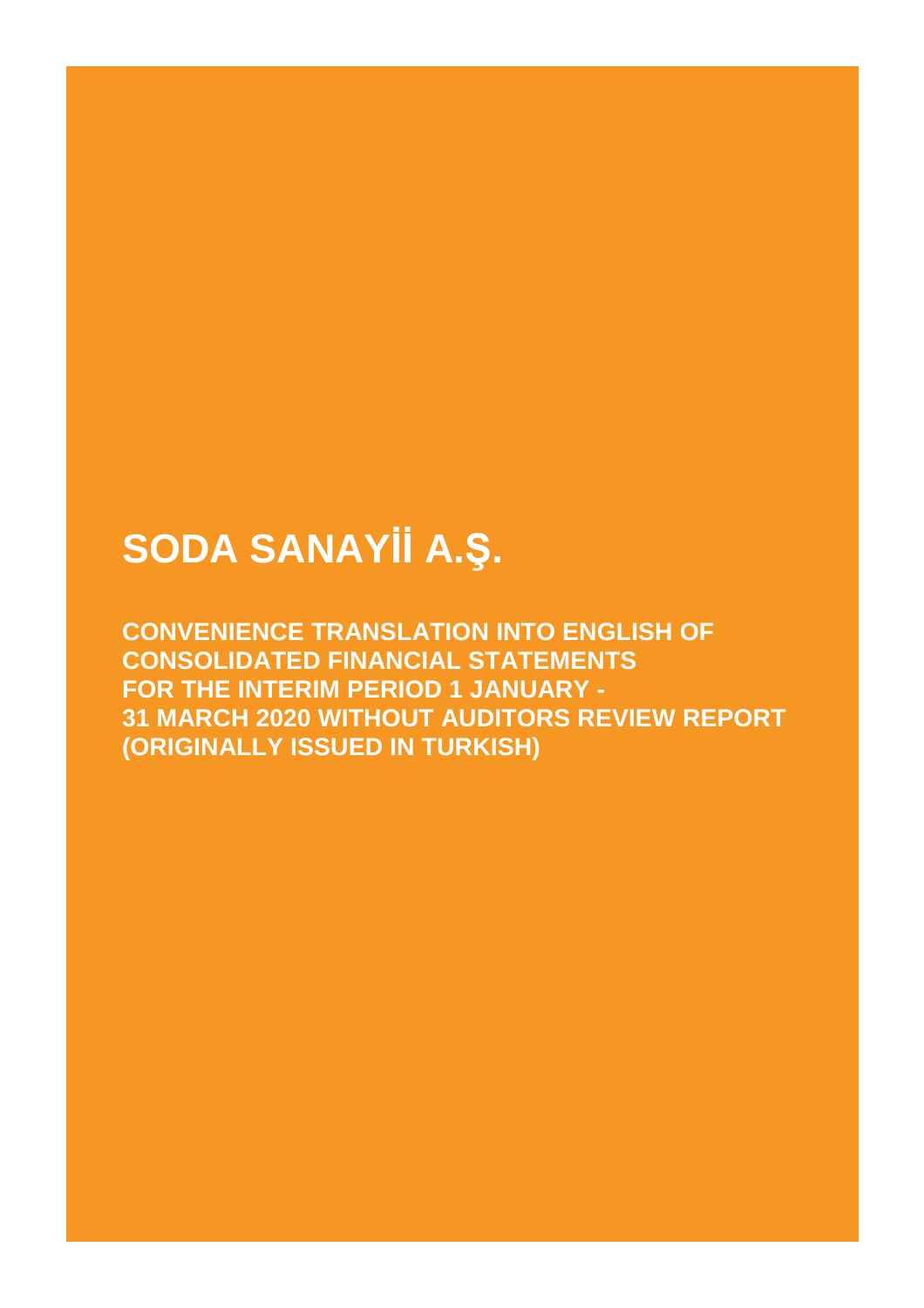| CONTENT           |                                                                                                                                                                                                                                | $1 - 2$<br>3<br>$\overline{\mathbf{A}}$<br>5<br>$6 - 7$<br>$8 - 83$ |
|-------------------|--------------------------------------------------------------------------------------------------------------------------------------------------------------------------------------------------------------------------------|---------------------------------------------------------------------|
| NOTE 1            | GROUP'S ORGANIZATION AND NATURE OF OPERATIONS MANUSITY OF PRESENTATION OF THE CONSOLIDATED FINANCIAL STATEMENTS                                                                                                                | $8-9$                                                               |
| NOTE 2            |                                                                                                                                                                                                                                | $9 - 24$                                                            |
| NOTE 3            |                                                                                                                                                                                                                                | 25                                                                  |
| NOTE 4            |                                                                                                                                                                                                                                | 25                                                                  |
| NOTE <sub>5</sub> |                                                                                                                                                                                                                                | 26-27                                                               |
| NOTE 6            |                                                                                                                                                                                                                                | 28                                                                  |
| NOTE 7            |                                                                                                                                                                                                                                |                                                                     |
| NOTE 8            |                                                                                                                                                                                                                                |                                                                     |
|                   |                                                                                                                                                                                                                                | 34                                                                  |
|                   |                                                                                                                                                                                                                                | 35-36                                                               |
|                   |                                                                                                                                                                                                                                | 36-37                                                               |
|                   | NOTE 12 DERIVATIVE FINANCIAL INSTRUMENTS [[11] THE CONDITIONAL TO THE RESIDENCE TO THE RESIDENCE TO THE RESIDENCE TO THE RESIDENCE TO THE RESIDENCE TO THE RESIDENCE TO THE RESIDENCE TO THE RESIDENCE TO THE RESIDENCE TO THE | 37                                                                  |
|                   |                                                                                                                                                                                                                                | 38                                                                  |
|                   |                                                                                                                                                                                                                                | 38                                                                  |
|                   | NOTE 15 ASSETS FROM CUSTOMER CONTRACTS MANUSIC CONTRIBUTION CONTRACTS NOTE 16 JOINT VENTURES AND ASSOCIATES UNDER EQUITY METHOD                                                                                                | 39                                                                  |
|                   |                                                                                                                                                                                                                                | 39-41                                                               |
|                   |                                                                                                                                                                                                                                | 41                                                                  |
|                   |                                                                                                                                                                                                                                | 42-43                                                               |
|                   |                                                                                                                                                                                                                                | 44<br>45                                                            |
|                   | NOTE 21 GOODWILL                                                                                                                                                                                                               | 45                                                                  |
|                   |                                                                                                                                                                                                                                | 46                                                                  |
|                   |                                                                                                                                                                                                                                | 46-47                                                               |
|                   |                                                                                                                                                                                                                                | 47                                                                  |
|                   |                                                                                                                                                                                                                                | 47-48                                                               |
|                   |                                                                                                                                                                                                                                | 48                                                                  |
|                   |                                                                                                                                                                                                                                | 49                                                                  |
|                   | NOTE 27 OTHER ASSETS AND LIABILITIES MANUSIC COMPONENT COMPONENT CONSERVATION CONTERNATION CONTERNATION NOTE 28 EQUITY, RESERVES AND OTHER EQUITY COMPONENT COMMUNICATIONS CONSERVED BY A DISPONDENT COMPONENT COMMUNICATIONS  | 49-53                                                               |
|                   | NOTE 29 SALES AND COST OF SALES                                                                                                                                                                                                | 53                                                                  |
|                   |                                                                                                                                                                                                                                |                                                                     |
|                   |                                                                                                                                                                                                                                | 53                                                                  |
|                   |                                                                                                                                                                                                                                | 54                                                                  |
|                   |                                                                                                                                                                                                                                |                                                                     |
|                   | NOTE 32 OTHER OPERATING INCOME/EXPENSES MANUSIC CONTINUES AND THE 33 INCOME AND EXPENSES FROM INVESTING ACTIVITIES MANUSIC CONTENTING 55-56                                                                                    |                                                                     |
|                   |                                                                                                                                                                                                                                | 56-57                                                               |
|                   | NOTE 35 ASSETS HELD FOR SALE                                                                                                                                                                                                   | 57                                                                  |
|                   |                                                                                                                                                                                                                                | 57-60                                                               |
|                   |                                                                                                                                                                                                                                | 60                                                                  |
|                   |                                                                                                                                                                                                                                | 61-68                                                               |
|                   | NOTE 39 NATURE AND LEVEL OF RISKS DERIVED FROM FINANCIAL INSTRUMENTS                                                                                                                                                           | 69-81                                                               |
|                   | NOTE 40 FINANCIAL INSTRUMENTS (FAIR VALUE AND HEDGE ACCOUNTING DISCLOSURES)                                                                                                                                                    | 81-82                                                               |
|                   | NOTE 41 EVENTS AFTER THE BALANCE SHEET DATE                                                                                                                                                                                    | 82                                                                  |
|                   | NOTE 42 OTHER ISSUES THAT SIGNIFICANTLY AFFECT THE FINANCIAL STATEMENTS OR OTHER                                                                                                                                               |                                                                     |
|                   | ISSUES REQUIRED FOR A CLEARER UNDERSTANDING OF FINANCIAL STATEMENT                                                                                                                                                             | 83                                                                  |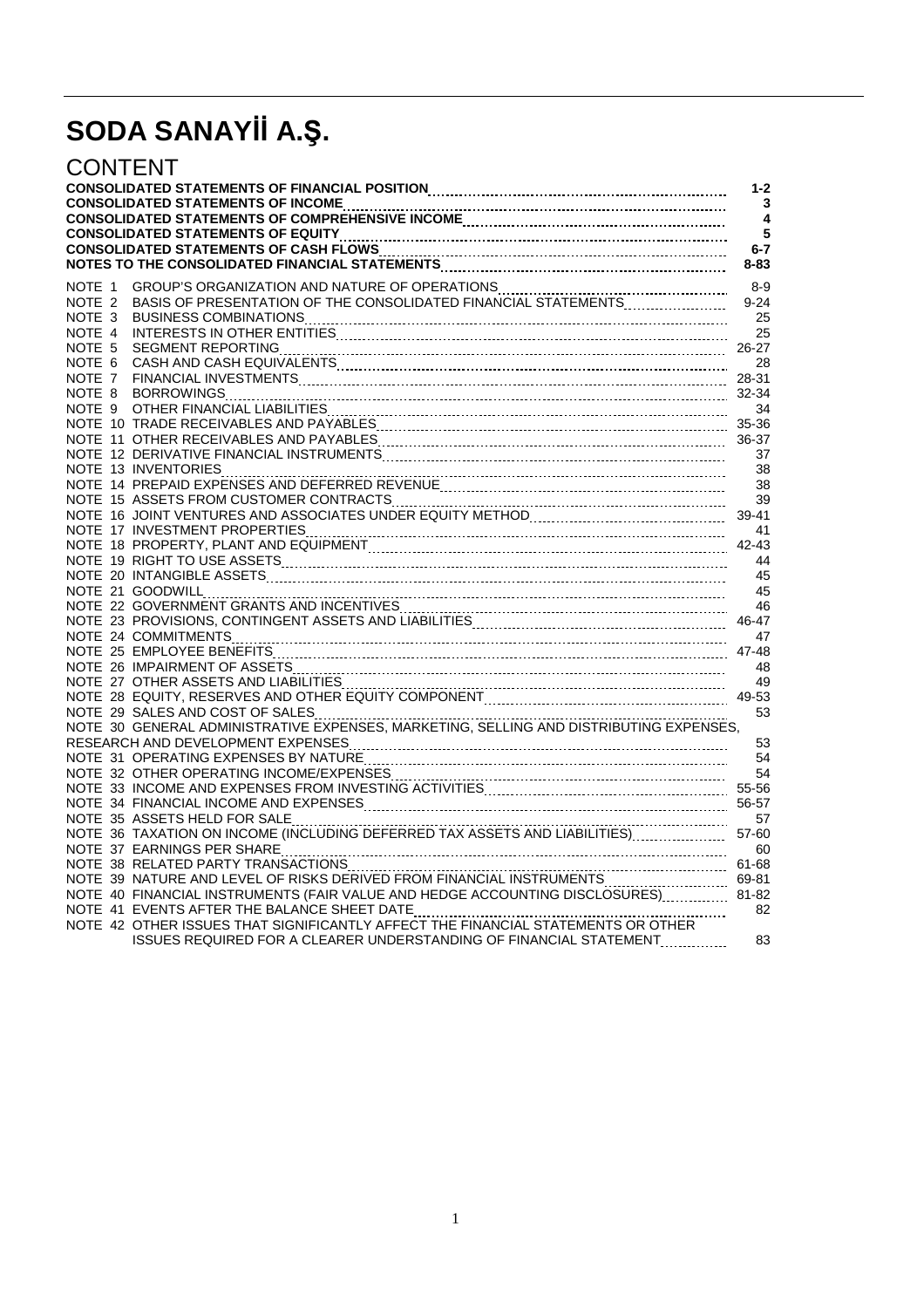CONSOLIDATED STATEMENTS OF FINANCIAL POSITION

FOR 31 MARCH 2020 AND 2019

(Amounts are expressed in thousands of Turkish Lira ("TRY") unless otherwise indicated.)

| <b>ASSETS</b>                | <b>Note</b> | 31 March<br>2020 | <b>31 December</b><br>2019 |
|------------------------------|-------------|------------------|----------------------------|
| <b>Current Assets</b>        |             |                  |                            |
| Cash and cash equivalents    | 6           | 2,803,278        | 2,300,473                  |
| <b>Financial investments</b> | 7           | 94,887           | 92,521                     |
| Trade receivables            | 10,38       | 1,016,915        | 901,551                    |
| -Due from related parties    | 38          | 103,256          | 104,092                    |
| -Other trade receivables     | 10          | 913,659          | 797,459                    |
| Other receivables            | 11,38       | 7,729            | 13,251                     |
| -Due from related parties    | 38          | 391              | 201                        |
| -Other receivables           | 11          | 7,338            | 13,050                     |
| Derivative Instruments       | 12          | 59               | 163                        |
| Inventories                  | 13          | 541,683          | 553,396                    |
| Prepaid expenses             | 14          | 84,882           | 29,701                     |
| Current income tax assets    | 36          | 1,403            | 1,495                      |
| Other current assets         | 27          | 125,409          | 161,109                    |
| <b>Total Current Assets</b>  |             | 4,676,245        | 4,053,660                  |
|                              |             |                  |                            |

| <b>Non-Current Assets</b>                 |       |           |           |
|-------------------------------------------|-------|-----------|-----------|
| <b>Financial investments</b>              | 7     | 796,247   | 730,694   |
| Other receivables                         | 11    | 324       | 321       |
| Derivative Instruments                    | 12    | 21,407    | 4,058     |
| Investments accounted under equity method | 16    | 531,384   | 460,094   |
| Property, plant and equipment             | 18    | 2,271,772 | 2,250,033 |
| Right to use assets                       | 19    | 32,372    | 28,842    |
| Intangible assets                         | 20,21 | 155,198   | 151,865   |
| -Goodwill                                 | 21    | 27,860    | 26,530    |
| -Other intangible assets                  | 20    | 127,338   | 125,335   |
| Prepaid expenses                          | 14    | 30,300    | 30,498    |
| Deferred tax assets                       | 36    | 481,639   | 474,808   |
| Other non-current assets                  | 27    | 442,723   | 442,551   |
| <b>Total Non-Current Assets</b>           |       | 4,763,366 | 4,573,764 |
| <b>TOTAL ASSETS</b>                       |       | 9,439,611 | 8,627,424 |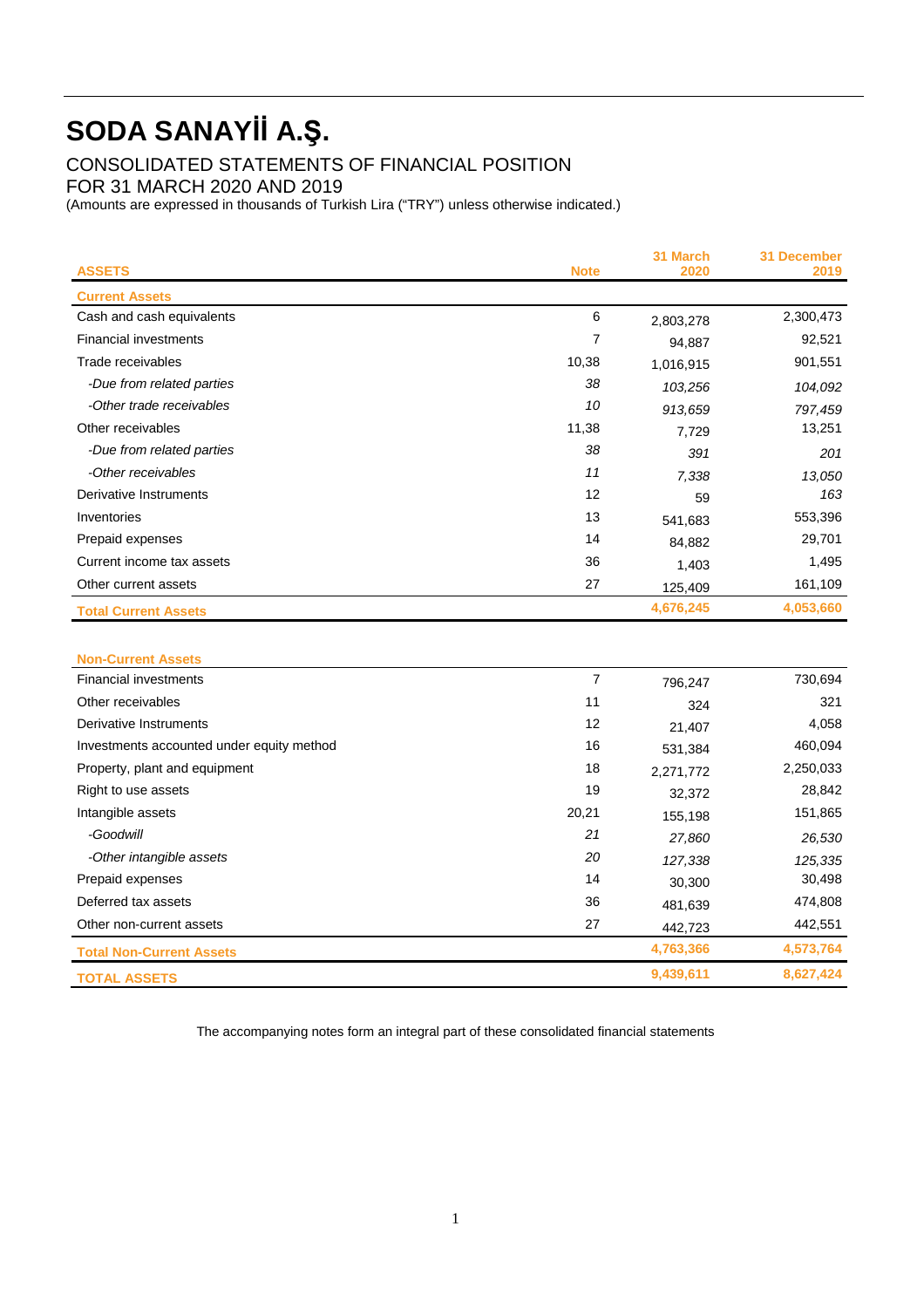CONSOLIDATED STATEMENTS OF FINANCIAL POSITION

FOR 31 MARCH 2020 AND 2019

(Amounts are expressed in thousands of Turkish Lira ("TRY") unless otherwise indicated.)

| <b>LIABILITIES</b>                                               | <b>Note</b> | 2020      | 31 March 31 December<br>2019 |
|------------------------------------------------------------------|-------------|-----------|------------------------------|
| <b>Current Liabilities</b>                                       |             |           |                              |
| Short term borrowings                                            | 8           | 74,272    | 69,189                       |
| Short term portion of long term borrowings                       | 8           | 794,283   | 341,429                      |
| Trade payables                                                   | 10,38       | 420,310   | 506,213                      |
| -Due to related parties                                          | 38          | 141,096   | 200,217                      |
| -Other trade payables                                            | 10          | 279,214   | 305,996                      |
| Employee benefit obligations                                     | 25          | 8,083     | 6,841                        |
| Other payables                                                   | 11,38       | 463,321   | 500,961                      |
| -Due to related parties                                          | 38          | 455,914   | 493,892                      |
| -Due to non-related parties                                      | 11          | 7,407     | 7,069                        |
| Deferred income                                                  | 14          | 10,303    | 7,658                        |
| Current income tax liabilities                                   | 36          | 59,231    | 53,348                       |
| Short term provisions                                            | 23,25       | 52,550    | 23,329                       |
| Other current liabilities                                        | 27          | 91,749    | 15,653                       |
| <b>Total Current Liabilities</b>                                 |             | 1,974,102 | 1,524,621                    |
| <b>Non-Current Liabilities</b>                                   |             |           |                              |
| Long term borrowings                                             | 8           | 1,341,191 | 1,308,705                    |
| Other payables                                                   | 11          | 921       | 847                          |
| Long term provisions                                             | 25          | 44,258    | 43,497                       |
| Deferred tax liabilities                                         | 36          | 59,775    | 7,890                        |
| <b>Total Non-Current Liabilities</b>                             |             | 1,446,145 | 1,360,939                    |
| <b>Total Liabilities</b>                                         |             | 3,420,247 | 2,885,560                    |
| <b>EQUITY</b>                                                    |             |           |                              |
| <b>Total Equity Attributable to Equity Holders of the Parent</b> | 28          | 6,019,364 | 5,741,864                    |
| Capital                                                          |             | 1,000,000 | 1,000,000                    |
| Other comprehensive income/expense not to be                     |             |           |                              |
| reclassified to profit or loss                                   |             | 185,163   | 184,280                      |
| - Gain/(loss) on revaluation and remeasurement                   |             | 185, 163  | 184,280                      |
| - Gain/(loss) from revaluation of tangible assets                |             | 184,692   | 183,809                      |
| - Actuarial gain                                                 |             | 471       | 471                          |
| Other comprehensive income/expense to be                         |             |           |                              |
| reclassified to profit or loss                                   |             | 885,225   | 766,732                      |
| - Foreign currency translation reserve                           |             | 867,712   | 760,078                      |
| - Hedging gain/(loss)                                            |             | 17,513    | 6,654                        |
| Restricted reserves                                              |             | 249,000   | 229,500                      |
| Retained earnings                                                |             | 3,296,852 | 2,452,418                    |
| Net profit for the period                                        |             | 403,124   | 1,108,934                    |
| <b>Non-controlling Interest</b>                                  | 28          |           |                              |
| <b>Total Equity</b>                                              |             | 6,019,364 | 5,741,864                    |
| <b>TOTAL LIABILITIES AND EQUITY</b>                              |             | 9,439,611 | 8,627,424                    |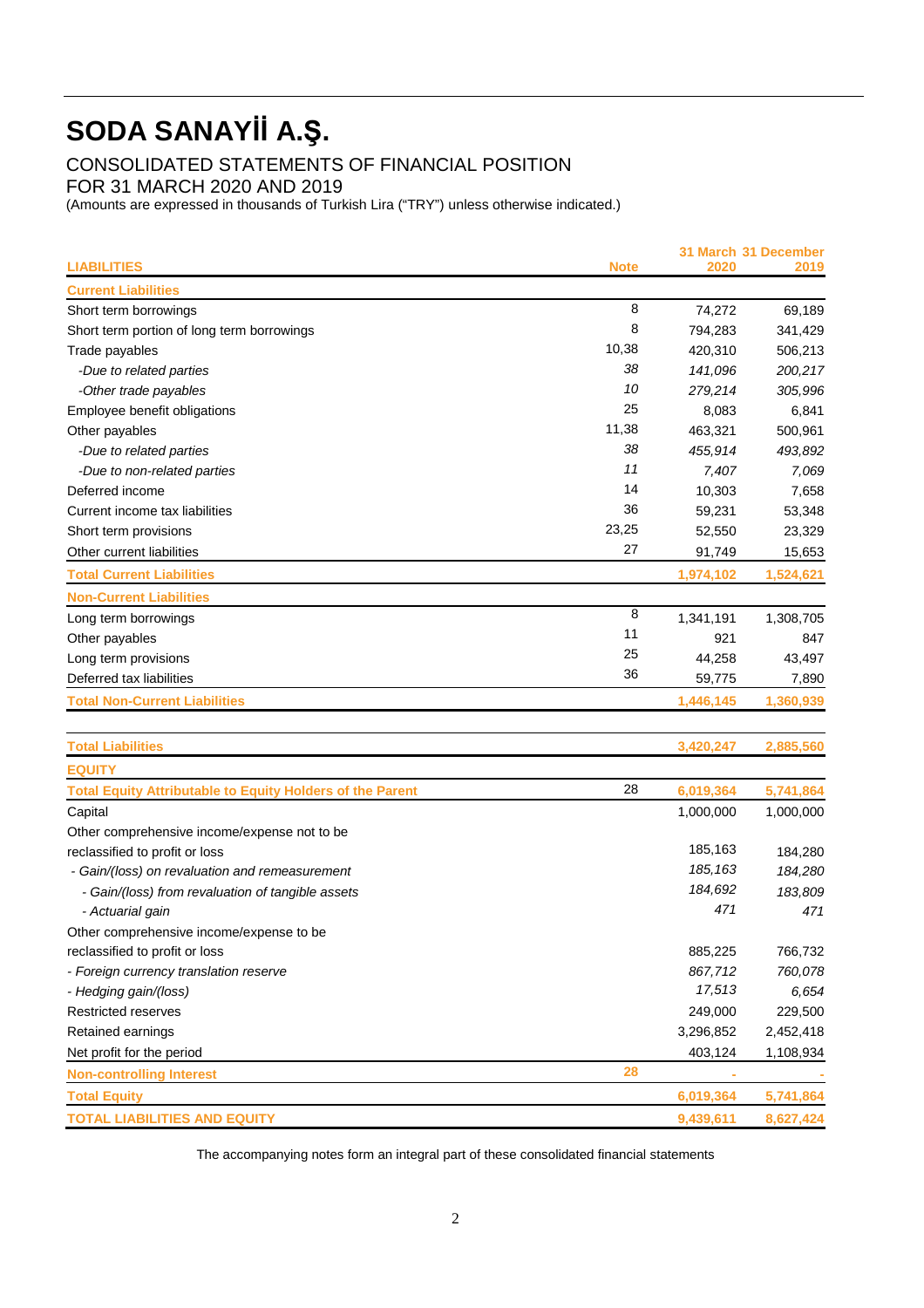CONSOLIDATED FINANCIAL STATEMENT OF INCOME

FOR 31 MARCH 2020 AND 2019

(Amounts are expressed in thousands of Turkish Lira ("TRY") unless otherwise indicated.)

|                                                     | <b>Note</b> | 1 January-<br><b>31 March 2020</b> | 1 January-<br>31 March 2019 |
|-----------------------------------------------------|-------------|------------------------------------|-----------------------------|
| Sales                                               | 29          | 1,176,060                          | 947,994                     |
| Cost of sales                                       | 29          | (751, 567)                         | (649, 719)                  |
| <b>Gross Profit</b>                                 |             | 424,493                            | 298,275                     |
| General administrative expenses                     | 30,31       | (38, 644)                          | (31, 551)                   |
| Marketing expenses                                  | 30,31       | (128,900)                          | (114, 948)                  |
| Research and development expenses                   | 30,31       | (1,678)                            | (1,221)                     |
| Other operating income                              | 32          | 90,282                             | 62,063                      |
| Other operating expenses                            | 32          | (44,200)                           | (37, 370)                   |
| <b>Operating Profit</b>                             |             | 301,353                            | 175,248                     |
| Income from investing activities                    | 33          | 98,183                             | 64,976                      |
| Expense from investing activities                   | 33          | (6,616)                            |                             |
| Impairment gains/(losses) in accordance with        |             |                                    |                             |
| TFRS <sub>9</sub>                                   | 33          | 2,734                              | (397)                       |
| Equities from the profits/(losses) of investment    | 16          | 20,654                             | 21,049                      |
| <b>Operating Profit Before</b>                      |             |                                    |                             |
| <b>Financial Income/(Loss)</b>                      |             | 416,308                            | 260,876                     |
| Financial income                                    | 34          | 255,899                            | 124,766                     |
| <b>Financial expenses</b>                           | 34          | (120, 746)                         | (72, 623)                   |
| <b>Profit Before Tax From Continuing Operations</b> |             | 551,461                            | 313,019                     |
| Tax income/(expense) from continuing operations     |             | (148, 337)                         | (27, 955)                   |
| Tax (charge) income for the period                  | 36          | (106, 393)                         | (69, 251)                   |
| Deferred tax income/(expense)                       | 36          | (41, 944)                          | 41,296                      |
| Profit/(loss) for the period                        |             | 403,124                            | 285,064                     |
|                                                     |             |                                    |                             |
| <b>Attributable to:</b>                             |             |                                    |                             |
| Non-controlling interest                            | 28          |                                    | 183                         |
| <b>Equity holders of the parent</b>                 | 28          | 403,124                            | 284,881                     |
|                                                     |             | 0.403                              | 0.285                       |
| <b>Earnings Per Share</b>                           | 37          |                                    |                             |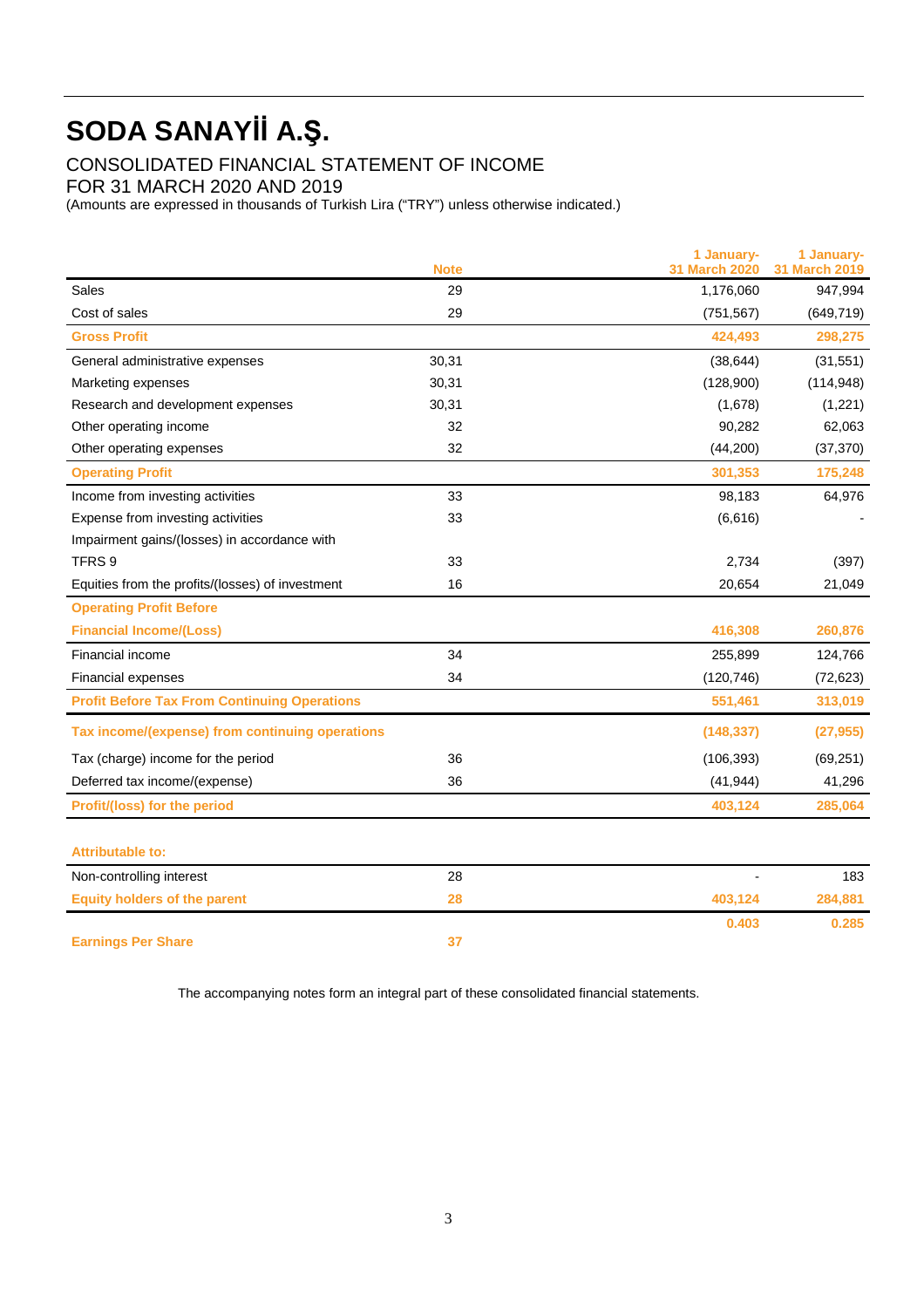CONSOLIDATED FINANCIAL STATEMENT OF COMPREHENSIVE INCOME

FOR 31 MARCH 2020 AND 2019

(Amounts are expressed in thousands of Turkish Lira ("TRY") unless otherwise indicated.)

|                                                   | <b>Note</b> | 1 January-<br>31 March 2020 | 1 January-<br>31 March 2019 |
|---------------------------------------------------|-------------|-----------------------------|-----------------------------|
| Profit/(loss) for the period                      | 28          | 403,124                     | 285,064                     |
| <b>Other Comprehensive Income</b>                 |             |                             |                             |
| Items not to be reclassified to profit or loss    | 28          | 882                         | 455                         |
| - Revaluation gain on tangible assets             |             | 509                         | 262                         |
| - Taxes relating to other comprehensive           |             |                             |                             |
| income not to be reclassified to profit or loss   |             | (51)                        | (26)                        |
| - Other comprehensive income part of              |             |                             |                             |
| shareholders method of equity valuation           |             | 424                         | 219                         |
| Items to be reclassified to profit or loss        | 28          | 118,494                     | 51,670                      |
| - Currency translation differences                |             | 107,635                     | 51,670                      |
| - Other comprehensive income or loss of cash flow |             |                             |                             |
| hedges                                            |             | 13,922                      |                             |
| - Taxes relating to other comprehensive           |             | (3,063)                     |                             |
| income to be reclassified to profit or loss       |             |                             |                             |
| <b>Other Comprehensive Income/(Loss)</b>          |             | 119,376                     | 52,125                      |
| <b>Total Comprehensive Income/(Loss)</b>          |             | 522,500                     | 337,189                     |
| <b>Attributable to:</b>                           |             |                             |                             |
| Non-controlling interest                          |             |                             | 491                         |
| <b>Equity holders of the parent</b>               |             | 522.500                     | 336,698                     |
| <b>Earnings Per Share</b>                         | 37          | 0.523                       | 0.337                       |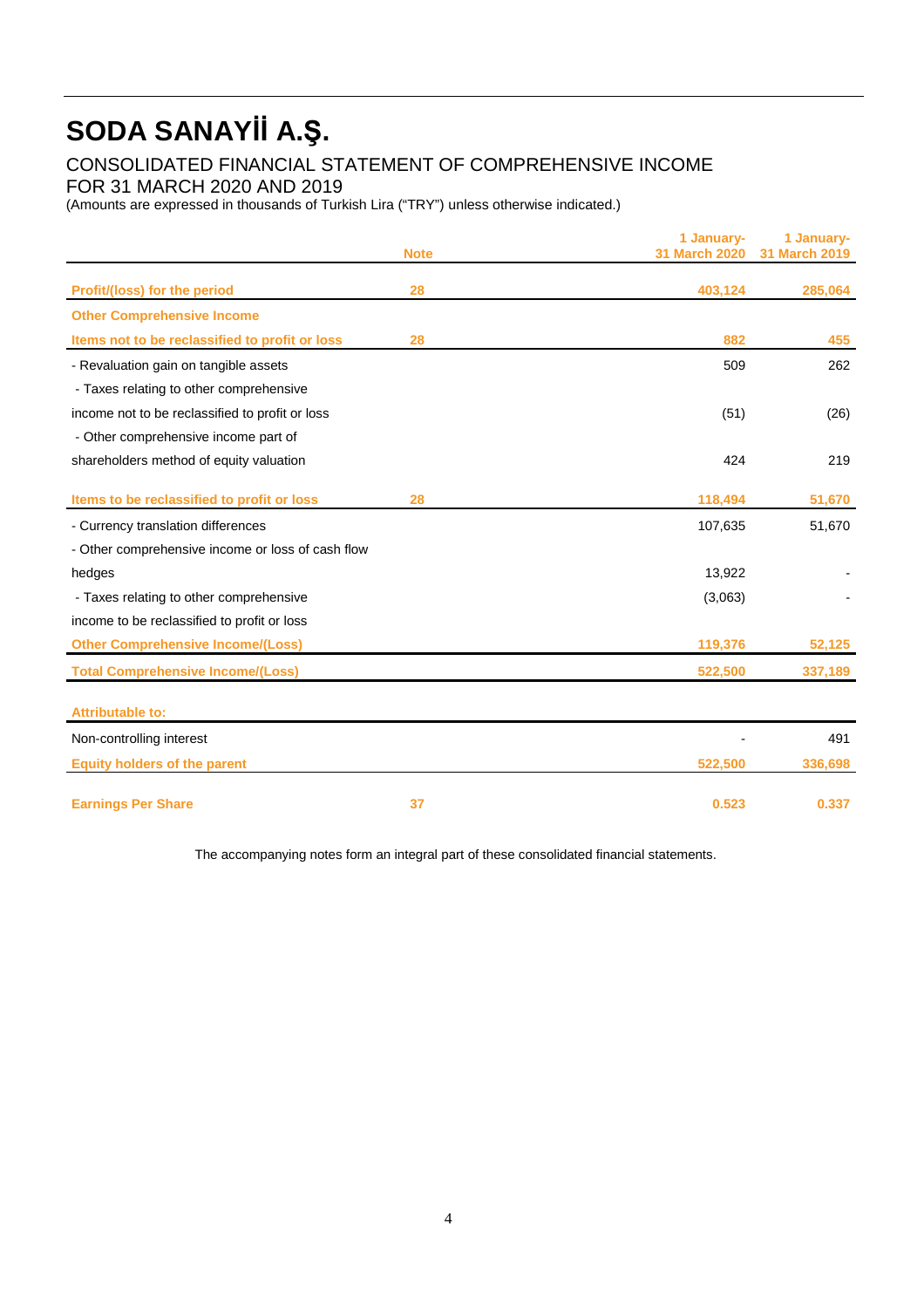## CONSOLIDATED FINANCIAL STATEMENT OF CHANGES IN EQUITY FOR THE INTERIM PERIOD 31 MARCH 2020 AND 2019

(Amounts are expressed in thousands of Turkish Lira ("TRY") unless otherwise indicated.)

|                                              | Paid in<br><b>Capital</b> | <b>Other</b><br><b>Comprehensive</b><br>Income not to be<br><b>Reclassified to Profit</b><br>or Loss | <b>Other</b><br><b>Comprehensive</b><br>Income to be<br><b>Reclassified to</b><br><b>Profit or Loss</b> | <b>Restricted</b><br><b>Reserves</b> | <b>Retained</b><br><b>Earnings</b> | <b>Net Profit for</b><br>the Period | <b>Total Equity</b><br><b>Attributable to</b><br><b>Equity Holders</b><br>of the Parent | Non-<br>controlling<br><b>interest</b> | <b>Equity</b> |
|----------------------------------------------|---------------------------|------------------------------------------------------------------------------------------------------|---------------------------------------------------------------------------------------------------------|--------------------------------------|------------------------------------|-------------------------------------|-----------------------------------------------------------------------------------------|----------------------------------------|---------------|
| <b>Balance at 1 January 2019</b>             | ,000,000                  | 182,087                                                                                              | 650,952                                                                                                 | 198,000                              | 1,275,763                          | 1,556,119                           | 4,862,921                                                                               | 6,274                                  | 4,869,195     |
| Adjustment to changes in accounting policies |                           |                                                                                                      |                                                                                                         |                                      | (2, 161)                           |                                     | (2, 161)                                                                                |                                        | (2, 161)      |
| <b>Revised balance</b>                       | ,000,000                  | 182,087                                                                                              | 650,952                                                                                                 | 198,000                              | 1,273,602                          | 1,556,119                           | 4,860,760                                                                               | 6,274                                  | 4,867,034     |
| Transfers                                    | $\sim$                    |                                                                                                      |                                                                                                         | 31,500                               | 1,524,619                          | (1,556,119)                         |                                                                                         |                                        |               |
| Total comprehensive income / (loss)          | $\sim$                    | 453                                                                                                  | 51,364                                                                                                  | $\sim$                               |                                    | 284.881                             | 336.698                                                                                 | 491                                    | 337,189       |
| Dividends                                    |                           | -                                                                                                    |                                                                                                         |                                      | (345,000)                          |                                     | (345,000)                                                                               |                                        | (345,000)     |
| <b>Balance at 31 March 2019</b>              | .000.000                  | 182.540                                                                                              | 702.316                                                                                                 | 229,500                              | 2,453,221                          | 284,881                             | 4,852,458                                                                               | 6,765                                  | 4,859,223     |

|                                              | Paid in<br><b>Capital</b> | <b>Other</b><br><b>Comprehensive</b><br>Income not to be<br><b>Reclassified to Profit</b><br>or Loss | <b>Other</b><br><b>Comprehensive</b><br>Income to be<br><b>Reclassified to</b><br><b>Profit or Loss</b> | <b>Restricted</b><br><b>Reserves</b> | <b>Retained</b><br><b>Earnings</b> | <b>Net Profit for</b><br>the Period | <b>Total Equity</b><br><b>Attributable to</b><br><b>Equity Holders</b><br>of the Parent | Non-<br>controlling<br>interest | <b>Equity</b> |
|----------------------------------------------|---------------------------|------------------------------------------------------------------------------------------------------|---------------------------------------------------------------------------------------------------------|--------------------------------------|------------------------------------|-------------------------------------|-----------------------------------------------------------------------------------------|---------------------------------|---------------|
| <b>Balance at 1 January 2020</b>             | ,000,000                  | 184,280                                                                                              | 766,732                                                                                                 | 229,500                              | 2,452,418                          | 1,108,934                           | 5,741,864                                                                               |                                 | 5,741,864     |
| Adjustment to changes in accounting policies |                           |                                                                                                      |                                                                                                         |                                      |                                    |                                     |                                                                                         |                                 |               |
| <b>Revised balance</b>                       | ,000,000                  | 184,280                                                                                              | 766,732                                                                                                 | 229,500                              | 2,452,418                          | 108,934                             | 5,741,864                                                                               |                                 | 5,741,864     |
| Transfers                                    |                           |                                                                                                      |                                                                                                         | 19,500                               | 1,089,434                          | (1,108,934)                         |                                                                                         |                                 |               |
| Total comprehensive income / (loss)          |                           | 883                                                                                                  | 118.493                                                                                                 |                                      |                                    | 403.124                             | 522.500                                                                                 |                                 | 522,500       |
| Dividends                                    |                           |                                                                                                      |                                                                                                         |                                      | (245,000)                          |                                     | (245,000)                                                                               |                                 | (245,000)     |
| <b>Balance at 31 March 2020</b>              | .000.000                  | 185.163                                                                                              | 885.225                                                                                                 | 249,000                              | 3,296,852                          | 403,124                             | 6,019,364                                                                               |                                 | 6,019,364     |

Detailed information on changes in equity have been disclosed in Note 28.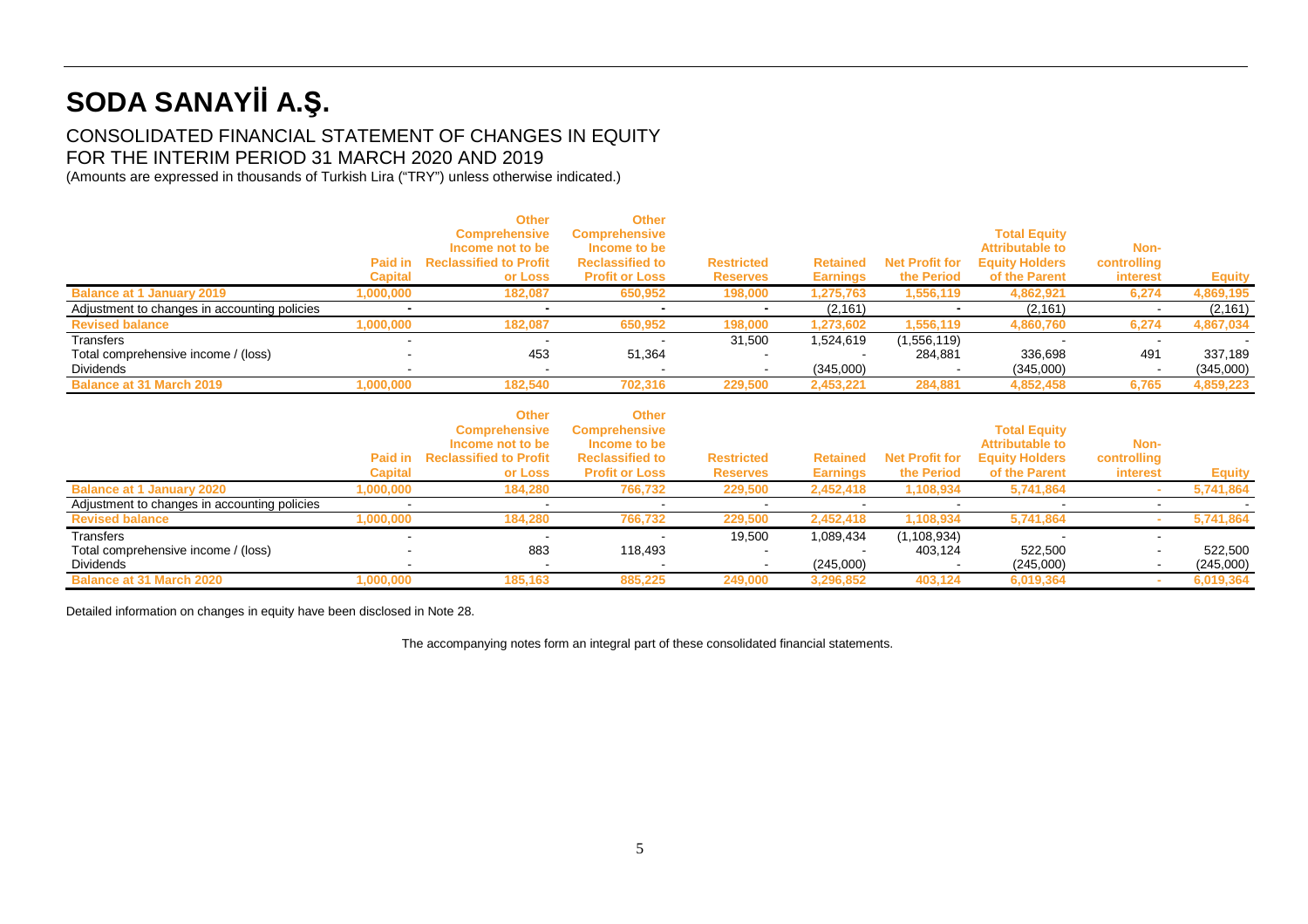# CONSOLIDATED STATEMENT OF CASH FLOWS

FOR 31 MARCH 2020 AND 2019

(Amounts are expressed in thousands of Turkish Lira ("TRY") unless otherwise indicated.)

|                                                                                           | <b>Note</b>       | 1 January-<br>31 March 2020 | 1 January-<br>31 March 2019 |
|-------------------------------------------------------------------------------------------|-------------------|-----------------------------|-----------------------------|
| <b>A.CASH FLOWS FROM OPERATING ACTIVITIES</b>                                             |                   | (170, 678)                  | 160,011                     |
| Net profit/(loss) for the period                                                          |                   | 403,124                     | 285,064                     |
| Adjustments to reconcile net profit/(loss)to net cash provided by operating activities    |                   | (58, 607)                   | (53, 661)                   |
| -Depreciation and amortization                                                            | 18,19,20          | 54,090                      | 49,427                      |
| -Adjustments for impairments/reversals                                                    | 7,10,11,13,18     | (2,592)                     | 760                         |
| -Changes in provisions                                                                    | 23,25             | 30,656                      | 27,880                      |
| -Interest income and expenses                                                             | 32,34             | 46,447                      | 10,324                      |
| -Unrealized exchange loss/(gain) on cash and cash equivalents                             | 32,34             | (223, 323)                  | (83,982)                    |
| -Adjustments for fair value through profit/loss                                           | 7                 | (91, 567)                   | (64, 976)                   |
| -Adjustments for retained earnings from investments                                       |                   |                             |                             |
| accounted under equity method                                                             | 16                | (20, 654)                   | (21, 049)                   |
| -Adjustments for tax income/(losses)                                                      | 36                | 148,337                     | 27,955                      |
| -Gain/losses from sales of                                                                |                   |                             |                             |
| tangible assets                                                                           | 33                | (1)                         |                             |
| <b>Changes in net working capital</b>                                                     |                   | (361,006)                   | (35, 870)                   |
| -Increases/decreases in trade receivables                                                 | 10,38             | (70, 280)                   | (29, 904)                   |
| -Increases/decreases in other receivables                                                 | 11,38             | 5,522                       | (30,668)                    |
| -Increases/decreases in inventories                                                       | 13                | 11,713                      | (95, 324)                   |
| -Increases/decreases in trade payables                                                    | 10,38             | (89, 408)                   | (70, 873)                   |
| -Increases/decreases in other payables                                                    | 11, 14, 25, 38    | (278, 753)                  | 177,270                     |
| - Increases/decreases in derivative instruments                                           | 12,34             | 2,089                       |                             |
| -Increases/decreases in net working capital                                               | 7, 14, 15, 27, 36 | 58,111                      | 13,629                      |
| <b>Cash flows from operating activities</b>                                               |                   | (16, 489)                   | 195,533                     |
| -Interest paid                                                                            | 8,32,34,38        | (50, 774)                   | (23, 332)                   |
| -Interest received                                                                        | 32,34,38          | 4                           | 8,466                       |
| -Employment termination benefits paid                                                     | 25                | (1, 193)                    | (1,659)                     |
| -Tax returns (payments)                                                                   | 36                | (102, 226)                  | (18, 997)                   |
|                                                                                           |                   |                             |                             |
| <b>B. CASH FLOWS FROM INVESTING ACTIVITIES</b>                                            |                   | (2,953)                     | (70,090)                    |
| -Cash outflows related to purchases to gain control of subsidiaries                       | 16                | (9, 138)                    |                             |
| -Cash inflows for purchase of shares or debt instruments of other enterprises or<br>funds | 7                 | 22,014                      |                             |
| -Proceeds from sales of tangible and intangible assets                                    | 18,20,33          | 10                          | 15                          |
| -Purchases of tangible and intangible assets                                              | 18,20             | (29, 283)                   | (94, 108)                   |
| -Advances given and changes in liabilities                                                | 14                | (6, 234)                    | (18, 195)                   |
| -Repayment from advances given and change in liabilities                                  | 14                | 4,517                       | 28,907                      |
| -Interest received                                                                        | 6,33,34           | 12,804                      | 12,437                      |
| -Other cash inflow (outflow)                                                              | 10,11,27          | 2,357                       | 854                         |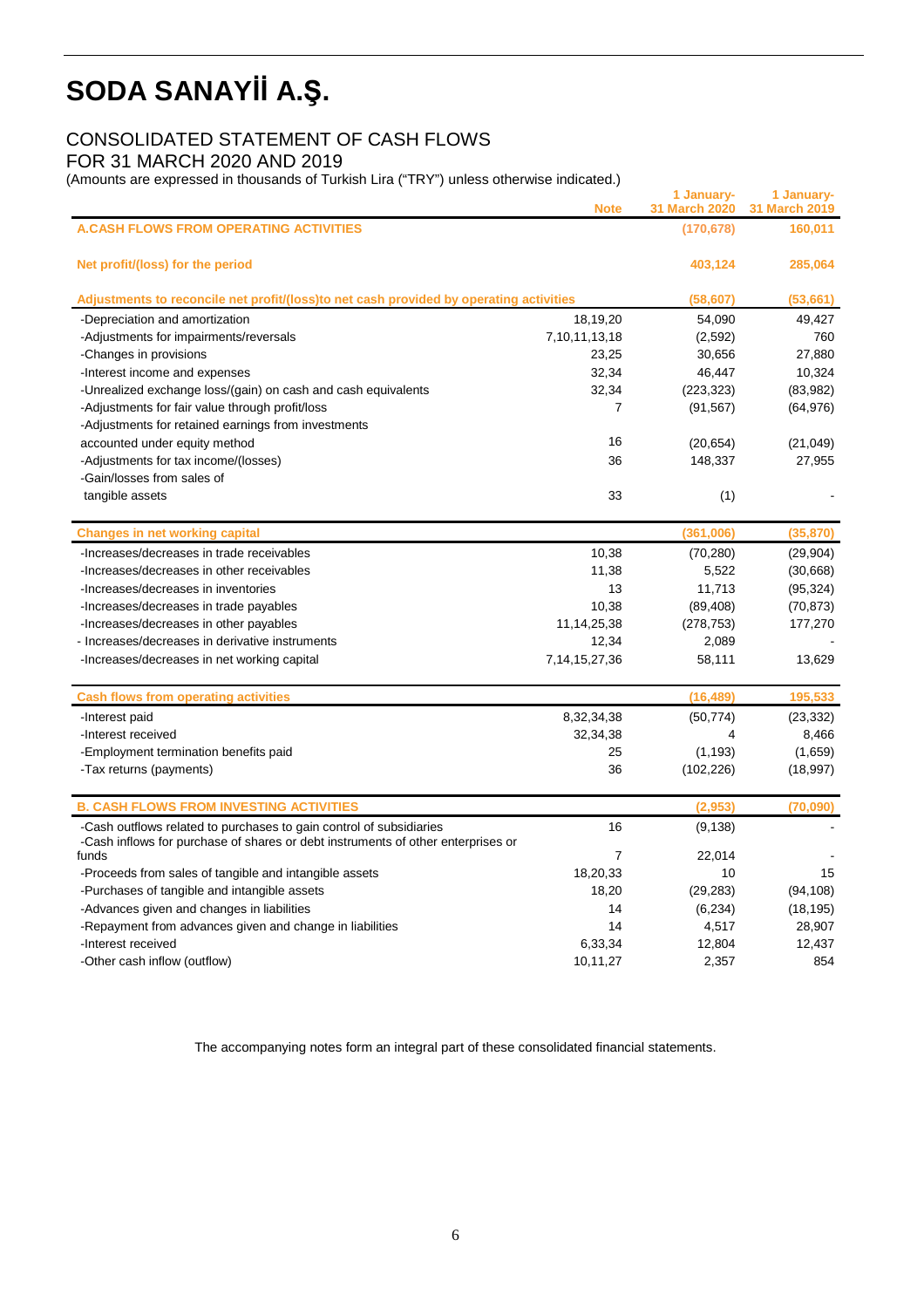# CONSOLIDATED STATEMENT OF CASH FLOWS

FOR 31 MARCH 2020 AND 2019

(Amounts are expressed in thousands of Turkish Lira ("TRY") unless otherwise indicated.)

|                                                                                                       | <b>Note</b> | 1 January-<br><b>31 March 2020</b> | 1 January-<br>31 March 2019 |
|-------------------------------------------------------------------------------------------------------|-------------|------------------------------------|-----------------------------|
|                                                                                                       |             |                                    |                             |
| <b>C. CASH FLOWS FROM FINANCING ACTIVITIES</b>                                                        |             | 430,046                            | 182,884                     |
| -Proceeds from borrowings                                                                             | 8           | 1,470,118                          | 294,294                     |
| -Repayment of borrowings                                                                              | 8           | (1,039,276)                        | (110,908)                   |
| -Cash outflows related to debt payments due to lease contracts                                        | 8           | (796)                              | (502)                       |
| Net increase/decrease in cash and cash equivalents before currency<br>translation differences (A+B+C) |             | 256,415                            | 272,805                     |
| <b>D. EFFECTS OF UNREALIZED EXCHANGE LOSS/(GAIN) ON CASH AND</b><br><b>CASH EQUIVALENTS</b>           |             | 247,271                            | 95,971                      |
| Effect of exchange rate change on cash and cash equivalents                                           |             | 221,013                            | 85,368                      |
| Effect of foreign currency translation differences                                                    |             | 26,258                             | 10,603                      |
| Net increase/(decrease) in cash and cash equivalents (A+B+C+D)                                        |             | 503,686                            | 368,776                     |
| <b>E.CASH AND CASH EQUIVALENTS AT THE BEGINNING OF THE PERIOD</b>                                     | 6           | 2,302,742                          | 1,192,805                   |
| <b>CASH AND CASH EQUIVALENTS AT THE END OF THE PERIOD</b>                                             |             |                                    |                             |
| $(A+B+C+D+E)$                                                                                         | 6           | 2,806,428                          | 1,561,581                   |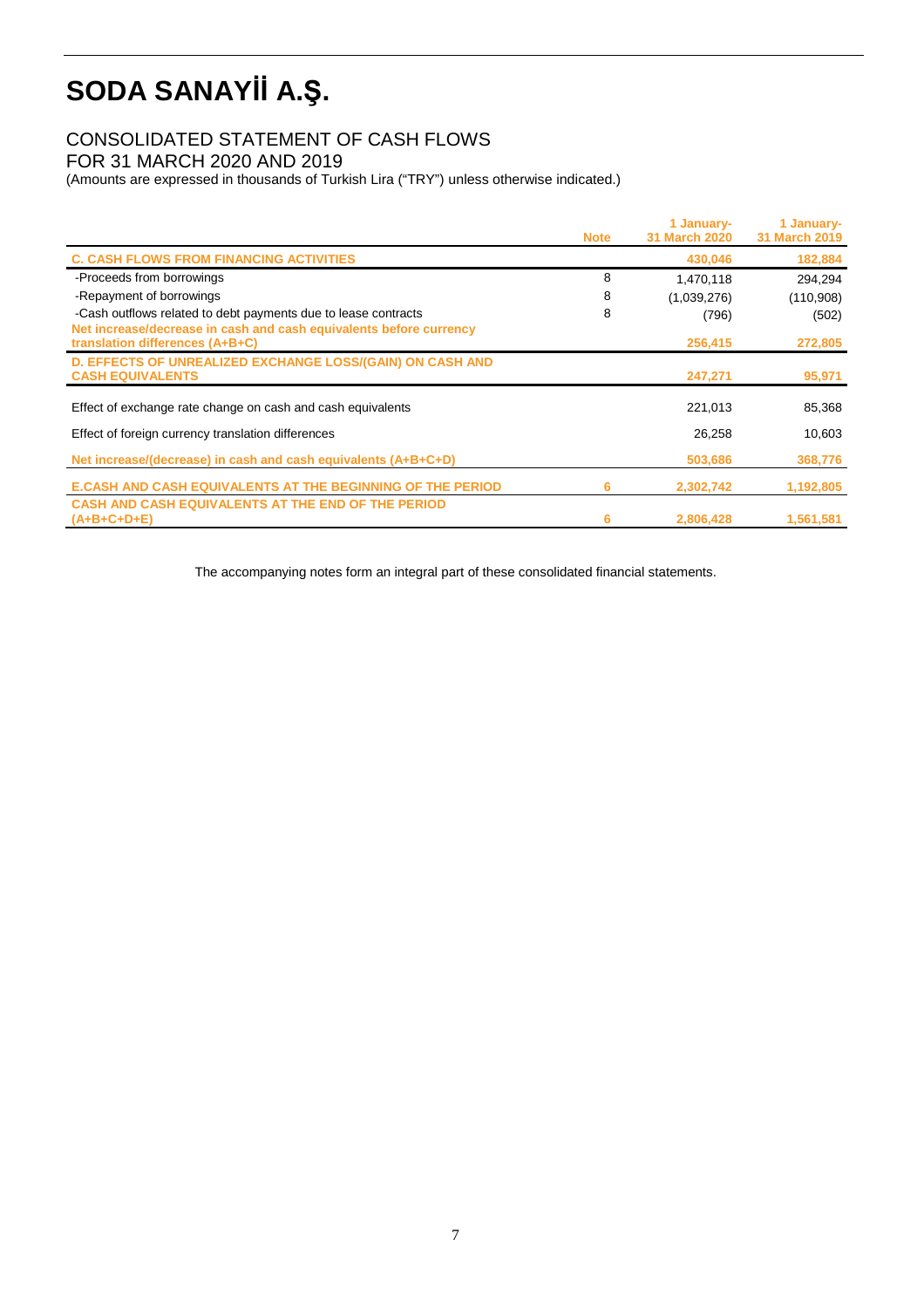# NOTES TO CONSOLIDATED FINANCIAL STATEMENTS FOR

THE INTERIM PERIOD 31 MARCH 2020

(Amounts are expressed in thousands of Turkish Lira ("TRY") unless otherwise indicated.)

### **1. Group's Organization and Nature of Operations**

Soda Sanayii Group (the "Group") comprises Soda Sanayii A.Ş. (the "Company") as the parent company and its subsidiaries and associate (8 subsidiaries, 1 joint venture, 1 associate).

The Group's operations comprise establishing and acquiring manufacturing facilities to manufacture light soda ash, dense soda ash, sodium bicarbonate, sodium bichromate, sodium sulphur, basic chromium sulphate, chromic acid and derivatives of soda and other products derived from soda, and importing and exporting the production of these products, generating electricity, selling the generated electricity, and manufacturing and selling fiberglass and production of vitamin K and sodium metabisulphite derivatives.

The Company was founded on 16 October 1969 and is registered in Istanbul/ Turkey according to Turkish Commercial Code. The Company has been quoted in the Borsa İstanbul A.Ş ("BİAŞ"), former title İstanbul Menkul Kıymetler Borsası ("İMKB"), since 2000. The Group's immediate and ultimate parent companies are T.Şişe ve Cam Fabrikaları A.Ş. and Türkiye İş Bankası A.Ş., respectively.

#### The Head Office and the Shareholder Structure of the Company

The shareholder structure of the Company is presented in Note 28.

Şişecam General Headquarters, İçmeler Mah. D-100 Karayolu Cad. No.44A, Tuzla / Istanbul / Turkey

Telephone: + 90 (850) 206 50 50

Fax: + 90 (850) 208 49 75

| Electronic notification address | infosoda@sisecam.com              |
|---------------------------------|-----------------------------------|
| Registered e-mail               | soda.krom@hs03.kep.tr             |
| Internet adress                 | http://www.sisecamkimyasallar.com |
| Adress code                     | 3640907410                        |

### Trade Register Information of the Company

 Registered at: İstanbul Registry Office Registry No: 495852/443434 Mersis No (Central): 0-7720-0234-9800013 NACE Code : 20.13.07

### Employee Structure of the Group

|                          | 31 March | 31 December | 31 March |
|--------------------------|----------|-------------|----------|
|                          | 2020     | 2019        | 2019     |
| Personel paid by monthly | 735      | 742         | 753      |
| Personel paid by hourly  | .262     | 1.276       | 1,227    |
| TOTAL                    | 1.997    | 2.018       | .980     |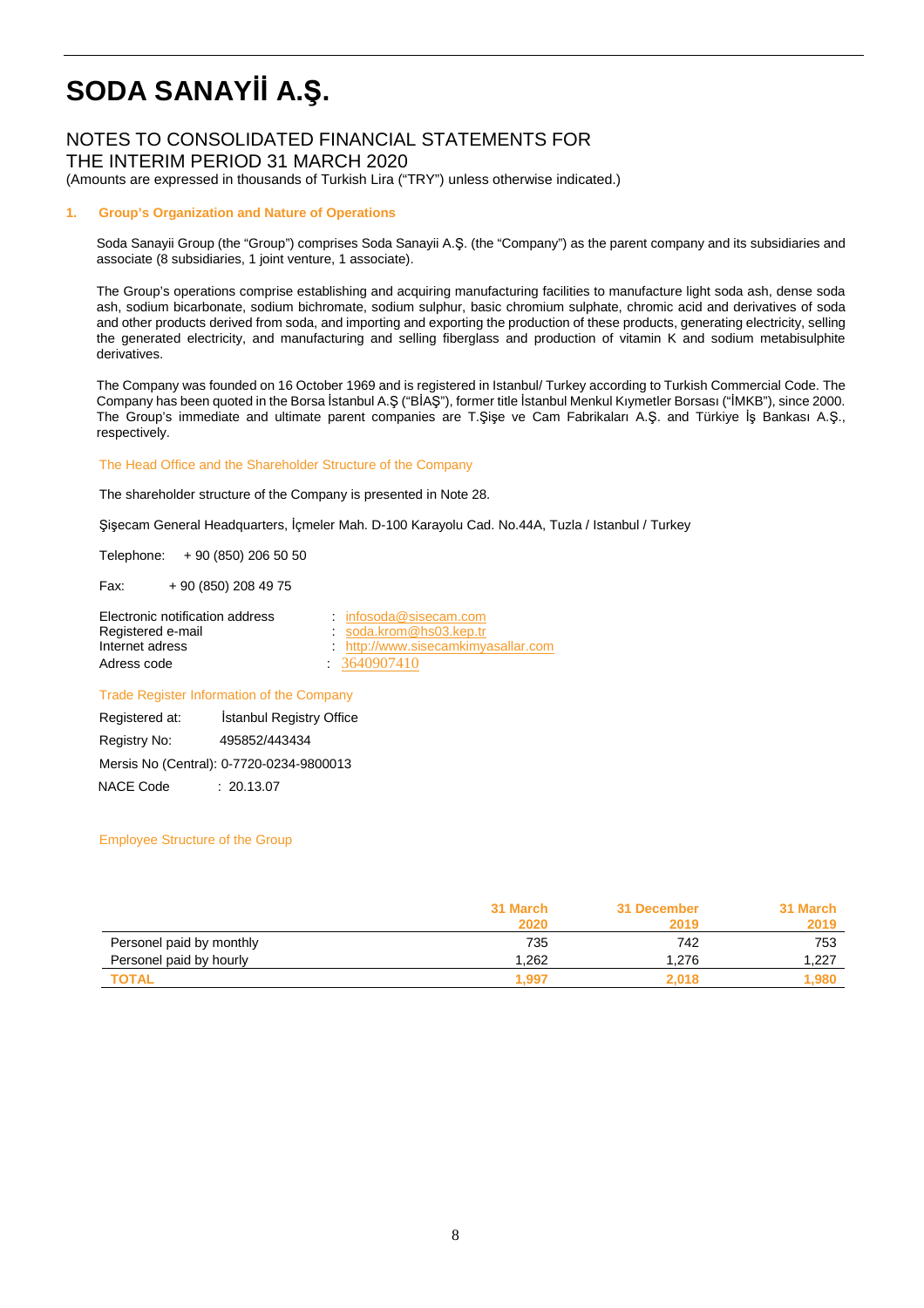## NOTES TO CONSOLIDATED FINANCIAL STATEMENTS FOR

THE INTERIM PERIOD 31 MARCH 2020

(Amounts are expressed in thousands of Turkish Lira ("TRY") unless otherwise indicated.)

### **1. Group's Organization and Nature of Operations (Continued)**

#### Consolidated subsidiaries

The nature of the businesses, the respective business segments of the consolidated subsidiaries are as follows:

| <b>Subsidiaries</b>               | <b>Nature of Business</b>             | <b>Registered Country</b> |
|-----------------------------------|---------------------------------------|---------------------------|
| Sisecam Soda Lukavac D.O.O.       | Soda manufacturing and selling        | Bosnia and Herzegovina    |
| Sisecam Bulgaria EOOD             | Trading of soda products              | <b>Bulgaria</b>           |
|                                   | Manufacturing and trading of chrome   |                           |
| Cromital S.p.A.                   | derivates                             | Italy                     |
| Sisecam Chem Investment B.V.      | Financing and investing               | Netherlands               |
| Sisecam Elyaf Sanayii A.S.        | Fiberglass manufacturing and selling  | Turkey                    |
| Oxyvit Kimya Sanayii ve Tic. A.S. | Vitamin K-3 derivatives manufacturing | Turkey                    |
| Sisecam Trading Co.               | <b>Business operation</b>             | China                     |
| Sisecam Chemicals USA Inc.        | Trading of soda products              | <b>USA</b>                |
| <b>Joint Ventures</b>             | <b>Nature of Business</b>             | <b>Registered Country</b> |
| Pacific Soda LLC                  | Soda manufacturing and selling        | <b>USA</b>                |
| <b>Associates</b>                 | <b>Nature of Business</b>             | <b>Registered Country</b> |
| Solvay Sisecam Holding AG         | Financing and Investing               | Austria                   |

The respective business segments of the consolidated subsidiaries and the Group's share of direct ownership are as follows:

|                                   | <b>31 March 2020</b>                        |                      | 31 December 2019                            |                      |
|-----------------------------------|---------------------------------------------|----------------------|---------------------------------------------|----------------------|
|                                   |                                             | <b>Proportion of</b> |                                             | <b>Proportion of</b> |
| <b>Company Name</b>               | <b>Direct and indirect</b><br>ownership (%) | ownership (%)        | <b>Direct and indirect</b><br>ownership (%) | ownership (%)        |
| <b>Subsidaries</b>                |                                             |                      |                                             |                      |
| Şişecam Soda Lukavac D.O.O.       | 100.00                                      | 100.00               | 100.00                                      | 100.00               |
| Sisecam Bulgaria EOOD             | 100.00                                      | 100.00               | 100.00                                      | 100.00               |
| Cromital S.p.A.                   | 100.00                                      | 100.00               | 100.00                                      | 100.00               |
| Sisecam Chem Investment B.V.      | 100.00                                      | 100.00               | 100.00                                      | 100.00               |
| Şişecam Elyaf Sanayii A.Ş.        | 100.00                                      | 100.00               | 100.00                                      | 100.00               |
| Oxyvit Kimya Sanayii ve Tic. A.Ş. | 100.00                                      | 100.00               | 100.00                                      | 100.00               |
| Sisecam Trading Co.               | 100.00                                      | 100.00               | 100.00                                      | 100.00               |
| Sisecam Chemicals USA Inc.        | 100.00                                      | 100.00               | 100.00                                      | 100.00               |
| <b>Joint Ventures</b>             |                                             |                      |                                             |                      |
| Pacific Soda LLC.                 | 50.00                                       | 50.00                | 50.00                                       | 50.00                |
| <b>Associates</b>                 |                                             |                      |                                             |                      |
| Solvay Şişecam Holding AG         | 25.00                                       | 25.00                | 25.00                                       | 25.00                |

### **2. Basis of Presentation of Consolidated Financial Statements**

### 2.1 Basis of Presentation

The accompanying consolidated financial statements are prepared in accordance with the Communiqué Serial II, No:14.1, "Principles of Financial Reporting in Capital Markets" ("CMB") published in the Official Gazette numbered 28676 on 13 June 2013. According to the article 5 of the Communiqué, interim consolidated financial statements are prepared in accordance with Turkish Accounting Standards/Turkish Financial Reporting Standards ("TAS/TFRS") and its addendum and interpretations ("IFRIC") issued by Public Oversight Accounting and Auditing Standards Authority ("POAASA") Turkish Accounting Standards Boards. In addition, Amendments in TFRS 15 Customer Contracts Revenue and TFRS 16 Leases standards with changes published by the POA on June 2, 2016 with the decision no.30, has been presented in accordance with the current 2019 TFRS and TAS taxonomy published on 15 April 2019.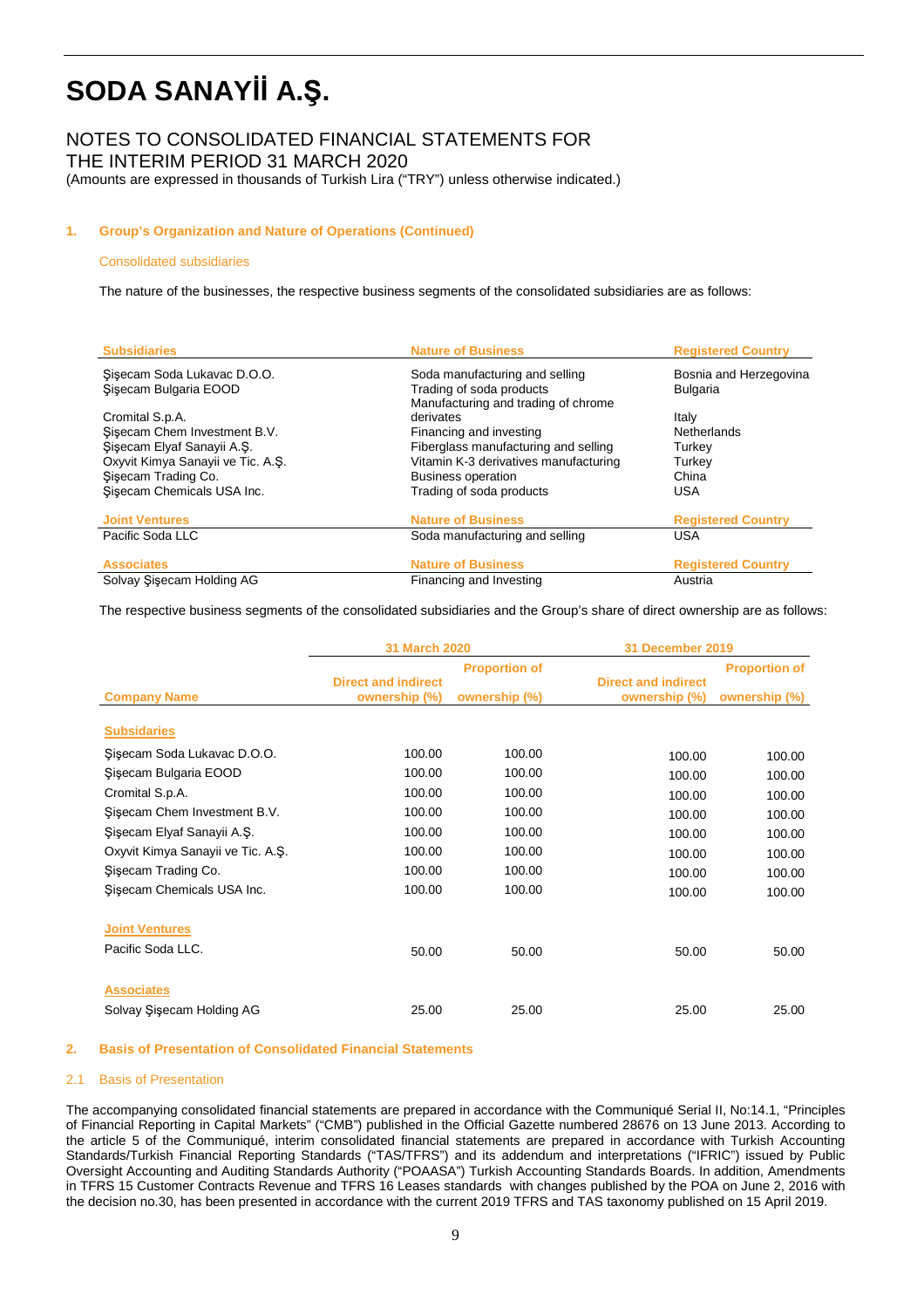# NOTES TO CONSOLIDATED FINANCIAL STATEMENTS FOR THE INTERIM PERIOD 31 MARCH 2020

(Amounts are expressed in thousands of Turkish Lira ("TRY") unless otherwise indicated.)

### **2. Basis of Presentation of Consolidated Financial Statements (Continued)**

#### 2.1 Basis of Presentation (Continued)

In accordance with TAS 34 Interim Financial Reporting Standard, entities are free to prepare their financial statements in full set or summary. In this context, the company preferred to prepare full set of financial statements in interim periods.

The Company (and its subsidiaries and joint ventures registered in Turkey) maintains its accounting records and prepares its statutory financial statements in accordance with the Turkish Commercial Code (the "TCC"), tax legislation and the uniform chart of accounts issued by the Ministry of Finance. Subsidiaries and associates operating in foreign countries have prepared their statutory financial statements in accordance with the laws and regulations of the country in which they operate. The interim consolidated financial statements, except for the financial asset and liabilities presented with their fair values, are maintained under historical cost conversion in TRY. These interim consolidated financial statements are based on the statutory records, which are maintained under historical cost conversion, with the required adjustments and reclassifications reflected for the purpose of fair presentation in accordance with the TAS/TFRS.

#### **Presentation and Functional Currency**

The individual financial statements of each group entity are presented in the currency of the primary economic environment in which the entity operates (its functional currency). For the purpose of the consolidated financial statements, the results and financial position of each entity consolidated are expressed in thousands of Turkish Lira ("TRY"), which is the functional of the Company and the presentation currency of the Group. In the tables, currencies other than TL are expressed in thousands.

#### Restatement of Financial Statements in Hyperinflationary Periods

In accordance with the CMB's resolution No: 11/367 issued on 17 March 2005, companies operating in Turkey which prepare their financial statements in accordance with the Turkish Accounting Standards (including the application of TFRS) are not subject to inflation accounting effective from 1 January 2005. Therefore, as of 1 January 2005, TAS 29. Financial Reporting in Hyperinflationary Economies is not applied in the accompanying consolidated financial statements.

#### Going Concern

The consolidated financial statements including the accounts of the parent company, its subsidiaries and joint ventures have been prepared assuming that the Group will continue as a going concern on the basis that the entity will be able to realize its assets and discharge its liabilities in the normal course of business.

#### Comparatives and restatement of prior periods' financial statements

The consolidated financial statements of the Group include comparative financial information to enable the determination of the financial position and performance. Comparative figures are reclassified, where necessary, to conform to changes in presentation in the current year consolidated financial statements.

#### Financial statements of foreign subsidiaries

Financial statements of subsidiaries, associates and joint ventures operating in foreign countries are prepared in accordance with the legislation of the country in which they operate and assets and liabilities in financial statements prepared according to the Group's accounting policies are translated into TRY from the foreign exchange rate at the balance sheet date whereas income and expenses are translated into TRY at the average foreign exchange rate. Exchange differences arising from the translation of the opening net assets of foreign undertakings and differences between the average and balance sheet date rates are recognized in the currency translation differences, under equity.

Foreign currencies and exchange rates of the countries where a significant portion of the Group's foreign operations performed are summarized below:

|                       | <b>31 March 2020</b>        |                                 |                      | 31 December 2019                |                      | <b>31 March 2019</b>     |
|-----------------------|-----------------------------|---------------------------------|----------------------|---------------------------------|----------------------|--------------------------|
| <b>Currency</b>       | <b>Period</b><br><b>End</b> | <b>Period</b><br><b>Average</b> | <b>Period</b><br>End | <b>Period</b><br><b>Average</b> | <b>Period</b><br>End | <b>Period</b><br>Average |
| <b>USD Dolar</b>      | 6.51600                     | 6.09208                         | 5.94020              | 5.67117                         | 5.62840              | 5.36290                  |
| Euro                  | 7.21500                     | 6.72039                         | 6.65060              | 6.34805                         | 6.31880              | 6.09284                  |
| <b>Bulgarian Leva</b> | 3.68897                     | 3.43608                         | 3.40040              | 3.24571                         | 3.23075              | 3.11522                  |
| Bosnian Mark          | 3.68897                     | 3.43608                         | 3.40040              | 3.24571                         | 3.23075              | 3.11522                  |
| Chinese Yuan          | 0.91323                     | 0.86812                         | 0.84545              | 0.81641                         | 0.83320              | 0.79015                  |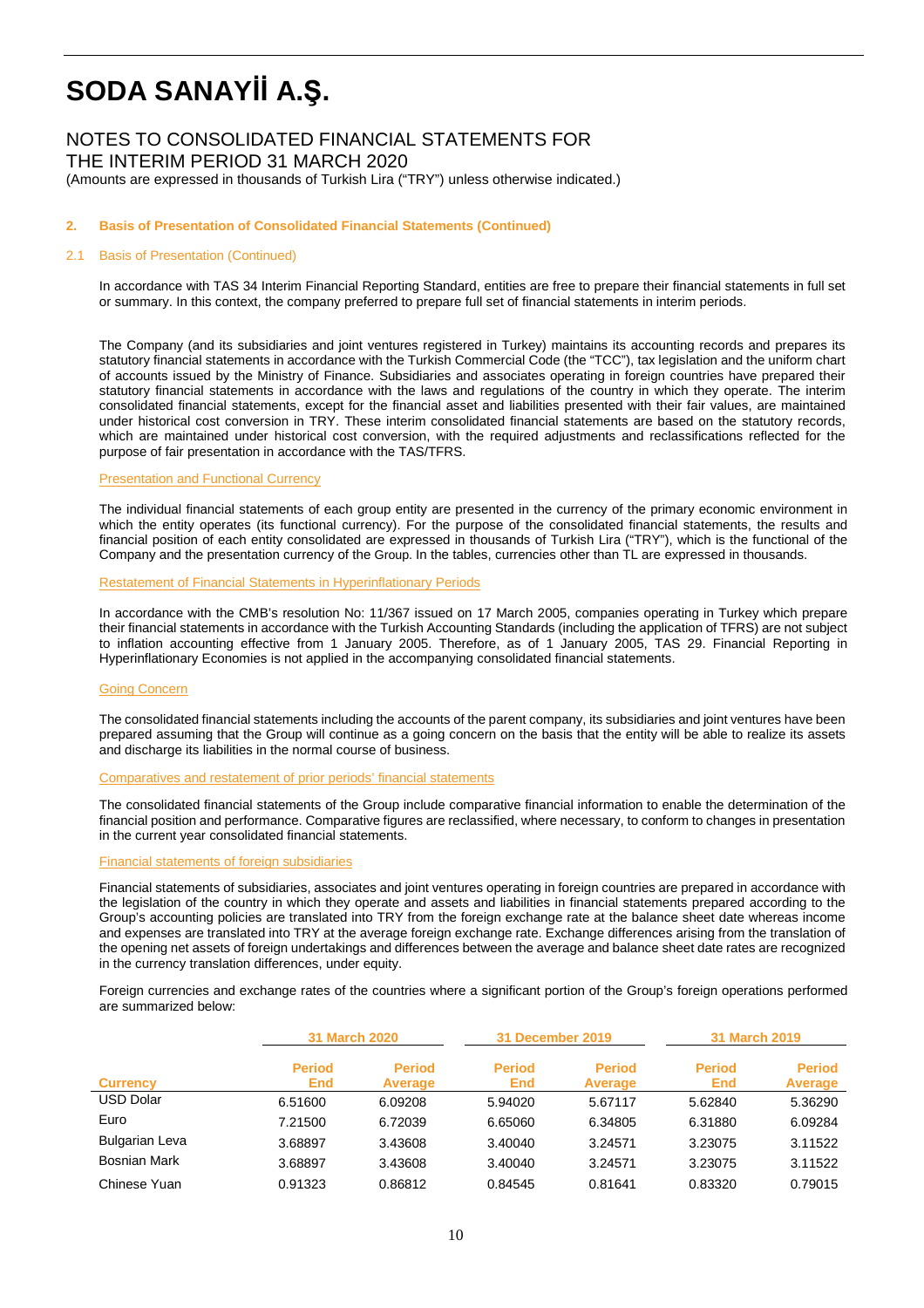# NOTES TO CONSOLIDATED FINANCIAL STATEMENTS FOR

THE INTERIM PERIOD 31 MARCH 2020

(Amounts are expressed in thousands of Turkish Lira ("TRY") unless otherwise indicated.)

**2. Basis of Presentation of Consolidated Financial Statements (Continued)**

#### 2.1 Basis of Presentation (Continued)

#### Consolidation Principles

The consolidated financial statements include the accounts of the Group on the basis set out in sections below. The financial statements of the companies included in the scope of consolidation have been prepared as of the date of the consolidated financial statements and have been prepared in accordance with Turkish Accounting Standards applying uniform accounting policies and presentation. The results of subsidiaries are included or excluded from their effective dates of acquisition or disposal respectively.

#### **Subsidiaries**

Control is obtained by controlling over the activities of an entity's financial and operating policies in order to benefit from those activities.

Subsidiaries are companies over which the parent company controls the financial and operating policies for the benefit of the parent company, either (a) through the power to exercise more than 50% of the voting rights relating to shares in the companies owned directly and indirectly by itself; or (b) although not having the power to exercise more than 50% of the voting rights, it has the power to exercise its actual control over the financial and operating policies.

The existence and effect of potential voting rights that are currently exercisable or convertible are considered when assessing whether the group controls another entity.

Note 1 sets out all subsidiaries included in the scope of consolidation and shows their ownership and effective interests rates as of 31 March 2020 and 31 December 2019.

Subsidiaries are included into consolidation from the date on which the control is transferred to the Group and left out of the scope of consolidation from the date that control ceases. Where necessary, accounting policies for subsidiaries are changed to ensure consistency with the policies adopted by the Group.

The result of operations of Subsidiaries and Joint Ventures are included or excluded in these consolidated financial statements subsequent to the date of acquisition or date of disposing respectively.

The statement of financial position and statement of income of the Subsidiaries are consolidated on a line-by-line basis and the carrying value of the investment held by the Company and its Subsidiaries is eliminated against the related equity. Intercompany transactions and balances between the Company and its Subsidiaries are eliminated during the consolidation. The cost of, and the dividends arising from, shares held by the Company in its Subsidiaries are eliminated from equity and profit or loss and other compherensive income for the period, respectively.

The non-controlling shareholders' share in the net assets of consolidated subsidiaries are separately classified in Group's equity. The non-controlling interests consist of shares from the initial business combinations and the non-controlling shares from the changes in equity after the business combinations date.

The accumulated losses of a consolidated subsidiary other than the parent company, may exceed the equity amount. In this case, the accumulated loss and the subsequent current year losses that will fall to the share of the main partnership, it is associated with a non-partnership share.

#### Shares in Joint Ventures

 Joint ventures refer to companies established under a contract to undertake an economic activity to be jointly managed by the Company and its subsidiaries and one or more entrepreneurs. The Group provides this joint control by taking advantage of the shares it owns directly or indirectly. As of March 31, 2020 and December 31, 2019, the details of the Group's joint ventures are explained in Note 1. Joint ventures are included in the scope of consolidation by using the equity method.

#### **Associates**

The equity method is used for accounting of investments at associates. Associates are companies in which the Group has an interest which is more than 20% and less than 50% of the voting rights and over which a significant influence is exercised. Note 1 sets out all associates included in the scope of consolidation as of 31 March 2020 and 31 December 2019. Associates are included in the scope of consolidation by using the equity method.

Due to the fact that the income and expense of Joint ventures and associates are segments of the activities that are the main activities of the Group, the account which is "Income from investments in associates and joint ventures" is presented as a part of the "Operating Profit before financial income" in the consolidated statement of profit and loss.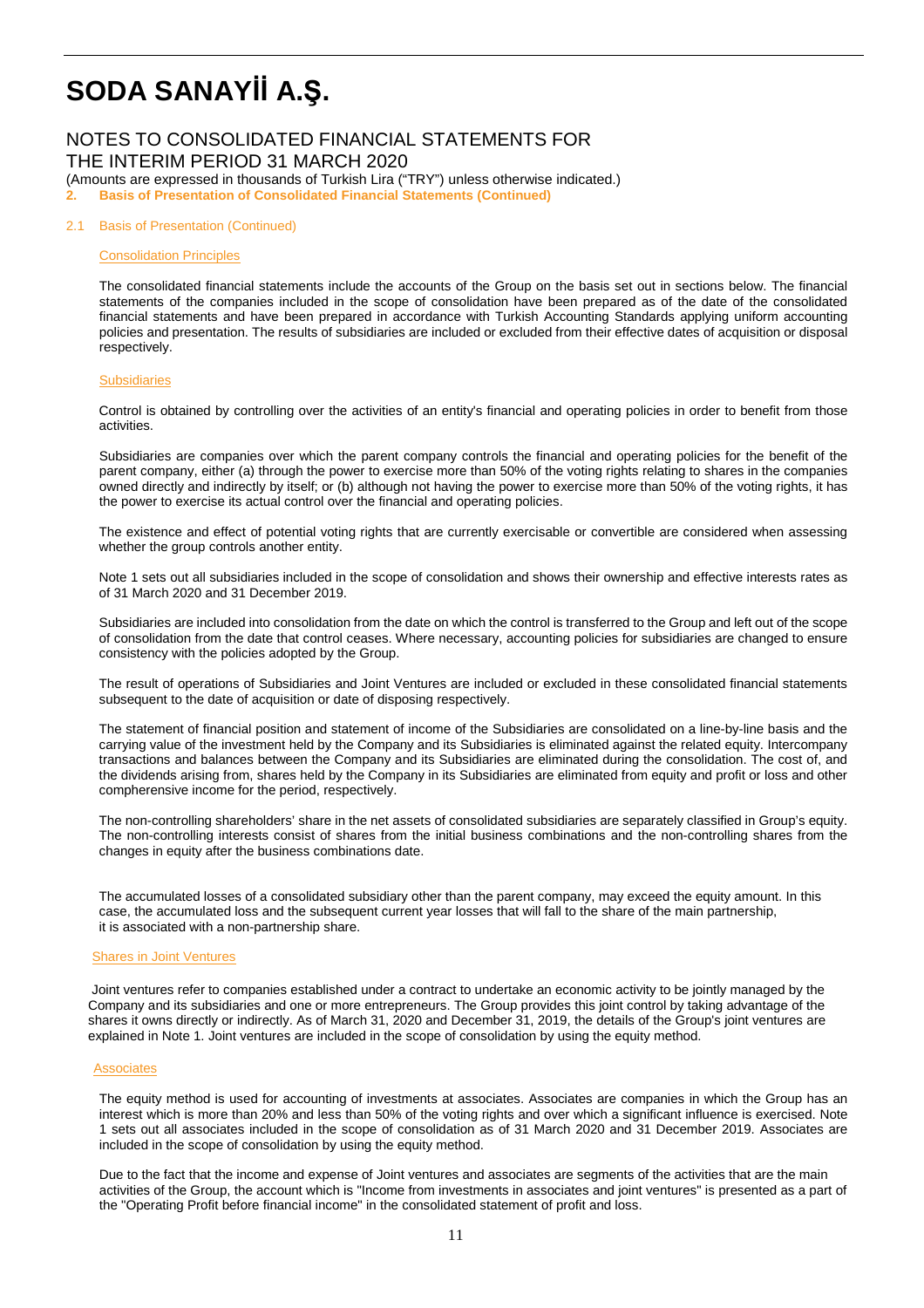# NOTES TO CONSOLIDATED FINANCIAL STATEMENTS FOR

THE INTERIM PERIOD 31 MARCH 2020

(Amounts are expressed in thousands of Turkish Lira ("TRY") unless otherwise indicated.)

### **2. Basis of Presentation of Consolidated Financial Statements (Continued)**

#### 2.1 Basis of Presentation (Continued)

Financial assets at fair value through other comprehensive income

Financial investments are accounted for in accordance with "TFRS 9-Financial Instruments" standard effective from 1 January 2018. The Group has a preference for a first time investment in an equity investment that is not held for trading purposes and that the subsequent amendment to fair value would not be reversible for presentation in other comprehensive income. Any gains or losses arising from the related financial assets are recognized in other comprehensive income except for impairment gains or losses and exchange rate differences income or expenses.

#### **2.2 Statement of Compliance to TAS/TFRS**

The Group prepared its consolidated financial statements for the period ended 31 March 2020 in the framework of the Communiqué Serial: II and numbered 14.1 and its related announcements. The consolidated financial statements and its accompanying notes are presented in compliance with the formats recommended by CMB, including required disclosures.

#### **2.3 Amendments in the Accounting Policies**

Significant changes in accounting policies are applied retrospectively and prior period financial statementsis rearranged.The accounting policies applied in the preparation of the consolidated financial statements as of 1 January – 31 March 2020 are consistent with those applied in the preparation of the consolidated financial statements as of 31 December 2019.

#### **2.4 Changes in the Accounting Estimates and Errors**

The effect of changes in accounting estimates affecting the current period is recognized in the current period; the effect of changes in accounting estimates affecting current and future periods is recognized in the current and future periods. The accounting estimates used in the preparation of these consolidated financial statements for the interim period 31 March 2020 are consistent with those used in the preparation of financial statements for the year ended 31 December 2019.

Detected material errors in accounting are applied, retrospectively by restating the prior period consolidated financial statements.

#### **2.5 Amendments in Turkish Financial Reporting Standards ("TFRS")**

The accounting policies adopted in preparation are consistent with those of the previous financial year, except for the adoption of new and amended TFRS and TFRIC interpretations effective as of January 1, 2020. The effects of these standards and interpretations on the Group's financial position and performance have been disclosed in the related paragraphs.

**New standards, amendments and interpretations prevalent from January 1, 2020** 

#### **Definition of a Business (Amendments to TFRS 3)**

In May 2019, the POA issued amendments to the definition of a business in TFRS 3 Business Combinations. The amendments are intended to assist entities to determine whether a transaction should be accounted for as a business combination or as an asset acquisition.

The amendments:

- -clarify the minimum requirements for a business;
- -remove the assessment of whether market participants are capable of replacing any missing elements;
- -add guidance to help entities assess whether an acquired process is substantive;
- -narrow the definitions of a business and of outputs; and
- -introduce an optional fair value concentration test.

The amendments to TFRS 3 are effective for annual reporting periods beginning on or after 1 January 2020 and apply prospectively. Earlier application is permitted.

The amendment is not applicable for the Group and is not an impact on the financial position or performance of the Group.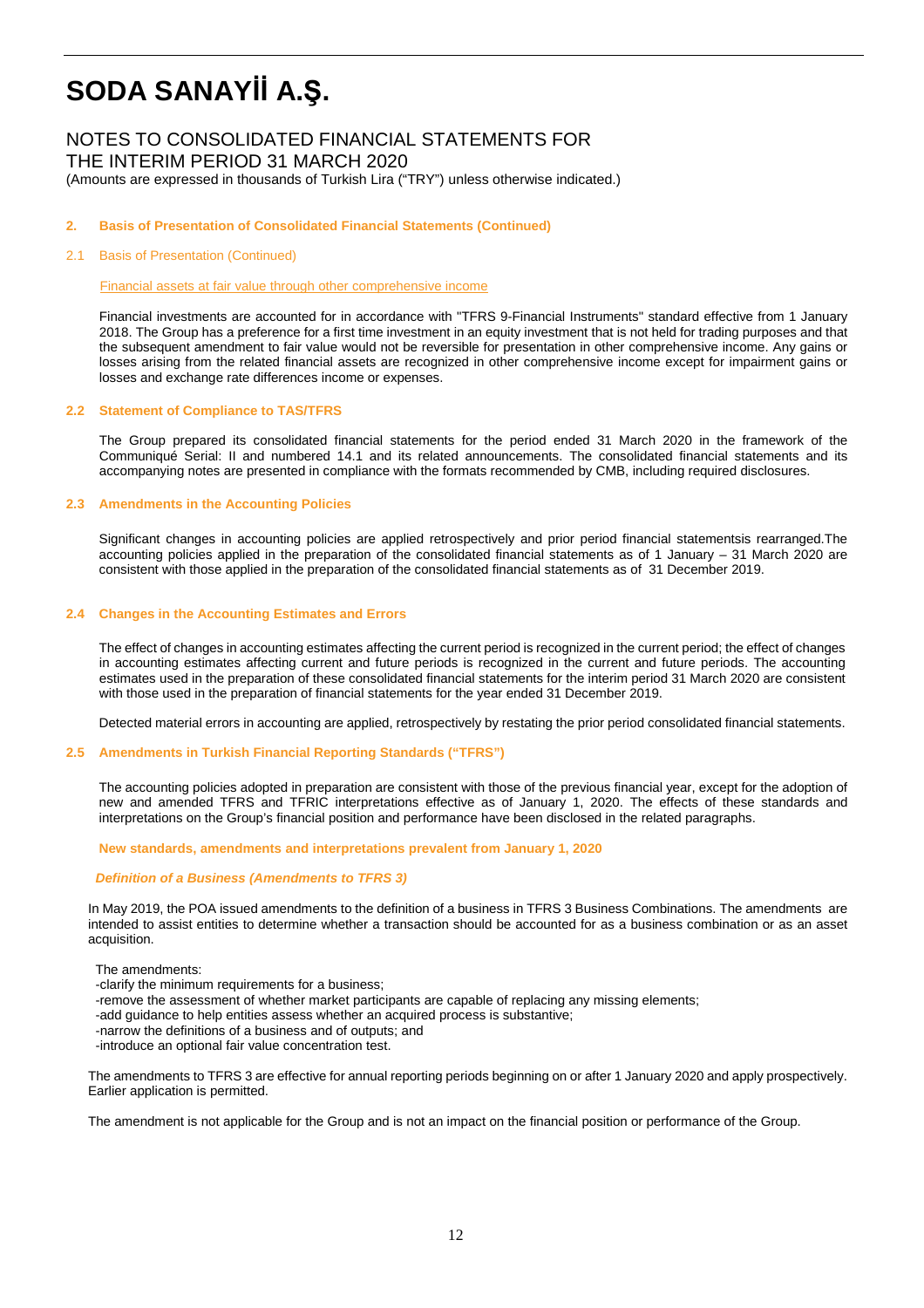## NOTES TO CONSOLIDATED FINANCIAL STATEMENTS FOR THE INTERIM PERIOD 31 MARCH 2020

(Amounts are expressed in thousands of Turkish Lira ("TRY") unless otherwise indicated.)

### **2. Basis of Presentation of Consolidated Financial Statements (Continued)**

**2.5 Amendments in Turkish Financial Reporting Standards ("TFRS") (Continued)** 

 **New standards, amendments and interpretations prevalent from January 1, 2020 (Continued)** 

**Amendments to TFRS 9, TAS 39 and TFRS 7- Interest Rate Benchmark Reform** 

The amendments issued to TFRS 9 and TAS 39 which are effective for periods beginning on or after January 1, 2020 provide certain reliefs for 4 fundamental matters in connection with interest rate benchmark reform. These reliefs are related to hedge accounting as follows:

-Highly probable requirement -Prospective Assessments -Retrospective Assessments -Separately identifiable risk components

Reliefs used as a result of amendments in TFRS 9 and TAS 39 is aimed to be disclosed in financial statements based on the amendments made in TFRS 7.

The amendments have not an impact on the financial position or performance of the Group.

#### **Definition of Material (Amendments to TAS 1 and TAS 8)**

In June 2019, the POA issued amendments to TAS 1 Presentation of Financial Statements and TAS 8 Accounting Policies, Changes in Accounting Estimates and Errors to align the definition of 'material' across the standards and to clarify certain aspects of the definition. The new definition states that, 'Information is material if omitting, misstating or obscuring it could reasonably be expected to influence decisions that the primary users of general purpose financial statements make on the basis of those financial statements, which provide financial information about a specific reporting entity. The amendments clarify that materiality will depend on the nature or magnitude of information, or both. An entity will need to assess whether the information, either individually or in combination with other information, is material in the context of the financial statements.

The amendments to TAS 1 and TAS 8 are required to be applied for annual periods beginning on or after 1 January 2020. Early application is permitted.

The amendments have not an impact on the financial position or performance of the Group.

**a) Standards issued but not yet effective and not early adopted as of 31 March 2020:**

Standards, interpretations and amendments to existing standards that are issued but not yet effective up to the date of issuance of the interim consolidated financial statements are as follows.

The Group will make the necessary changes if not indicated otherwise, which will be affecting the consolidated financial statements and disclosures, when the new standards and interpretations become effective.

**TFRS 10 and TAS 28: Sale or Contribution of Assets between an Investor and its Associate or Joint Venture (Amendments)** 

In December 2017, POA postponed the effective date of this amendment indefinitely pending the outcome of its research project on the equity method of accounting. Early application of the amendments is still permitted.

The Group will wait until the final amendment to assess the impacts of the changes.

#### **TFRS 17 - The new Standard for insurance contracts**

The POA issued TFRS 17 in February 2019, a comprehensive new accounting standard for insurance contracts covering recognition and measurement, presentation and disclosure. TFRS 17 model combines a current balance sheet measurement of insurance contract liabilities with the recognition of profit over the period that services are provided.

TFRS 17 will become effective for annual reporting periods beginning on or after 1 January 2023; early application is permitted.

The Group generally does not expect a significant impact on its financial position and performance.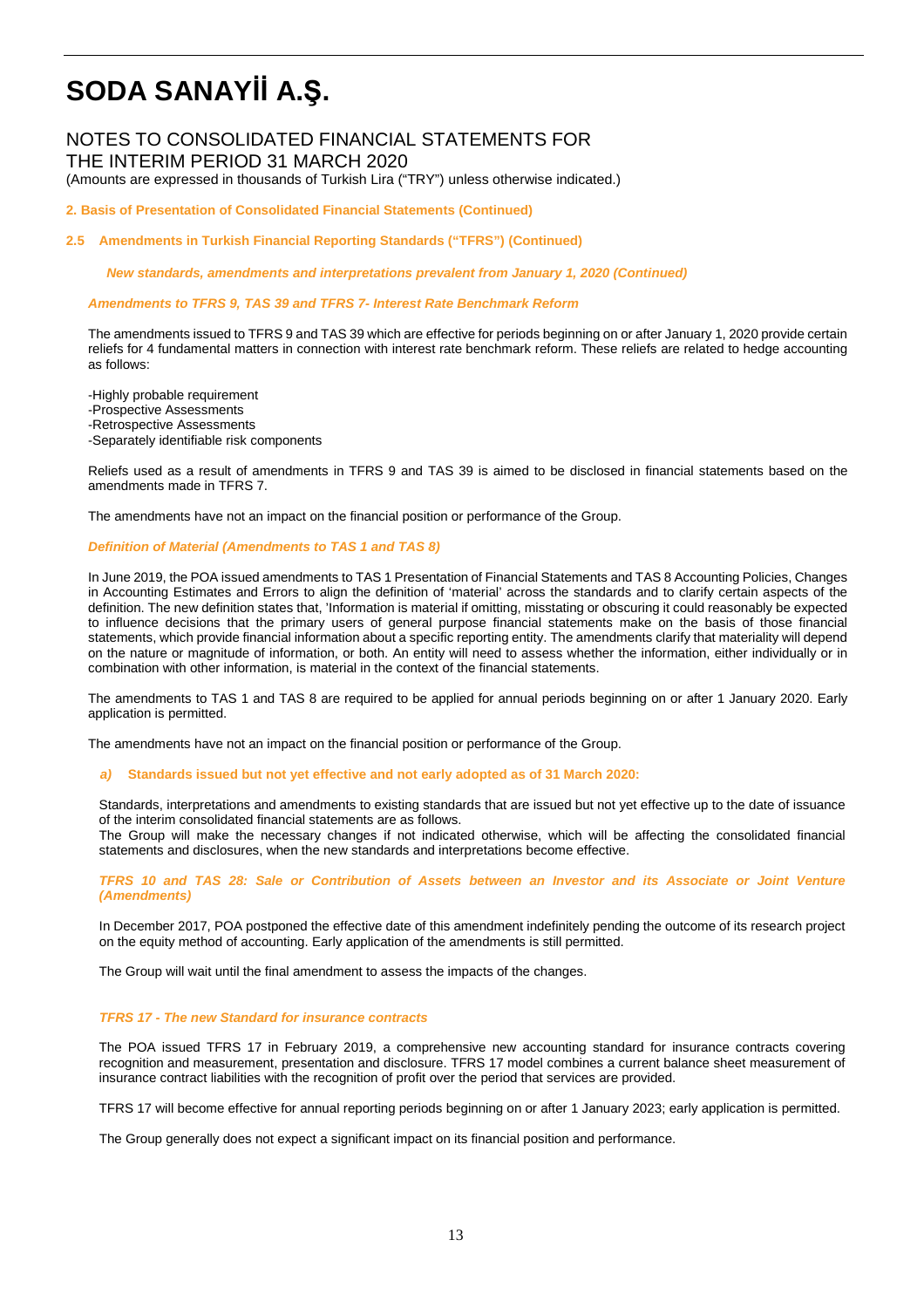## NOTES TO CONSOLIDATED FINANCIAL STATEMENTS FOR THE INTERIM PERIOD 31 MARCH 2020

(Amounts are expressed in thousands of Turkish Lira ("TRY") unless otherwise indicated.)

- **2. Basis of Presentation of Consolidated Financial Statements (Continued)**
- **2.5 Amendments in Turkish Financial Reporting Standards ("TFRS") (Continued)** 
	- **a) Standards issued but not yet effective and not early adopted as of 31 March 2020: (Continued)**

 **Amendments to IAS 1- Classification of Liabilities as Current and Non-Current Liabilities** 

On March 12, 2020, the IASB issued amendments to IAS 1 Presentation of Financial Statements. The amendments issued to IAS 1 which are effective for periods beginning on or after 1 January 2022, clarify the criteria for the classification of a liability as either current or non-current. Amendments must be applied retrospectively in accordance with IAS 8 Accounting Policies, Changes in Accounting Estimates and Errors. Early application is permitted.

The Group generally does not expect a significant impact on its financial position and performance.

**b) The new standards, amendments and interpretations that are issued by the International Accounting Standards Board (IASB) but not issued by Public Oversight Authority (POA) as of 31 March 2020** 

#### None.

#### **2.6 Summary of Significant Accounting Policies**

#### **Revenue Recognition**

The goods or services are transferred when the control of the goods or services is delivered to the customers.

Following indicators are considered while evaluating the transfer of control of the goods and services:

- a) presence of the Group's collection right of the consideration for the goods or services,
- b) customer's ownership of the legal title on goods or services
- c) physical transfer of the goods or services,
- d) customer's ownership of significant risks and rewards related to the goods or services,
- e) customer's acceptance of goods or services.

If the Group expects, at contract inception, that the period between when the Group transfers a promised good or service to a customer and when the customer pays for that good or service will be one year or less, the promised amount of consideration for the effects of a significant financing component is not adjusted. On the other hand, when the contract effectively constitutes a financing component, the fair value of the consideration is determined by discounting all future receipts using an imputed rate of interest. The difference between the fair value and the nominal amount of the consideration is recognised on an accrual basis as other operating income.

#### Interest Income

Interest income is accrued using the effective interest method which brings the remaining principal amount and expected future cash flows to the net book value of the related deposit during the expected life of the deposit.

Interest and foreign exchange gains and losses arising from trading transactions are recognized in other operating income and expense.

#### Dividend Income

Dividend income is recorded as income of the collection right transfer date. Dividend payables are recognized in the period that the profit distribution is declared. Dividends as a factor of distribution of profits will be reported in the Consolidated Financial Statements after the Board of Directors' approval.

#### **Inventory**

Inventories are valued at the lower of cost and net realizable value. The cost of inventories is determined on the weighted average basis for each purchase. Cost elements included in inventories are materials, direct labour and an appropriate amount for factory overheads. The cost of borrowings is not included in the costs of inventories. Net realizable value is the estimated selling price in the ordinary course of business, less the costs of completion and selling expenses. Inventories consist of raw material, semi-finished goods, finished goods, operating materials, commercial goods and other stocks (Note 13).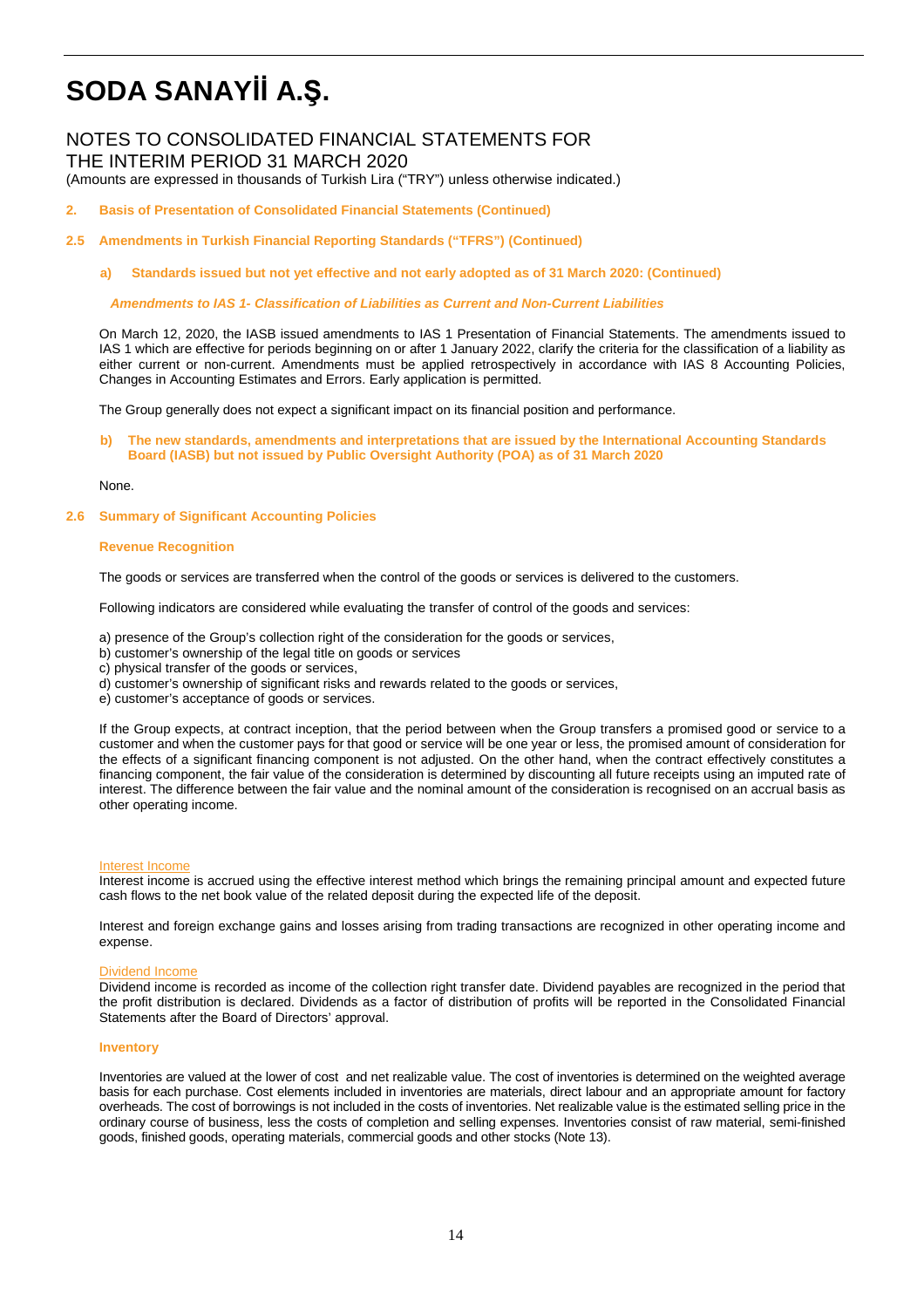# NOTES TO CONSOLIDATED FINANCIAL STATEMENTS FOR THE INTERIM PERIOD 31 MARCH 2020

(Amounts are expressed in thousands of Turkish Lira ("TRY") unless otherwise indicated.)

### **2**. **Basis of Presentation of Consolidated Financial Statements (Continued)**

### **2.6 Summary of Significant Accounting Policies (Continued)**

### **Property, plant and equipment**

The tangible assets apart from land and properties are recognized based on the "cost model" under TAS 16. The assets are carried at cost less accumulated depreciation and impairment. Lands and properties are carried at revaluated amount, being its fair value at the date of revaluation less subsequent depreciation and impairment.

Land and properties are accounted by the revaluation model. The accounting policy is effective from the consolidated financial statements as of 31 December 2015. As long as there is no significant economic change that would affect the value of the related properties, they are routinely revalued in every 3 years. In this context, revaluation has been made to reflect in the consolidated financial statements dated 31 December 2018.

Assets to be used for administrative purposes, or used in the production of goods and services and are in the course of construction are carried at cost, less any recognized impairment loss. For assets that need considerable time to be ready for sale or use, borrowing costs are capitalized in accordance with the Group's accounting policy. As it is for the other fixed assets, such assets are depreciated when the assets are ready for their intended use.

Cost amounts of property, plant and equipment assets excluding land and construction in progress are subject to amortization by using the straight-line method in accordance with their expected useful life. There is no depreciation allocated for lands due to indefinite useful lives (Note 18).

Assets held under finance leases are amortized in the same way as other tangible assets with the expected economic life and shorter leasing period.

The depreciation periods for property, plant and equipment, which approximate the economic useful lives of such assets, are as follows:

|                         | Usefull Life |
|-------------------------|--------------|
| Land improvements       | 5-50 years   |
| <b>Buildings</b>        | 4-50 years   |
| Machinery and equipment | 3-25 years   |
| Vehicles                | 4-10 years   |
| Furniture and fixtures  | 2-20 years   |
| Leasehold improvements  | 3-15 years   |

Property, plant and equipment are reviewed for probable impairment losses. An impairment loss is recognized for the amount by which the carrying amount of the asset exceeds its recoverable amount, which is the higher of the asset net selling price or value in use. The recoverable amount of the property plant and equipment is the higher of future net cash flows from the utilization of this property plant and equipment or fair value less cost to sell.

All other repairs and maintenance are charged to the statements of income during the financial period in which they were incurred. Costs of property plant and equipment are included in the asset's carrying amount or recognized as a separate asset as appropriate, only when it is probable that future economic benefits associated with the item will flow to the Group and the cost of the item can be measured reliably.Gain or losses on disposal of property, plant and equipment are included in the income/expense from investing activities and are determined as the difference between the carrying value and amounts received.

The gain on revaluation on tangible assets presented in the equity is transfered directly to the retained earnings when the asset is retired from used or disposed of or fully depreciated.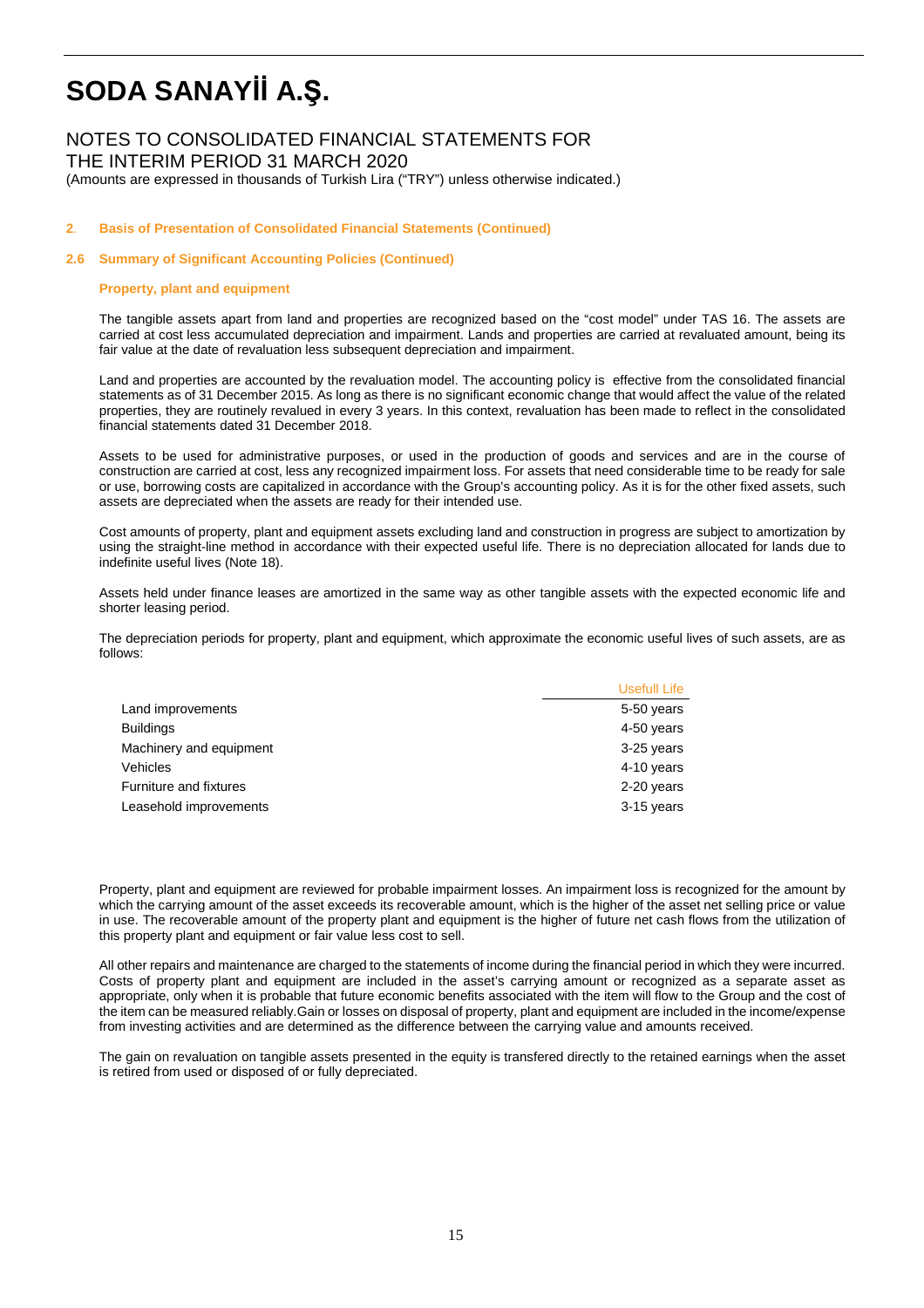## NOTES TO CONSOLIDATED FINANCIAL STATEMENTS FOR THE INTERIM PERIOD 31 MARCH 2020

(Amounts are expressed in thousands of Turkish Lira ("TRY") unless otherwise indicated.)

#### **2**. **Basis of Presentation of Consolidated Financial Statements (Continued)**

#### **2.6 Summary of Significant Accounting Policies (Continued)**

#### **Intangible Assets**

#### Intangible assets acquired

Intangible assets acquired separately are carried at cost, less accumulated amortization and any accumulated impairment losses. Amortization is charged on a straight-line basis over their estimated useful lives. Estimated useful life and amortization method are reviewed at the end of each year and the effect of any change in the estimate is accounted for on a prospective basis. Purchase costs are included in the related assets and are amortized at between 3 and 15 years based on their economic lives (Note 20).

#### Computer software

Acquired computer software licenses are capitalized on the basis of the costs incurred to acquire and bring to use the specific software. These costs are amortized over their estimated useful lives (3-15 years).

Costs associated with developing or maintaining computer software programs are recognized in the comprehensive income statement as an expense as incurred. Costs that are directly associated with the development of identifiable and unique software products controlled by the Group, and that will probably generate economic benefits exceeding costs beyond one year, are recognized as intangible assets. Software development costs include employee costs and an appropriate portion of relevant overheads. Computer software development costs recognized as assets are amortized over their estimated useful lives (not exceeding 15 years) (Note 20).

### Intangible assets acquired in a business combination

Intangible assets acquired in a business combination are identified and recognized separately from goodwill where they meet the definition of an intangible asset and their fair value can be measured reliably. Cost of such intangible assets is the fair value at the acquisition date. Subsequent to initial recognition, intangible assets acquired in a business combination are reported at cost less accumulated amortization and any accumulated impairment losses, on the same basis as intangible assets acquired separately (Note 20).

#### **Mining Sites**

The land used for benefiting from the salt was classified into the land improvements in previous periods, whereas it was classified as intangible assets since 2015. Mining sites are capitalized on the basis of purchase price. Mining sites are subject to amortization when their capacity is ready to be fully utilized and their physical condition will meet the production capacity determined by the Group management. Cost of salt wells are amortized on a straight-line basis over their estimated useful lives (Note 20).

#### Derivative and Hedging Instruments

Derivative Instruments are initially recognized at acquisition cost which is reflecting the fair value at the date of the contract and are valued at fair value in the periods following their acquisition. The derivative instruments of the Group mainly consist of foreign exchange forward contracts , foreign currency and interest rate swap transactions. These derivative instruments provide an effective protection against economic risks for the Group, but when these instruments do not meet the requied conditions from the point of risk accounting, they are recognized as derivative instruments for trading in the consolidated financial statements and the related fair value changes are reflected in the profit or loss statement. The Group's hedging operations, which meet the financial hedging accounting conditions , are accounted for as described below:

#### Cash Flow Hedging Operations

At the date of the derivative contract, the Group identifies transactions that are protected against changes in cash flows of a registered asset or liability or transactions that may be associated with a particular risk and which are likely to occur as a result of a certain risk and which may affect profit/loss. The Group presents gains and losses related to cash flow hedging operations, which are described as effective, as ' hedging gains /(losses) ' in equity. In case that the financial risk -protected commitment or hedged future transaction becomes an asset or liability , the gain or loss related to these transactions tracked among the equity items are taken from these items and included in the acquisiton cost or book value of that asset or liability. Otherwise, the amounts recognized under equity items are transferred to the Consolidated statement of comprehensive income as profit or loss in the period in which the probable future transaction protected from financial risk affects the Consolidated Statement of comprehensive income.

If the transaction is not expected to occur in the future, the accumulated gains and losses previously accounted for under equity are transferred to the profit or loss statement. In case that the hedging instrument is replaced by another instrument without identifying or extending another instrument, in accordance with the documented hedging strategy, expired, sold, terminated or used, or the hedging definition is cancelled, the gains and losses previously accounted for under other comprehensive income will continue to be classified under equity until the final commitment or estimated transaction affects the profit and loss statement.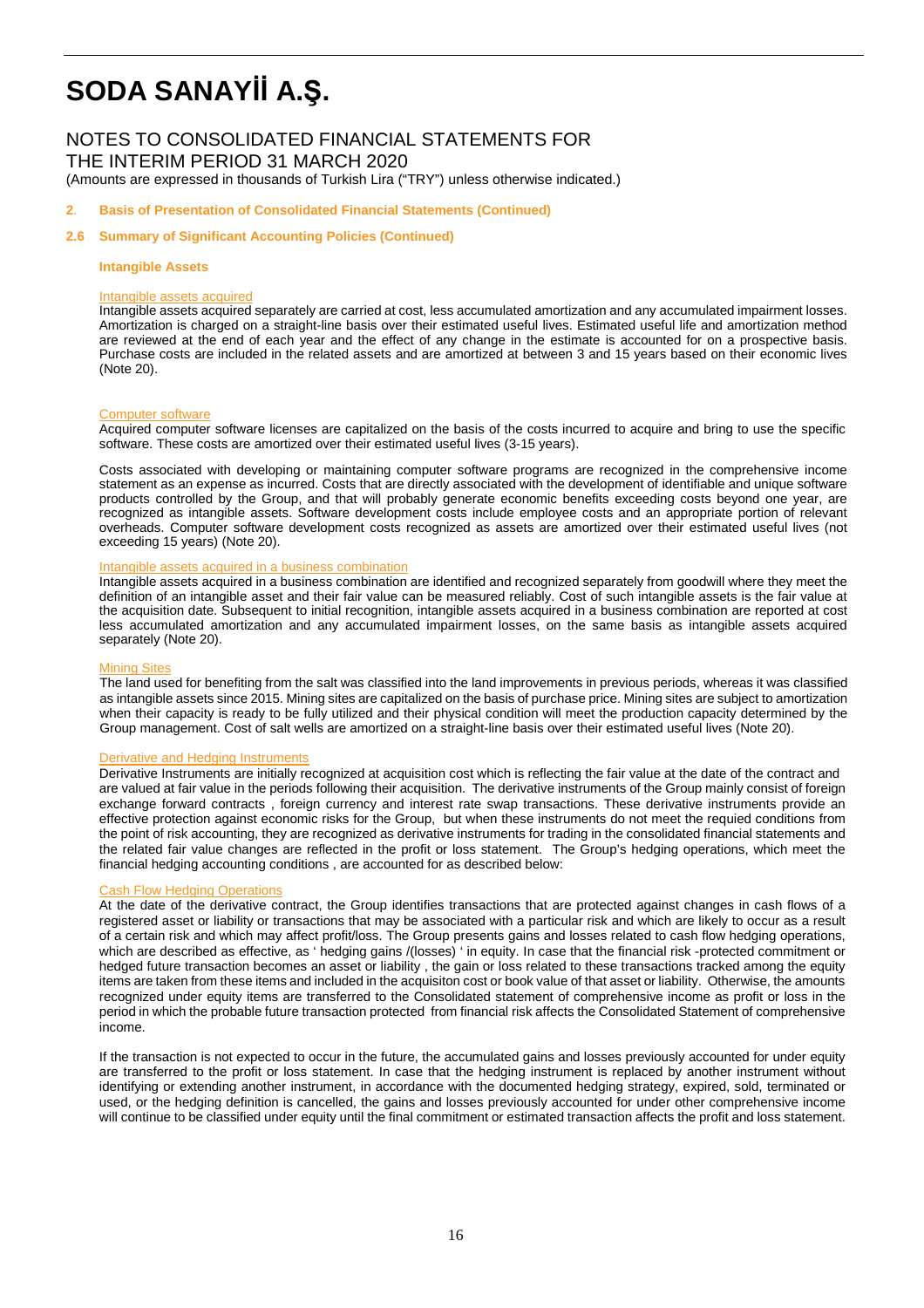# NOTES TO CONSOLIDATED FINANCIAL STATEMENTS FOR

THE INTERIM PERIOD 31 MARCH 2020

(Amounts are expressed in thousands of Turkish Lira ("TRY") unless otherwise indicated.)

### **2**. **Basis of Presentation of Consolidated Financial Statements (Continued)**

### **2.6 Summary of Significant Accounting Policies (Continued)**

#### Hedge Accounting

The Group has determined that its operations subject to hedging accounting, which already meets the required criteria, will also be within the scope of hedging accounting within the framework of TFRS 9. TFRS 9 does not create any changes in the general principles of effective hedging accounting of a business, and the hedging accounting requirements of TFRS 9 have no significant impact on the Group's financial statements.

#### Impairment of Assets

The carrying amounts of the Group's assets other than goodwill are reviewed at each balance sheet date to determine whether there is any indication of impairment. When an indication of impairment exists, the Group compares the carrying amount of the asset with its net realizable value which is the higher of value when the events use or sold. Impairment exists if the carrying value of an asset or a cash generating unit is greater than its recoverable amount which is the higher of value in use or when used or sold. An impairment loss is recognised immediately in the comprehensive statement of income.

The increase in carrying value of the assets (or a cash generated unit) due to the reversal of recognised impairment loss shall not exceed the carrying amount of the asset (net of amortization amount) in case where the impairment loss was reflected in the consolidated financial statements in prior periods. Such a reversal is accounted for in the comprehensive statement of income.

#### **Right-of-use assets**

The Group recognises right-of-use assets at the commencement date of the lease (i.e., the date the underlying asset is available for use). Right-of-use assets are measured at cost, less any accumulated depreciation and impairment losses, and adjusted for any remeasurement of lease liabilities.

The cost of right-of-use assets includes:

- a) the amount of lease liabilities recognised,
- b) lease payments made at or before the commencement date less any lease incentives received.
- c) initial direct costs incurred and

Unless the Group is reasonably certain to obtain ownership of the leased asset at the end of the lease term, the recognised right-of-use assets are depreciated on a straight-line basis over the shorter of its estimated useful life and the lease term. Right-of-use assets are subject to impairment.

#### **Lease liabilities**

At the commencement date of the lease, the Group recognises lease liabilities measured at the present value of lease payments to be made over the lease term.

At the commencement date of the lease, the measurement of the lease liabilities include:

The lease payments include

- (a) fixed payments (including in-substance fixed payments) less any lease incentives receivable,
- (b) The variable lease payments that depend on an index
- (c) The amounts expected to be paid under residual value guarantees.
- (d) The exercise price of a purchase option reasonably certain to be exercised by the Group
- (e) Payments of penalties for terminating a lease, if the lease term reflects the Group exercising the option to terminate.

The variable lease payments that do not depend on an index or a rate are recognised as expense in the period on which the event or condition that triggers the payment occurs.

In calculating the present value of lease payments, the Group uses the incremental borrowing rate at the lease commencement date if the interest rate implicit in the lease is not readily determinable.

After the commencement date,

- a) the amount of lease liabilities is increased to reflect the accretion of interest and
- b) reduced for the lease payments made.

In addition, the carrying amount of lease liabilities is remeasured if there is a modification, a change in the lease term, a change in the in-substance fixed lease payments or a change in the assessment to purchase the underlying asset.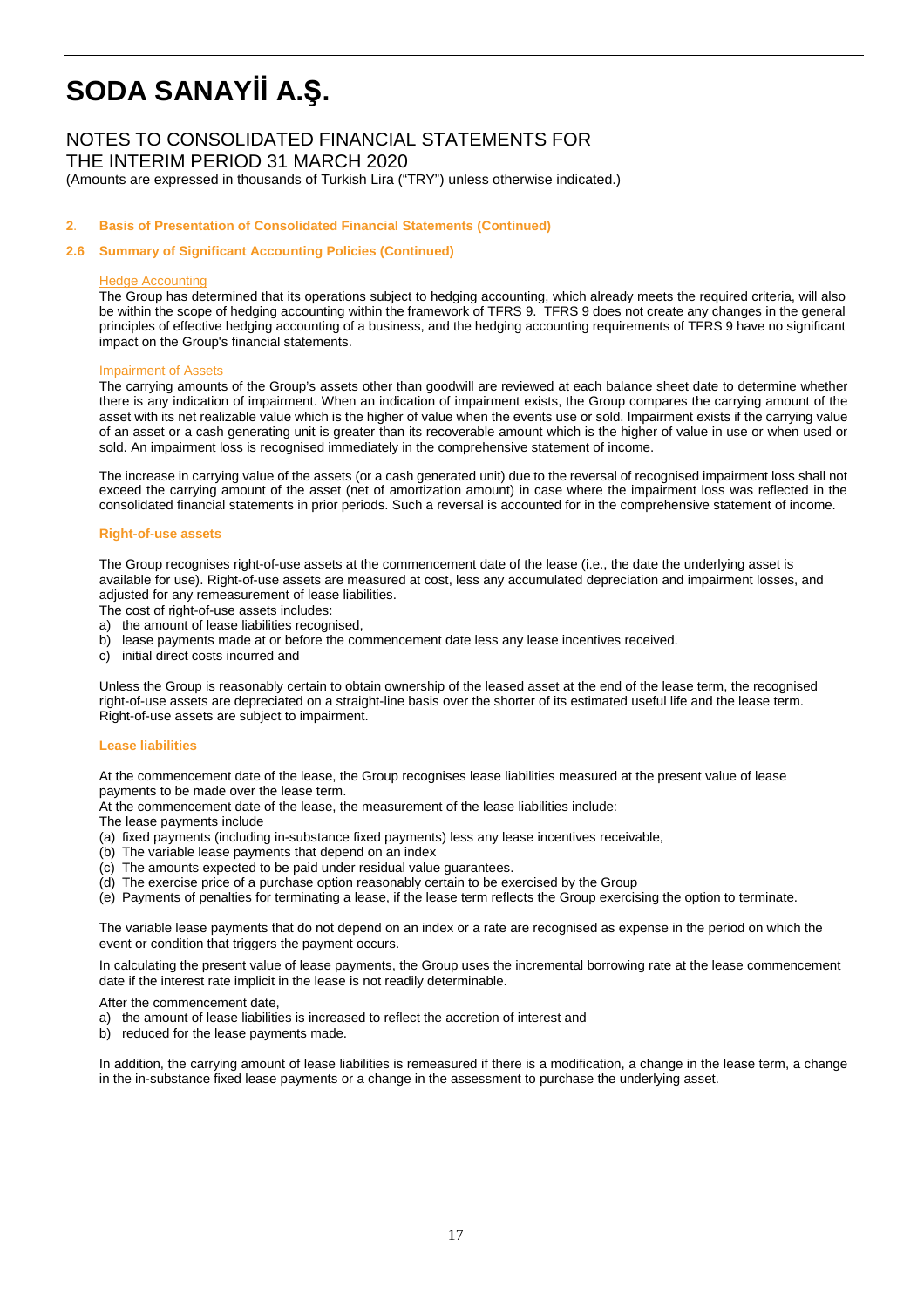# NOTES TO CONSOLIDATED FINANCIAL STATEMENTS FOR

THE INTERIM PERIOD 31 MARCH 2020

(Amounts are expressed in thousands of Turkish Lira ("TRY") unless otherwise indicated.)

### **2**. **Basis of Presentation of Consolidated Financial Statements (Continued)**

#### **2.6 Summary of Significant Accounting Policies (Continued)**

#### **Short-term leases and leases of low-value assets**

The Group applies the short-term lease recognition exemption to its short-term leases of machinery and equipment (i.e., those leases that have a lease term of 12 months or less from the commencement date and do not contain a purchase option). It also applies the lease of low-value assets recognition exemption to leases of office equipment that are considered of low value. Lease payments on short-term leases and leases of low-value assets are recognised as expense on a straight-line basis over the lease term

#### **Borrowing Costs**

Borrowings are recognized initially at the proceeds received, net of transaction costs incurred. Borrowings are subsequently stated at amortized cost using the effective yield method; any difference between proceeds, net of transaction costs, and the redemption value is recognized in the statement of income over the period of the borrowings (Note 8 and 34).

In case of foreign exchange income in the financing activities, the related income is deducted from the total of capitalized financial expenses.

Borrowing costs that are directly attributable to the acquisition, construction or production of a qualifying asset are capitalized as part of the cost of that asset in the period in which the asset is prepared for its intended use or sale. All other borrowing costs are recognized in the profit or loss in the period in which they are incurred.

Foreign exchange differences relating to borrowings, to the extent that they are regarded as an adjustment to interest costs, are also capitalized. The gains and losses that are an adjustment to interest costs include the interest rate differential between borrowing costs that would be incurred if the entity borrowed funds in its functional currency, and borrowing costs actually incurred on foreign currency borrowings.

### **Related Parties**

For the purpose of these consolidated financial statements, shareholders, key management personnel (general managers, head of group, vice general managers, vice head of group and factory managers) and Board members and their families, in each case together with the companies controlled by affiliated with them, associated companies and other companies within the Group are considered and referred to as related parties (Note 38).

#### **Offsetting**

All items with significant amounts and nature, even with similar characteristics, are presented separately in the financial statements. Insignificant amounts are grouped and presented by means of items having similar substance and function. When the nature of transactions and events necessitate offsetting, presentation of these transactions and events over their net amounts or recognition of the assets after deducting the related impairment are not considered as a violation of the rule of non-offsetting.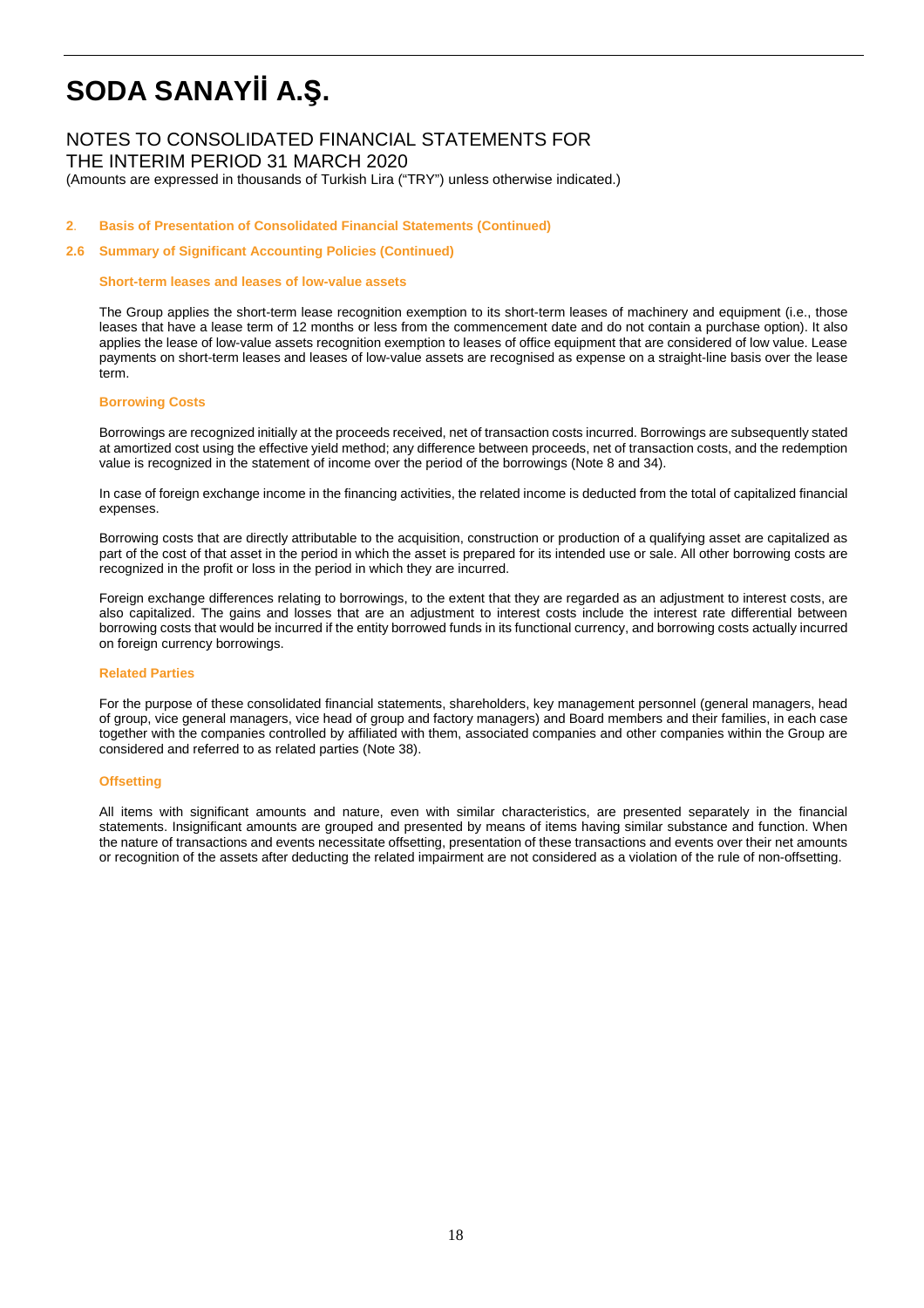## NOTES TO CONSOLIDATED FINANCIAL STATEMENTS FOR THE INTERIM PERIOD 31 MARCH 2020

(Amounts are expressed in thousands of Turkish Lira ("TRY") unless otherwise indicated.)

#### **2**. **Basis of Presentation of Consolidated Financial Statements (Continued)**

#### **2.6 Summary of Significant Accounting Policies (Continued)**

#### **Financial Assets**

#### **Classification**

The Group classifies its financial assets in three categories of financial assets measured at amortized cost, financial assets measured at fair value through other comprehensive income and financial assets measured at fair value through profit of loss. The classification of financial assets is determined considering the entity's business model for managing the financial assets and the contractual cash flow characteristics of the financial assets. The appropriate classification of financial assets is determined at the time of the purchase.

Financial assets are not reclassified after initial recognition except when the Group's business model for managing financial assets changes; in the case of a business model change, subsequent to the amendment, the financial assets are reclassified on the first day of the following reporting period.

#### Recognition and Measurement

"Financial assets measured at amortized cost", are non-derivative assets that are held within a business model whose objective is to hold assets in order to collect contractual cash flows and the contractual terms of the financial assets give rise on specified dates to cash flows that are solely payments of principal and interest on the principal amount outstanding.The Group's financial assets measured at amortized cost "cash and cash equivalents"and "trade receivables" with "financial investments". Financial assets carried at amortized cost are measured at their fair value at initial recognition and by effective interest rate method at subsequent measurements. Gains and losses on valuation of non-derivative financial assets measured at amortized cost are accounted for under the consolidated statement of income.

"Financial assets measured at fair value through other comprehensive income", are non-derivative assets that are held within a business model whose objective is achieved by both collecting contractual cash flows and selling financial assets and the contractual terms of the financial asset give rise on specified dates to cash flows that are solely payments of principal and interest on the principal amount outstanding. Gains or losses on a financial asset measured at fair value through other comprehensive income is recognized in other comprehensive income, except for impairment gains or losses and foreign exchange gains and losses until the financial asset is derecognized or reclassified.

Group may make an irrevocable election at initial recognition for particular investments in equity instruments that would otherwise be measured at fair value through profit or loss, to present subsequent changes in fair value in other comprehensive income. In such cases, dividends from those investments are accounted for under consolidated statement of income.

"Financial assets measured at fair value through profit or loss", are assets that are not measured at amortized cost or at fair value through other comprehensive income. Gains and losses on valuation of these financial assets are accounted for under the consolidated statement of income.

#### Derecognition

The Group derecognized a financial asset when the contractual rights to the cash flows from the asset expired, or it transferred the rights to receive the contractual cash flows in a transaction in which substantially all the risks and rewards of ownership of the financial asset were transferred. Any interest in such transferred financial assets that was created or retained by the Group was recognized as a separate asset or liability.

#### Impairment

Impairment of the financial and contractual assets measured by using "Expected credit loss (ECL) model". The impairment model applies for amortized financial and contractual assets.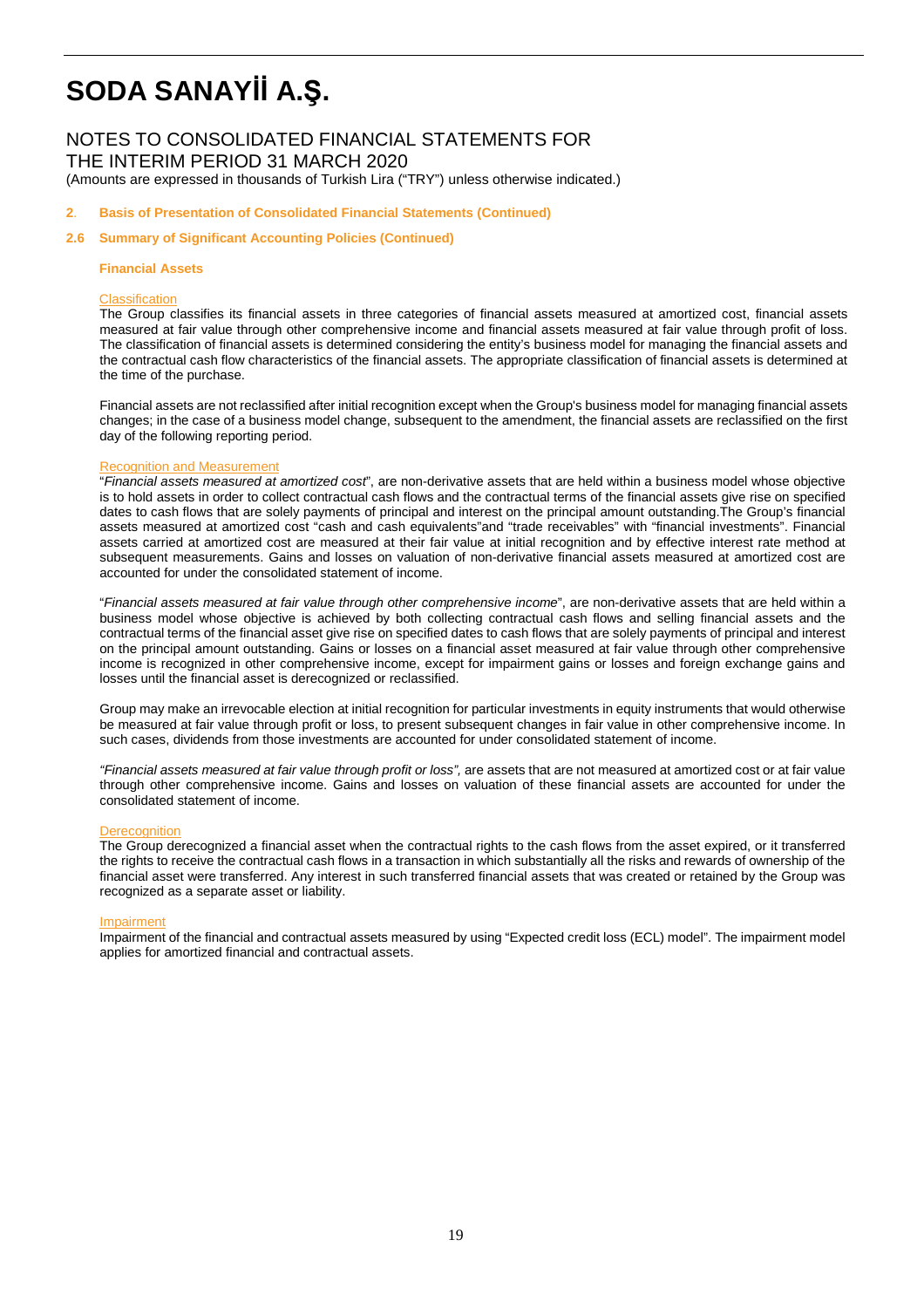## NOTES TO CONSOLIDATED FINANCIAL STATEMENTS FOR THE INTERIM PERIOD 31 MARCH 2020 (Amounts are expressed in thousands of Turkish Lira ("TRY") unless otherwise indicated.)

## **2**. **Basis of Presentation of Consolidated Financial Statements (Continued)**

### **2.6 Summary of Significant Accounting Policies (Continued)**

#### Impairment (Continued)

Provision for loss measured as below;

- 12- Month ECL: results from default events that are possible within 12 months after reporting date.
- Lifetime ECL: results from all possible default events over the expected life of financial instrument

Lifetime ECL measurement applies if the credit risk of a financial asset at the reporting date has increased significantly since 12 month ECL measurement if it has not.

The Group may determine that the credit risk of a financial asset has not increased significantly if the asset has low credit risk at the reporting date. However lifetime ECL measurement (simplified approach) always apply for trade receivables and contract assets without a significant financing.

#### **Trade Receivables**

Trade receivables that are created by way of providing goods or services directly to a debtor are measured at amortized cost, using the effective interest rate method,. Short duration receivables with no stated interest rate are measured at the original invoice amount unless the effect of imputing interest is significant.

Group has preferred to apply "simplified approach" for the recognition of impairment losses on trade receivables, carried at amortised cost and that do not comprise of any significant finance component (those with maturity less than 12 months). In accordance with the simplified approach, Group measures the loss allowances regarding its trade receivables at an amount equal to "lifetime expected credit losses" except incurred credit losses in which trade receivables are already impaired for a specific reason.

If the amount of the impairment subsequently decreases due to an event occurring after the write-down, the reversal of the provision is credited to other operating income (Note 10 and Note 32).

Maturity difference income / expenses and exchange difference profit / loss related to commercial transactions are accounted in the "Other Operating Income / Expense" account in the consolidated statement of profit or loss (Note 10 and Note 32).

#### **Cash and cash equivalents**

Cash and cash equivalents includes cash in hand, deposits held at call with banks, other short-term highly liquid investments with original maturities of three months or less, and bank overdrafts (Note 6). Bank deposits with original maturities of more than three months and shorter than 1 year are classified under short-term financial investments (Note 7).

#### **Financial liabilities**

Financial Liabilities are measured at fair value at initial recognition. Transaction costs which directly relatable to the burden of the financial liability are also added to the fair value.

### **Other financial liabilities**

Other financial liabilities are subsequently measured at amortized cost using the effective interest method (Note 9).

The effective interest method calculates the amortized cost of a financial liability and of allocating interest expense over the relevant period. The effective interest rate discounts the estimated future cash payments through the expected life of the financial liability, or, where appropriate, a shorter period.

#### **Trade payables**

Trade payables are payments to be made arising from the purchase of goods and services from suppliers within the ordinary course of business. Trade payables are recognized initially at fair value and subsequently measured at amortized cost using the effective interest method (Note 10).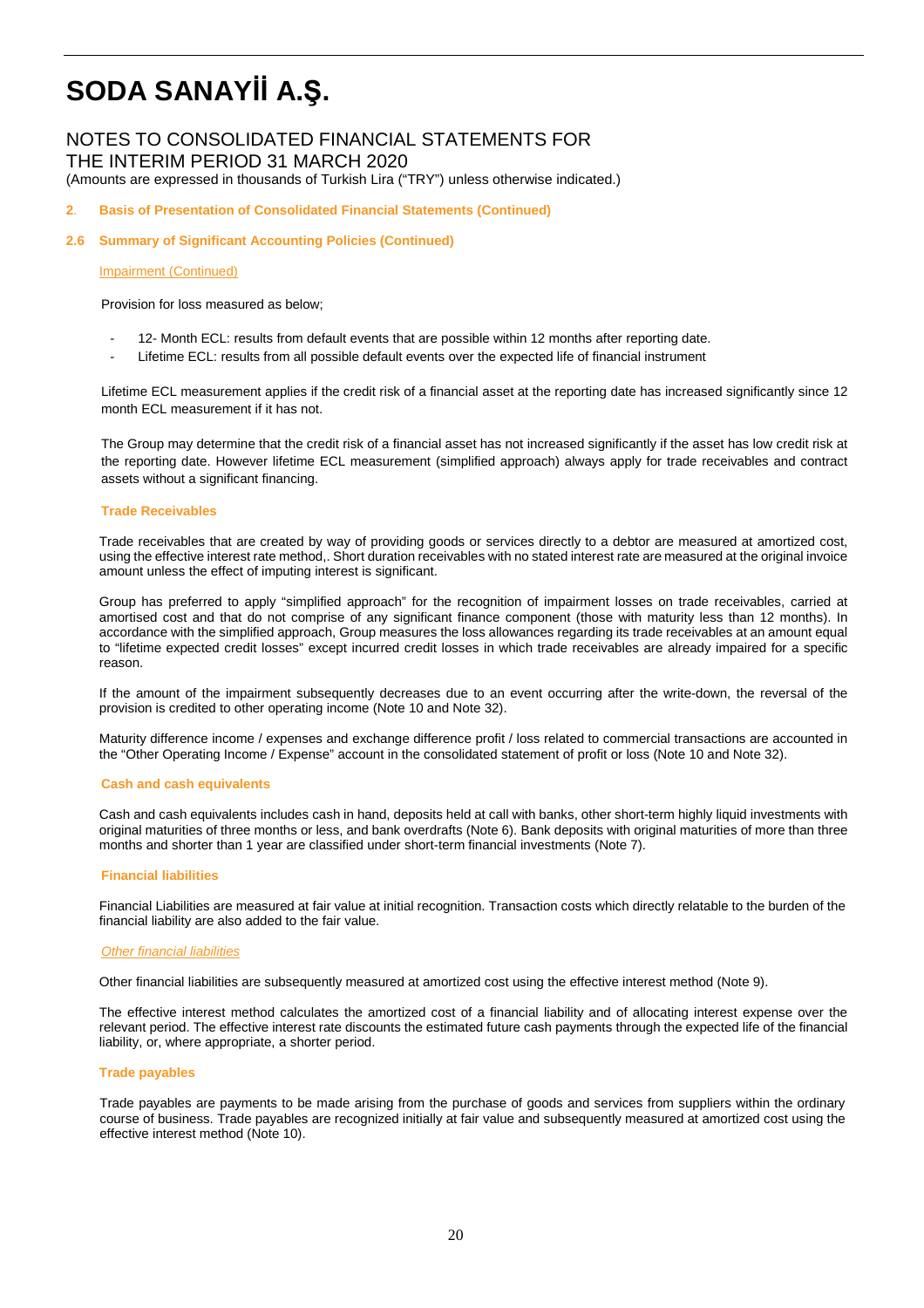## NOTES TO CONSOLIDATED FINANCIAL STATEMENTS FOR THE INTERIM PERIOD 31 MARCH 2020 (Amounts are expressed in thousands of Turkish Lira ("TRY") unless otherwise indicated.)

### **2**. **Basis of Presentation of Consolidated Financial Statements (Continued)**

### **2.6 Summary of Significant Accounting Policies (Continued)**

#### **Business combinations and Goodwill**

A business combination is the bringing together of separate entities or business into one reporting entity. Business combinations are accounted for using the purchase method in the scope of TFRS 3 (Note 3).

The cost of a business combination is the fair value, at the date of exchange, of assets given, liabilities incurred or assumed, and equity instruments issued by the acquirer, in exchange for control of the acquired business and in addition, any costs directly attributable to the business combination. The cost of the business combination at the date of the acquisition is adjusted if a business combination contract includes clauses that enable adjustments to the cost of business combination depending on events after acquisition date, and the adjustment is measurable more probable than not. Costs of the acquisition are recognized in the related period. Goodwill arises on the acquisition of subsidiaries and represents the excess of the consideration transferred over the Group's interest in net fair value of the net identifiable assets, liabilities and contingent liabilities of the acquire and the fair value of the non-controlling interest in the acquire.

For the purpose of impairment testing, goodwill acquired in a business combination is allocated to each of the CGUs, or groups of CGUs, that is expected to benefit from the synergies of the combination. Each unit or group of units to which the goodwill is allocated represents the lowest level within the entity at which the goodwill is monitored for internal management purposes. Goodwill is monitored at the operating segment level. Goodwill impairment reviews are undertaken annually or more frequently if events or changes in circumstances indicate a potential impairment. The carrying value of goodwill is compared to the recoverable amount, which is the higher of value in use and the fair value less costs to sell. Any impairment is recognized immediately as an expense and is not subsequently reversed.

Legal mergers arising between companies controlled by the Group are not considered within the scope of TFRS 3. Consequently, no goodwill is recognized in these transactions. Similarly, the effects of all transactions between the legally merged enterprises, whether occurring before or after the legal merger, are corrected in the preparation of the consolidated financial statements.

In a progressive business combination, the Group is re-measured at the date of purchase (ie, on the date when the Group takes control) to bring its shareholder's equity to fair value and, if any, the resulting gain / loss is recognized in profit / loss. Amounts arising from the share of the purchase of the business, which is accounted for in other comprehensive income before the purchase date, are transferred to the period profit or loss or previous years profit losses under the assumption that the shares in question have been disposed of.

#### Transactions with non-controlling interests

The Group applies a policy of treating transactions with non-controlling interests as transactions with equity owners of the Group. For purchases from non-controlling interests, the difference between any consideration paid and the relevant share acquired of the carrying value of net assets of the subsidiary is deducted from equity. Gains or losses on disposals to non-controlling interests are also recorded in equity. For disposals to non-controlling interests, differences between any proceeds received and the relevant share of non-controlling interests are also recorded in equity.

### **Effects of Changes in Foreign Exchange Rates**

The individual financial statements of each Group entity are presented in the currency of the primary economic environment in which the entity operates (its functional currency). For the purpose of the consolidated financial statements, the results and financial position of each entity are expressed in Turkish Lira ("TRY"), which is the functional currency of the Company, and the presentation currency for the consolidated financial statements.

In preparing the financial statements of the individual entities, transactions in currencies other than TRY (foreign currencies) are recorded at the rates of exchange prevailing on the dates of the transactions. At each balance sheet date, monetary items denominated in foreign currencies are retranslated at the rates prevailing on the balance sheet date.

Non-monetary items carried at fair value that are denominated in foreign currencies are retranslated to TRY at the rates prevailing on the date when the fair value was determined. Non-monetary items that are measured in terms of historical cost in a foreign currency are not retranslated.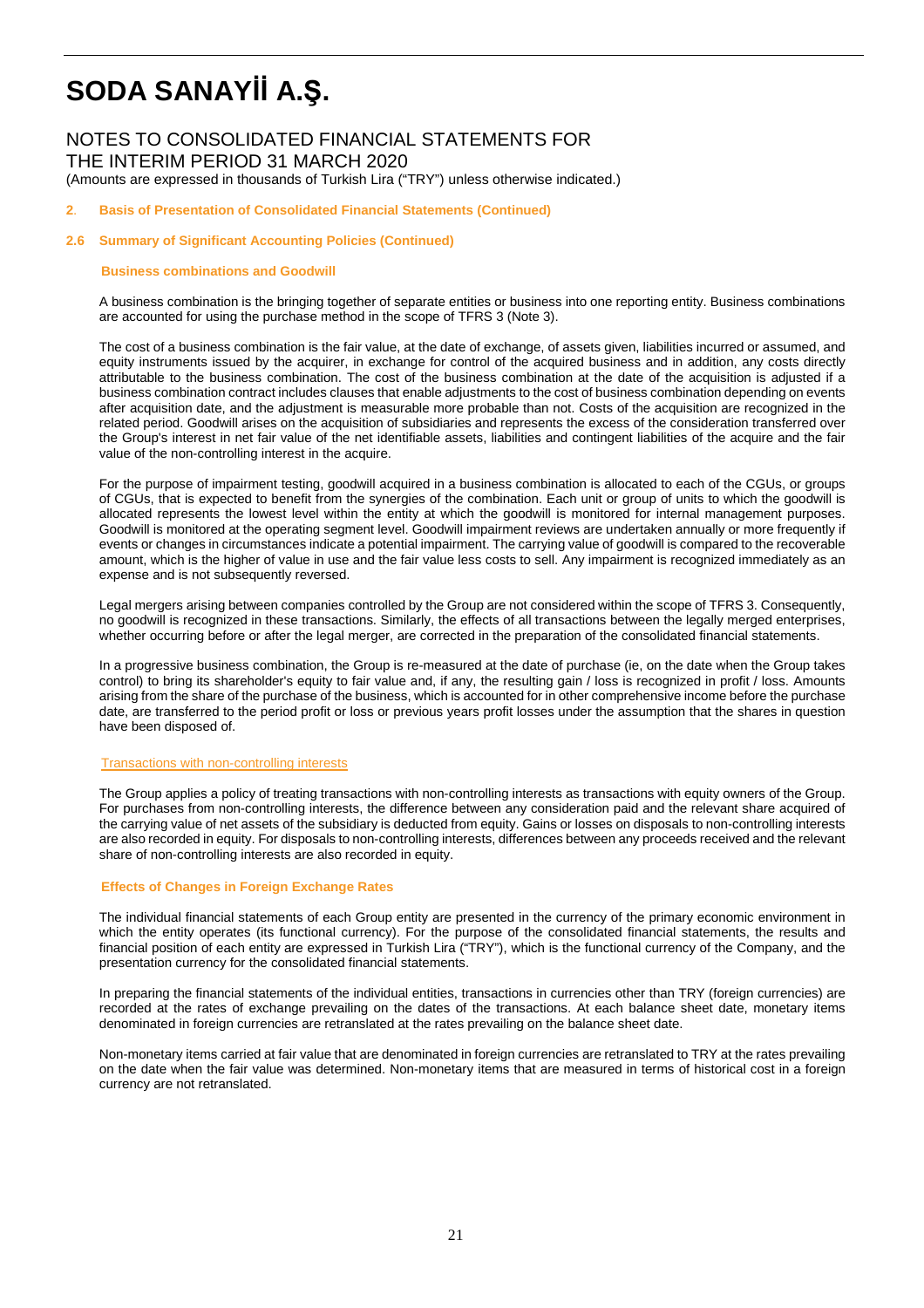# NOTES TO CONSOLIDATED FINANCIAL STATEMENTS FOR

THE INTERIM PERIOD 31 MARCH 2020

(Amounts are expressed in thousands of Turkish Lira ("TRY") unless otherwise indicated.)

#### **2**. **Basis of Presentation of Consolidated Financial Statements (Continued)**

#### **2.6 Summary of Significant Accounting Policies (Continued)**

#### **Effects of Changes in Foreign Exchange Rates (Continued)**

For the purpose of presenting consolidated financial statements, the assets and liabilities of the Group's foreign operations are expressed in TRY using exchange rates prevailing at the balance sheet date. Income and expense items are translated at the average exchange rates for the period, unless exchange rates fluctuate significantly during that period, in which case the exchange rates at the dates of the transactions are used. Exchange differences arising, if any, are classified as equity and transferred to the Group's translation differences. Such exchange differences are recognized in profit or loss in the period in which the foreign operation is disposed.

 Goodwill and fair value adjustments arising on the acquisition of a foreign operation are treated as assets and liabilities of the foreign operation and translated at closing rates.

#### **Earnings per share**

Earnings per share disclosed in the accompanying consolidated statement of income is determined by dividing net income by the weighted average number of shares circulating during the year concerned.

In Turkey, companies can raise their share capital by distributing "Bonus Shares" to shareholders from retained earnings. In computing earnings per share, such "Bonus Share" distributions are assessed as issued shares. Accordingly, the retrospective effect for those share distributions is taken into consideration in determining the weighted-average number of shares outstanding used in this computation (Note 37).

#### **Events after the balance sheet date**

The Group adjusts the amounts recognized in its financial statements to reflect adjusting events occurring after the balance sheet date. If non-adjusting events after the balance sheet date have material influence on the economic decisions of users of the financial statements, they are disclosed in the notes to the consolidated financial statements.

#### **Provisions, Contingent Assets and Liabilities**

Provisions are recognized when the Group has a present obligation as a result of a past event, and it is probable that the Group will be required to settle that obligation, and a reliable estimate can be made of the amount of the obligation.

The amount recognized as a provision is the best estimate of the consideration required to settle the present obligation at the balance sheet date considering the risks and uncertainties surrounding the obligation.

Where the effect of the time value of money is material, the amount of provision shall be the present value of the expenditures expected to be required to settle the obligation. The discount rate reflects current market assessments of the time value of money and the risks specific to the liability. The discount rate shall be a pre-tax rate and shall not reflect risks for which future cash flow estimates have been adjusted.

 When some or all of the economic benefits required to settle a provision are expected to be recovered from a third party, the receivable is recognized as an asset if it is virtually certain that reimbursement will be received and the amount of the receivable can be measured reliably (Note 23).

#### **Segment reporting**

The Group has identified relevant operating segments based on internal reports about the components of the Group that are regularly reviewed by the chief operating decision maker of the Group which is Board of Directors.

The chief operating decision maker reviews results and operations on a product line segment basis as well as on a geographic segment basis in order to monitor performance and to allocate resources. Product line segments of the Group are defined in the following categories: chrome derivatives, soda derivatives-energy-other products. Geographic segments of the Group are defined in the following regions: Turkey, Europe and others. Some of the income and expense are not included in segment reporting as they are managed centrally.

 For an operating segment to be identified as a reportable segment, its reported revenue, including both sales to external customers and intersegment sales or transfers, is 10% or more of the combined revenue, internal and external, of all operating segments; the absolute amount of its profit or loss is 10% or more of the combined profit or loss or its assets are 10% or more of the combined assets of all operating segments.

 If management believes that information about the segment will be beneficial for users of financial statements, operating segments that do not meet any of the above numerical lower limits can also be considered as reportable segments and the information related to them can be disclosed separately.

#### **Government incentives and grants**

 Grants from the government are recognized at fair value where there is a reasonable assurance that the grant will be received and the Group will comply with all the required conditions (Note 22).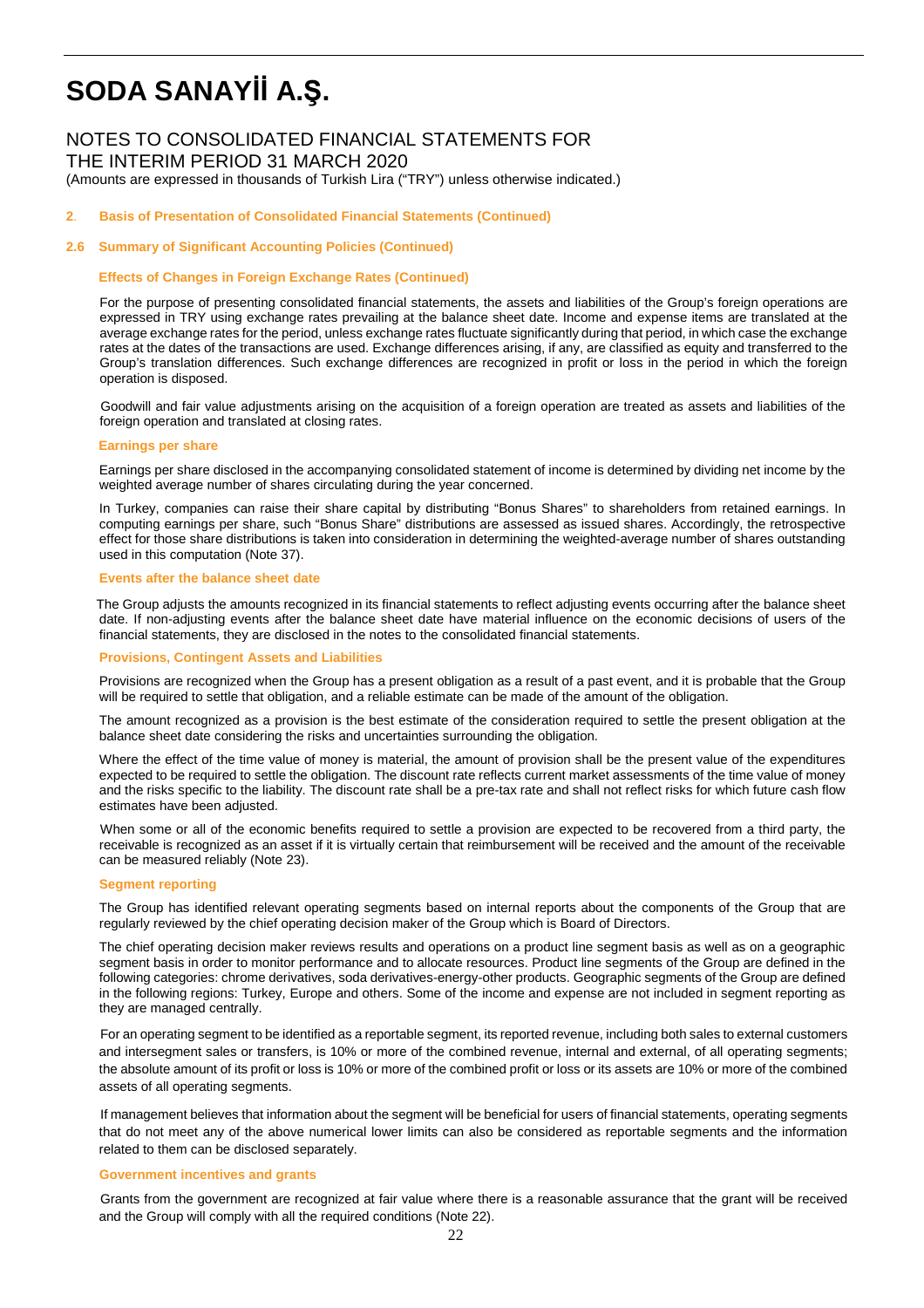## NOTES TO CONSOLIDATED FINANCIAL STATEMENTS FOR THE INTERIM PERIOD 31 MARCH 2020

(Amounts are expressed in thousands of Turkish Lira ("TRY") unless otherwise indicated.)

#### **2**. **Basis of Presentation of Consolidated Financial Statements (Continued)**

#### **2.6 Summary of Significant Accounting Policies (Continued)**

#### **Current and deferred income tax**

The tax expense for the year comprises current and deferred tax. Tax is recognized in the statement of income, except to the extent that it relates to items recognized directly in equity (Note 36). In such case, the tax is recognized in shareholders' equity.

The current year tax on income is calculated for the Group's subsidiaries, associates and joint ventures considering the tax laws that are applicable in the countries where they operate.

Deferred tax liability or asset is recognized on differences between the carrying amounts of assets and liabilities in the financial statements and the corresponding tax bases which are used in the computation of taxable profit. However, deferred income tax is not accounted for if it arises from initial recognition of an asset or liability in a transaction other than a business combination that at the time of the transaction affects neither accounting nor taxable profit or loss.

Deferred income tax is determined using tax rates and tax regulations that have been enacted or substantially enacted by the balance sheet date and are expected to apply when the related deferred income tax asset is realized or the deferred income tax liability is settled.

The main temporary differences are from the time differences between carrying amount of tangible assets and their tax base amounts, the available expense accruals that are subject to tax and tax allowances that are not utilized.

Deferred tax liabilities are recognized for all taxable temporary differences, where deferred tax assets resulting from deductible temporary differences are recognized to the extent that it is probable that future taxable profit will be available against which the deductible temporary difference can be utilized.

When the deferred tax assets and deferred tax liabilities relate to income taxes levied by the same taxation authority and there is a legally enforceable right to set off current tax assets against current tax liabilities, deferred tax assets and deferred tax liabilities are offset accordingly.

#### **Employee Benefits**

Employment termination benefits, as required by the Turkish Labor Law and the laws applicable in the countries where the subsidiaries operate, represent the estimated present value of the total reserve of the future probable obligation of the Group arising in case of the retirement of the employees.

According to Turkish Labor Law and other laws applicable in Turkey, the Group is obliged to pay employment termination benefit to all personnel in cases of termination of employment without due cause, call for military service, retirement or death upon the completion of a minimum one year service. The provision which is allocated by using the defined benefit pension's current value is calculated by using the estimated liability method. All actuarial profits and losses are recognized in the consolidated statements of income (Note 25).

The liabilities related to employee termination benefits are accrued when they are entitled.

#### **Statement of Cash Flows**

The Group prepares statements of cash flows as an integral part of its financial statements to enable financial statement analysis about the change in its net assets, financial structure and the ability to direct cash flow amounts and timing according to evolving conditions. Cash flows include those from operating activities, working capital, investing activities and financing activities.

The Group prepares a cash flow statement as an integral part of other financial statements in order to inform the users of the financial statements about the changes in the net assets, the financial structure and the ability to manage the cash flows in terms of the amount and timing. Cash flows for the period are classified as operating, investing, and financing activities.

Cash flows from operating activities represent the cash flows generated from the Group's activities. The Group has preferred to present the cash inflows and outflows obtained from operating activities in the financial statements in a net (indirect) method.

Cash flows related to investing activities represent the cash flows that are used in or provided from the investing activities of the Group (fixed investments and financial investments).

Cash flows arising from financing activities represent the cash proceeds from the financing activities of the Group and the repayments of these funds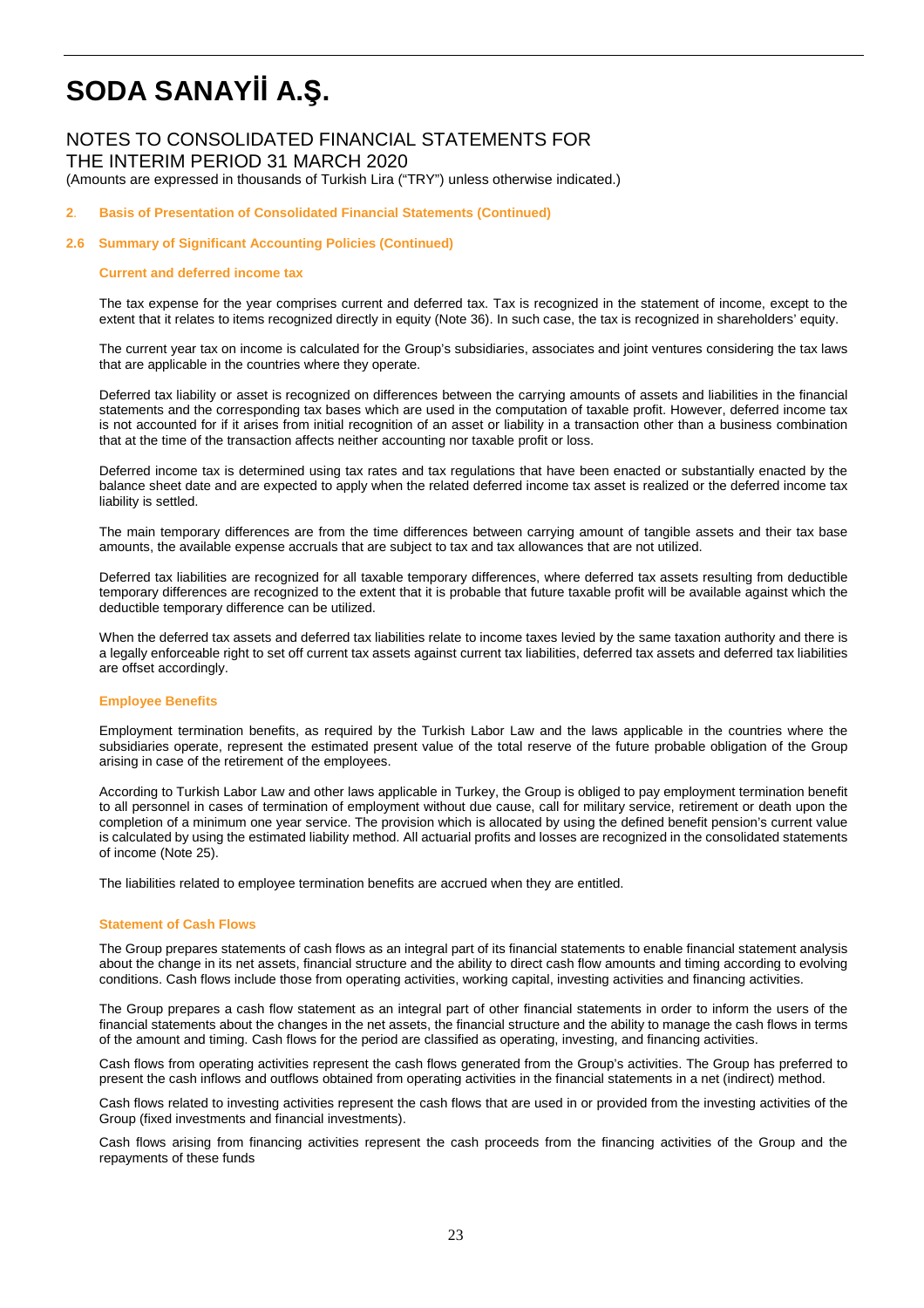## NOTES TO CONSOLIDATED FINANCIAL STATEMENTS FOR THE INTERIM PERIOD 31 MARCH 2020

(Amounts are expressed in thousands of Turkish Lira ("TRY") unless otherwise indicated.)

### **2**. **Basis of Presentation of Consolidated Financial Statements (Continued)**

### **2.7 Significant Accounting Estimates and Assumption**

The Group recognizes deferred tax assets and liabilities based upon temporary differences arising between their financial statements prepared in accordance with Turkish Accounting Standards and their statutory financial statements. These temporary differences usually result in the recognition of revenue and expenses in different reporting periods for Turkish Accounting Standards and tax purposes. Deferred income tax is not accounted for if it arises from initial recognition of an asset or liability in a transaction other than a business combination that at the time of the transaction affects neither an accounting nor taxable profit/(loss). The fully or partially recoverable amount of deferred tax assets are estimated under available circumstances. The future income projections, current period losses, unused losses and expiration dates of other tax assets and tax planning strategies that can be used when necessary are considered during the evaluation of estimations.

As of 31 March 2020, there are deferred tax assets calculated based on temporary differences arising from tax deductions over the taxable income in the loss from previos year for the period that can be utilized in the taxable period which is amount TRY 29,096 thousand (31 December 2019: TRY 20,863 thousand). The Group is entitled with corporate tax allowances in accordance with Corporate Tax Law No. 5520, article 32/A. The amount of corporate tax allowances related to temporary differences and that can be utilized during the period of corporate tax allowance right is TRY 439,378 thousand (31 December 2019: TRY 475,666 thousand) (Note 36).

In accordance with Turkish Accounting Standards(TAS) 16, The Group revalued its real estates(Lands, properties and buildings) by 'Revaluation model', taking into account the value at September 30, 2018 period results of operations has been reflected in the financial statements as of 31 December, 2018 due to its finalization after being disclosed to the public.

Land and buildings are stated at fair value in accordance with TAS 16 revaluation method. Fair values in the financial statements dated 31 December 2018 are based on expert reports prepared by independent valuation companies with sufficient information and professional knowledge about the related properties.

As there were recent similar buying/ selling transactions nearby, revaluations of land were based on the method of reference comparison whereas if there were recent similar buying/ selling transactions nearby revaluations of buildings were based on the method of reference comparison. In other case, cost approach method were used.

In the market reference comparison method, current market information was utilized, based on the comparable property in the market in nearby region, price adjustment was made within the framework of criteria that could affect market conditions, and accordingly an average m2 sale value was determined for the lands subject to the valuation. The similar pieces of land were compared in terms of location, size, settlement status, physical conditions, real estate marketing firms were consulted for up-todate valuation of the estate market, also, current information and experience of the professional valuation company was utilized.

In the cost approach method, fair value of the buildings and land improvements was calculated by considering recent reconstruction costs and related depreciation. In the cost approach method, above explained market reference comparison method was used in calculation of the land value, one of the components.

The carrying values of land, land improvements and buildings do not necessarily reflect the amounts that would result from the outcome of a sales transaction between independent parties.

As of initial recognition and as of balance sheet date, the The Group performs impairment assessment for lands and buildings of which valuations are based on market value and cost approach, in accordance with the "TAS 36 Impairment of Assets", and impairment has been recognized in income statement. The initial book values of the related assets are adjusted to their revalued amounts and the additional value increase has been recorded by calculating deferred taxes in the equity revaluation fund.

For the period 1 January-31 December 2018, if the fair value determined by the independent evaluation company was 1% lower / higher, the total comprehensive income for the period would be TRY 397,000 lower / higher.

Value increases calculated over real estates for use are offset in the 'Revaluation and measurement gains/Losses' account of equity and impairments,if any, previously accounted for in the equity are offset in the same account while excess of the nondeductible impairment is recognized in the 'Investment Expenses(-)' account in Profit/Loss Statement.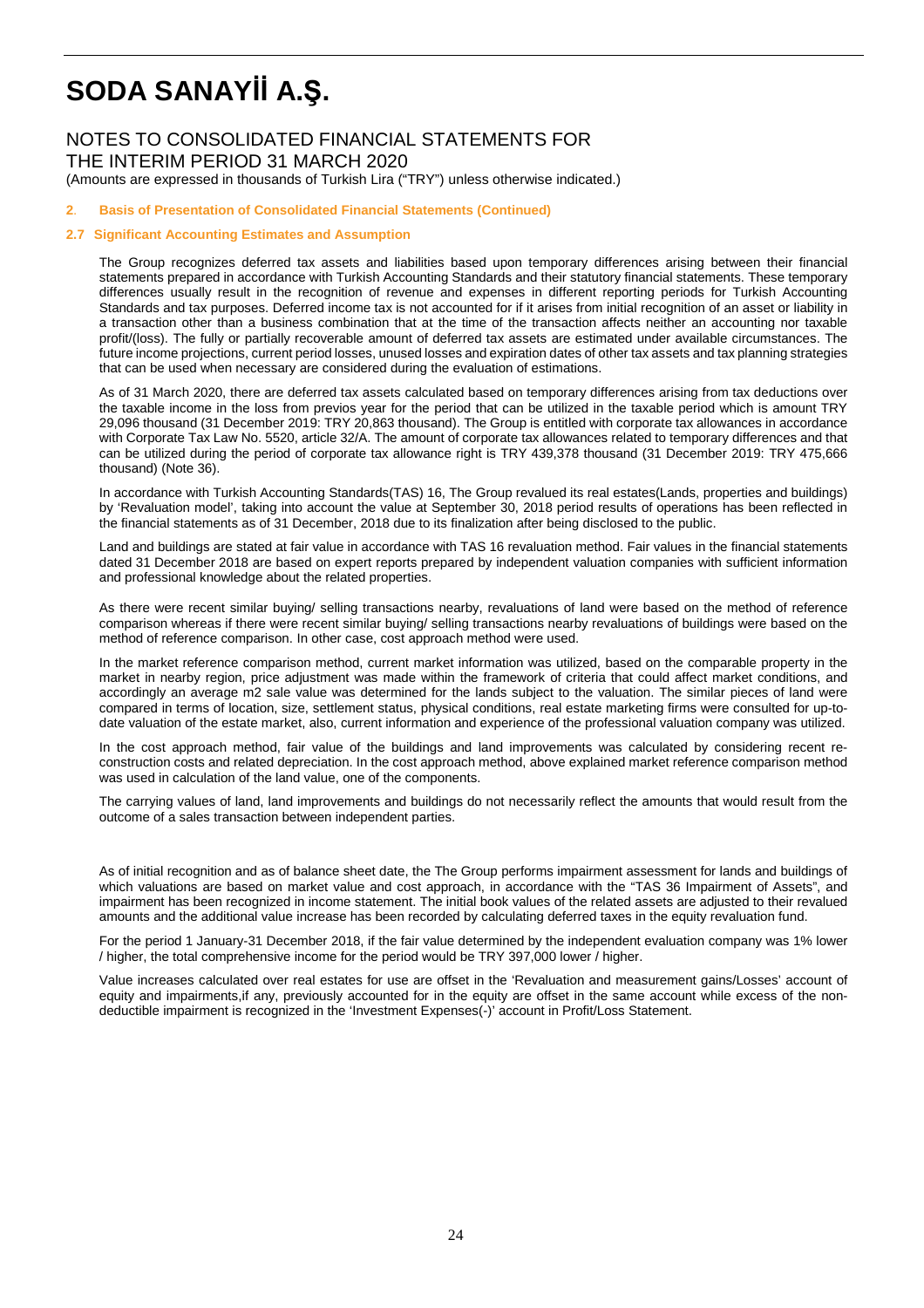## NOTES TO CONSOLIDATED FINANCIAL STATEMENTS FOR THE INTERIM PERIOD 31 MARCH 2020

(Amounts are expressed in thousands of Turkish Lira ("TRY") unless otherwise indicated.)

### **3. Business Combinations**

There are no business combination within TFRS-3 "Business Combination" standard in 1 January – 31 March 2020 period (1 January-31 December 2019:None.)

### **4. Interests in Other Entities**

The disclosed information in Note 1 include the titles, fields of activities, ownership shares and the registered countries of the Group's subsidiaries, joint ventures and associates.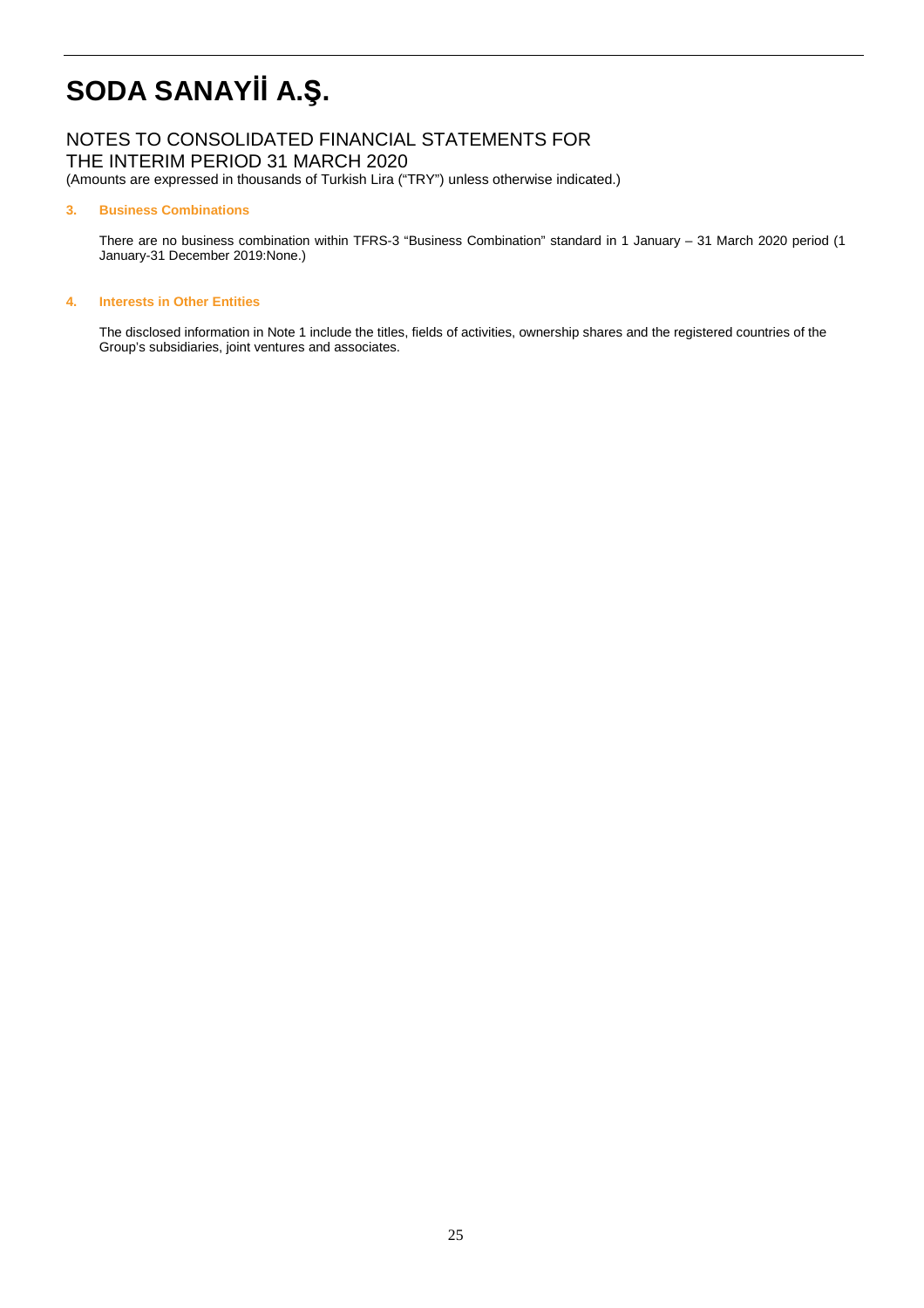## NOTES TO CONSOLIDATED FINANCIAL STATEMENTS FOR THE INTERIM PERIOD 31 MARCH 2020

(Amounts are expressed in thousands of Turkish Lira ("TRY") unless otherwise indicated.)

### **5. Segment Reporting**

The segment analysis based on the Group's internal reporting is as follows:

|                                                            | <b>Chrome</b><br><b>Derivatives</b> | <b>Soda Derivatives,</b>                            | <b>Total</b> | <b>Consolidaton</b><br>eliminations | <b>Consolidated</b> |
|------------------------------------------------------------|-------------------------------------|-----------------------------------------------------|--------------|-------------------------------------|---------------------|
| 1 January-31 March 2020                                    |                                     | <b>Energy and Other</b>                             |              |                                     |                     |
| Revenue                                                    | 275,513                             | 904,725                                             | 1,180,238    | (4, 178)                            | 1,176,060           |
| Cost of sales (-)                                          | (156, 985)                          | (598, 718)                                          | (755, 703)   | 4,136                               | (751, 567)          |
| Gross profit                                               | 118,528                             | 306,007                                             | 424,535      | (42)                                | 424,493             |
| Purchases of property, plant and equipment and intangibles | 6,167                               | 23,197                                              | 29,364       |                                     | 29,364              |
| Right to use assets                                        |                                     |                                                     |              | $\overline{a}$                      |                     |
| Depreciation and amortization (Note 18,19,20)              | (4,784)                             | (49,306)                                            | (54,090)     |                                     | (54,090)            |
| 1 January-31 March 2019                                    | <b>Chrome</b><br><b>Derivatives</b> | <b>Soda Derivatives,</b><br><b>Energy and Other</b> | <b>Total</b> | <b>Consolidaton</b><br>eliminations | <b>Consolidated</b> |
| Revenue                                                    | 242,437                             | 705,802                                             | 948,239      | (245)                               | 947,994             |
| Cost of sales (-)                                          | (150, 656)                          | (499, 308)                                          | (649, 964)   | 245                                 | (649, 719)          |
| Gross profit                                               | 91,781                              | 206,494                                             | 298,275      |                                     | 298,275             |
| Purchases of property, plant and equipment and intangibles | 7,634                               | 97,029                                              | 104,663      |                                     | 104,663             |
| Right to use assets                                        | 70                                  | 724                                                 | 794          |                                     | 794                 |
| Depreciation and amortization (Note 18,19,20)              | (3,932)                             | (45, 879)                                           | (49, 811)    | 384                                 | (49, 427)           |

-Assets are not reported by operating segments.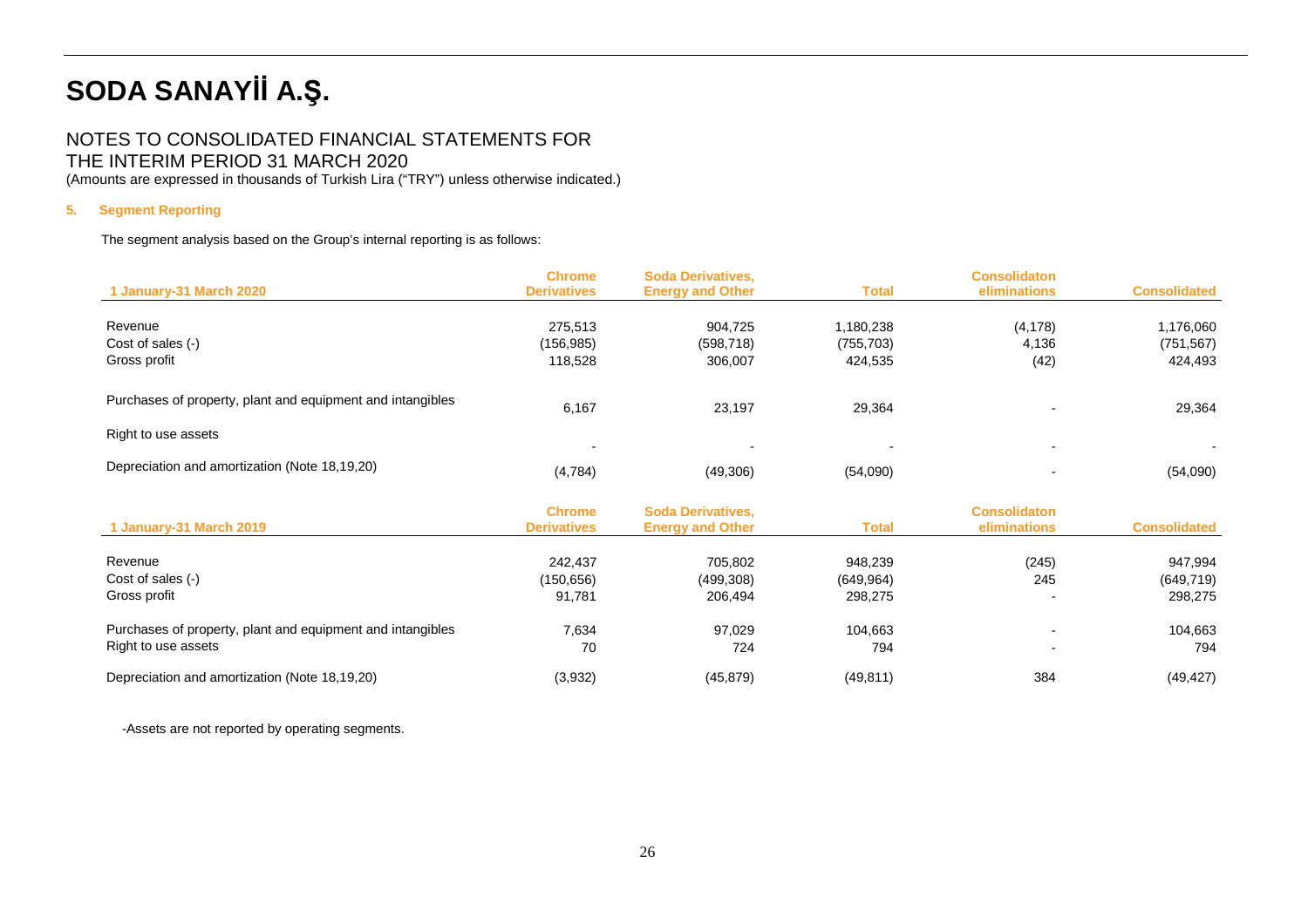## NOTES TO CONSOLIDATED FINANCIAL STATEMENTS FOR THE INTERIM PERIOD 31 MARCH 2020

(Amounts are expressed in thousands of Turkish Lira ("TRY") unless otherwise indicated.)

## **5. Segment Reporting (Continued)**

| 1 January-31 March 2020                                    | Turkev                   | <b>Europe</b>            | <b>Other</b>             | Total                    | <b>Consolidation</b><br>eliminations | <b>Consolidated</b>      |
|------------------------------------------------------------|--------------------------|--------------------------|--------------------------|--------------------------|--------------------------------------|--------------------------|
| Revenue (*)                                                | 888,228                  | 306,840                  | 1,031                    | 1,196,099                | (20,039)                             | 1,176,060                |
| Purchases of property, plant and equipment and intangibles | 22,985                   | 6,379                    | -                        | 29,364                   |                                      | 29,364                   |
| Right to use assets                                        | $\overline{\phantom{0}}$ | $\overline{\phantom{a}}$ | $\overline{\phantom{a}}$ | $\overline{\phantom{a}}$ |                                      | $\overline{\phantom{0}}$ |
| Depreciation and amortization (Note 18,19,20)              | (34, 859)                | (19,211)                 | (20)                     | (54,090)                 |                                      | (54,090)                 |
| Total Assets (31 March 2020)                               | 8,294,297                | 1,633,540                | 20,875                   | 9,948,712                | (509, 101)                           | 9,439,611                |

| 1 January-31 March 2019                                    | Turkey    | <b>Europe</b> | <b>Other</b>             | Total     | <b>Consolidation</b><br>eliminations | <b>Consolidated</b> |
|------------------------------------------------------------|-----------|---------------|--------------------------|-----------|--------------------------------------|---------------------|
| Revenue (*)                                                | 737.932   | 230,075       | 2,831                    | 970,838   | (22, 844)                            | 947,994             |
| Purchases of property, plant and equipment and intangibles | 95,783    | 8,877         | 3                        | 104,663   |                                      | 104,663             |
| Right to use assets                                        | 794       | $\sim$        | $\overline{\phantom{0}}$ | 794       |                                      | 794                 |
| Depreciation and amortisation                              | (31, 987) | (17, 806)     | (18)                     | (49, 811) | 384                                  | (49, 427)           |
| Total Assets (31 March 2019)                               | 6,296,576 | 1,375,781     | 19,046                   | 7,691,403 | (505, 113)                           | 7,186,290           |

(\*) Net sales according to the geographical regions are represented based on the countries where the companies are operating.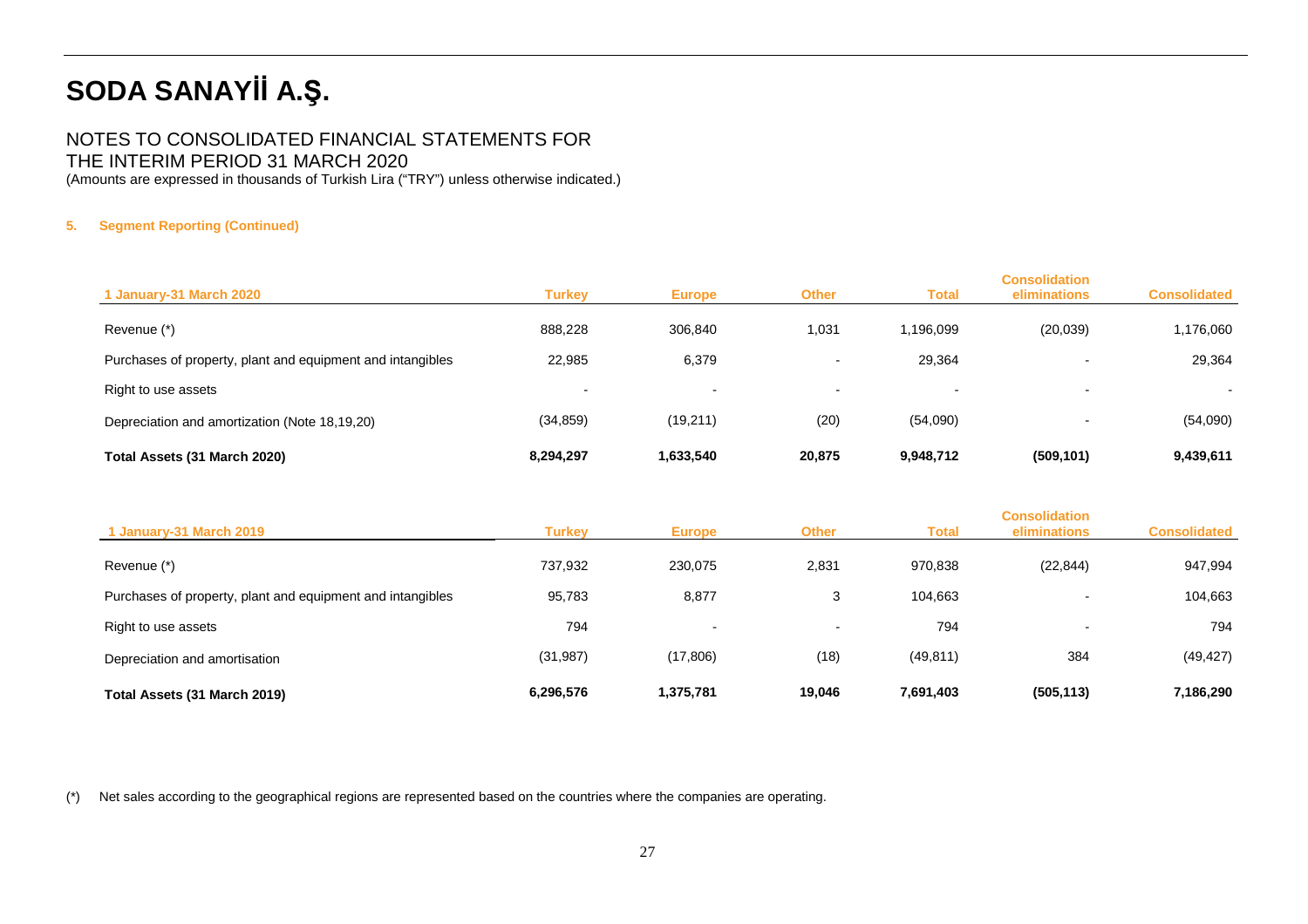# NOTES TO CONSOLIDATED FINANCIAL STATEMENTS FOR

THE INTERIM PERIOD 31 MARCH 2020

(Amounts are expressed in thousands of Turkish Lira ("TRY") unless otherwise indicated.)

## **6. Cash and Cash Equivalent**

|                                                           | 2020      | 31 March 31 December<br>2019 |
|-----------------------------------------------------------|-----------|------------------------------|
| Cash on hand                                              | 66        | 80                           |
| Cash in banks                                             | 2,806,838 | 2,303,327                    |
| - Demand deposits                                         | 94,688    | 43,948                       |
| - Time deposits (with maturities of three months or less) | 2,712,150 | 2,259,379                    |
| Impairment provision (-)                                  | (3,626)   | (2,934)                      |
|                                                           | 2,803,278 | 2,300,473                    |

## **Time Deposits**

| <b>Currency</b> | <b>Interest Rate</b><br>(%) | <b>Maturity</b> | 2020      | 31 March 31 December<br>2019 |
|-----------------|-----------------------------|-----------------|-----------|------------------------------|
| <b>USD</b>      | $0.05 - 2.25$               | April-May 2020  | 1,972,506 | 1,544,035                    |
| <b>EUR</b>      | 0.05                        | April-May 2020  | 676,831   | 581,443                      |
| <b>TRY</b>      | 10.00-12.25                 | April 2020      | 2,640     | 77,577                       |
| <b>CNY</b>      | 0.05                        | April 2020      | 7.777     | 6.420                        |
| <b>GBP</b>      | 0.05                        | April 2020      | 52.396    | 49.904                       |
|                 |                             |                 | 2,712,150 | 2,259,379                    |

The movements in cash and cash equivalents are as follows:

|                                 |         | 31 March 31 December |
|---------------------------------|---------|----------------------|
|                                 | 2020    | 2019                 |
| Beginning of period - 1 January | (2,934) | (654)                |
| Addition                        | (692)   | (2,280)              |
|                                 | (3,626) | (2,934)              |
|                                 |         |                      |

Cash and cash equivalents in the consolidated cash flows as of 31 March 2020, 31 December 2019 and 31 March 2019 are as follows:

|                           | 31 March  | 31 December | 31 March  |
|---------------------------|-----------|-------------|-----------|
|                           | 2020      | 2019        | 2019      |
| Cash and cash equivalents | 2,803,278 | 2,300,473   | 1,560,113 |
| Interest accruals effect  | (476)     | (665)       | (532)     |
| Effect of impairment      | 3.626     | 2.934       | 2,000     |
|                           | 2,806,428 | 2,302,742   | 1,561,581 |

### **7. Financial Investments**

| a) Current financial investments                     |        |                      |
|------------------------------------------------------|--------|----------------------|
|                                                      |        | 31 March 31 December |
| <b>Current Financial Investments</b>                 | 2020   | 2019                 |
| Financial investments measured at amortized cost (*) | 95.755 | 93.509               |
| Impairment provision                                 | (868)  | (988)                |
|                                                      | 94.887 | 92.521               |

(\*) Long-term, semi-annual fixed-rate USD represents the short-term portion of the securities in the currency.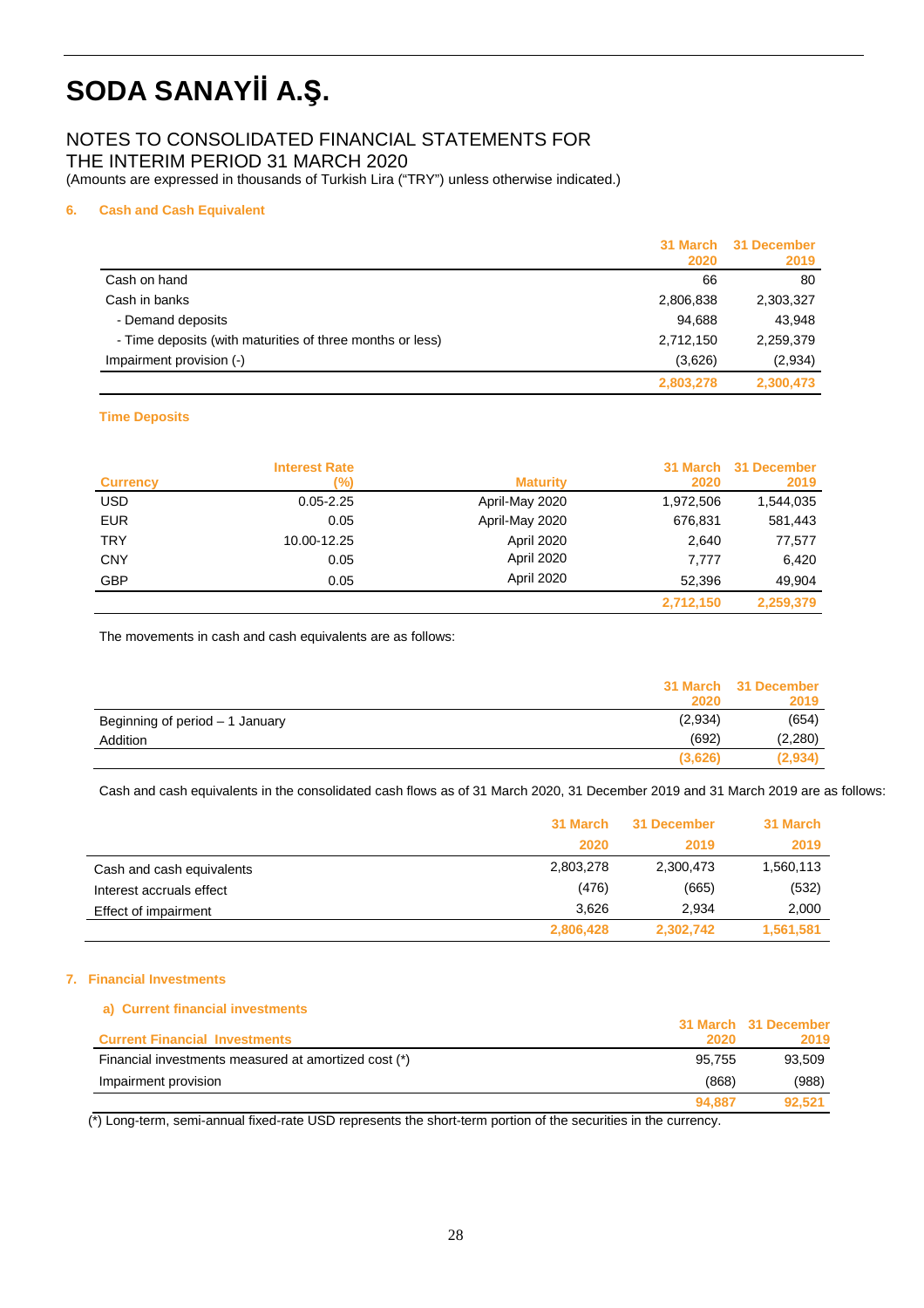# NOTES TO CONSOLIDATED FINANCIAL STATEMENTS FOR

THE INTERIM PERIOD 31 MARCH 2020

(Amounts are expressed in thousands of Turkish Lira ("TRY") unless otherwise indicated.)

## **7. Financial Investments (Continued)**

## **b) Non-current financial investments**

|                                                            | 31 March    | 31 December |
|------------------------------------------------------------|-------------|-------------|
| Financial investments measured by long-term amortized cost | <b>2020</b> | 2019        |
| Financial investments measured at amortized cost           | 808.726     | 746.479     |
| Provision for impairment                                   | (12.479)    | (15, 785)   |
| Total non-current financial investments                    | 796.247     | 730.694     |

### **Financial investments measured at amortized cost**

|                                             | 31 March  | <b>31 December</b> |
|---------------------------------------------|-----------|--------------------|
| <b>Marketable security issuer</b>           | 2020      | 2019               |
| Türkiye Vakıflar Bankası T.A.O.             | 196,034   | 176,183            |
| Türkiye İş Bankası A.Ş.                     | 195,519   | 175,758            |
| Yapı ve Kredi Bankası A.Ş.                  | 136,451   | 139,929            |
| Türkiye Sınai Kalkınma Bankası A.S.         | 108,782   | 97,860             |
| Ziraat Bankası A.S.                         | 65,485    | 58,928             |
| Türk Eximbank                               | 56,840    | 51,350             |
| Turkcell İletişim Hizmetleri A.Ş.           | 45,927    | 41,271             |
| Türkiye Garanti Bankası A.Ş.                | 31,489    | 29,069             |
| Arcelik A.S.                                | 29.451    | 26,483             |
| Türkiye Halk Bankası A.S.                   | 28,855    | 34,467             |
| Anadolu Efes Biracılık Ve Malt Sanayii A.Ş. | 7,002     | 6,307              |
| Finansbank A.S.                             | 2,646     | 2,383              |
|                                             | 904,481   | 839,988            |
| <b>Total Impairment</b>                     | (13, 347) | (16, 773)          |
| <b>Net</b>                                  | 891,134   | 823.215            |

 The Group accounted the fixed income securities held to maturity under amortised costs using effective interest rate. Bonds, as a type of securities, are in US Dollars with a fixed interest payment in every six months.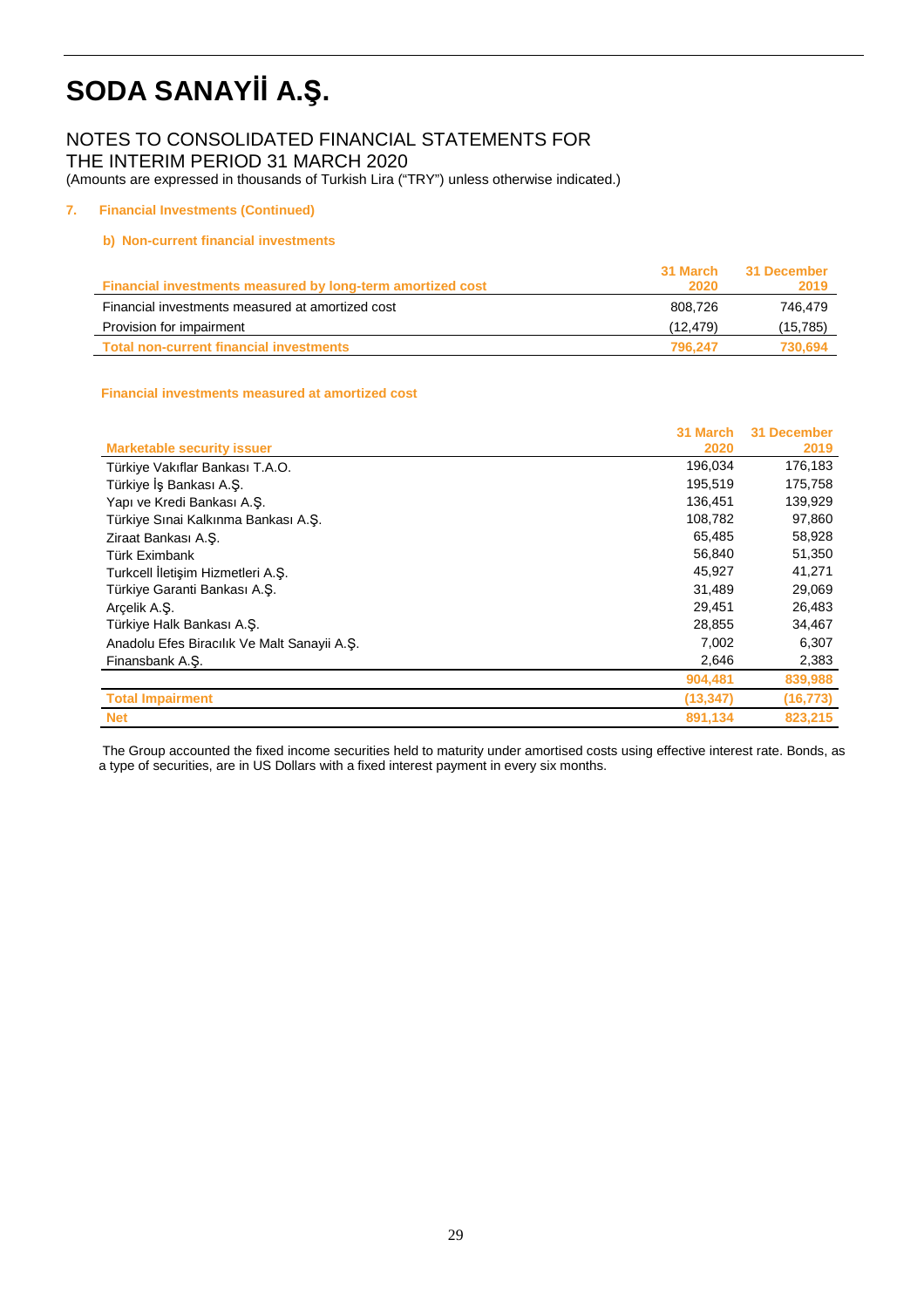## NOTES TO CONSOLIDATED FINANCIAL STATEMENTS FOR

THE INTERIM PERIOD 31 MARCH 2020

(Amounts are expressed in thousands of Turkish Lira ("TRY") unless otherwise indicated.)

## **7. Financial Investments (Continued)**

### **Financial investments measured at amortized cost (Continued)**

Financial investments measured at amortized cost has an active market. Below is the list of their market prices:

| <b>Marketable security issuer</b>           | 31 March<br>2020 | 31 December<br>2019 |
|---------------------------------------------|------------------|---------------------|
| Türkiye İş Bankası A.Ş.                     | 186,795          | 178,740             |
| Türkiye Vakıflar Bankası T.A.O.             | 186,284          | 177,432             |
| Yapı ve Kredi Bankası A.S.                  | 127,897          | 140,405             |
| Türkiye Sınai Kalkınma Bankası A.Ş.         | 106,030          | 99,010              |
| Ziraat Bankası A.Ş.                         | 60,072           | 58,833              |
| Türk Eximbank                               | 52,409           | 52,812              |
| Turkcell İletişim Hizmetleri A.S.           | 42,353           | 42,387              |
| Türkiye Garanti Bankası A.S.                | 29,455           | 29,723              |
| Arcelik A.S.                                | 27,696           | 27,381              |
| Türkiye Halk Bankası A.S.                   | 27,304           | 33,547              |
| Anadolu Efes Biracılık Ve Malt Sanayii A.Ş. | 6,523            | 6,557               |
| Finansbank A.S.                             | 2,469            | 2,398               |
|                                             | 855,287          | 849,225             |

The maturity of financial investments, measured at amortized cost, is as follows:

|                         |         | 31 March 31 December |
|-------------------------|---------|----------------------|
| <b>Collection terms</b> | 2020    | 2019                 |
| Less than 3 months      | 51,739  | 26,811               |
| Within 3 - 12 months    | 44.016  | 66,698               |
| Within 1 - 5 years      | 774.163 | 715.419              |
| 5 years and above       | 34.563  | 31,060               |
|                         | 904.481 | 839,988              |

Movements of financial investments, measured at amortized cost, are as follows:

|                                       | 31 March  | 31 March |
|---------------------------------------|-----------|----------|
|                                       | 2020      | 2019     |
| Opening balance - 1 January           | 839,988   | 771.134  |
| Principal collected during the period | (22,014)  |          |
| Interest collection during the year   | (5,060)   | (4, 422) |
| <b>Revaluation differences</b>        | 91.567    | 64,976   |
| Impairment                            | (13, 347) |          |
|                                       | 891,134   | 831,688  |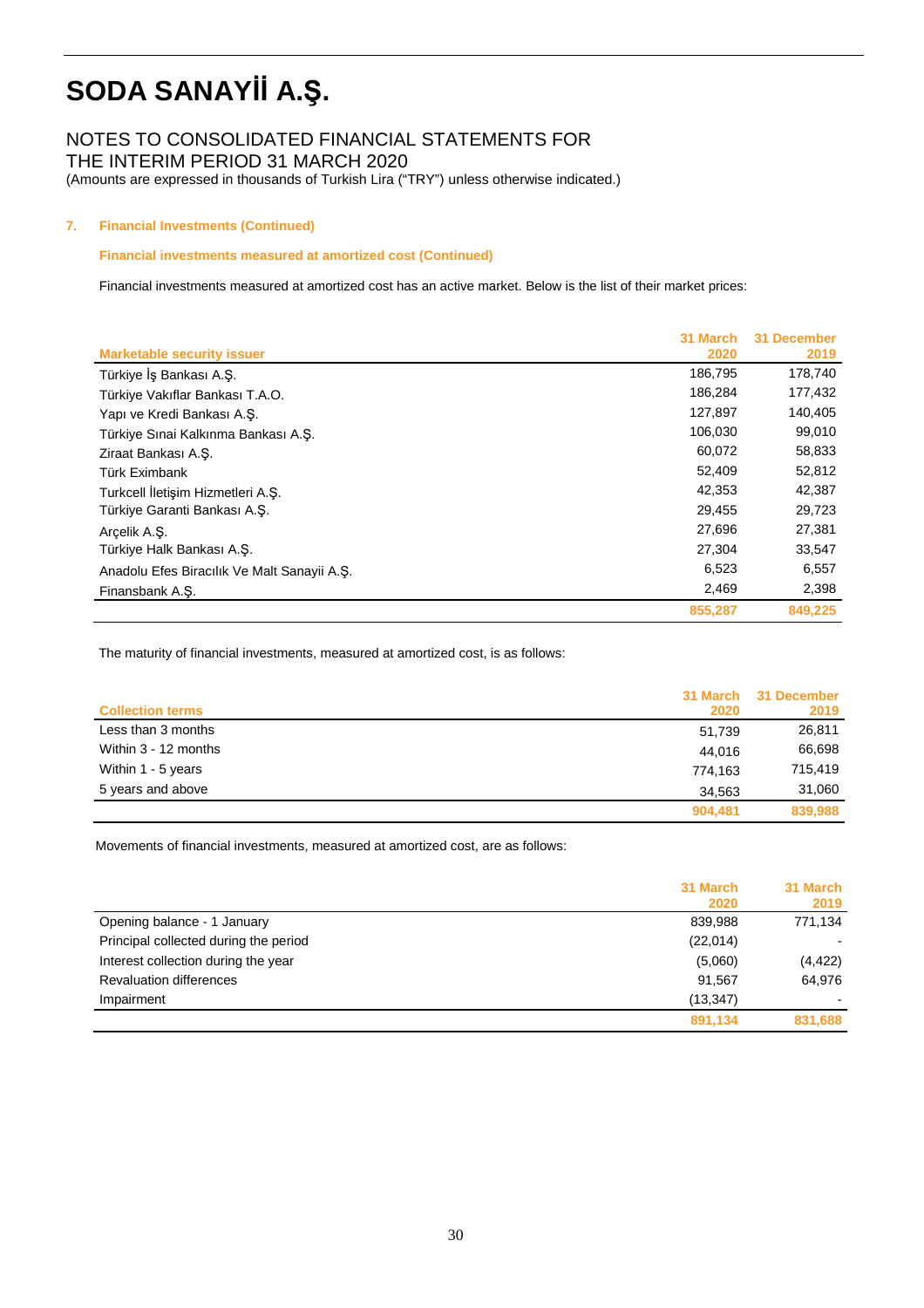## NOTES TO CONSOLIDATED FINANCIAL STATEMENTS FOR

THE INTERIM PERIOD 31 MARCH 2020

(Amounts are expressed in thousands of Turkish Lira ("TRY") unless otherwise indicated.)

### **7. Financial Investments (Continued)**

#### **Financial investments measured at amortized cost (Continued)**

For the purpose of impairment of financial invesments, transactions are as follow:

|                                              | 31 March 2020 | 31 March 2019 |
|----------------------------------------------|---------------|---------------|
| Opening balance – 1 January                  | (16, 773)     | (20, 783)     |
| Current period provision additions/disposals | 3.426         | 949           |
|                                              | (13, 347)     | (19, 834)     |

Coupon interest rates and the redemption dates for financial investments measured at amortized cost are as follows:

|                                             |                     | <b>Coupon</b>   |                   |
|---------------------------------------------|---------------------|-----------------|-------------------|
|                                             |                     | <b>Interest</b> | <b>Redemption</b> |
| <b>Marketable security issuer</b>           | <b>ISIN Code</b>    | Rate (%)        | <b>Date</b>       |
| Türkiye İş Bankası A.Ş.                     | XS1390320981        | 5.375           | 06/10/2021        |
| Türkiye İş Bankası A.Ş.                     | XS1079527211        | 5.000           | 25/06/2021        |
| Türkiye İş Bankası A.Ş.                     | XS1508390090        | 5.500           | 21/04/2022        |
| Türkiye İş Bankası A.Ş.                     | XS1578203462        | 6.125           | 25/04/2024        |
| Türkiye Halk Bankası A.Ş.                   | XS1188073081        | 4.750           | 11/02/2021        |
| Türkiye Halk Bankası A.Ş.                   | XS1439838548        | 5.000           | 13/07/2021        |
| Turkcell İletişim Hizmetleri A.Ş.           | XS1298711729        | 5.750           | 15/10/2025        |
| Türkiye Sınai Kalkınma Bankası A.Ş.         | XS1412393172        | 4.875           | 18/05/2021        |
| Türkiye Sınai Kalkınma Bankası A.Ş.         | XS1219733752        | 5.125           | 22/04/2020        |
| Arcelik A.S.                                | XS0910932788        | 5.000           | 03/04/2023        |
| Türkiye Garanti Bankası A.Ş.                | <b>USM8931TAF68</b> | 5.250           | 13/09/2022        |
| Anadolu Efes Biracılık ve Malt Sanayii A.Ş. | XS0848940523        | 3.375           | 01/11/2022        |
| Türkiye Vakıflar Bankası T.A.O.             | XS1508914691        | 5.500           | 27/10/2021        |
| Türkiye Vakıflar Bankası T.A.O.             | XS1622626379        | 5.625           | 30/05/2022        |
| Yapı ve Kredi Bankası A.Ş.                  | XS1571399754        | 5.750           | 24/02/2022        |
| Yapı ve Kredi Bankası A.Ş.                  | XS1634372954        | 5.850           | 21/06/2024        |
| <b>Türk Eximbank</b>                        | XS1028943089        | 5.000           | 23/09/2021        |
| <b>Türk Eximbank</b>                        | XS1345632811        | 5.375           | 08/02/2021        |
| <b>Türk Eximbank</b>                        | XS1496463297        | 5.375           | 24/10/2023        |
| Finansbank A.Ş.                             | XS1613091500        | 4.875           | 19/05/2022        |
| Ziraat Bankası A.Ş.                         | XS1605397394        | 5.125           | 03/05/2022        |
| Ziraat Bankası A.Ş.                         | XS1223394914        | 4.750           | 29/04/2021        |

Marketable securities' average effective interest rate is 5.684% (31 December 2019: Average 5.684%). Financial investments measured at amortized cost, are kept by İş Portföy Yönetimi A.Ş.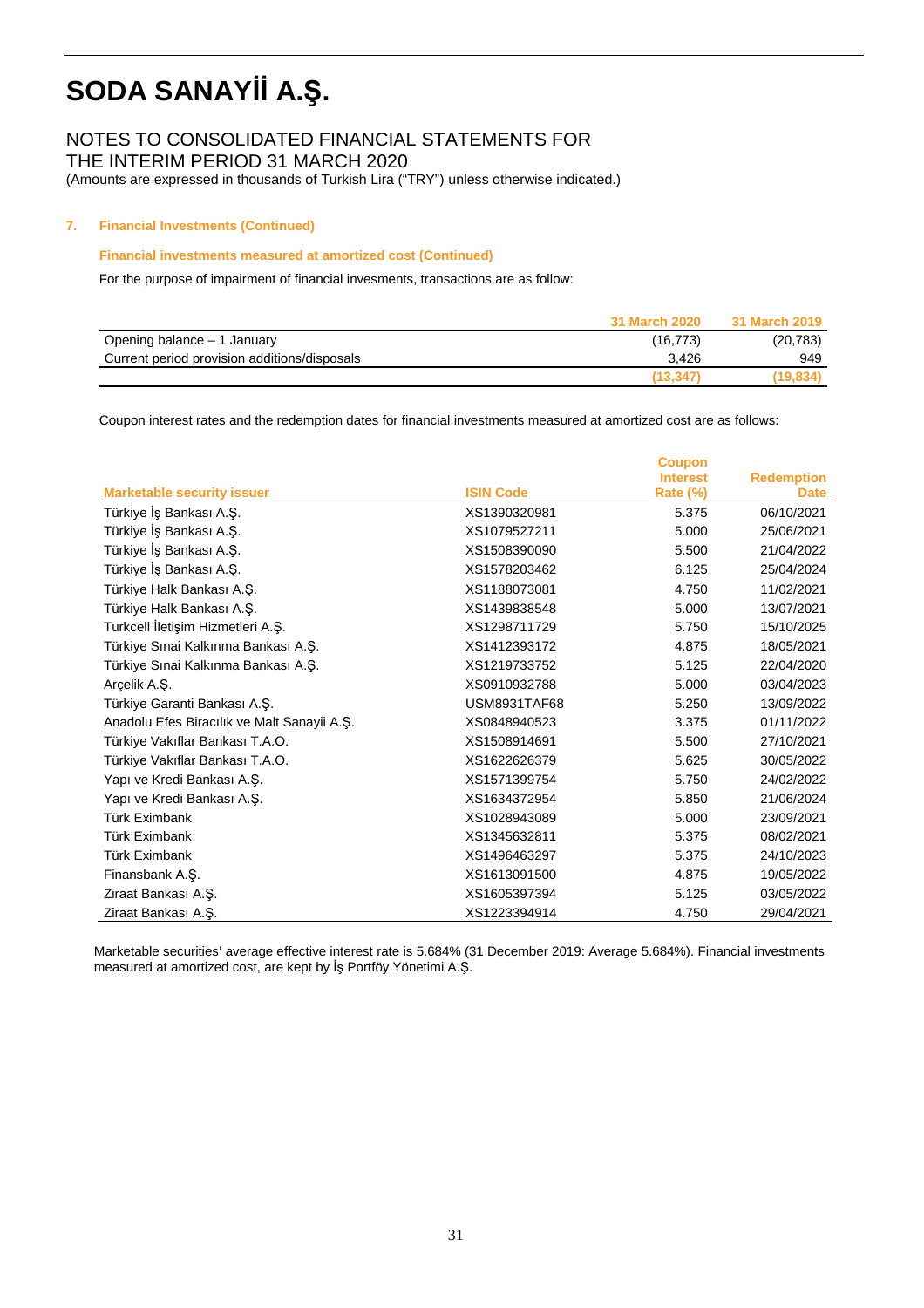## NOTES TO CONSOLIDATED FINANCIAL STATEMENTS FOR

THE INTERIM PERIOD 31 MARCH 2020

(Amounts are expressed in thousands of Turkish Lira ("TRY") unless otherwise indicated.)

## **8. Borrowings**

| <b>Short-term bank borrowings</b>                                                    | 31 March<br>2020 | 31 December<br>2019        |
|--------------------------------------------------------------------------------------|------------------|----------------------------|
| Short-term bank borrowings                                                           | 74,272           | 69,189                     |
|                                                                                      | 31 March         | 31 December                |
| Short term portion of long term bank borrowings                                      | 2020             | 2019                       |
| Short term portion of long term borrowings' installments and interests on principal  | 591,804          | 153,840                    |
| Lease Payables                                                                       | 9,992            | 9,088                      |
| Deferred lease borrowing costs (-)                                                   | (7, 108)         | (6, 319)                   |
| Due to related parties (Note 38)                                                     | 199,715          | 184,958                    |
| Issuance differences and commissions of financial liabilities due to related parties | (120)            | (138)                      |
| Total short term portion of long term bank borrowings                                | 794,283          | 341,429                    |
| <b>Total current financial liabilities</b>                                           | 868,555          | 410,618                    |
|                                                                                      |                  |                            |
| <b>Non-current financial liabilities</b>                                             | 31 March<br>2020 | <b>31 December</b><br>2019 |
| Long term portion of long term bank borrowings                                       | 1,006,289        | 1,004,605                  |
| Lease Payables                                                                       | 106,061          | 92,573                     |
| Deferred lease borrowing costs (-)                                                   | (71, 889)        | (62, 202)                  |
| Due to related parties (Note 38)(*)                                                  | 304,080          | 277,210                    |
| Issuance differences and commissions of financial liabilities due to related parties | (3,350)          | (3, 481)                   |
| <b>Total non-current financial liabilities</b>                                       | 1,341,191        | 1,308,705                  |

**Total financial liabilities 2,209,746 1,719,323**

(\*) On 9 May 2013, T.Şişe ve Cam Fabrikaları A.Ş. issued USD 500 million notes with seven year maturity due May 2020. The fixed interest rate for notes is 4.25% with a fixed interest payment in every six months. After the issuance of bonds, USD 50,000,000 was transferred to the Group and the Group has individually guaranteed payments of principle, interest and other liabilities for the same amount. On 29 March 2019, payment was made before the due date and the remaining share of the Group from this issue is USD 29,992,000.

T.Şişe ve Cam Fabrikalari A.Ş. issued bonds totaling USD 700 million, with a nominal amount of USD 550 million on March 14, 2019 and a nominal amount of USD 150 million on March 28, 2019. The repayment date of the aforementioned bonds is 14 March 2026 and the principal payment will be made on the last maturity date. The coupon interest rate is determined as 6.95% and the interest rate is payable in every six months. Following the issuance of these bonds, the fund amounting to USD 46,666,667 has been transferred to the group and the Group has made a guarantee for principal, interest, and similar payments as much as the amount of funds provided to the Group.

As of balance sheet date, risk of changes in interest rates on loans and contractual repricing dates of the Group as follows:

| <b>Repricing periods for loans</b> | 2020      | 31 March 31 December<br>2019 |
|------------------------------------|-----------|------------------------------|
| Less than 3 months                 | 617.050   | 156,692                      |
|                                    |           |                              |
| Within 3 - 12 months               | 49.026    | 66,337                       |
| Within 1 - 5 years                 | 1.006.289 | 1,004,605                    |
| 5 years and above                  |           |                              |
|                                    | 1,672,365 | 1,227,634                    |

The impact of discounting is not significant due to given interest rates for short-term loans and their carrying values approximate their fair values. The fair values are determined using the weighted average effective annual interest rates. The long-term financial liabilities are generally subject to repricing within three and six months periods and a large amount of those liabilities consists of foreign currency denominated loans. Therefore, it is expected that the carrying value of the financial liabilities that are calculated by effective interest rate method approximate to their fair values.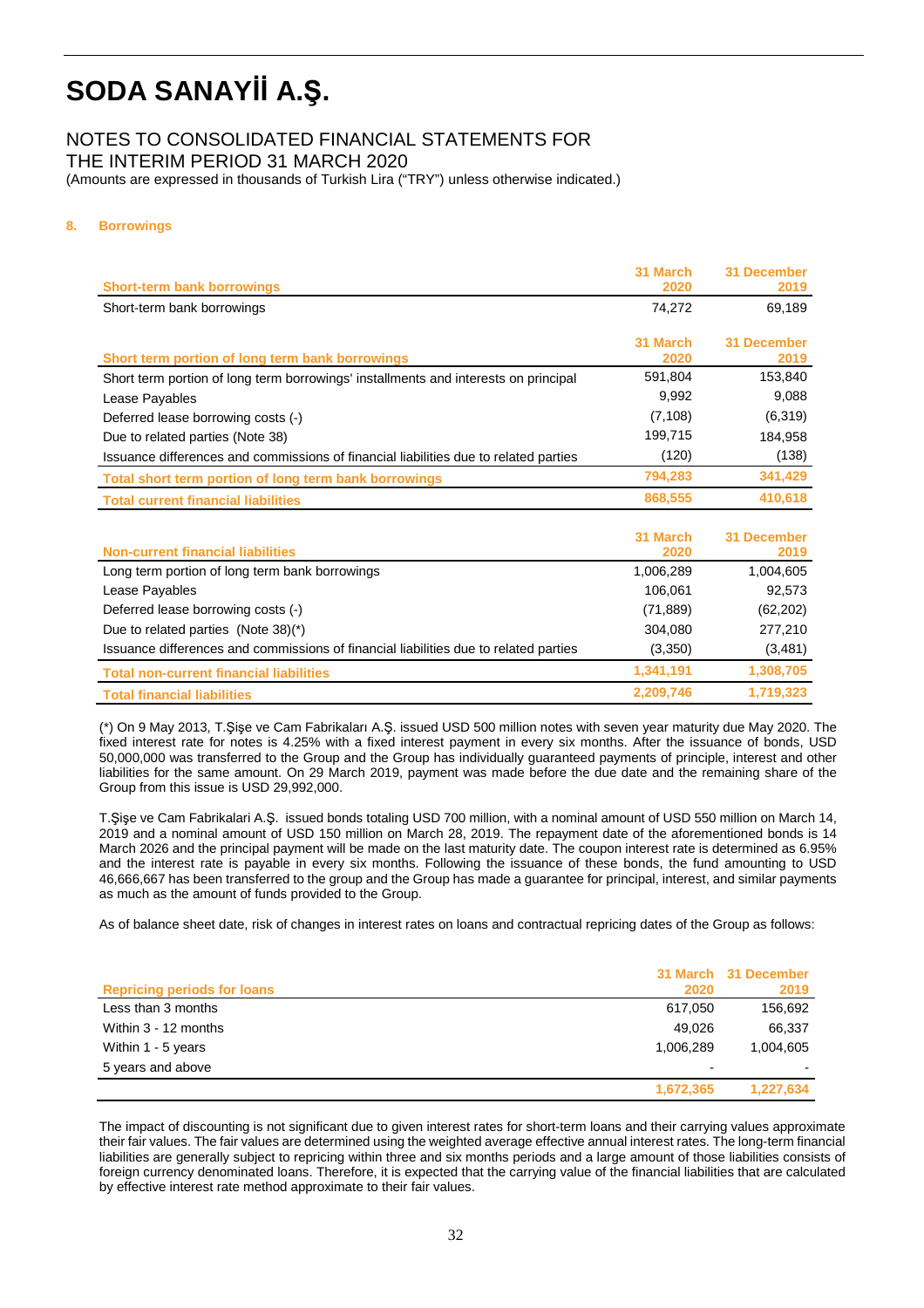# NOTES TO CONSOLIDATED FINANCIAL STATEMENTS FOR

THE INTERIM PERIOD 31 MARCH 2020

(Amounts are expressed in thousands of Turkish Lira ("TRY") unless otherwise indicated.)

## **8. Borrowings (Continued)**

The movement schedule of the borrowings of the company between 1 January – 31 March 2020 is as follows:

| <b>Bank Borrowings</b>              | <b>Principal</b> | <b>Interest</b> | <b>Commission</b> | Total       |
|-------------------------------------|------------------|-----------------|-------------------|-------------|
| Opening balance, 1 January          | 1,215,956        | 11.721          | (43)              | 1,227,634   |
| Currency translation differences    | 7.393            | 37              | (2)               | 7.428       |
| Liability reserve within period(*)  | 1,470,118        | 37.220          | -                 | 507,338. ا  |
| Reversal of provision within period | (1,039,276)      | (30, 777)       | 18                | (1,070,035) |
| <b>Balance at 31 March 2020</b>     | 1,654,191        | 18.201          | 127               | 1,672,365   |

|                                                     |                  |                          | <b>Issuance</b> |                   |              |
|-----------------------------------------------------|------------------|--------------------------|-----------------|-------------------|--------------|
| <b>Financial liabilities due to related parties</b> | <b>Principal</b> | <b>Interest</b>          | differences     | <b>Commission</b> | <b>Total</b> |
| Opening balance, 1 January                          | 455,368          | 6.799                    | (3, 111)        | (508)             | 458,548      |
| Foreign exchange gain/(loss)                        | 44.140           | $\overline{\phantom{0}}$ |                 |                   | 44.140       |
| Liability reserve within period                     | ٠                | 7.585                    | (393)           | 393               | 7.585        |
| Reversal of provision within period                 | -                | (10,097)                 | 118             | 30                | (9,949)      |
| <b>Balance at 31 March 2020</b>                     | 499,508          | 4.287                    | (3,386)         | (85)              | 500,324      |

(\*) In the period between 1 January and 31 March 2020, there is capitalized finance expense of TRY 81 thousand(1 January - 31 December 2019: TRY 3,735 thousand).

The movement schedule of the borrowings of the company between 1 January – 31 March 2019 is as follows:

| <b>Bank Borrowings</b>              | <b>Principal</b> | <b>Interest</b> | <b>Commission</b> | Total    |
|-------------------------------------|------------------|-----------------|-------------------|----------|
| Opening balance, 1 January          | 277.288          | 684             | (153)             | 277,819  |
| Currency translation differences    | 4,782            | 30              | (6)               | 4,806    |
| Foreign exchange gain/(loss)        | 216              | -               |                   | 216      |
| Liability reserve within period     | 45.019           | 3.664           | $\blacksquare$    | 48.683   |
| Reversal of provision within period | (18)             | (2,831)         | 36                | (2, 813) |
| <b>Balance at 31 March 2019</b>     | 327.287          | 1.547           | (123)             | 328,711  |

|                                                     |                  |                 | <b>Issuance</b> |                   |            |
|-----------------------------------------------------|------------------|-----------------|-----------------|-------------------|------------|
| <b>Financial liabilities due to related parties</b> | <b>Principal</b> | <b>Interest</b> | differences     | <b>Commission</b> | Total      |
| Opening balance, 1 January                          | 263.045          | 1,352           | (146)           | (58)              | 264,193    |
| Foreign exchange gain/(loss)                        | 26,086           | $\blacksquare$  | -               |                   | 26,086     |
| Liability reserve within period                     | 253.225          | 3.852           | (3,394)         | (556)             | 253,127    |
| Reversal of provision within period                 | (110,890)        | (1,715)         | 86              |                   | (112, 502) |
| <b>Balance at 31 March 2019</b>                     | 431.466          | 3.489           | (3, 454)        | (597)             | 430,904    |

The movements of the borrowings from leasing transactions within the period of 1 January-31 March 2020 are as follows;

| <b>Lease Payables</b>           | <b>Principal</b> | <b>Interest</b> | <b>Total</b> |
|---------------------------------|------------------|-----------------|--------------|
| Opening balance, 1 January      | 33,139           | 68,521          | 101,660      |
| Foreign exchange (gain) loss    | 5                |                 | 5            |
| Revaluation                     | 4.710            |                 | 4,710        |
| Additions                       |                  | 12,262          | 12,262       |
| <b>Disposes</b>                 | (796)            | (1,787)         | (2, 583)     |
| <b>Balance at 31 March 2020</b> | 37,058           | 78,996          | 116.054      |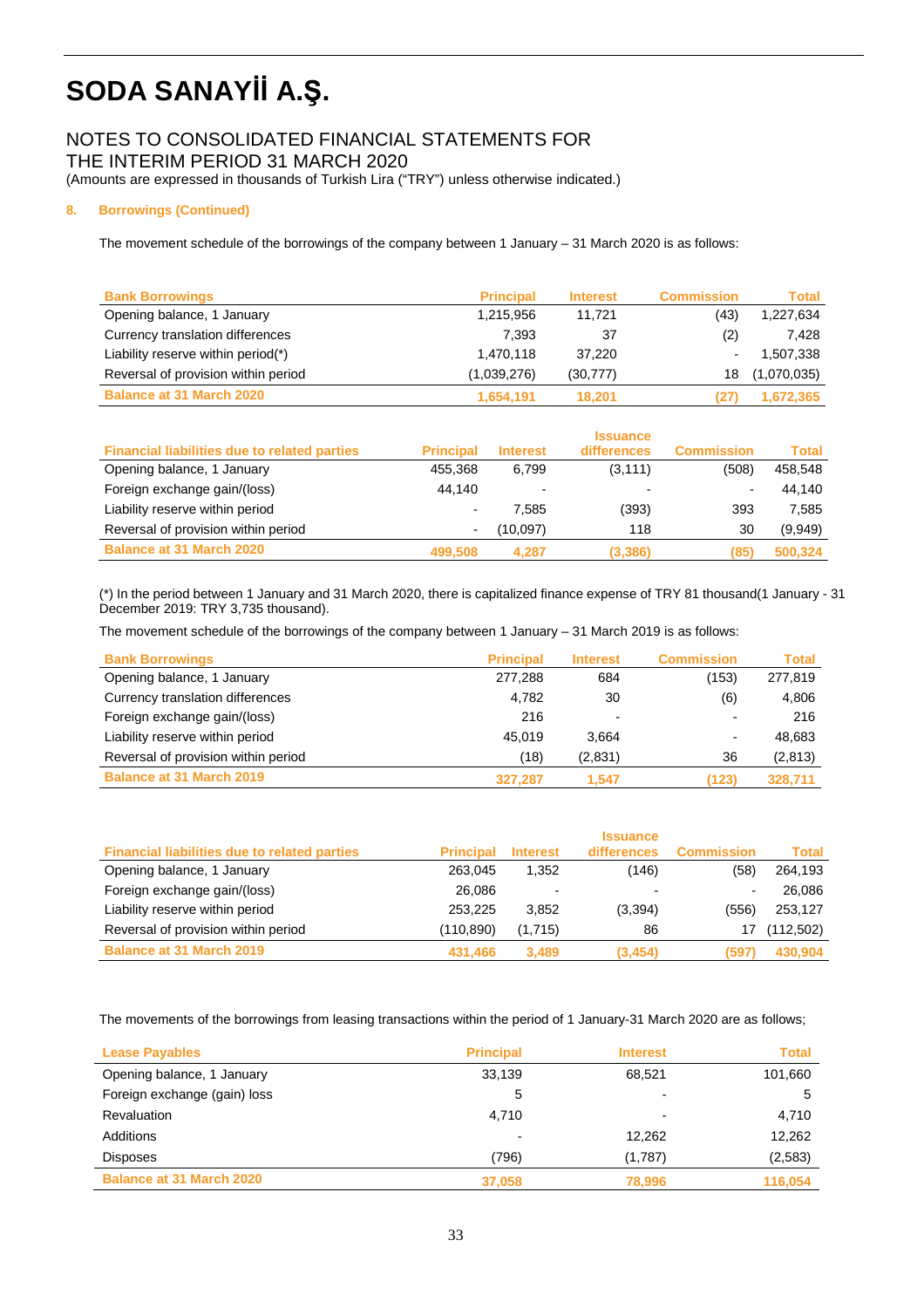## NOTES TO CONSOLIDATED FINANCIAL STATEMENTS FOR

THE INTERIM PERIOD 31 MARCH 2020

(Amounts are expressed in thousands of Turkish Lira ("TRY") unless otherwise indicated.)

## **8. Borrowings (Continued)**

Short and long-term bank borrowings are summarized as below:

### **31 March 2020**

|                 |                 |                        |                | Non-      |           |
|-----------------|-----------------|------------------------|----------------|-----------|-----------|
| <b>Currency</b> | <b>Maturity</b> | Interest Range (%) (*) | <b>Current</b> | current   | Total     |
| USD             | 2020-2026       | 4.25-6.95              | 199.594        | 300.730   | 500.324   |
| <b>EUR</b>      | 2020-2022       | Euribor + 1.50-3.20    | 73.899         | 21.289    | 95.188    |
| <b>TRY</b>      | 2020-2046       | 8.80-12.50             | 595.062        | 1.019.172 | 1.614.234 |
|                 |                 |                        | 868,555        | 1.341.191 | 2.209.746 |

(\*) Expresses the lower and upper ratios, the weighted average interest rate for EUR is Euribor + 2.69% for USD is 4.25-6.95% (Average effective annual interest rate for EUR is 2.69%, for USD is 5.89% and for TRY 11.28%).

## **31 December 2019**

|                 |                 |                        |                | Non-      |           |
|-----------------|-----------------|------------------------|----------------|-----------|-----------|
| <b>Currency</b> | <b>Maturity</b> | Interest Range (%) (*) | <b>Current</b> | current   | Total     |
| USD             | 2020-2026       | 4.25-6.95              | 184.819        | 273.729   | 458.548   |
| <b>EUR</b>      | 2020-2022       | Euribor + 2.20-3.50    | 66.379         | 19.605    | 85.984    |
| TRY             | 2020-2046       | 11.00-13.85            | 159.420        | 1.015.371 | 1.174.791 |
|                 |                 |                        | 410.618        | 1.308.705 | 1.719.323 |

(\*) Expresses the lower and upper ratios, the weighted average interest rate for EUR is Euribor + 2.69% for USD is 4.25-6.95% (Average effective annual interest rate for EUR is 2.69%, for USD is 5.89% and for TRY 11.66%).

The repayment schedule of the financial liabilities is as follows:

|                         | 31 March<br>2020 | 31 December<br>2019 |
|-------------------------|------------------|---------------------|
| Within 1 year           | 868,555          | 410,618             |
| Within 1-2 years        | 417,291          | 415,908             |
| Within 2-3 years        | 595,225          | 594,431             |
| Within 3-4 years        | 3,378            | 2,912               |
| Within 4-5 years        | 2,766            | 2,876               |
| 5 years and longer term | 322,531          | 292,578             |
|                         | 2,209,746        | 1,719,323           |

### **9. Other Financial Liabilities**

None (31 December 2019 : None).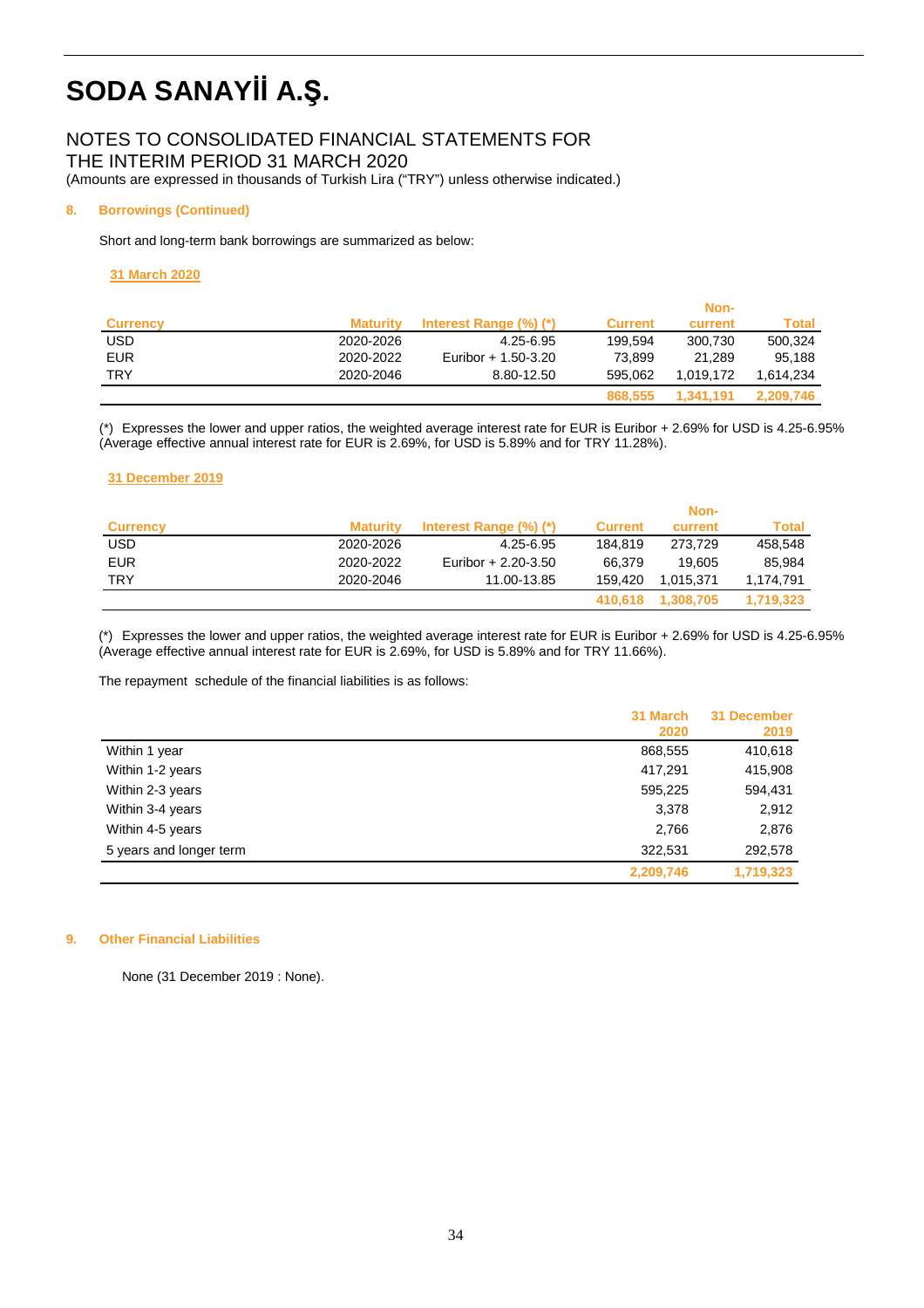### NOTES TO CONSOLIDATED FINANCIAL STATEMENTS FOR THE INTERIM PERIOD 31 MARCH 2020

(Amounts are expressed in thousands of Turkish Lira ("TRY") unless otherwise indicated.)

#### **10. Trade Receivables and Payables**

#### **Trade Receivables**

|                                                      | 31 March  | 31 December |
|------------------------------------------------------|-----------|-------------|
| <b>Current Trade Receivables</b>                     | 2020      | 2019        |
| Trade receivables                                    | 878.074   | 766.048     |
| Notes receivable                                     | 39,904    | 36,392      |
| Other trade receivables                              | 24        | 16          |
| Trade receivables due from related parties (Note 38) | 103.256   | 104.092     |
| Rediscount of notes receivable (-)                   | (1,787)   | (1,716)     |
| Allowances for doubtful trade receivables (-)        | (2,556)   | (3,281)     |
|                                                      | 1,016,915 | 901.551     |

Intra-group sales of Turkiye Sise ve Cam Fabrikaları A.Ş. regarding to Soda products payment term is 60 days (31 December 2019: 60 days) and extra-group domestic sales average term is 64 days (31 December 2019: 63 days). After the due date, for TRY payments 1% (December 31, 2019: 1.08%), for US dollar payments 0.25% (December 31, 2019: 0.33%) a late fee charge is applied a monthly basis.

Average sale term for domestic sales of chrome products is 1 day (31 December 2019: 2 days). For export sales, the average sales term is 65 days (31 December 2019: 68 days). After the due date, for TRY payments 1% (December 31, 2019: 1.08%), for US dollar payments 0.25% (December 31, 2019: 0.33%) a late fee charge is applied a monthly basis.

The Group has recognized a provision for its doubtful receivables. Allowance for doubtful receivables is determined by referring to past default experience. In determining the recoverability of a trade receivable, the Group considers any change in the credit quality of the trade receivable from the date credit was initially granted to the reporting date. The Group has no significant concentration of credit risk, with exposure spread over a large number of counterparties and customers. Accordingly, the management has an opinion of that no further loan loss provision is required in excess of the allowance for doubtful debts.

The movement in the allowance for doubtful receivable is as follows:

|                                          | 31 March | 31 March |
|------------------------------------------|----------|----------|
|                                          | 2020     | 2019     |
| Opening balance, 1 January               | (3,281)  | (4,055)  |
| Foreign currency translation differences | (99)     | (90)     |
| Period cost                              | (142)    | (609)    |
| Provision canceled within the period     | 966      | 1,473    |
|                                          | (2,556)  | (3, 281) |

The Group holds the following collaterals for trade receivables:

|                             | 31 March<br>2020 | 31 December<br>2019 |
|-----------------------------|------------------|---------------------|
| Eximbank export insurance   | 322.744          | 313,692             |
| Hermes receivable insurance | 231,440          | 208,349             |
| Guarantee letters           | 40,305           | 26,514              |
| Commercial letter of credit | 5.483            | 8.201               |
| Other                       | 100.628          | 74,369              |
|                             | 700,600          | 631.125             |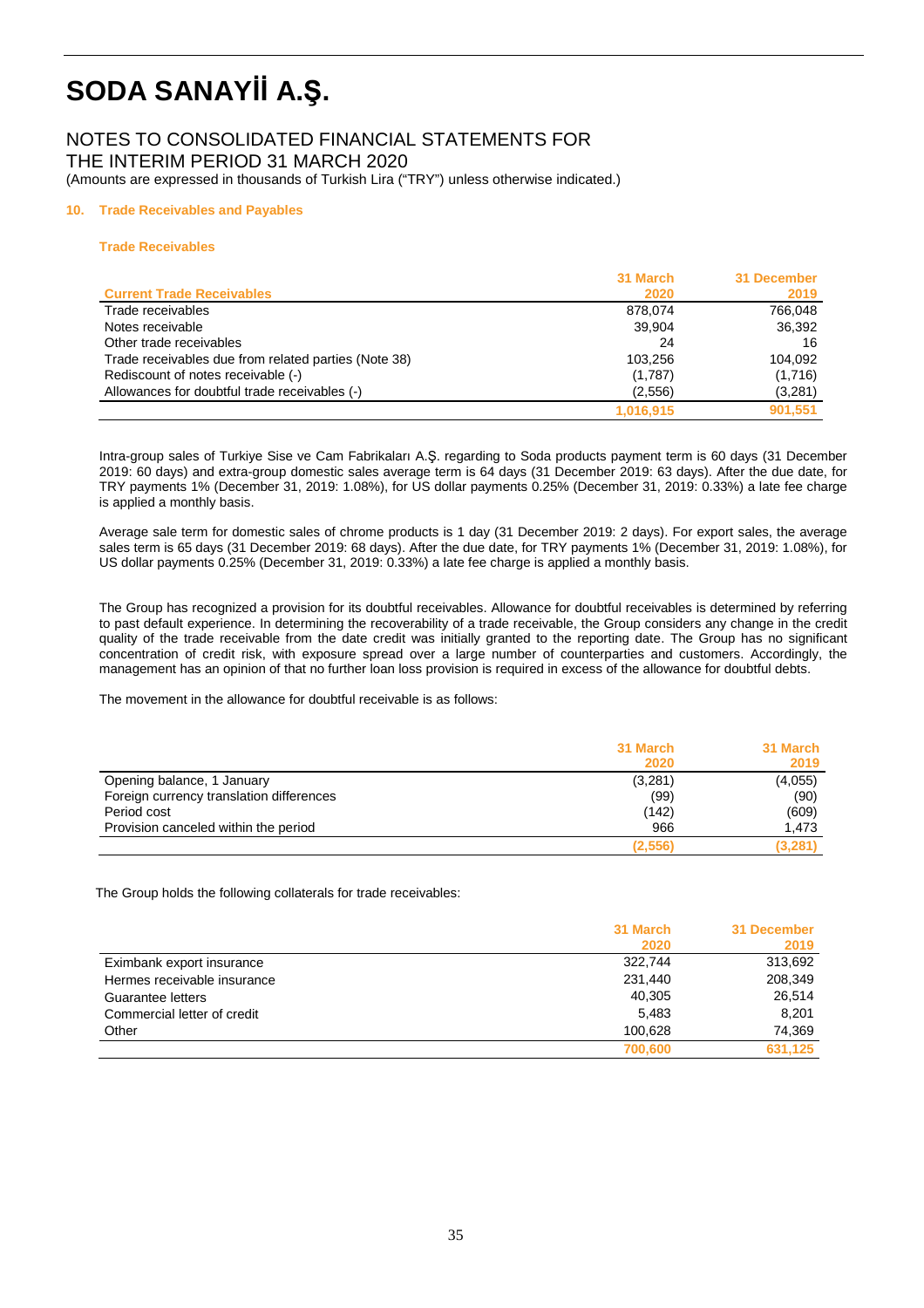### NOTES TO CONSOLIDATED FINANCIAL STATEMENTS FOR

THE INTERIM PERIOD 31 MARCH 2020

(Amounts are expressed in thousands of Turkish Lira ("TRY") unless otherwise indicated.)

#### **10. Trade Receivables and Payables (Continued)**

#### **Trade Receivables (Continued)**

 The below shows that the aging practice of trade receivables which are past due but not impaired and these receivables are belong to various customers have no collection risk in recent.

|                                               | 31 March | 31 December |
|-----------------------------------------------|----------|-------------|
|                                               | 2020     | 2019        |
| Overdue up to one month                       | 69,949   | 66,886      |
| Overdue for 1-3 months                        | 23,869   | 17,651      |
| Overdue for 3-12 months                       | 2,780    | 1,822       |
| Overdue for 1-5 years                         | 2,881    | 1,711       |
| <b>Total overdue receivables</b>              | 99.479   | 88,070      |
| The part under guarantee with collateral etc. | (78,068) | (69, 971)   |

There are no non-current receivables (31 December 2019: None).

#### **Trade Payables**

|                                  | 31 March | 31 December |
|----------------------------------|----------|-------------|
| <b>Current Trade Payables</b>    | 2020     | 2019        |
| Trade payables                   | 274,684  | 304,188     |
| Due to related parties (Note 38) | 141.096  | 200,217     |
| Other trade payables             | 5.427    | 2,875       |
| Rediscount of notes payable      | (897)    | (1,067)     |
|                                  | 420,310  | 506,213     |

95% of chromite purchases are made upon arrival of the ship in Mersin port, the remaining 5% is paid after the discharge port analysis result (31 December 2019: 30 days) and 90% percent of the anthracite payments are made in advance,the remaining 10% payment is made after the analysis report (31 December 2019: 30-60 days). The average payment term for other commercial debts is 45-60 days (31 December 2019: 45-60 days). The Group has financial risk management policies that it has implemented to ensure that all debts are paid within the lending period.

There are no non-current payables (31 December 2019: None).

#### **11. Other Receivables and Payables**

|                                                  | 31 March | 31 December |
|--------------------------------------------------|----------|-------------|
| <b>Other current receivables</b>                 | 2020     | 2019        |
| Other receivables from related parties (Note 38) | 391      | 201         |
| Receivables from personnel                       | 167      | 95          |
| Deposits and guarantees 9iven                    | 1,556    | 877         |
| Other current receivables                        | 5,649    | 12.112      |
| Allowance for other receivables                  | (34)     | (34)        |
|                                                  | 7,729    | 13,251      |

Movements in respect of other doubtful receivables are as follows:

|                             | 31 March                 | 31 March |
|-----------------------------|--------------------------|----------|
|                             | 2020                     | 2019     |
| Opening balance, 1 January  | (34)                     | (34)     |
| Allowance within the period | $\overline{\phantom{0}}$ |          |
|                             | (34)                     | (34)     |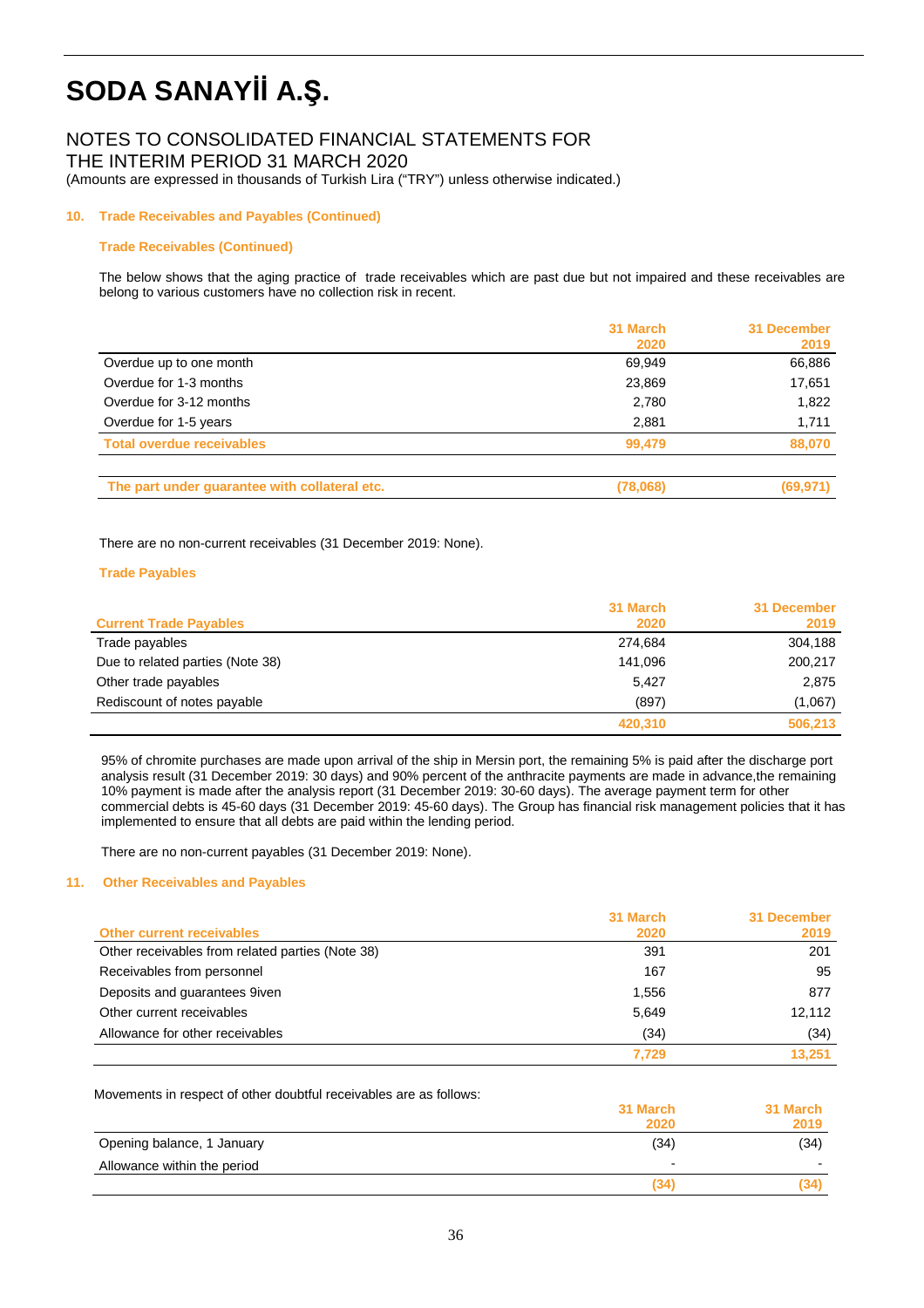NOTES TO CONSOLIDATED FINANCIAL STATEMENTS FOR THE INTERIM PERIOD 31 MARCH 2020

(Amounts are expressed in thousands of Turkish Lira ("TRY") unless otherwise indicated.)

#### **11. Other Receivables and Payables (Continued)**

| <b>Other non-current receivables</b> | 31 March<br>2020 | <b>31 December</b><br>2019 |
|--------------------------------------|------------------|----------------------------|
| Deposits and guarantees given        | 325              | 321                        |
|                                      | 325              | 321                        |
| <b>Other current payables</b>        | 31 March<br>2020 | <b>31 December</b><br>2019 |
| Due to related parties (Note 38)     | 455,914          | 493,892                    |
| Deposits and guarantees received     | 7,283            | 6,894                      |
| Other current payables               | 124              | 175                        |
|                                      | 463,321          | 500,961                    |
| <b>Other non-current payables</b>    | 31 March<br>2020 | <b>31 December</b><br>2019 |
| Other non-current payables           | 921              | 847                        |
|                                      | 921              | 847                        |

#### **12. Derivative Financial Instruments**

The Group has signed the cross-currency swap agreements stated below to protect the portion of USD 30 million in cash flow risk from debt instruments with a nominal value of USD 700 million issued abroad and a coupon rate of 6.95% in every six months from the principal payment dated March 14, 2026.(Note 8)

On 17 April 2019, the group agreed with HSBC for a purchase of USD 30,000,000 , EUR 26,525,198.94 sale on 13 March 2026 and a USD 6.95% interest rate swap with an interest rate of EUR 4.73% in every six months until 13 March 2026 starting from 13 September 2019.

The group has measured that financial risk protection is highly effective in its forward-looking activity tests. According to the scenario analysis method in the forward-looking activity test, he made a quantitative assessment at the beginning of the swap contract and as of the reporting period.

 The effective portion of the fair value of the swap transaction is recognized in equity due to the high effectiveness of the activity tests on the above-mentioned swaps contracts. Subsequently, the portion of this amount, which is accounted under shareholder's equity, corresponding to the periods when the protected item affects the profit and loss is reclasiffied to profit and loss.

Distribution of derivative instruments are as follows:

|                                   | <b>31 March 2020</b> |                          | 31 December 2019 |            |
|-----------------------------------|----------------------|--------------------------|------------------|------------|
|                                   | <b>Asset</b>         | Liabilitv                | <b>Asset</b>     | ⊥Liabilitv |
| Short term derivative instruments | 59                   | $\overline{\phantom{0}}$ | 163              |            |
| Long term derivative instruments  | 21,407               | $\overline{\phantom{0}}$ | 4.058            | -          |
|                                   | 21.466               | $\overline{\phantom{0}}$ | 4.221            | -          |

Current year derivative instruments are as follows:

|                                                                      | 31 March | 31 December |
|----------------------------------------------------------------------|----------|-------------|
|                                                                      | 2020     | 2019        |
| Opening balance, 1 January                                           | 4.221    |             |
| Exchange difference income / (expense) recognized in profit and loss | 4,392    | 3.724       |
| Realized exchange differences                                        | (2,089)  | (1,926)     |
| Interest income / (expense) recognized in profit and loss            | 1,020    | (6, 107)    |
| Value difference recognized in equity                                | 13.922   | 8,530       |
| <b>Net Equity/Liability</b>                                          | 21.466   | 4.221       |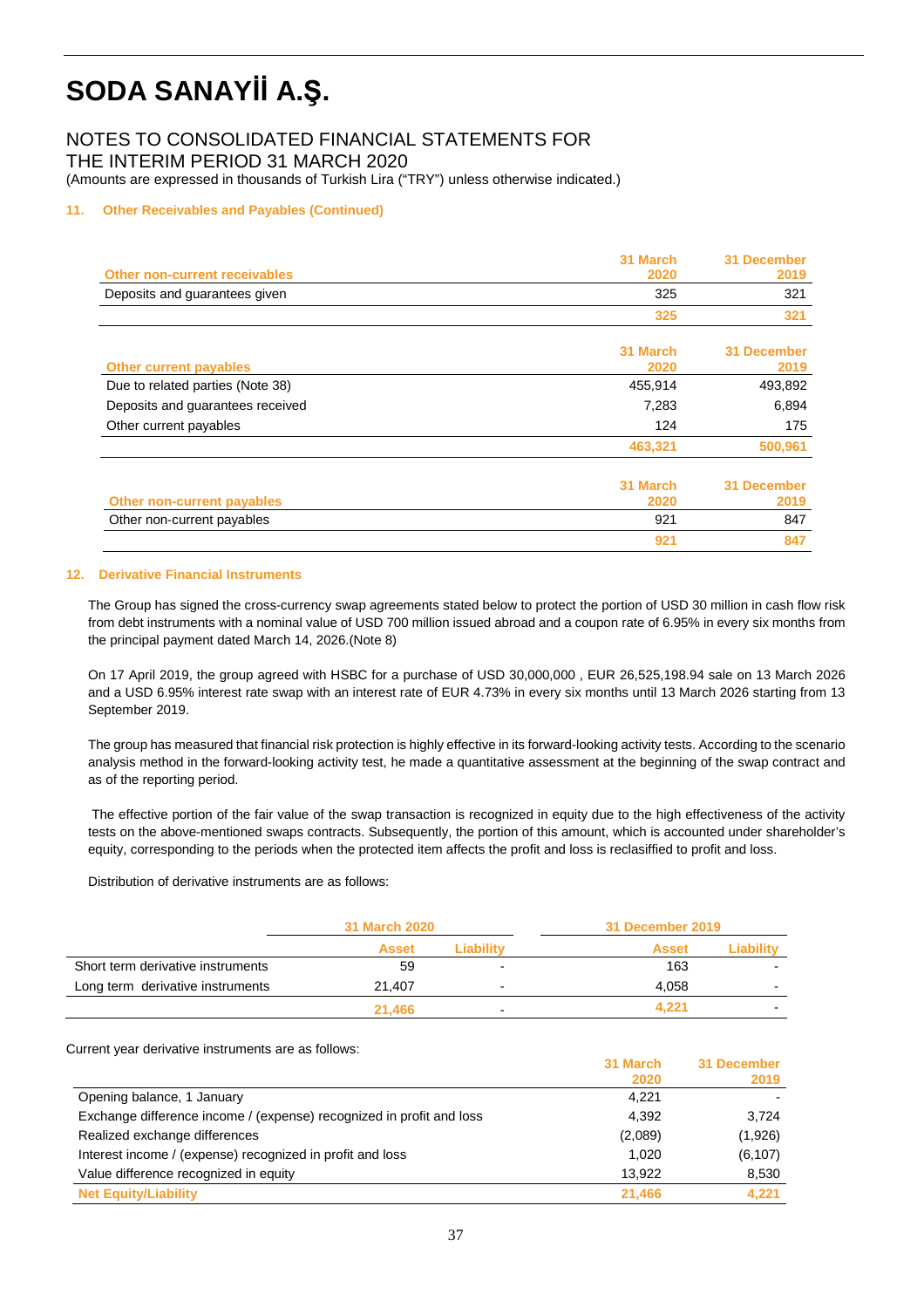### NOTES TO CONSOLIDATED FINANCIAL STATEMENTS FOR

THE INTERIM PERIOD 31 MARCH 2020

(Amounts are expressed in thousands of Turkish Lira ("TRY") unless otherwise indicated.)

#### **13. Inventories**

|                                           | 31 March | 31 December |
|-------------------------------------------|----------|-------------|
|                                           | 2020     | 2019        |
| Raw materials                             | 265,657  | 280,235     |
| Finished goods                            | 235,266  | 239,079     |
| Trade goods                               | 21.905   | 16,078      |
| Work in process                           | 17,253   | 17,870      |
| Other inventories                         | 4,633    | 4.172       |
| Allowance for impairment on inventory (-) | (3,031)  | (4,038)     |
|                                           | 541,683  | 553,396     |

Movements of allowance for impairment on inventory are as follows:

| Movements of allowance for impairment on inventory | 31 March 2020 | 31 March 2019 |
|----------------------------------------------------|---------------|---------------|
| Opening balance, 1 January                         | (4,038)       | (34)          |
| Foreign currency translation differences           | (3)           |               |
| Provision reserved during the period               | 1.010         |               |
|                                                    | (3,031)       | (36)          |

#### **14. Prepaid Expenses and Deferred Revenue**

| <b>Prepaid Expenses</b>         |          |             |
|---------------------------------|----------|-------------|
|                                 | 31 March | 31 December |
| <b>Current prepaid expenses</b> | 2020     | 2019        |
| Advances given for inventories  | 72,086   | 22,816      |
| Prepaid expense                 | 12.796   | 6,885       |
|                                 | 84,882   | 29,701      |
|                                 | 31 March | 31 December |
| Non-currant propoid ovnances    | ാറാറ     | 2010        |

| Non-current prepaid expenses                      | 2020   | 2019   |
|---------------------------------------------------|--------|--------|
| Advances given for tangible and intangible assets | 13.161 | 10.900 |
| Prepaid expense                                   | 17.139 | 19,598 |
|                                                   | 30,300 | 30.498 |

Transactions of the Advances Given for tangible and intangible assets in the period follow as;

|                                          | 31 March<br>2020 | 31 March<br>2019 |
|------------------------------------------|------------------|------------------|
| Opening balance, 1 January               | 10,900           | 32,105           |
| Foreign Currency Translation Differences | 544              | 44               |
| Given in Period                          | 6,234            | 18,195           |
| Closing during the period                | (4, 517)         | (28, 907)        |
|                                          | 13.161           | 21.437           |

#### **Deferred Revenues**

|                                 | 31 March | 31 December |
|---------------------------------|----------|-------------|
| <b>Current deferred revenue</b> | 2020     | 2019        |
| Advances received               | 10,303   | 7.658       |
| Short term prepaid income       |          |             |
|                                 | 10,303   | 7.658       |

There are no non-current deferred revenues (31 December 2019: None).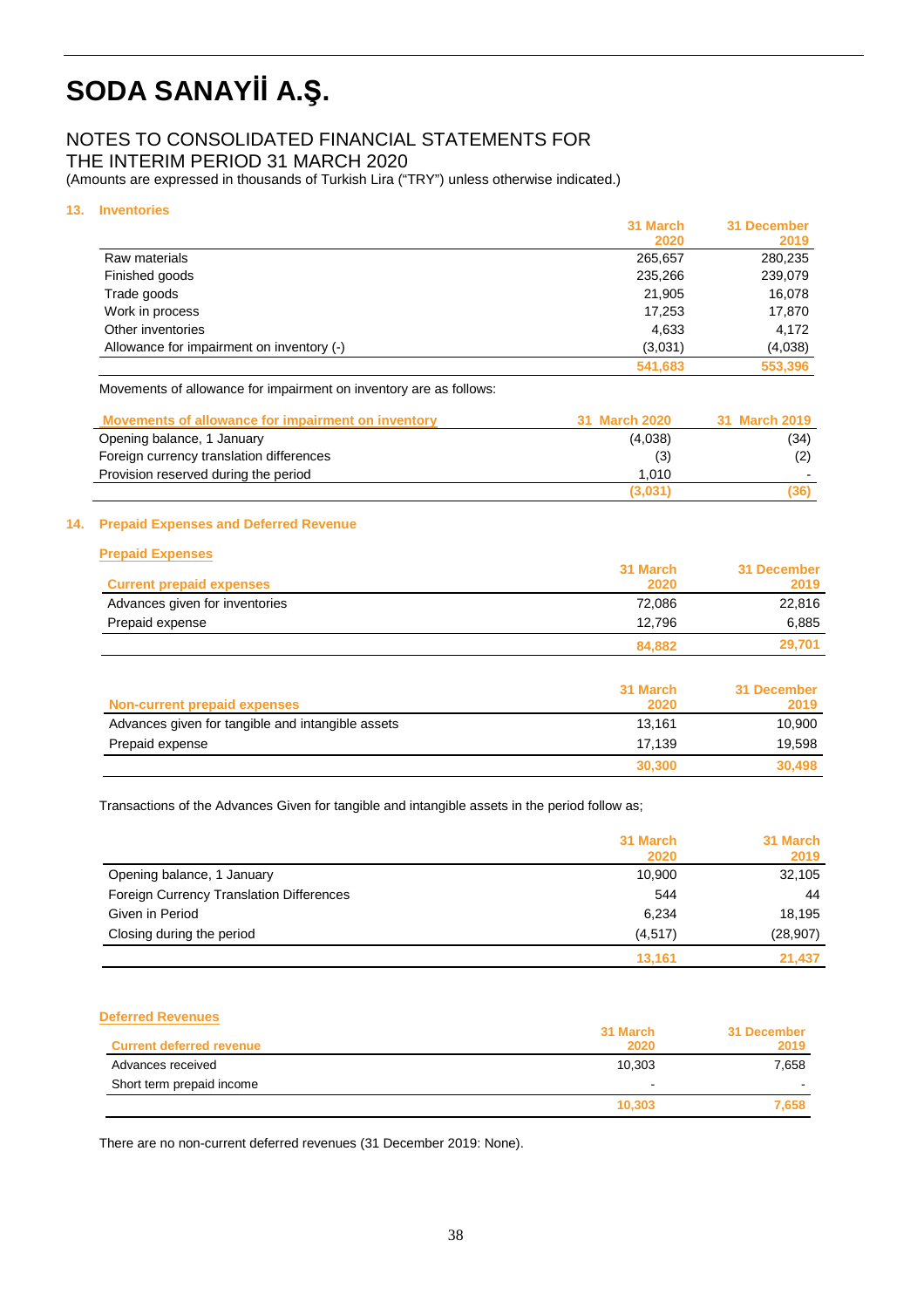### NOTES TO CONSOLIDATED FINANCIAL STATEMENTS FOR

THE INTERIM PERIOD 31 MARCH 2020

(Amounts are expressed in thousands of Turkish Lira ("TRY") unless otherwise indicated.)

#### **15. Assets from Customer Contracts**

None (31 December 2019: None).

#### **16. Joint Ventures and Associates under Equity Method**

Net asset values represented in the balance sheet of the associates that are valued with equity method are as follows:

#### **Joint Ventures**

|                           | 31 March<br>2020 | 31 December<br>2019 |
|---------------------------|------------------|---------------------|
| Pacific Soda LLC.         | 31,519           | 23,332              |
| <b>Subsidiaries</b>       |                  |                     |
|                           | 31 March         | 31 December         |
|                           | 2020             | 2019                |
| Solvay Sisecam Holding AG | 499,865          | 436.762             |

 **Total 531,384 460,094**

The group's shares in the profit losses of the investments valued by the equity method are as follows:

#### **Joint Ventures**

|                   | 31 March |                          |
|-------------------|----------|--------------------------|
|                   | 2020     | 2019                     |
| Pacific Soda LLC. | (3,599)  | $\sim$                   |
|                   | 3,599    | $\overline{\phantom{a}}$ |

#### **Subsidiaries**

|                           | 31 March | 31 March |
|---------------------------|----------|----------|
|                           | 2020     | 2019     |
| Solvay Şişecam Holding AG | 24.253   | 21.049   |
|                           | 24,253   | 21.049   |
| <b>Total</b>              | 20.654   | .049     |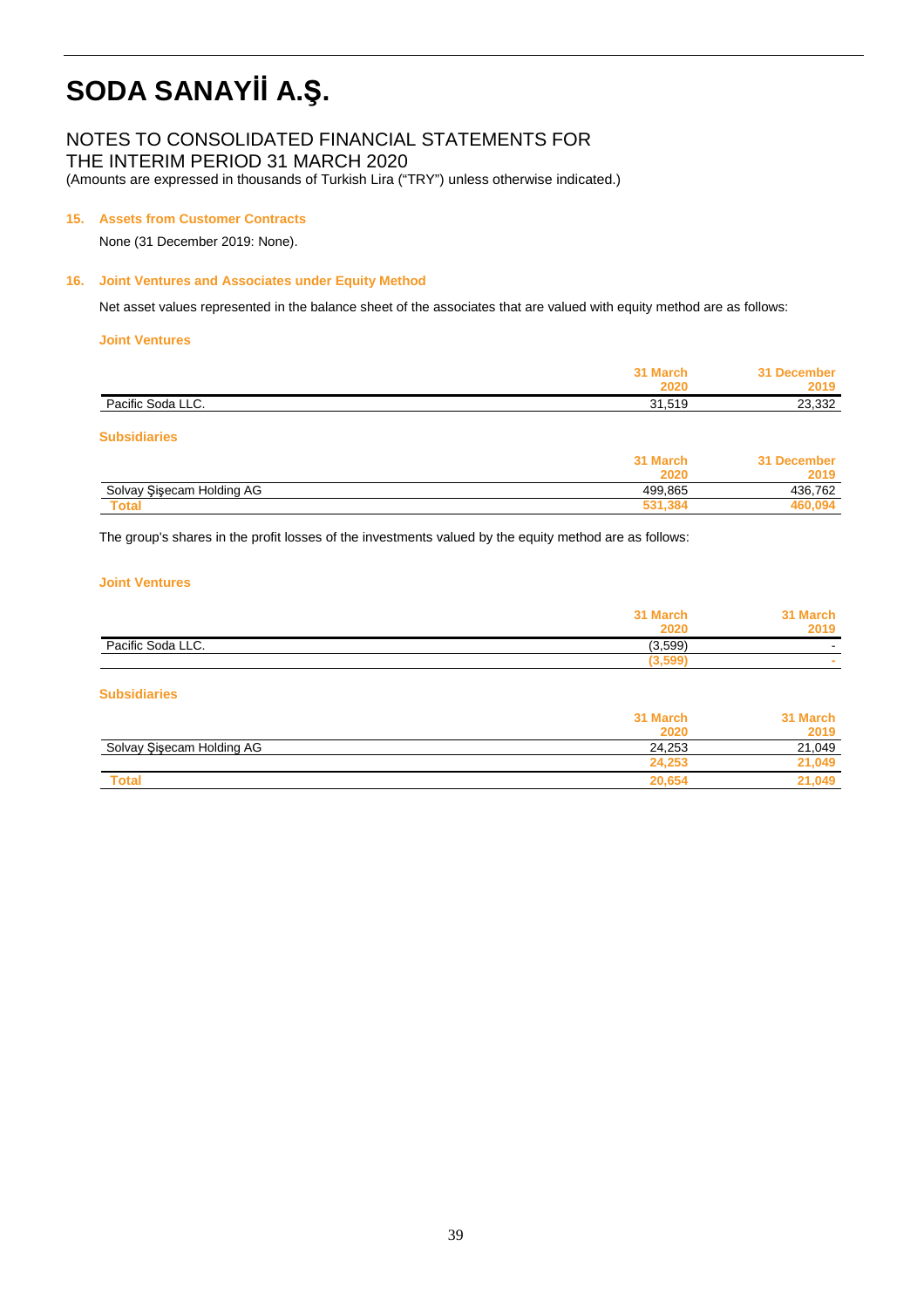### NOTES TO CONSOLIDATED FINANCIAL STATEMENTS FOR

THE INTERIM PERIOD 31 MARCH 2020

(Amounts are expressed in thousands of Turkish Lira ("TRY") unless otherwise indicated.)

#### **16. Joint Ventures and Associates under Equity Method (continue)**

Movements of the associates during the period are as below:

|                                              | 31 March<br>2020 | 31 March<br>2019 |
|----------------------------------------------|------------------|------------------|
| Opening balance, 1 January                   | 460.094          | 413.440          |
| Income from associates and joint ventures    | 20.654           | 21,049           |
| Dividend income                              | 9.138            |                  |
| Revaluation of property, plant and equipment | 424              |                  |
| Foreign currency translation differences     | 41.074           | 20.727           |
|                                              | 531,384          | 455,216          |

Statement of financial positions of the associate that is recognized with equity method during the period are as below:

|                                           | 31 March | 31 December |
|-------------------------------------------|----------|-------------|
| <b>Pacific Soda LLC,</b>                  | 2020     | 2019        |
| Current assets                            | 23,663   | 9,911       |
| Non-current assets                        | 365,792  | 333,295     |
| <b>Total assets</b>                       | 389,455  | 343,206     |
| <b>Current liabilities</b>                | 28,023   | 28,326      |
| Non-current liabilities                   | 298,394  | 268,215     |
| <b>Total liabilities</b>                  | 326,417  | 296,541     |
| <b>Net assets</b>                         | 63,038   | 46,665      |
| Share of the group (%)                    |          |             |
| - Direct and indirect ownership ratio (%) | 50.00    | 50.00       |
| - Effective ownership ratio (%)           | 50.00    | 50.00       |
| The Group's share in net assets           | 31,519   | 23,332      |

|                                                                  | 1 January- 31<br><b>March 2020</b> | 24 October-31<br>December 2019 |
|------------------------------------------------------------------|------------------------------------|--------------------------------|
| Revenue                                                          | $\overline{\phantom{a}}$           |                                |
| <b>Profit from continuing operations</b>                         | (7, 197)                           | (32,010)                       |
| Other compherensive income/(loss)                                | 5,294                              | 763                            |
| <b>Total compherensive income</b>                                | (1, 903)                           | (31, 247)                      |
| The Group's share in profit/(loss) from<br>continuing operations | (3,599)                            | (16,005)                       |

The group's outside shares of the joint ventures belong to Imperial Natural Resources Trona Mining Inc. company.

The Group has included its business partnership in consolidation on 24 October 2019.

The joint venture has made a capital increase of 3,000 thousand US Dollars within the period, the Group's hitting share is 1,500 thousand USD (9,138 thousand TRY), and fulfilled capital commitment on 7 February 2020

The joint venture was established with a total of 13,500 thousand USD on October 1, 2019. The Group has fulfilled a total capital commitment of 6,750 thousand USD, including 3,000 thousand USD on 1 October 2019 and 3,750 thousand USD on 6 November 2019.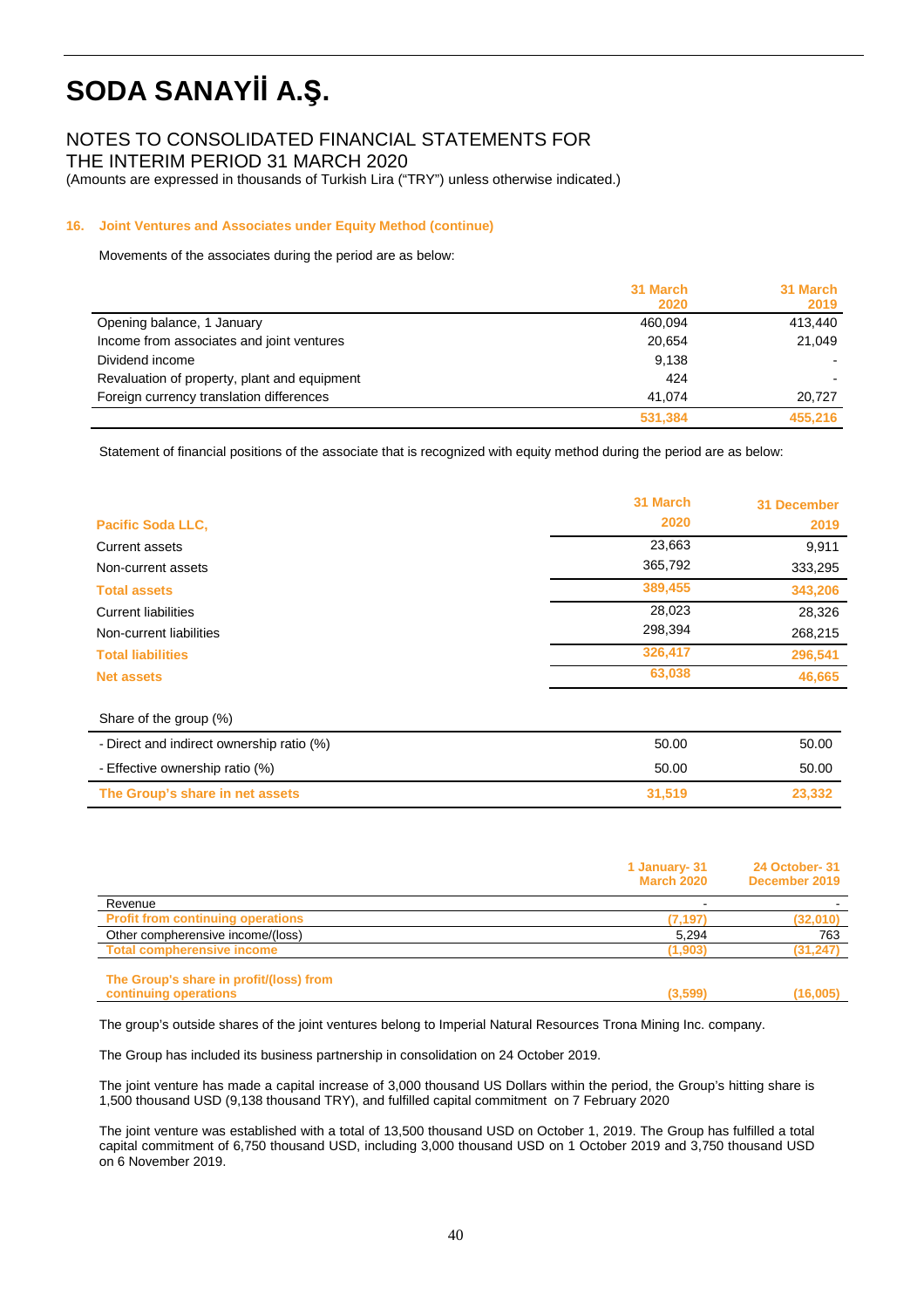### NOTES TO CONSOLIDATED FINANCIAL STATEMENTS FOR

THE INTERIM PERIOD 31 MARCH 2020

(Amounts are expressed in thousands of Turkish Lira ("TRY") unless otherwise indicated.)

#### **16. Joint Ventures and Associates under Equity Method (Continued)**

Statement of financial positions of the associate that is recognized with equity method during the period are as below:

|                                           | 31 March  | 31 December |
|-------------------------------------------|-----------|-------------|
| <b>Solvay Sisecam Holding AG</b>          | 2020      | 2019        |
| Current assets                            | 865,007   | 598,130     |
| Non-current assets                        | 1,958,689 | 1,534,645   |
| <b>Total assets</b>                       | 2,823,696 | 2,132,775   |
| <b>Current liabilities</b>                | 355,927   | 263,535     |
| Non-current liabilities                   | 427,854   | 77,478      |
| <b>Total liabilities</b>                  | 783,781   | 341,013     |
| <b>Non-controlling interests</b>          | 40,454    | 44,716      |
| <b>Net assets</b>                         | 1,999,461 | 1,747,046   |
| Share of the group (%)                    |           |             |
| - Direct and indirect ownership ratio (%) | 25.00     | 25.00       |

| The Group's share in net assets | 499.865 | 436.762 |
|---------------------------------|---------|---------|
| - Effective ownership ratio (%) | 25.00   | 25.00   |
|                                 | ZO.UU   | ZO.UU   |

|                                              | 1 January- 31<br><b>March 2020</b> | 1 January- 31<br><b>March 2019</b> |
|----------------------------------------------|------------------------------------|------------------------------------|
| Revenue                                      | 339,412                            | 345,980                            |
| Net period profit from ongoing activities    | 97,013                             | 84,198                             |
| Advance dividend payments                    |                                    |                                    |
| <b>Profit from ongoing activities</b>        | 97,013                             | 84,198                             |
| Other comprehensive income/(loss)            | 155.403                            | 82,902                             |
| <b>Total comprehensive income</b>            | 252.416                            | 167,100                            |
| The Group's share in profit/(loss) from      |                                    |                                    |
| continuing operations                        | 24,253                             | 21,049                             |
| Dividends distributed from retained earnings | $\blacksquare$                     |                                    |
| <b>Group share of distributed dividends</b>  | $\overline{\phantom{a}}$           |                                    |

Solvay Şişecam Holding AG is a capital company established in Austria – Vienna with the aim of directly and indirectly owning and managing 97.94% of the shares of Solvay Sodi AD and its subsidiaries, a joint – stock company established in Bulgaria – Devnya region, established under the laws of the Republic of Bulgaria, under the laws of Bulgaria-Devnya Solvay Şişecam Holding AG.

The Group has consolidated the Associate since 23 July 1997.

#### **17. Investment Properties**

None (31 December 2019: None).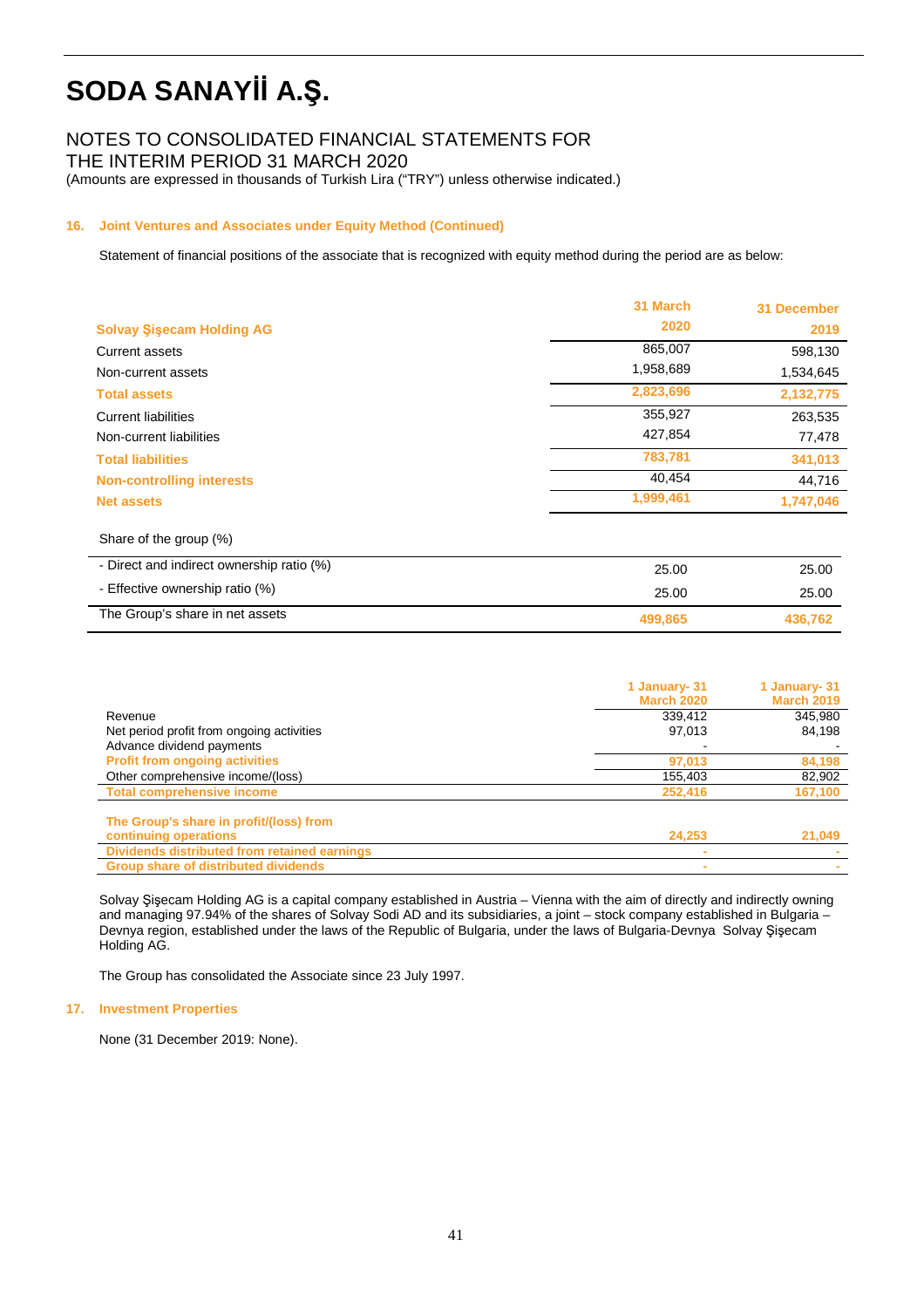### NOTES TO THE CONSOLIDATED FINANCIAL STATEMENTS FOR THE INTERIM PERIOD 31 MARCH 2020

(Amounts are expressed in thousands of Turkish Lira ("TRY") unless otherwise indicated.)

#### **18. Property, Plant and Equipments**

|                                         |                | Land                |                  | <b>Machinery and</b> |                          | <b>Furniture and</b> | <b>Other Tangible</b> | <b>Construction in</b>   |              |
|-----------------------------------------|----------------|---------------------|------------------|----------------------|--------------------------|----------------------|-----------------------|--------------------------|--------------|
|                                         | Land           | <b>Improvements</b> | <b>Buildings</b> | <b>Equipment</b>     | <b>Vehicles</b>          | <b>Fixture</b>       | <b>Assets</b>         | <b>Progress</b>          | <b>Total</b> |
| <b>Cost</b>                             |                |                     |                  |                      |                          |                      |                       |                          |              |
| Opening balance, 1 January              | 255,668        | 288,467             | 390,308          | 2,944,349            | 8,582                    | 38,762               | 3,033                 | 287,536                  | 4,216,705    |
| Currency translation differences        | 4,613          | 3,822               | 11,452           | 75,935               | 557                      | 340                  | 50                    | 6,828                    | 103,597      |
| Additions(*)                            |                |                     |                  |                      |                          | 3                    |                       | 29,361                   | 29,364       |
| Disposals                               |                |                     |                  | (3)                  | $\sim$                   | (12)                 | $\blacksquare$        |                          | (15)         |
| Transfers from construction in progress |                | $\blacksquare$      | $\blacksquare$   | 7,276                | $\overline{\phantom{a}}$ | 48                   | ۰                     | (10, 545)                | (3,221)      |
| <b>Closing balance,</b>                 |                |                     |                  |                      |                          |                      |                       |                          |              |
| 31 March 2020                           | 260,281        | 292,289             | 401,760          | 3,027,557            | 9,139                    | 39,141               | 3,083                 | 313,180                  | 4,346,430    |
| <b>Accumulated depreciation</b>         |                |                     |                  |                      |                          |                      |                       |                          |              |
| Opening balance, 1 January              | $\blacksquare$ | (168,378)           | (24,908)         | (1,734,672)          | (7,558)                  | (29, 355)            | (1,801)               | $\sim$                   | (1,966,672)  |
| Currency translation differences        |                | (1, 175)            | (1,709)          | (52, 631)            | (504)                    | (288)                | (41)                  |                          | (56, 348)    |
| Charge for the period (**)              |                | (5,590)             | (3,759)          | (41, 575)            | (144)                    | (455)                | (121)                 |                          | (51, 644)    |
| Disposals                               | $\blacksquare$ |                     |                  |                      |                          |                      |                       | $\overline{\phantom{a}}$ | 6            |
| <b>Closing balance,</b>                 |                |                     |                  |                      |                          |                      |                       |                          |              |
| 31 March 2020                           |                | (175, 143)          | (30, 376)        | (1,828,876)          | (8, 206)                 | (30,094)             | (1, 963)              |                          | (2,074,658)  |
|                                         |                |                     |                  |                      |                          |                      |                       |                          |              |
| Net book value as of 31 March 2020      | 260,281        | 117,146             | 371,384          | 1,198,681            | 933                      | 9,047                | 1,120                 | 313,180                  | 2,271,772    |
| Net book value as of 31 December 2019   | 255,668        | 120,089             | 365,400          | 1,209,677            | 1,024                    | 9,407                | 1,232                 | 287,536                  | 2,250,033    |
|                                         |                |                     |                  |                      |                          |                      |                       |                          |              |

 $\binom{*}{*}$ TRY 81 Thousand interest has been capitalized between January 1 and March 31, 2020.

The distribuiton of the period depreciation expense is given in Note 29 and Note 31.

There is no mortgage on land and buildings due to bank loans.(1 January-31 March 2019:None)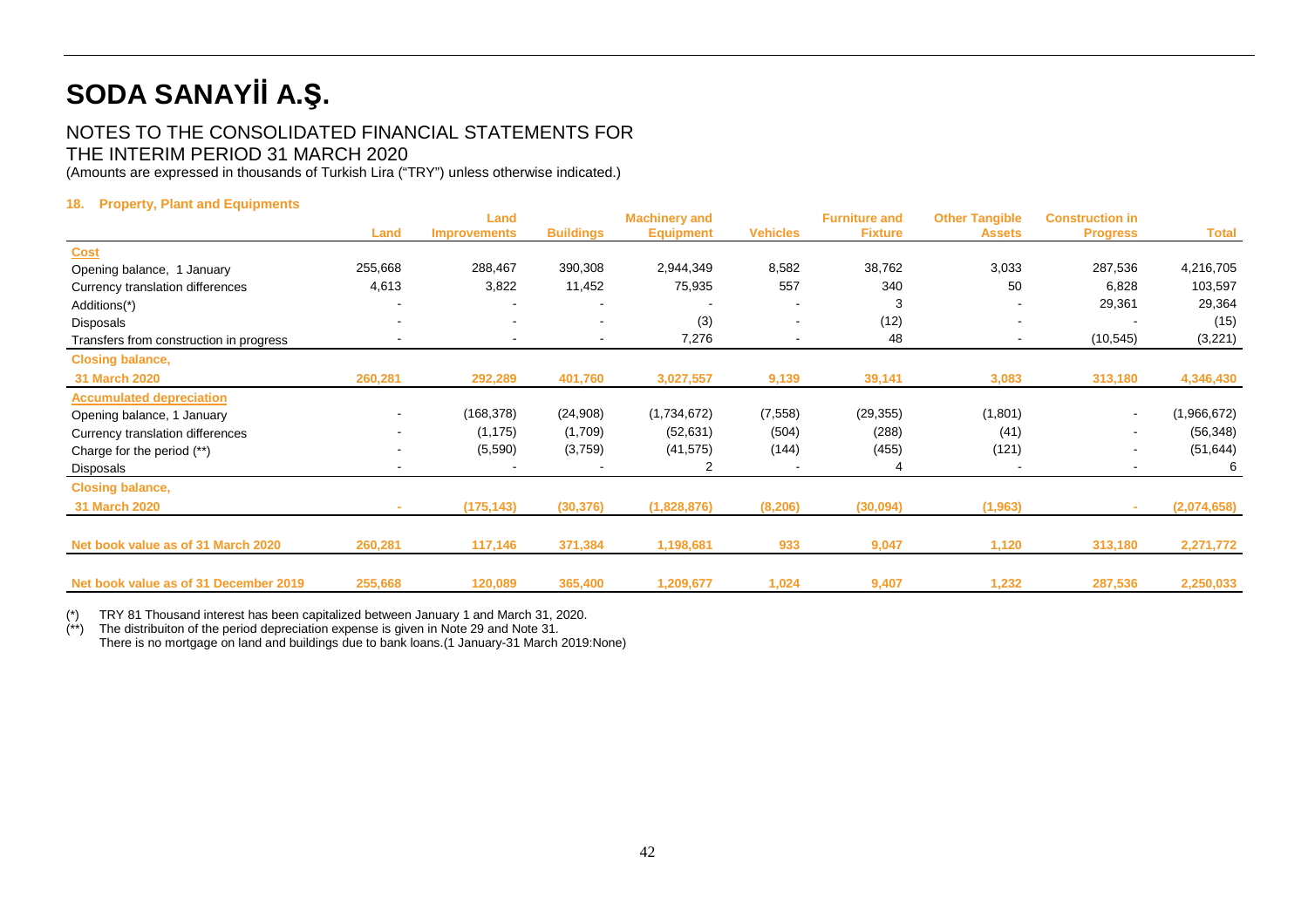### NOTES TO THE CONSOLIDATED FINANCIAL STATEMENTS FOR THE INTERIM PERIOD 31 MARCH 2020

(Amounts are expressed in thousands of Turkish Lira ("TRY") unless otherwise indicated.)

#### **18. Property, Plant and Equipments (Continued)**

|                                         | Land    | Land<br><b>Improvements</b> | <b>Buildings</b> | <b>Machinery and</b><br><b>Equipment</b> | <b>Vehicles</b>          | <b>Furniture and</b><br><b>Fixture</b> | <b>Other Tangible</b><br><b>Assets</b> | <b>Construction in</b><br><b>Progress</b> | <b>Total</b> |
|-----------------------------------------|---------|-----------------------------|------------------|------------------------------------------|--------------------------|----------------------------------------|----------------------------------------|-------------------------------------------|--------------|
| <b>Cost</b>                             |         |                             |                  |                                          |                          |                                        |                                        |                                           |              |
| Opening balance, 1 January              | 249,120 | 250,314                     | 203,241          | 2,211,278                                | 9,059                    | 32,571                                 | 7,528                                  | 849,696                                   | 3,812,807    |
| Currency translation differences        | 2,376   | 1,645                       | 5,901            | 37,928                                   | 346                      | 176                                    | 26                                     | 2,553                                     | 50,951       |
| Additions (**)                          |         |                             | 34               |                                          |                          | 6                                      | 29                                     | 104,594                                   | 104,663      |
| Disposals                               |         |                             |                  |                                          | (137)                    | (3)                                    | (4,650)                                |                                           | (4,790)      |
| Transfers from construction in progress |         | 9,936                       | 130,542          | 497,159                                  | $\overline{\phantom{a}}$ | 204                                    |                                        | (637, 962)                                | (121)        |
| <b>Closing balance,</b>                 |         |                             |                  |                                          |                          |                                        |                                        |                                           |              |
| 31 March 2019                           | 251,496 | 261,895                     | 339,718          | 2,746,365                                | 9,268                    | 32,954                                 | 2,933                                  | 318,881                                   | 3,963,510    |
| <b>Accumulated depreciation</b>         |         |                             |                  |                                          |                          |                                        |                                        |                                           |              |
| Opening balance, 1 January              |         | (146, 475)                  | (10, 149)        | (1,520,803)                              | (7, 472)                 | (27, 862)                              | (5,916)                                | $\blacksquare$                            | (1,718,677)  |
| Currency translation differences        |         | (531)                       | (526)            | (24, 172)                                | (286)                    | (148)                                  | (19)                                   | ۰.                                        | (25, 682)    |
| Charge for the period (***)             |         | (5, 132)                    | (3,257)          | (38, 652)                                | (161)                    | (272)                                  | (122)                                  | ٠                                         | (47, 596)    |
| Disposals                               | $\sim$  | $\overline{\phantom{a}}$    |                  |                                          | 137                      |                                        | 4,638                                  | $\blacksquare$                            | 4,775        |
| <b>Closing balance,</b>                 |         |                             |                  |                                          |                          |                                        |                                        |                                           |              |
| 31 March 2019                           |         | (152, 138)                  | (13,932)         | (1,583,627)                              | (7, 782)                 | (28, 282)                              | (1, 419)                               |                                           | (1,787,180)  |
|                                         |         |                             |                  |                                          |                          |                                        |                                        |                                           |              |
| Net book value as of 31 March 2019      | 251,496 | 109,757                     | 325,786          | 1,162,738                                | 1,486                    | 4,672                                  | 1,514                                  | 318,881                                   | 2,176,330    |
|                                         |         |                             |                  |                                          |                          |                                        |                                        |                                           |              |
| Net book value as of 31 December 2018   | 249,120 | 103,839                     | 193,092          | 690,475                                  | 1,587                    | 4,709                                  | 1,612                                  | 849,696                                   | 2,094,130    |

(\*) In the period between 1 January and 31 March 2019, there is capitalized finance expense of TRY 10,555 thousand.

(\*\*) The distribuiton of the period depreciation expense is given in Note 29 and Note 31.

There are no mortgages on land and buildings due to bank credits. (1 January-31 March 2018:None)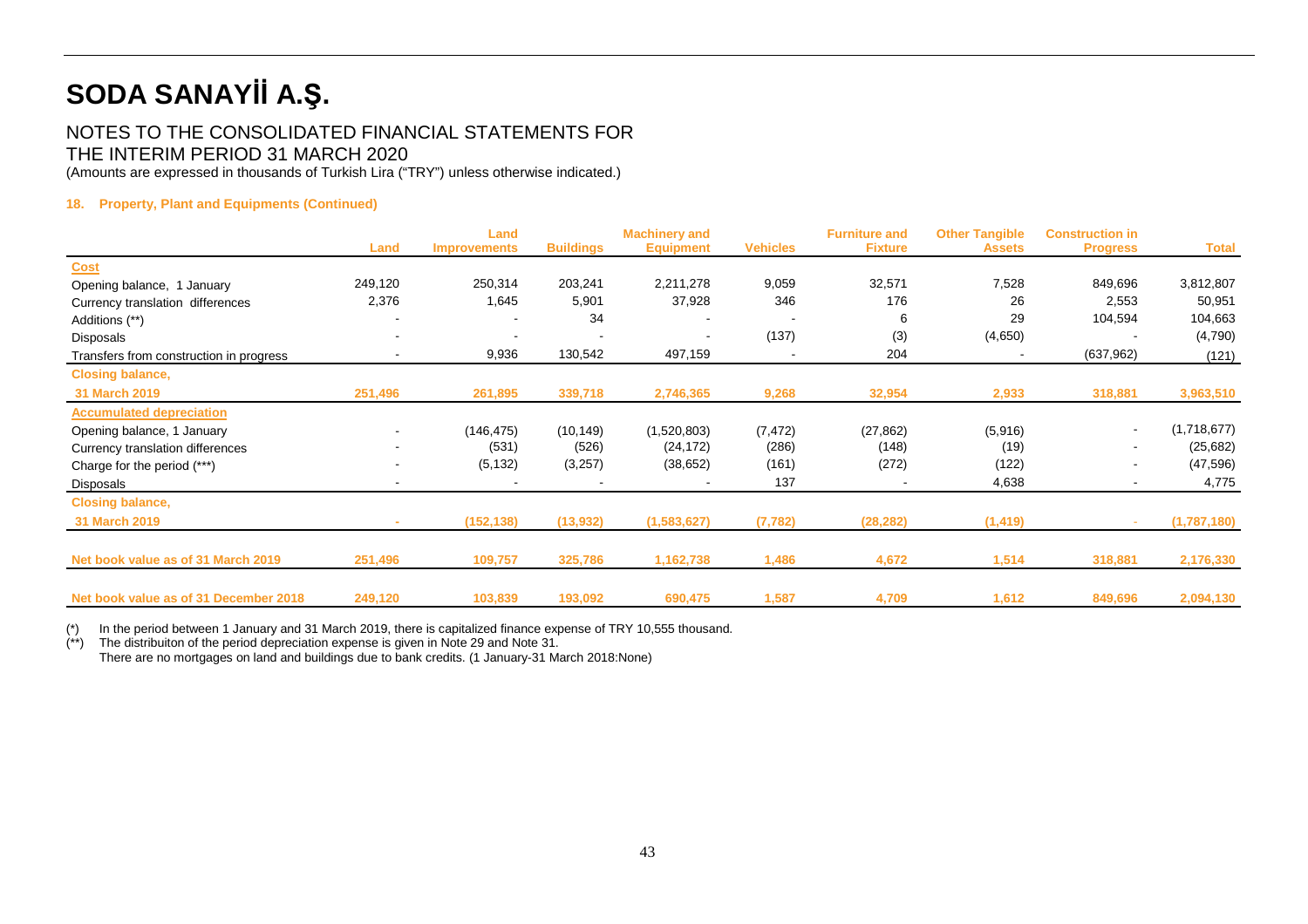### NOTES TO THE CONSOLIDATED FINANCIAL STATEMENTS FOR THE INTERIM PERIOD 31 MARCH 2020

(Amounts are expressed in thousands of Turkish Lira ("TRY") unless otherwise indicated.)

#### **19. Right to Use Assets**

|                                       |          | <b>Machinery and</b> |                 |              |
|---------------------------------------|----------|----------------------|-----------------|--------------|
| <b>Cost</b>                           | Land     | <b>Equipment</b>     | <b>Vehicles</b> | <b>Total</b> |
| Opening balance, 1 January            | 32,872   | 1,738                | 2.407           | 37,017       |
| Revaluation                           | 4,710    |                      |                 | 4,710        |
| <b>Closing Balance, 31 March 2020</b> | 37,582   | 1.738                | 2,407           | 41,727       |
| <b>Accumulated amortization</b>       |          |                      |                 |              |
| Opening balance, 1 January            | (6, 325) | (230)                | (1,620)         | (8, 175)     |
| Charge for the Period (*)             | (811)    | (164)                | (205)           | (1, 180)     |
| <b>Closing Balance, 31 March 2020</b> | (7, 136) | (394)                | (1,825)         | (9, 355)     |
| Net book value as of 31 March 2020    | 30,446   | 1,344                | 582             | 32,372       |
| Net book value as of 31 December 2019 | 26,547   | 1,508                | 787             | 28,842       |

|                                         |          | <b>Machinery and</b> |                 |              |
|-----------------------------------------|----------|----------------------|-----------------|--------------|
| <b>Cost</b>                             | Land     | <b>Equipment</b>     | <b>Vehicles</b> | <b>Total</b> |
| Opening balance, 1 January              |          |                      |                 |              |
| Changes in accounting policy (Note 2.3) | 31,455   |                      | 1,766           | 33,221       |
| Revaluation                             |          | 14                   |                 | 14           |
| Additions                               |          | 305                  | 489             | 794          |
| <b>Closing Balance, 31 March 2019</b>   | 31,455   | 319                  | 2,255           | 34,029       |
| <b>Accumulated amortization</b>         |          |                      |                 |              |
| Opening balance, 1 January              |          |                      |                 |              |
| Changes in accounting policy (Note 2.3) | (3, 416) |                      | (941)           | (4, 357)     |
| Charge for the Period (*)               | (724)    | (17)                 | (168)           | (909)        |
| <b>Closing Balance, 31 March 2019</b>   | (4, 140) | (17)                 | (1, 109)        | (5,266)      |
| Net book value as of 31 March 2019      | 27.315   | 302                  | 1.146           | 28,763       |
| Net book value as of 31 December 2018   |          | ٠                    |                 |              |

(\*)The distribution of expenses for the period amortization and depreciation shares is given in Note 29 and Note 31.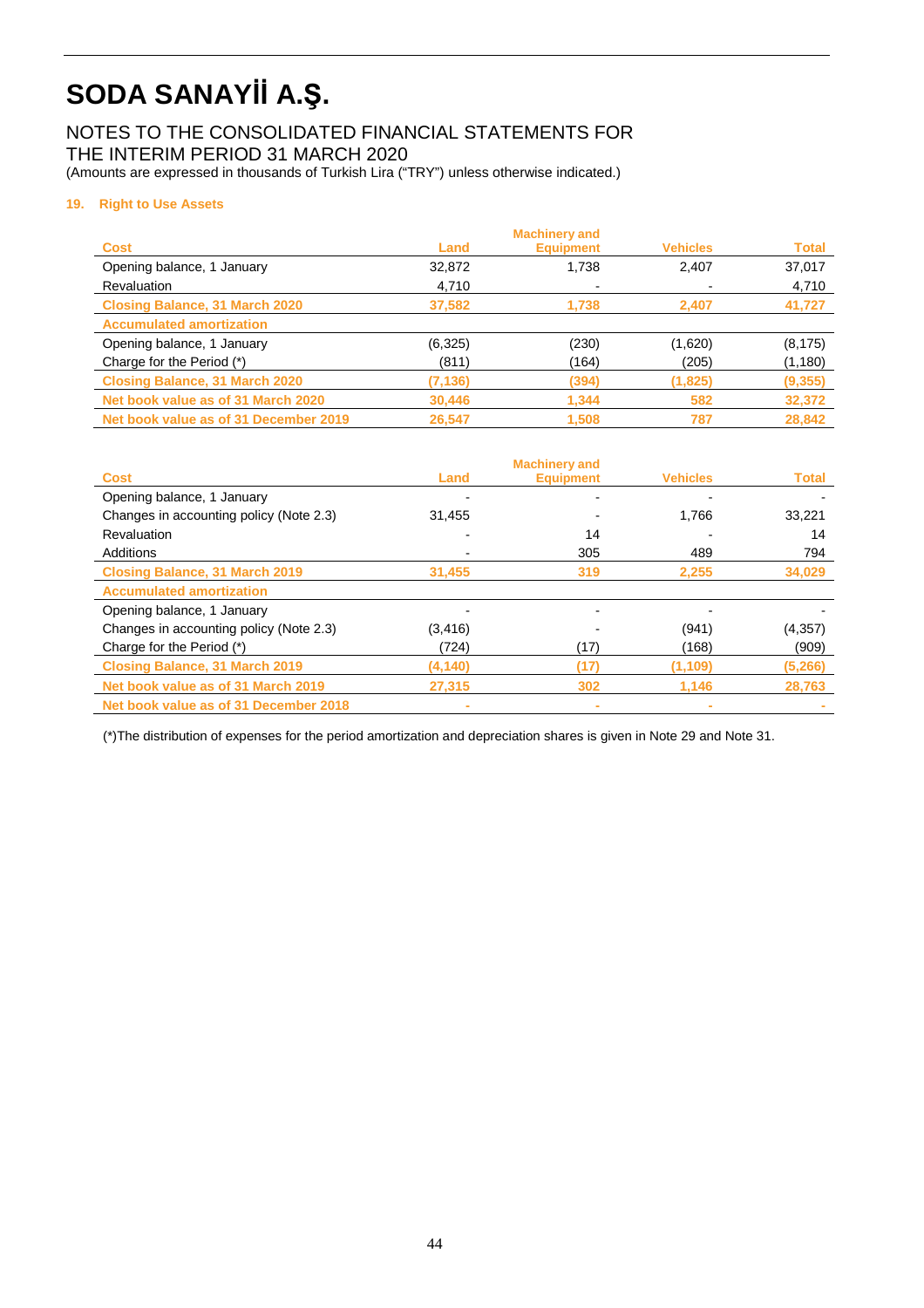### NOTES TO THE CONSOLIDATED FINANCIAL STATEMENTS FOR THE INTERIM PERIOD 31 MARCH 2020

(Amounts are expressed in thousands of Turkish Lira ("TRY") unless otherwise indicated.)

#### **20. Intangible Assets**

|               |                                     | <b>Development</b>             |                 |                               |
|---------------|-------------------------------------|--------------------------------|-----------------|-------------------------------|
| <b>Rights</b> | <b>Mining Sites</b>                 | <b>Expenses</b>                | <b>Other</b>    | <b>Total</b>                  |
| 13.888        | 132,269                             |                                | 1.666           | 147,823                       |
| 258           |                                     |                                | 137             | 395                           |
|               | 3.221                               |                                |                 | 3,221                         |
| 14,146        | 135,490                             | ÷.                             | 1,803           | 151,439                       |
|               |                                     |                                |                 |                               |
|               |                                     |                                |                 |                               |
| (12, 131)     | (9,272)                             |                                | (1,084)         | (22, 487)                     |
| (258)         |                                     |                                | (90)            | (348)                         |
| (79)          | (1, 158)                            |                                | (29)            | (1,266)                       |
| (12, 468)     | (10, 430)                           | ÷                              | (1, 203)        | (24, 101)                     |
| 1,678         | 125,060                             |                                | 600             | 127,338                       |
| 1,757         | 122,997                             | ÷.                             | 582             | 125,335                       |
|               |                                     | <b>Development</b>             |                 |                               |
|               |                                     | <b>Expenses</b>                |                 | <b>Total</b>                  |
| 12,195        | 132,269                             | 1,808                          | 987             | 147,259                       |
| 133           |                                     | 87                             | 46              | 266                           |
| 121           |                                     | $\overline{a}$                 |                 | 121                           |
| 12,449        | 132,269                             | 1,895                          | 1,033           | 147,646                       |
|               |                                     |                                |                 |                               |
|               |                                     |                                |                 | (20, 039)                     |
|               |                                     |                                |                 | (265)                         |
| (32)          | (890)                               |                                |                 | (922)                         |
| (11, 783)     | (6, 515)                            | (1,895)                        | (1,033)         | (21, 226)                     |
| 666           | 125,754                             | $\bar{a}$                      | ۰               | 126,420                       |
| 576           | 126,644                             | ÷                              |                 | 127,220                       |
|               | <b>Rights</b><br>(11, 619)<br>(132) | <b>Mining Sites</b><br>(5,625) | (1,808)<br>(87) | <b>Other</b><br>(987)<br>(46) |

(\*) Allocation of amortization expenses is disclosed in Note 29 and Note 31.

#### **21. Goodwill**

Movements of the goodwill during the period are as below:

|                                  | 31 March | 31 March |
|----------------------------------|----------|----------|
|                                  | 2020     | 2019     |
| Opening balance, 1 January       | 26,530   | 25,063   |
| Currency translation differences | 1.330    | 686      |
|                                  | 27,860   | 25,749   |

The details of goodwill amount based on subsidiaries are as below:

|                                      | 31 March | 31 December |
|--------------------------------------|----------|-------------|
|                                      | 2020     | 2019        |
| Oxyvit Kimya Sanayii ve Ticaret A.S. | 10.862   | 10,862      |
| Cromital S.p.A.                      | 16.998   | 15,668      |
|                                      | 27.860   | 26,530      |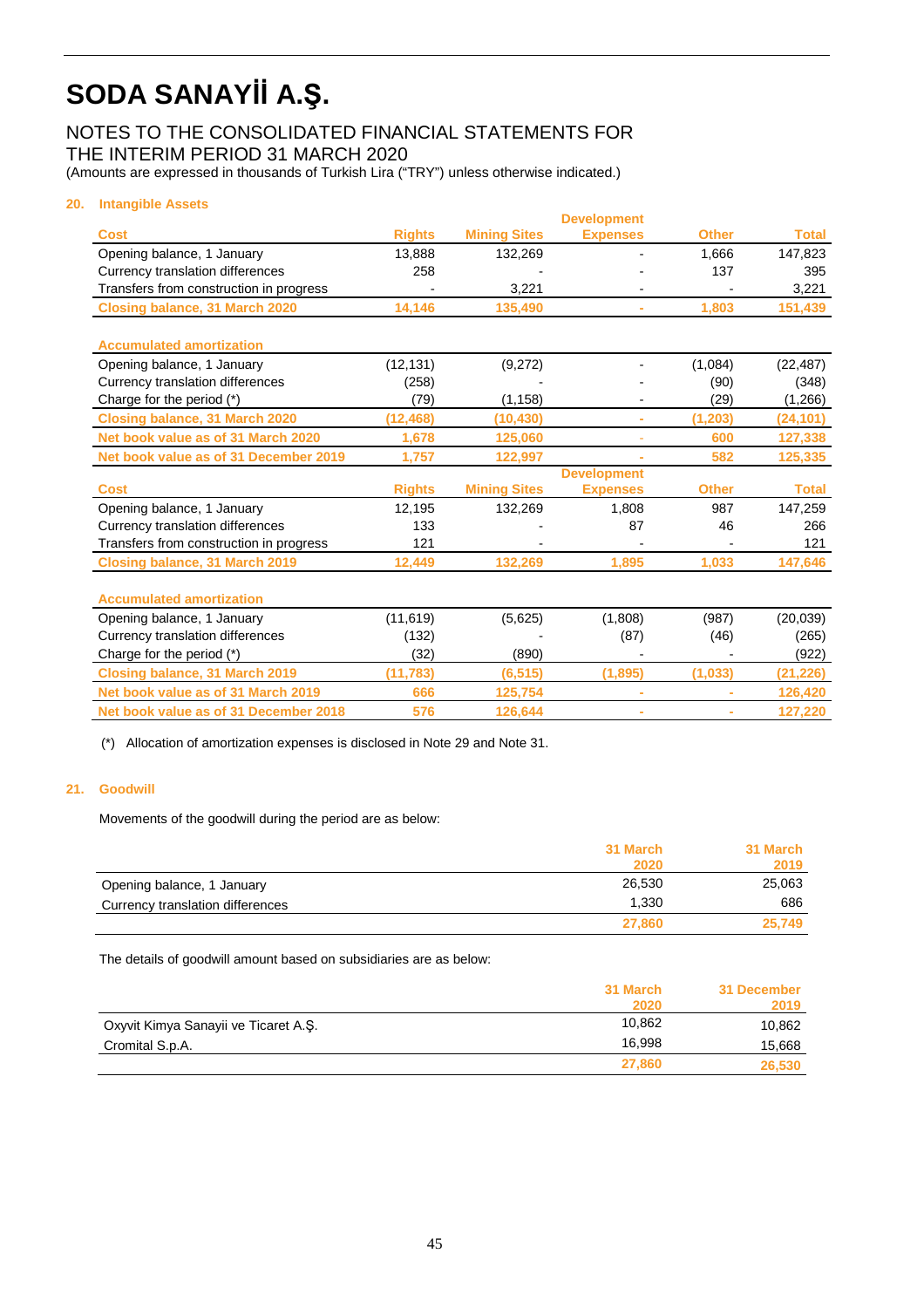### NOTES TO THE CONSOLIDATED FINANCIAL STATEMENTS FOR THE INTERIM PERIOD 31 MARCH 2020

(Amounts are expressed in thousands of Turkish Lira ("TRY") unless otherwise indicated.)

#### **22. Government Grants and Incentives**

Certain expenses regarding industries relating to research and development projects which have been certified by expert organizations are reviewed and evaluated so that a specific proportion of these expenses are considered as grants and provided that repayments is done " capital support" is given. The context of the Decision No: 94/6401 made on the government grants for exporting activities in accordance with the Money Credit Coordination Board's Communiqué No: 98/10 on Research and Development Grants published by the Under Secretariat of Foreign Trade based on the decision No: 98/16 made as at 9 September 1998.

Exporting activities and other foreign currency generating operations, within the scope of the standards determined by the Ministry of Finance and Undersecretaries of Foreign Trade, are exempt from stamp tax and fees. Government grants are paid to support participating in international fairs in accordance with the Decision No: 2004/11 of the Money Credit and Coordination Committee issued at 16 December 2004.

#### **23. Provisions, Contingent Assets and Liabilities**

| <b>Short-term provisions</b>              | 31 March<br>2020 | 31 December<br>2019 |
|-------------------------------------------|------------------|---------------------|
| Provision for cost expenses               | 40.279           | 14,539              |
| Provision for employee benefits (Note 25) | 3.872            | 564                 |
| Provision for litigation                  | 6,391            | 6,571               |
| Provision for other expenses              | 2.008            | 1.655               |
|                                           | 52,550           | 23.329              |

 As of 31 March 2020, Group management took advice from legal consultants about the lawsuits filed against the Group, calculated its potential future cash outflow as TRY 6,391 thousand (31 December 2019: TRY 6,571 thousand) and provided for this amount.

Contingent liabilities as of 31 March 2020 and 31 December 2019 are as follows:

|                                                           |                  | <b>31 March 2020</b> |             |            |
|-----------------------------------------------------------|------------------|----------------------|-------------|------------|
| Collaterals, pledge and mortgages given by the<br>Company | <b>Total TRY</b> | <b>USD</b>           | <b>Euro</b> | <b>TRY</b> |
| A. Given Under the Group's Own Corporate Identity         | 147,009          | 1,260                | 275         | 136,815    |
| B. Given In Favour of Fully Consolidated Subsidiaries     | 1,008,376        |                      | 9.703       | 938,366    |
| C. Continuation of Trading Operations                     |                  |                      |             |            |
| Given In Favour of Third Parties for the Regular          | None             | None                 | None        | None       |
| D. Total of Other Guarantees, Pledges and Mortgages       | None             | None                 | None        | None       |
| i. Given in Favour of Main Shareholder (*)                | None             | None                 | None        | None       |
| ii. Given in Favour of Other Related Parties              |                  |                      |             |            |
| Not Covered By B and C                                    | None             | None                 | None        | None       |
| iii. Given in Favour of Third Parties Not Covered by C    | None             | None                 | None        | None       |
|                                                           | 1,155,385        | 1.260                | 9,978       | 1,075,181  |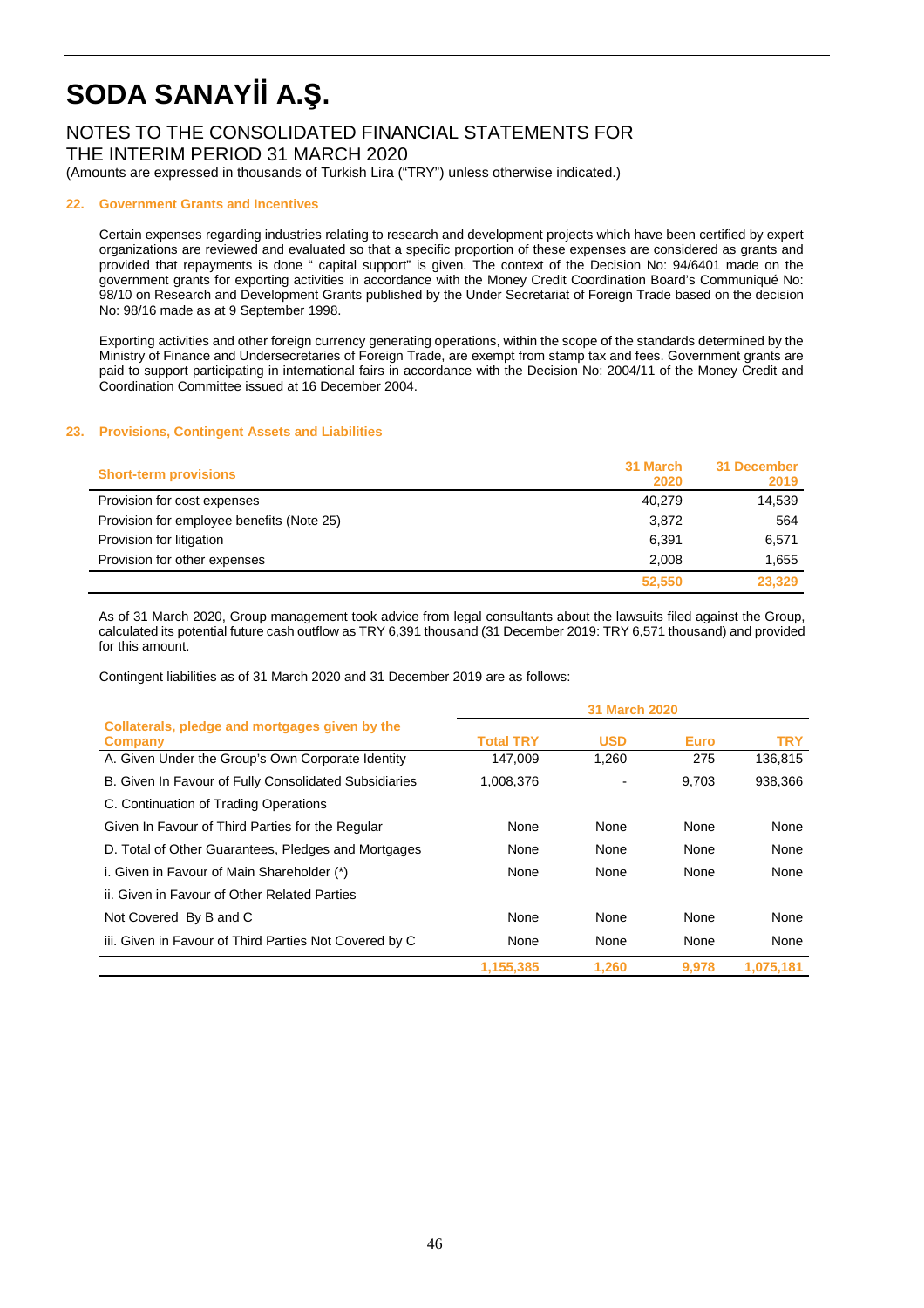NOTES TO THE CONSOLIDATED FINANCIAL STATEMENTS FOR THE INTERIM PERIOD 31 MARCH 2020

### (Amounts are expressed in thousands of Turkish Lira ("TRY") unless otherwise indicated.)

#### **23. Provisions, Contingent Assets and Liabilities (Continued)**

|                                                           | <b>31 December 2019</b> |            |             |            |
|-----------------------------------------------------------|-------------------------|------------|-------------|------------|
| Collaterals, pledge and mortgages given by the<br>Company | <b>Total TRY</b>        | <b>USD</b> | <b>Euro</b> | <b>TRY</b> |
| A. Given Under the Group's Own Corporate Identity         | 145.411                 | 1.260      | 275         | 136,098    |
| B. Given In Favour of Fully Consolidated Subsidiaries     | 575.877                 |            | 9,703       | 511.344    |
| C. Continuation of Trading Operations                     |                         |            |             |            |
| Given In Favour of Third Parties for the Regular          | None                    | None       | None        | None       |
| D. Total of Other Guarantees, Pledges and Mortgages       | None                    | None       | None        | None       |
| i. Given in Favour of Main Shareholder (*)                | None                    | None       | None        | None       |
| ii. Given in Favour of Other Related Parties              |                         |            |             |            |
| Not Covered By B and C                                    | None                    | None       | None        | None       |
| iii. Given in Favour of Third Parties Not Covered by C    | None                    | None       | None        | None       |
|                                                           | 721,288                 | 1,260      | 9,978       | 647.442    |

As of 31 March 2020, There are no other CPMs issued by the Group (31 December 2019: None).

 (\*) The financial needs of the Group are met by the parent company, Türkiye Şişe ve Cam Fabrikaları A.Ş. and these funds are proceed to subsidiaries with same conditions. In this context, the amount of the principal, interest and similar payments, as well as the amount of funds provided by Şişecam through the transfer to the Group, is included in the note 8 of the financial liabilities.

#### **24. Commitments**

The Group has a commitment to purchase 289,500,000 sm3 natural gas due to the contracts signed between Shell Turcas Petrol A.Ş. (SHELL) in between 1 April 2020-31 December 2020 (1 January-31 December 2020: 386,000,000 sm3)

#### **25. Employee Benefits**

#### **Short-term employee benefits**

|                                              | 31 March | 31 December |
|----------------------------------------------|----------|-------------|
|                                              | 2020     | 2019        |
| Payables to personnel                        | 8,083    | 6,841       |
|                                              |          |             |
|                                              | 31 March | 31 December |
| Short- term provisions for employee benefits | 2020     | 2019        |
| Unused vacation provision for the period     | 3,872    | 564         |

#### **Long term provisions for employee benefits**

|          | 2020   | 2019   |
|----------|--------|--------|
| Domestic | 37,646 | 37,601 |
| Foreign  | 6,612  | 5,897  |
|          | 44,258 | 43,498 |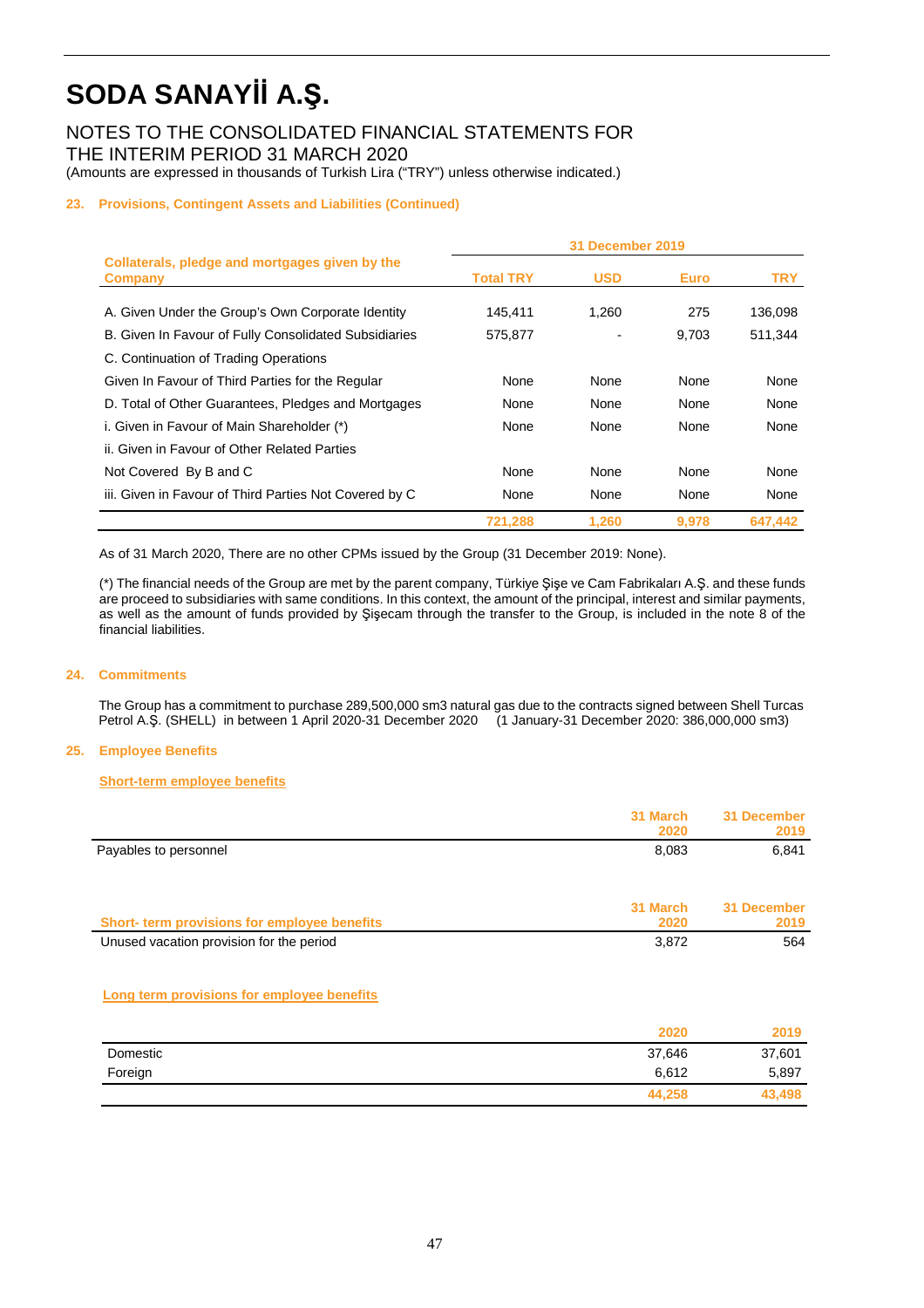### NOTES TO THE CONSOLIDATED FINANCIAL STATEMENTS FOR THE INTERIM PERIOD 31 MARCH 2020

(Amounts are expressed in thousands of Turkish Lira ("TRY") unless otherwise indicated.)

#### **25. Employee Benefits (Continued)**

#### Employment Termination Benefits

Under the Turkish Labor Law, the Group is required to pay employment termination benefits to each employee who has qualified for such benefits as the employment ended. Also, employees entitled to a retirement are required to be paid retirement pay in accordance with Law No: 2422 dated 6 March 1981 and No: 4447 dated 25 August 1999 and the amended Article 60 of the existing Social Insurance Code No: 506. Some transitional provisions related with retirement prerequisites have been removed due to the amendments in the relevant law on May 23, 2002.

The amount payable consists of one month's salary limited to a maximum of TRY 6,730.15 for each period of service as of 31 March 2020 (31 December 2019: TRY 6, 379.86). The Group is taken into consideration in the calculation of provision for employment termination benefits TRY 6,730.15 as of 1 January 2020.

(31 December 2019: TRY 6,730.15 effective from 1 January 2020). Liability of employment termination benefits is not subject to any funding as there isn't an obligation.

Provision is calculated by estimating the present value of the future probable obligation of the Group arising from the retirement of the employees. TAS 19 "Employee Benefits" requires actuarial valuation methods to be developed to estimate the Group's obligation under the defined benefit plans. The following actuarial assumptions are used in the calculation of the total liability. Actuarial loss/(gain) is accounted in the income statement under the cost of sales and operating expenses.

The principal assumption is that the maximum liability for each year of service will increase in line with inflation. Thus, the discount rate applied represents the expected real rate after adjusting for the anticipated effects of future inflation. Consequently, in the accompanying consolidated financial statements as of 31 March 2020 and 31 December 2019 the provision is calculated by estimating the present value of the future probable obligation of the Group arising from the retirement of the employees. Provisions at the balance sheet date were calculated by assuming an annual inflation rate of 8.20% (31 December 2019: 8.20%) and a discount rate of 14.69% (31 December 2019: 14.69%), the real discount rate is approximately 6% (31 December 2019: 6%). The anticipated rate of forfeitures that occurred on voluntary turnovers is considered. As of 31 March 2020 the possibility of employment to retirement of employees is 99.65% (31 December 2019: 99.48%).

The movement of the employment termination benefits is as follows:

|                                  | 31 March | 31 March |
|----------------------------------|----------|----------|
|                                  | 2020     | 2019     |
| Opening balance, 1 January       | 43.498   | 37,775   |
| Currency translation differences | 515      | 257      |
| Service costs                    | 61       | 2.114    |
| Interest costs                   | 1,377    | 1,220    |
| Paid during period               | (1, 193) | (1,659)  |
|                                  | 44.258   | 39.707   |

#### **26. Impairment of Assets**

|                                                     | 31 March | 31 December |
|-----------------------------------------------------|----------|-------------|
| <b>Impairment of assets</b>                         | 2020     | 2019        |
| Impairment of cash and cash equivalents (Note 6)    | 3.626    | 2,934       |
| Impairment of financial investments (Note 7)        | 13.347   | 16,773      |
| Allowances for doubtful trade receivables (Note 10) | 2,556    | 3,281       |
| Allowance for other receivables (Note 11)           | 34       | 34          |
| Allowance for impairment of inventories (Note 13)   | 3.031    | 4,038       |
|                                                     | 22,594   | 27,060      |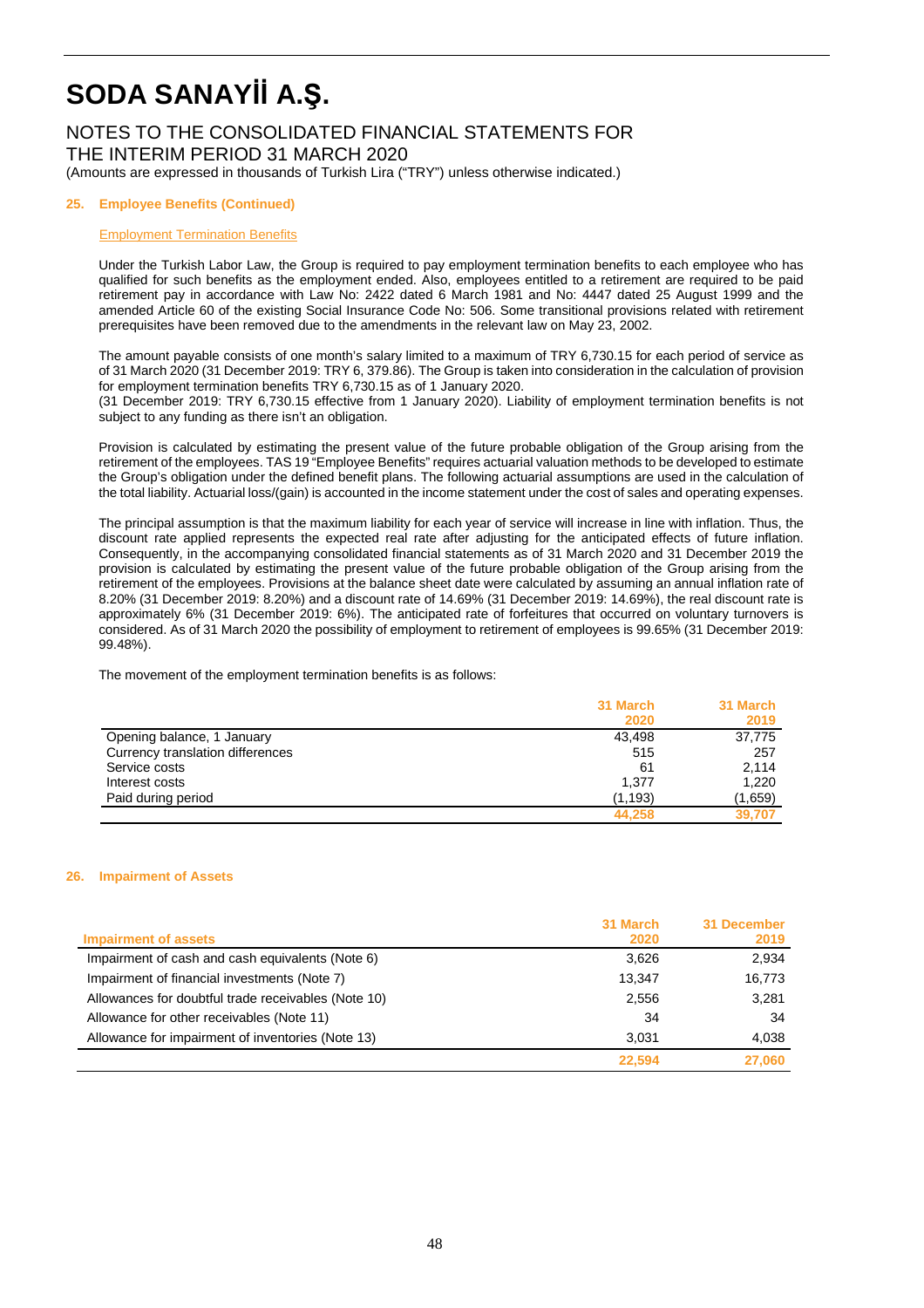### NOTES TO THE CONSOLIDATED FINANCIAL STATEMENTS FOR THE INTERIM PERIOD 31 MARCH 2020

(Amounts are expressed in thousands of Turkish Lira ("TRY") unless otherwise indicated.)

#### **27. Other Assets and Liabilities**

| <b>Other current assets</b> | 31 March<br>2020 | 31 December<br>2019 |
|-----------------------------|------------------|---------------------|
| Deductible VAT              | 23,826           | 22,182              |
| Deferred VAT                | 41,338           | 55,560              |
| Recoverable VAT on exports  | 59,599           | 82,482              |
| Other                       | 646              | 885                 |
|                             | 125,409          | 161,109             |

| <b>Other non-current assets</b>               | 31 March<br>2020 | 31 December<br>2019 |
|-----------------------------------------------|------------------|---------------------|
| Spare parts to be used in the following years | 3.053            | 2.887               |
| Price of business development (*)             | 439.598          | 439.598             |
| Other non-current assets                      | 72               | 66                  |
|                                               | 442.723          | 442.551             |

(\*) Our Company and Imperial Natural Resources Trona Mining Inc., one of the Ciner Group Companeis, has signed an agreement on a production partnership with an equal shareholder structure in order to invest 2.5 million tons of soda and 200 thousand tons of sodium bicarbonate annually with a total capacity of 2.7 million tons by solution mining method in Green River region of Wyoming , USA. and this expresses the cost of business development in this context.

| <b>Other current liabilities</b> | 31 March<br>2020 | 31 December<br>2019 |
|----------------------------------|------------------|---------------------|
| Taxes and dues payable           | 83,757           | 8,011               |
| Social security premiums payable | 5,983            | 6,042               |
| Expense accruals                 | 501              | 462                 |
| Other                            | 1.508            | 1.138               |
|                                  | 91.749           | 15,653              |

There are no non-current liabilities (31 December 2019: None)

#### **28. Equity, Reserves and Other Equity Components**

Equity components "Paid-in Share Capital", "Restricted Reserves" and "Share Premiums", which is accounted as legal reserves in accordance with related article of the Turkish Commercial Code ("TCC") are presented with their statutory figures in books of account. In this respect, differences (such as; differences due to application of inflation accounting) resulted from the application of re-evaluations or re-measurements in accordance with Turkish Accounting Standards which are not subject to profit distribution or capital increase as of the date of this report, are presented in the "inflation adjustment to share capital" financial statement line if they are related with paid in capital or in the "retained earnings" financial statement line if they are related with restricted reserves or premium in excess of par.

#### **a) Paid Capital/Capital Adjustment Differences**

The approved and paid-in share capital of the Company consists of 100,000,000,000 shares issued on bearer with a nominal value of Kr 1 (One Kr) each (Kr represents 1/100 of TRY).There are no privileges granted to the share groups and there are no restrictions.

|                                |           | 31 March 2020 31 December 2019 |
|--------------------------------|-----------|--------------------------------|
| Registered Capital upper limit | 2.500.000 | 2.500.000                      |
| Paid-in-capital                | 1.000.000 | 1.000.000                      |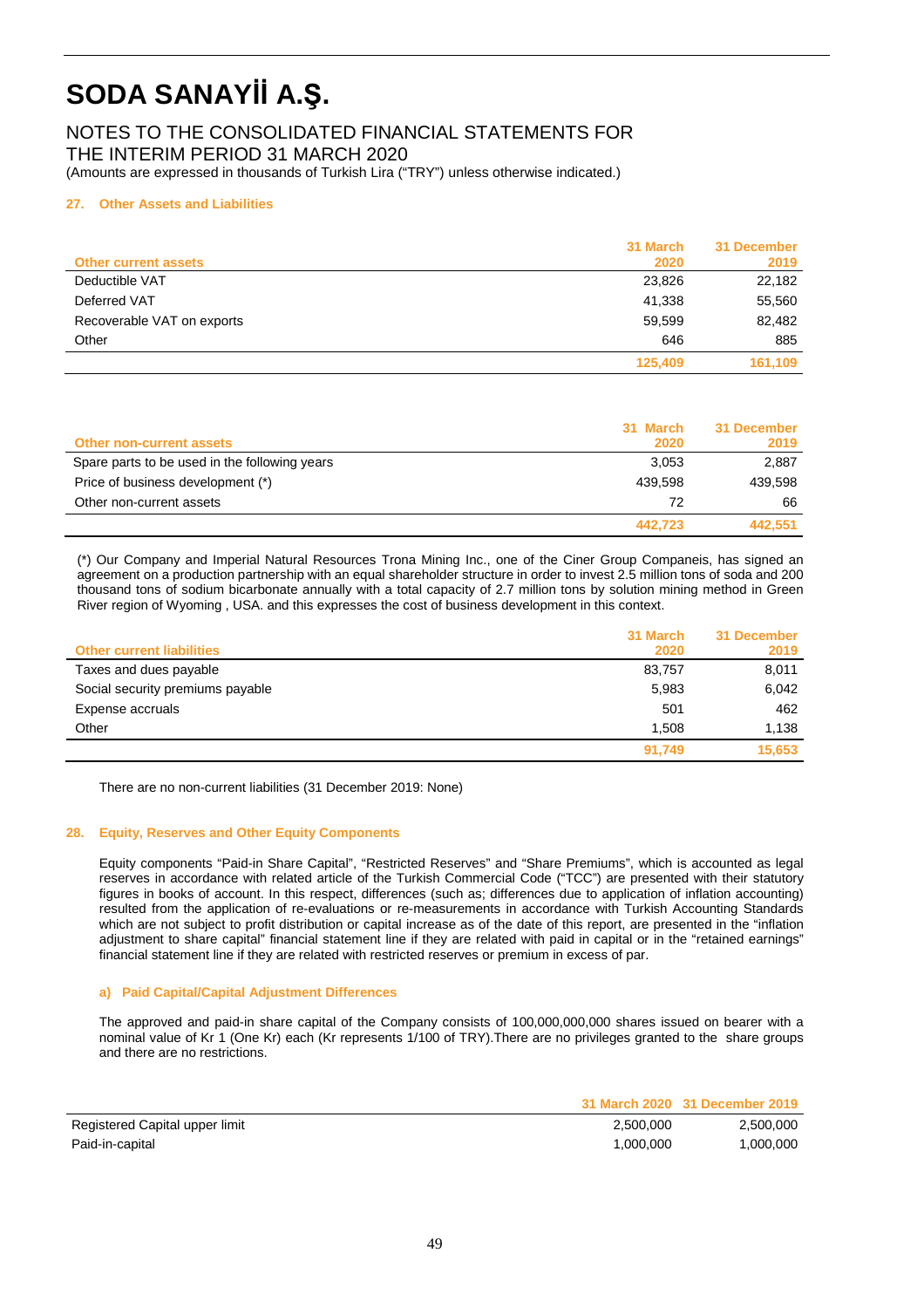NOTES TO THE CONSOLIDATED FINANCIAL STATEMENTS FOR THE INTERIM PERIOD 31 MARCH 2020

(Amounts are expressed in thousands of Turkish Lira ("TRY") unless otherwise indicated.)

#### **28. Equity, Reserves and Other Equity Components (Continued)**

#### **a) Paid Capital/Capital Adjustment Differences (Continued)**

|                                      | <b>31 March 2020</b> |              | <b>31 December 2019</b> |              |
|--------------------------------------|----------------------|--------------|-------------------------|--------------|
|                                      | <b>Amount</b>        | <b>Share</b> | <b>Amount</b>           | <b>Share</b> |
| <b>Shareholder</b>                   | TRY                  | (%)          | TRY                     | (%)          |
| Türkiye Şişe ve Cam Fabrikaları A.Ş. | 625.421              | 62.54        | 620.217                 | 62.02        |
| Other $(*)$                          | 374.579              | 37.46        | 379.783                 | 37.98        |
| <b>Nominal Capital</b>               | 1,000,000            | 100.00       | 1,000,000               | 100.00       |

(\*) Other includes the publicly traded portion of Soda Sanayi A.Ş shares.

#### **b) Other Comprehensive Income or Expense not to be Reclassified to Profit or Loss**

|                                                             | 2020    | 31 March 31 December<br>2019 |
|-------------------------------------------------------------|---------|------------------------------|
| Gains/(loss) from revaluation of tangible assets            | 184.692 | 183.809                      |
| - Revaluation increase fund of lands and buildings          | 184.692 | 183,809                      |
| Actuarial gain/loss fund for employee termination provision | 471     | 471                          |
|                                                             | 185.163 | 184.280                      |

#### Revaluation funds of land and buildings on revaluation

As of 31 December 2018, The Group revaluate the land and buildings in accordance with revaluation method in order to present with fair value, gain on revaluation is accounted for under equity by considering impact of deferred tax and noncontrolling interest.

The movement of the revaluation funds of land and buildings is as follows:

|                                                         | 31 March<br>2020 | 31 March<br>2019 |
|---------------------------------------------------------|------------------|------------------|
| Opening- 1 January                                      | 183,809          | 182,785          |
| Effects of non-controlling shares                       |                  | (1)              |
| Currency translation differences                        | 510              | 262              |
| Deferred tax effect                                     | (51)             | (26)             |
| Effects of investments in associates and joint ventures | 424              | 218              |
|                                                         | 184,692          | 183,238          |

#### Provision for employee termination benefits actuarial gain/loss reserve fund

The amendment in TAS-19 "Employee Benefits" does not permit the actuarial gain/loss considered in the calculation of provision for employee termination benefits to be accounted for under the income statement.

The gains and losses arising from the change in the actuarial assumptions are accounted for under equity as actuarial gain/loss for employee termination provision.

The movement of provision for employee termination benefits actuarial gain/loss fund is as below:

|                    | 31 March<br>2020 | 31 March<br>2019 |
|--------------------|------------------|------------------|
| Opening- 1 January | 47'              | (698)            |
|                    | 47 <sup>4</sup>  | (698)            |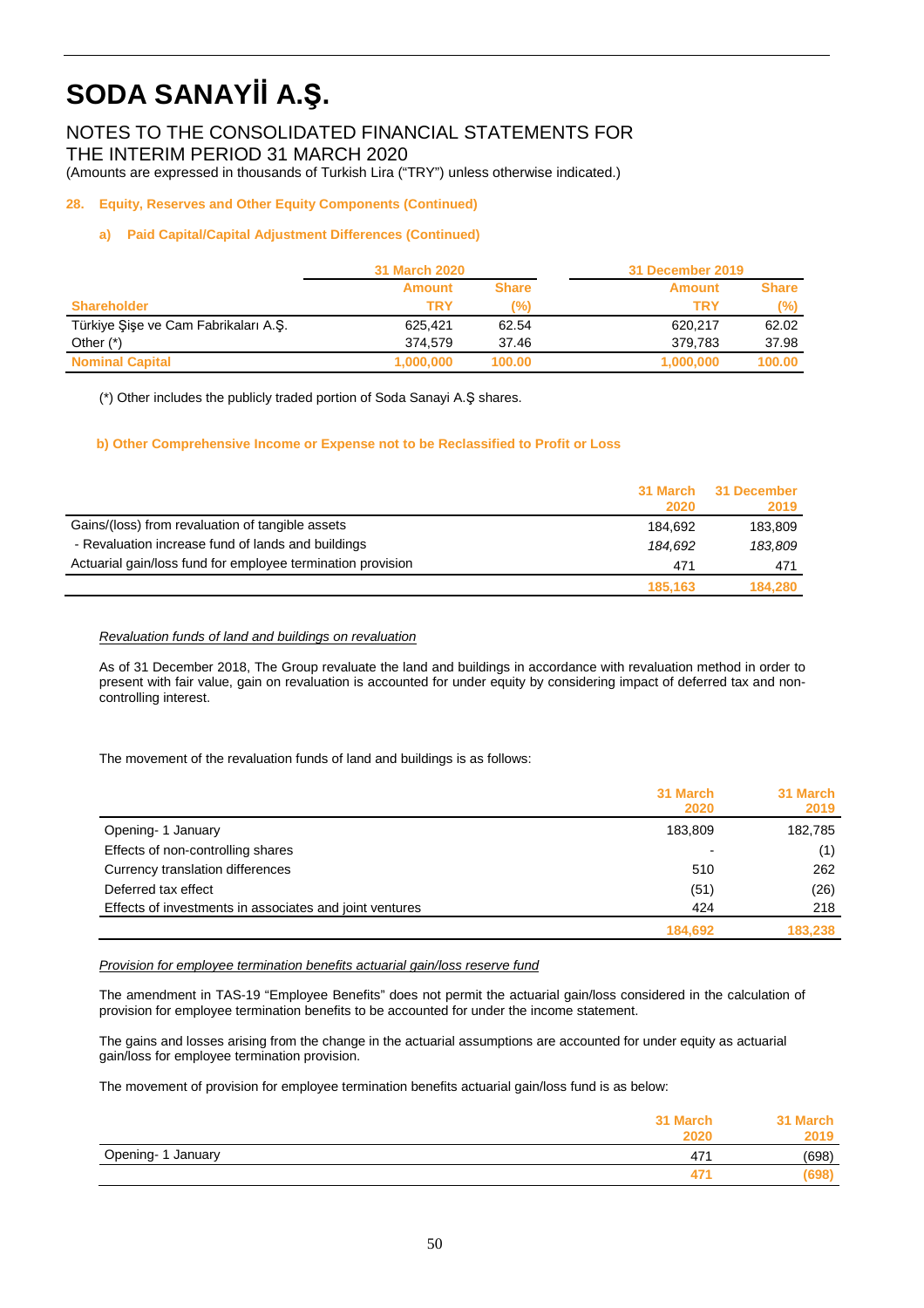NOTES TO THE CONSOLIDATED FINANCIAL STATEMENTS FOR THE INTERIM PERIOD 31 MARCH 2020

(Amounts are expressed in thousands of Turkish Lira ("TRY") unless otherwise indicated.)

#### **28. Equity, Reserves and Other Equity Components (Continued)**

#### **c) Other Comprehensive Income or Expenses to be reclassified to profit or loss**

|                                  | 31 March<br>2020 | 31 December<br>2019 |
|----------------------------------|------------------|---------------------|
| Currency translation differences | 867.713          | 760,078             |
| Hedging gain/(loss)              | 17.513           | 6,654               |
|                                  | 885,225          | 766,732             |

#### **Currency translation differences**

 It arises from exchange differences arising from the translation of financial statements of foreign subsidiaries, joint ventures and associates to reporting currency of TRY and accounted for under equity.

#### Hedging gains (losses)

It consists of the effective portion of the cumulative change in net fair value of cash flow hedging instruments related to the hedged transaction.

#### **d) Restricted Reserves**

| Restricted reserves attributable to equity holder of the parent | 31 March | 31 December |
|-----------------------------------------------------------------|----------|-------------|
| company                                                         | 2020     | 2019        |
| Primary legal reserves                                          | 249.000  | 229,500     |
|                                                                 | 249,000  | 229,500     |

Retained earnings in the statutory financial statements can be distributed as dividends other than judgments related to legal reserves described below.

Legal reserves consist of first and second legal reserves, calculated in accordance with the Turkish Commercial Code. The first legal reserve is calculated as 5% of the financial statutory profits per annum until the total reserve reaches 20% of the historical paid-in share capital. The second legal reserve is calculated after the first legal reserve and dividends, at the rate of 10% per annum of all cash dividend distributions.

Publicly held corporations make their dividend distributions within the framework set forth in the standards and notifications published by Capital Markets Board.

"Legal Reserves", and legal reserves allocated for specific purposes (participation sales revenue allocated to obtain tax advantage) other than profit distribution allocated within the framework of the related Clause of Turkish Commercial Code are reflected as their recorded amounts. Within this scope, differences arising in the evaluations made within the framework of TFRS principles and inflation adjustments not subject to profit distribution or capital increase as by the report date are related with previous period's profits/losses.

#### **e) Retained Earnings**

The Group's extraordinary reserves presented in the consolidated retained earning amounting to TRY 3,296,852 thousand (31 December 2019: TRY 2,452,418 thousand) is TRY 2,462,600 thousand (31 December 2019: TRY 2,050,784 thousand).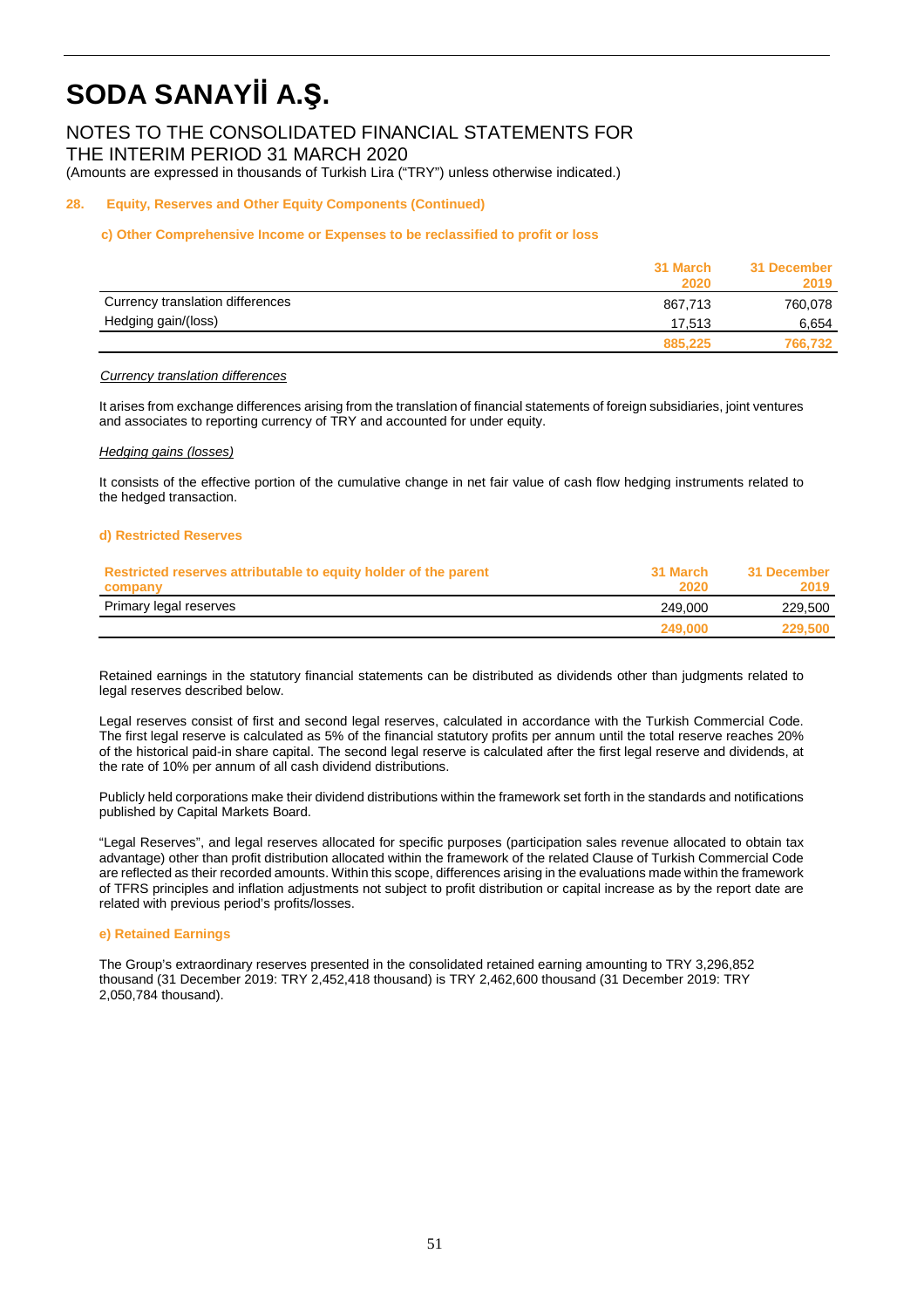### NOTES TO THE CONSOLIDATED FINANCIAL STATEMENTS FOR THE INTERIM PERIOD 31 MARCH 2020

(Amounts are expressed in thousands of Turkish Lira ("TRY") unless otherwise indicated.)

#### **28. Equity, Reserves and Other Equity Components (Continued)**

#### **e) Retained Earnings (Continued)**

#### Profit Distribution

Dividends are distributed according to Communiqué Serial: II-19.1 on "Principles Regarding Distribution of Interim Dividends for quoted entities subject to Capital Market Board Law", principles on corporate articles and dividend distribution policy which is declared by Companies. In addition to the CMB, it is stipulated that companies which have the obligation to prepare consolidated financial statements, calculate the net distributable profit amount by taking into account the net profits for the period in the consolidated financial statements that will be prepared and announced to the public in accordance with the Communiqué II No: 14.1 that sufficient reserves exists in the consolidated statutory books.

In publicly held companies, dividends are distributed equally to all existing shares as of the date of distribution , regardless of their issuance and acquisition dates.

#### Reserves subject to dividend distribution

The Company's net distributable profit statutory accounts and the amount of reserves subject to dividend distribution as of balance sheet date are listed as below.

|                                         | 31 March                 | 31 December |
|-----------------------------------------|--------------------------|-------------|
|                                         | 2020                     | 2019        |
| Net profit for the period               | 374.521                  | 673,720     |
| Legal reserves                          | $\overline{\phantom{0}}$ |             |
| Net distributable profit for the period | 374.521                  | 673,720     |
| Extraordinary reserve                   | 2,462,600                | 2,050,784   |
|                                         | 2,837,121                | 2,724,504   |

 It has been decided in Ordinary General Assembly Meeting held on 27 March 2020, was resolved that the gross dividend amounts of 245,000 thousand Turkish lira, which correspond to 24,5% will be distributed in cash and that the cash dividend payment date will be set as 29 May 2020.

#### **f) Non-controlling Interest**

Shares attributable to third parties in including the approved and paid-in capital of the consolidated subsidiaries and joint ventures which are not fully owned, are separately accounted for as "Non-controlling Interests" in the consolidated financial statements by a reduction of related equity components.

Shares attributable to third parties in the net profit or loss for the period of the consolidated subsidiaries and joint ventures, which are not fully owned are separately accounted for as non-controlling interests in the distribution of period profit/(loss) section of the consolidated statement of income.

**The transactions that were held with purpose of re-structuring of the Group companies between 1 January and 31 March 2020 are as follows:** 

There has been no transaction in the period.

#### **The transactions that were held with purpose of re-structuring of the Group companies between 1 January and 31 December 2019 are as follows:**

The company has purchased shares of Sisecam Chem Invest B.V. which is owned by T. Şişe ve Cam Fabrikaları A.Ş. with a nominal value of 967 thousand Euro on 28 June 2019, with a amount of 1,005 thousand Euro in cash.

Sisecam Chem Investment BV, the subsidiary of the Company, has been authorized by T. Şişe ve Cam Fabrikaları A.Ş. Cromital S.p.a shares with a nominal value of 6 thousand Euro were purchased on 28 June 2019 for a cash consideration of 35 thousand Euro.

The aforementioned significant transactions affect the effective capital sturcture of the Company's subsidiaries and affiliates, and the effect on equity is as follows;

|                          | 31 March<br>2020         | 31 December<br>2019 |
|--------------------------|--------------------------|---------------------|
|                          |                          |                     |
| Equity of parent company | $\overline{\phantom{a}}$ | (803)               |
| Non-controlling shares   | $\overline{\phantom{a}}$ | (6,013)             |
|                          | ×                        | (6, 816)            |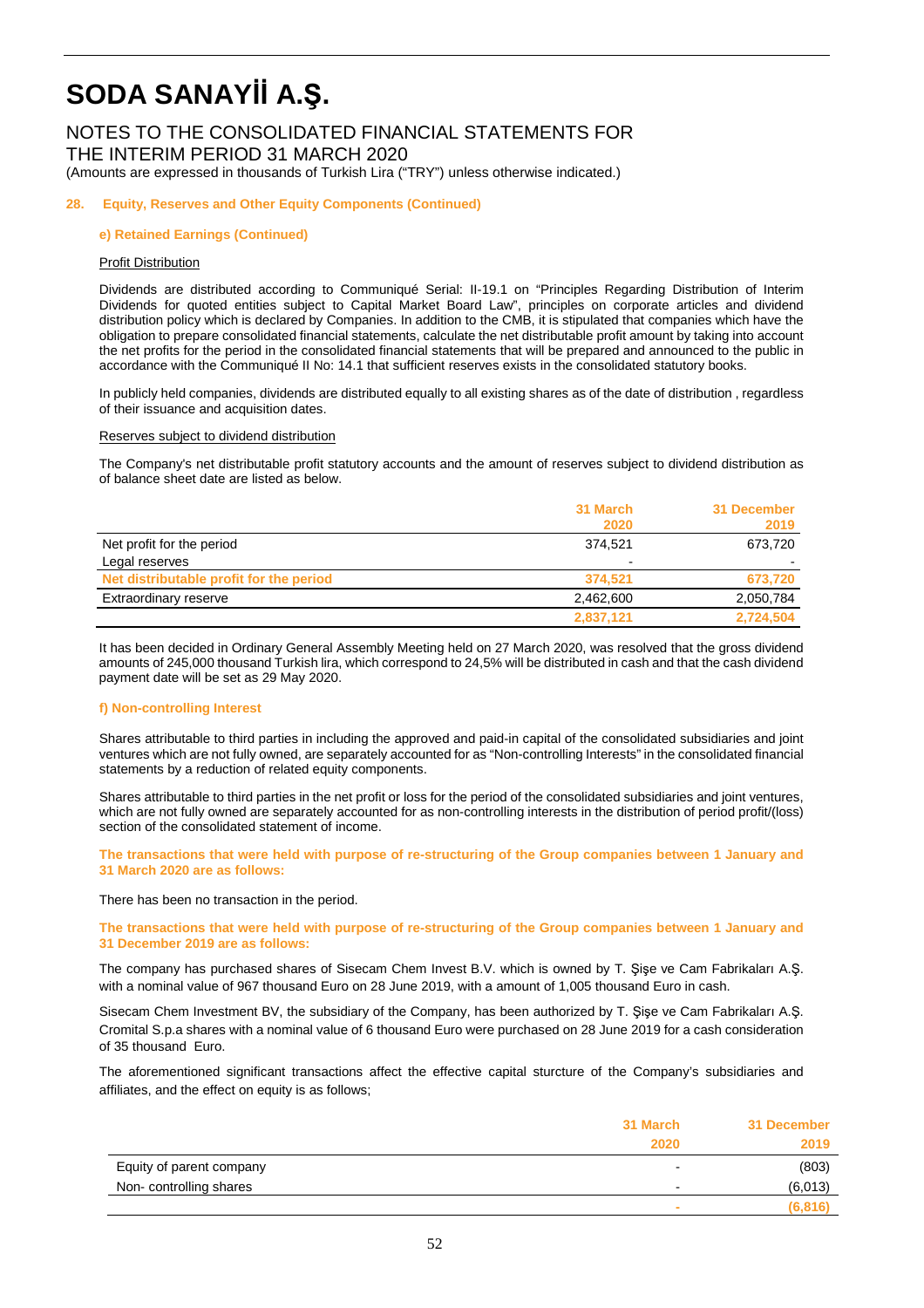### NOTES TO THE CONSOLIDATED FINANCIAL STATEMENTS FOR THE INTERIM PERIOD 31 MARCH 2020

(Amounts are expressed in thousands of Turkish Lira ("TRY") unless otherwise indicated.)

**28. Equity, Reserves and Other Equity Components (Continued)** 

#### **g) Sale of Subsidiaries**

There has been no sale of subsidiaries in the period between 1 January - 31 March 2020 (31 December 2019: None).

#### **h) Inclusion of unconsolidated subsidiary into consolidation**

The Group has 100% shares of Şişecam Trading Co. Ltd., which is reported under "Unconsolidated subsidiaries" account in the "Financial Investments" category in the "Non-current Assets" group in the financial statements due to the fact that the impact on financial statement was immaterial. It has been accounted with cost value in consolidated financial statement until 1 January 2018.

The Management of the Company has been decided to be account these subsidiaries by using the full consolidation methodstarting from 1 January 2018.

#### **29. Sales and Cost of Sales**

| <b>Sales</b>          | 1 January-<br><b>31 March 2020</b> | 1 January-<br>31 March 2019 |
|-----------------------|------------------------------------|-----------------------------|
| Sales                 | 1,103,741                          | 895,880                     |
| Electricity sales (*) | 68,806                             | 59,188                      |
| Other income          | 9,718                              | 137                         |
| Sales return          | (866)                              | (2, 867)                    |
| Sales discount        | (5,339)                            | (4, 344)                    |
|                       | 1,176,060                          | 947,994                     |

(\*) 225,497,266.71 kWh electricity has sold between 1 January - 31 March 2020 (1 January - 31 March 2019: 231,060,879 kWh).

|                           | 1 January-           | 1 January-    |
|---------------------------|----------------------|---------------|
| <b>Cost of sales</b>      | <b>31 March 2020</b> | 31 March 2019 |
| Direct materials          | (348,472)            | (318, 621)    |
| Direct labor              | (26, 143)            | (21, 336)     |
| Production overheads      | (216, 555)           | (199,128)     |
| Depreciation              | (51, 139)            | (46, 724)     |
| Change in work in process | (617)                | (1,890)       |
| Change in finished goods  | (3,813)              | 34,012        |
| Cost of goods sold        | (646,739)            | (553, 687)    |
| Cost of merchandise sold  | (104,828)            | (96,032)      |
|                           | (751, 567)           | (649, 719)    |

#### **30. General Administrative Expenses, Marketing, Research and Development Expenses**

|                                   | 1 January-    | 1 January-           |
|-----------------------------------|---------------|----------------------|
|                                   | 31 March 2020 | <b>31 March 2019</b> |
| General administrative expenses   | (38, 644)     | (31,551)             |
| Marketing expenses                | (128,900)     | (114, 948)           |
| Research and development expenses | (1,678)       | (1,221)              |
|                                   | (169, 222)    | (147, 720)           |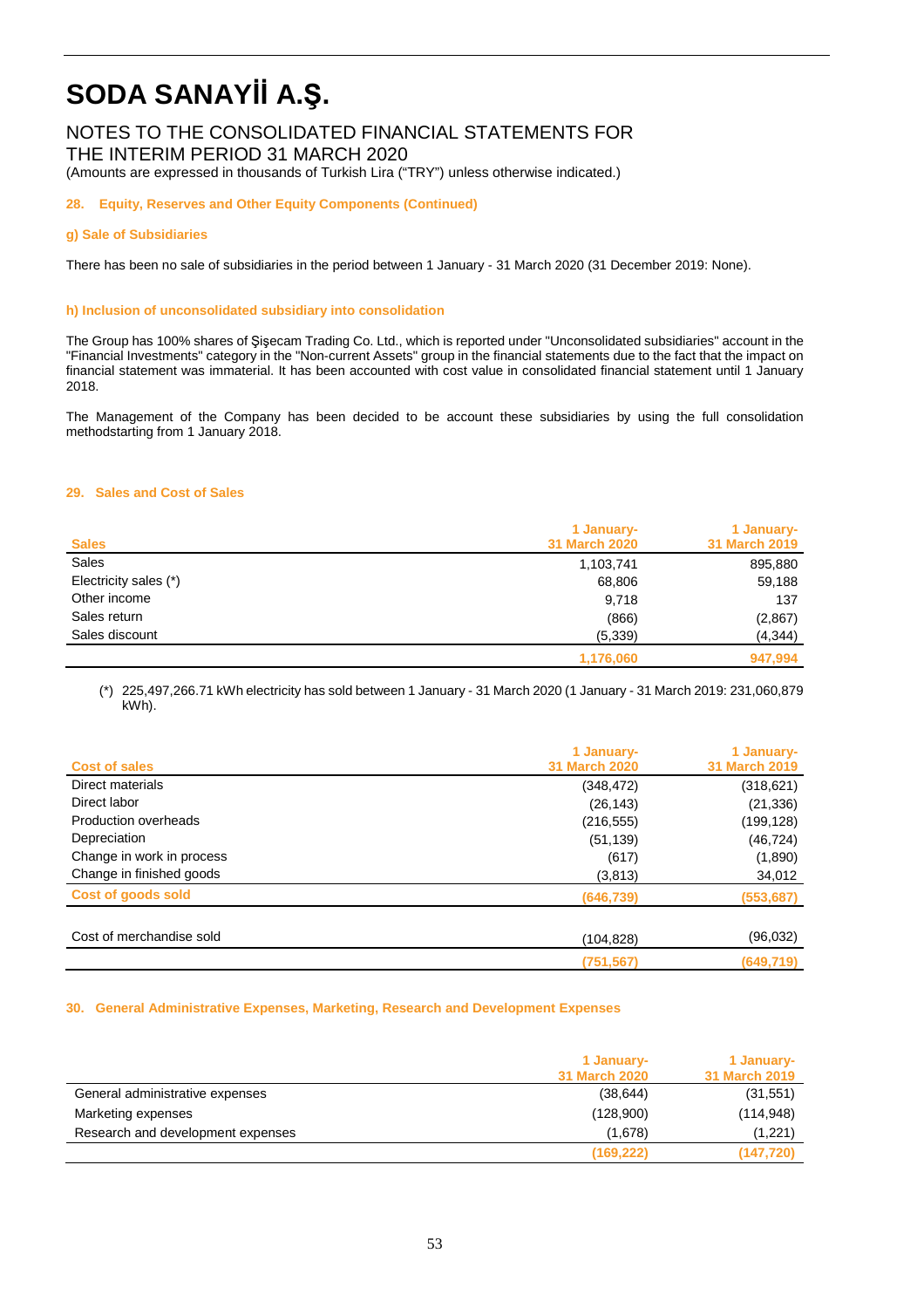### NOTES TO THE CONSOLIDATED FINANCIAL STATEMENTS FOR THE INTERIM PERIOD 31 MARCH 2020

(Amounts are expressed in thousands of Turkish Lira ("TRY") unless otherwise indicated.)

#### **31. Operating Expenses by Nature**

|                                        | 1 January-           | 1 January-           |
|----------------------------------------|----------------------|----------------------|
|                                        | <b>31 March 2020</b> | <b>31 March 2019</b> |
| Direct materials                       | (2,080)              | (1, 814)             |
| Personnel expenses                     | (24, 342)            | (21, 017)            |
| Services rendered by third parties (*) | (100,540)            | (81,072)             |
| Miscellaneous expenses (**)            | (37, 882)            | (40, 275)            |
| Taxes and funds                        | (1, 427)             | (839)                |
| Depreciation and amortisation          | (2.951)              | (2,703)              |
|                                        | (169, 222)           | (147, 720)           |

(\*)Employee rental,sales shipping, product dispatch, royalty, central service, maintenance and repair etc.consists of expenses. (\*\*)Insurance, runner, commission, loading and unloading etc. consists of expenses.

#### **32. Other Operating Income/(Expenses)**

|                                                        | 1 January-           | 1 January-           |
|--------------------------------------------------------|----------------------|----------------------|
| <b>Other Operating Income</b>                          | <b>31 March 2020</b> | <b>31 March 2019</b> |
| Foreign exchange gains from other operating activities | 75,649               | 47,999               |
| Interest income from operating activities              | 4                    | 221                  |
| Rediscount on interest gain                            | 103                  | 192                  |
| Unrecognized provisions                                | 966                  | 3,119                |
| Service income                                         | 4,901                | 2,267                |
| Rental income                                          | 68                   | 57                   |
| Gain on sales of scrap items                           | 390                  | 613                  |
| Gain on sales of raw materials                         | 4,933                | 3,414                |
| Insurance claims                                       | 174                  | 55                   |
| Other                                                  | 3.094                | 4,126                |
|                                                        | 90.282               | 62.063               |

| <b>Other Operating Expenses</b>                       | 1 January-<br><b>31 March 2020</b> | 1 January-<br><b>31 March 2019</b> |
|-------------------------------------------------------|------------------------------------|------------------------------------|
| Foreign exchange loss from other operating activities | (33, 523)                          | (24, 388)                          |
| Interest loss from other operations                   |                                    |                                    |
| Rediscount on interest loss                           | (165)                              | (243)                              |
|                                                       | (345)                              | (2,266)                            |
| <b>Commission expenses</b>                            | (151)                              | (91)                               |
| Loss from sales of raw materials                      | (4,967)                            | (3,238)                            |
| Previous periods expenses and losses                  | (1,439)                            |                                    |
| Lawsuit loss                                          | (103)                              | (968)                              |
| Provision expenses                                    | (142)                              | (1, 312)                           |
| Chargeout                                             | (724)                              |                                    |
| Other                                                 | (2,641)                            | (4,864)                            |
|                                                       | (44.200)                           | (37,370)                           |
|                                                       |                                    |                                    |
| <b>Other Operating Income/(Expenses) Net</b>          | 1 January-<br><b>31 March 2020</b> | 1 January-<br>31 March 2019        |
| Foreign exchange gains from other operating           |                                    |                                    |
| activities                                            | 42,126                             | 23,611                             |
| Interest income from operating activities             | (161)                              | (22)                               |
| Rediscount on interest gain                           | (242)                              | (2,074)                            |
| Commision income(expense)                             | (151)                              | (91)                               |
| Provision incomes                                     | 824                                | 1,807                              |
| Gain on sales of scrap items                          | 390                                | 613                                |
| Gain on sales of raw materials                        | (34)                               | 176                                |
| Service income(expense)                               | 4,901                              | 2,267                              |
| Previous period income(expense)                       | (1, 439)                           |                                    |
| Rent income(expense)                                  | 68                                 | 57                                 |

Other incomes/(expenses) (200) (1,651)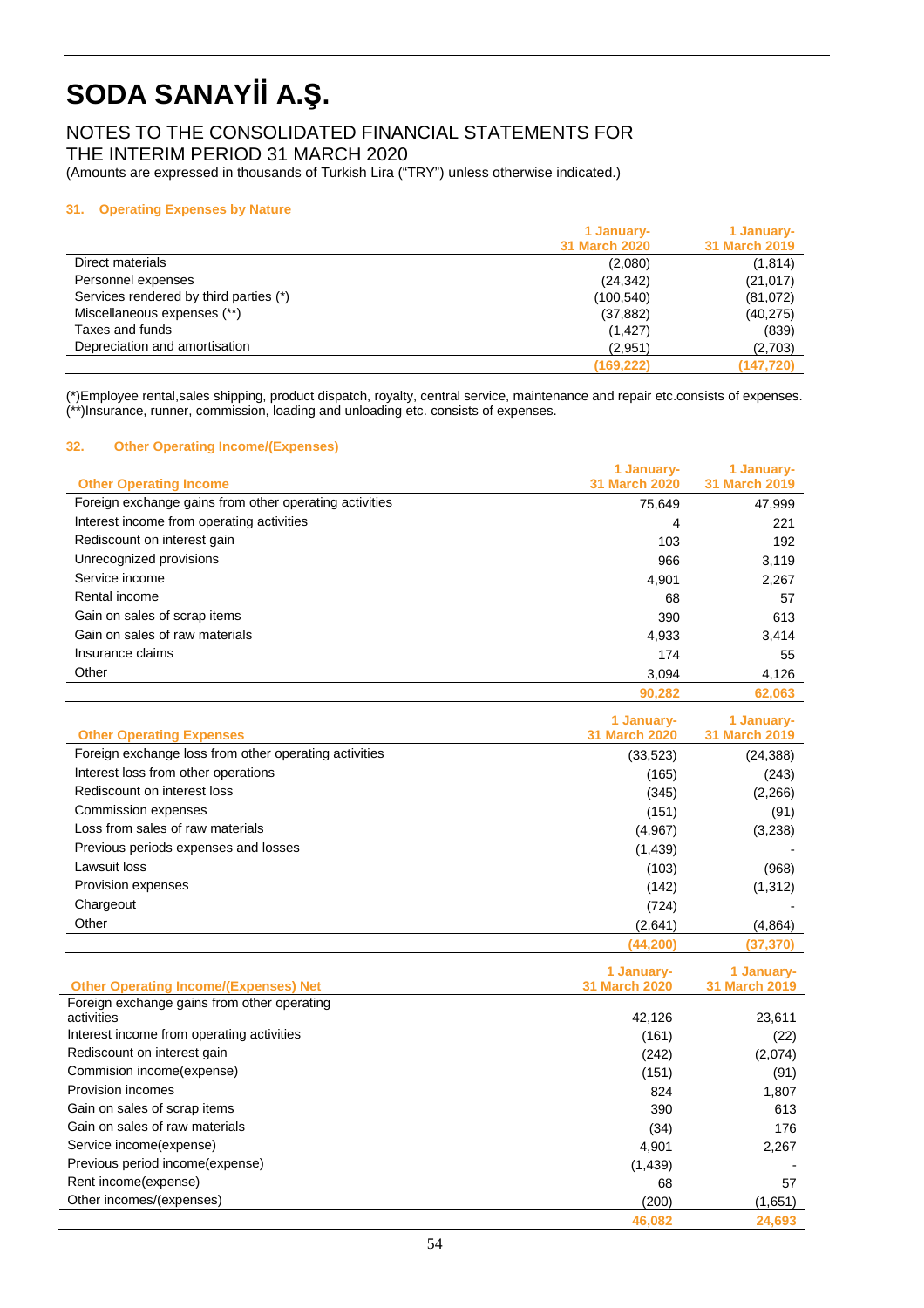### NOTES TO THE CONSOLIDATED FINANCIAL STATEMENTS FOR THE INTERIM PERIOD 31 MARCH 2020

(Amounts are expressed in thousands of Turkish Lira ("TRY") unless otherwise indicated.)

#### **33. Income and Expense from Investing Activities**

| Income from Investing                                   | 1 January-                         | 1 January-                         |
|---------------------------------------------------------|------------------------------------|------------------------------------|
| <b>Activities</b>                                       | <b>31 March 2020</b>               | <b>31 March 2019</b>               |
| Revaluation differences of financial assets (*)         | 98,179                             | 64,976                             |
| Gain on sale of property, plant and equipment           |                                    |                                    |
|                                                         | 98,183                             | 64,976                             |
| <b>Expenses from Investing</b>                          | 1 January-                         | 1 January-                         |
| <b>Activities</b>                                       | <b>31 March 2020</b>               | <b>31 March 2019</b>               |
| Revaluation differences of financial assets (*)         | (6, 613)                           |                                    |
| Loss from sale of property, plant and equipment         | (3)                                |                                    |
|                                                         | (6, 616)                           |                                    |
| Income/(Expenses)<br>from Investing Activities, Net     | 1 January-<br><b>31 March 2020</b> | 1 January-<br><b>31 March 2019</b> |
| Revaluation differences of financial assets             | 91.566                             | 64.976                             |
| Gain or Loss from sale of property, plant and equipment |                                    |                                    |
|                                                         | 91,567                             | 64,976                             |

(\*) Interest income on securities,off setted with financial asset valuation difference.

| Impairment gains/(losses)            | 1 January-    | 1 January-    |
|--------------------------------------|---------------|---------------|
| in accordance with TFRS 9            | 31 March 2020 | 31 March 2019 |
| Financial Investments impairment     | 3.426         | 949           |
| Cash and cash equivalents impairment | (692)         | (1,346)       |
|                                      | 2.734         | (397)         |

Interest income is collected from the securities detailed as below by fixed income financial assets measured at amortized cost within period.

| <b>Marketable security issuer</b> | 1 January-<br>31 March 2020 | 1 January-<br>31 March 2019 |
|-----------------------------------|-----------------------------|-----------------------------|
| Yapı ve Kredi Bankası A.Ş.        | 3,130                       | 2,721                       |
| Türkiye Garanti Bankası A.Ş.      | 798                         | 694                         |
| Türkiye Halk Bankası A.Ş.         | 793                         | 713                         |
| Türk Eximbank                     | 339                         | 294                         |
|                                   | 5,060                       | 4,422                       |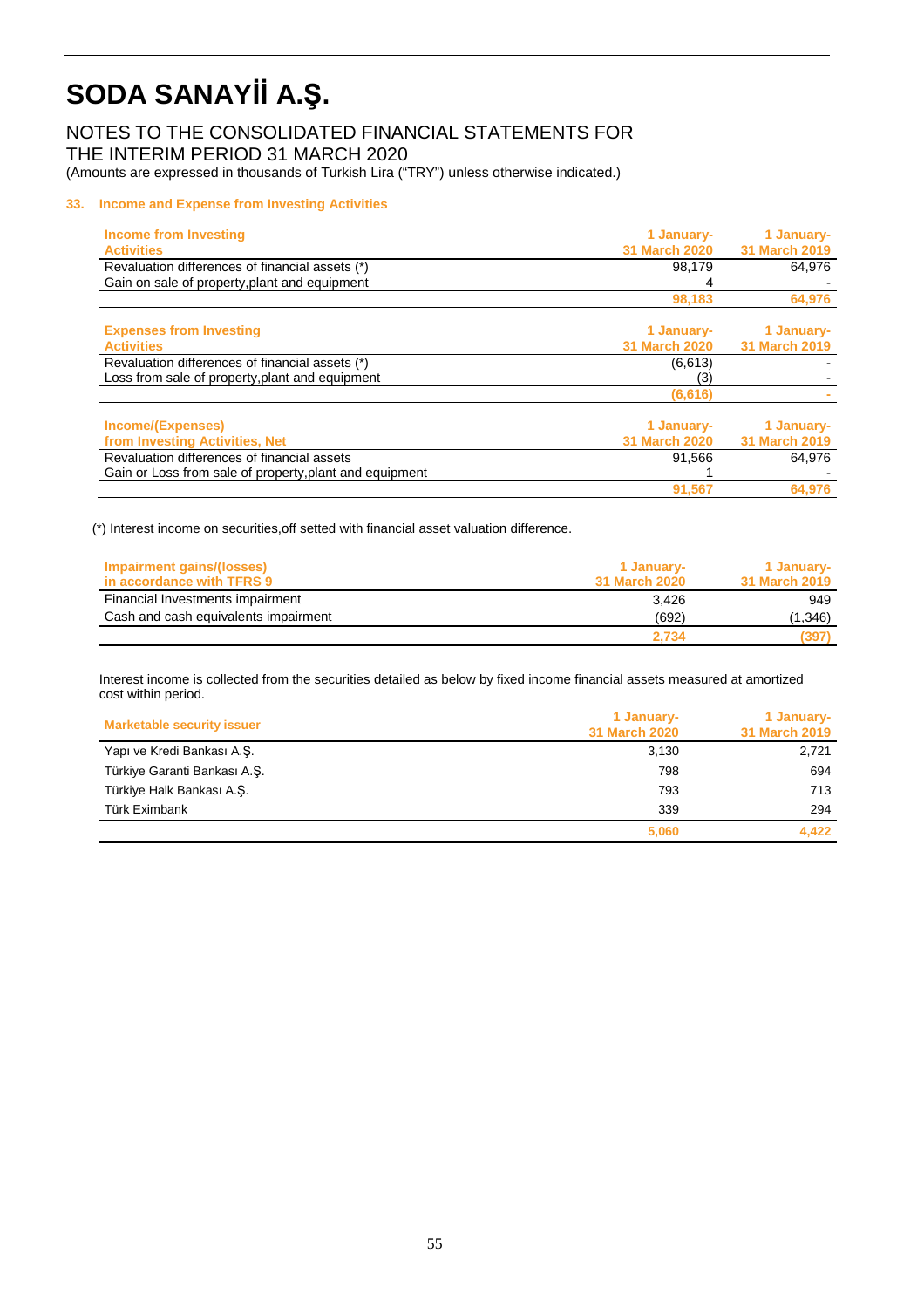NOTES TO THE CONSOLIDATED FINANCIAL STATEMENTS FOR THE INTERIM PERIOD 31 MARCH 2020

(Amounts are expressed in thousands of Turkish Lira ("TRY") unless otherwise indicated.)

#### **33. Income and Expense from Investing Activities (Continued)**

Valuation of financial asset profits/losses that measured at amortized cost presented below as of securities:

|                                          | 1 January-           | 1 January-    |
|------------------------------------------|----------------------|---------------|
| <b>Marketable security issuer</b>        | <b>31 March 2020</b> | 31 March 2019 |
| Türkiye Vakıflar Bankası T.A.O.          | 19,852               | 13,240        |
| Türkiye İş Bankası A.Ş.                  | 19,761               | 13,157        |
| Yapı ve Kredi Bankası A.S.               | 13,857               | 11,550        |
| Türkiye Sınai Kalkınma Bankası A.Ş.      | 10,922               | 8,434         |
| Ziraat Bankası A.S.                      | 6,556                | 4,358         |
| Türk Eximbank                            | 5,830                | 3,878         |
| Turkcell İletişim Hizmetleri A.Ş.        | 4,655                | 3,111         |
| Türkiye Garanti Bankası A.Ş.             | 3,219                | 2,141         |
| Türkiye Halk Bankası A.S.                | 2,988                | 2,505         |
| Arcelik A.S.                             | 2,967                | 1,971         |
| Anadolu Efes Biracılık ve Malt San. A.Ş. | 696                  | 456           |
| Finansbank A.S.                          | 264                  | 175           |
|                                          | 91,567               | 64,976        |

#### **34. Financial Income and Expenses**

| <b>Financial Income</b>    | 1 January-<br><b>31 March 2020</b> | 1 January-<br>31 March 2019 |
|----------------------------|------------------------------------|-----------------------------|
| Foreign Exchange Income    | 247.220                            | 109,290                     |
| -Cash and cash equivalents | 242,799                            | 107,870                     |
| -Derivative Instruments    | 4.392                              |                             |
| -Other                     | 29                                 | 1,420                       |
| Interest Income            | 8,679                              | 15,476                      |
| -Time deposits             | 7,555                              | 7.231                       |
| -Derivative Instruments    | 1.124                              |                             |
| -Other                     |                                    | 8,245                       |
|                            | 255,899                            | 124.766                     |

|                            | 1 January-           | 1 January-           |
|----------------------------|----------------------|----------------------|
| <b>Financial Expenses</b>  | <b>31 March 2020</b> | <b>31 March 2019</b> |
| Foreign Exchange Expense   | (66, 023)            | (48, 919)            |
| -Cash and cash equivalents | (21,786)             | (22, 502)            |
| -Bank Ioans                |                      | (216)                |
| -Bond issued               | (44, 140)            | (26,086)             |
| -Operating lease           | (5)                  |                      |
| -Other                     | (92)                 | (115)                |
| Interest Income            | (54, 723)            | (23, 704)            |
| -Bank Ioans                | (37,138)             | (1, 170)             |
| -Bond issued               | (7, 585)             | (3,852)              |
| -Operating lease interest  | (1,787)              | (1,592)              |
| -Derivative Instruments    | (104)                |                      |
| -Other                     | (8,109)              | (17,090)             |
|                            | (120.746)            | (72, 623)            |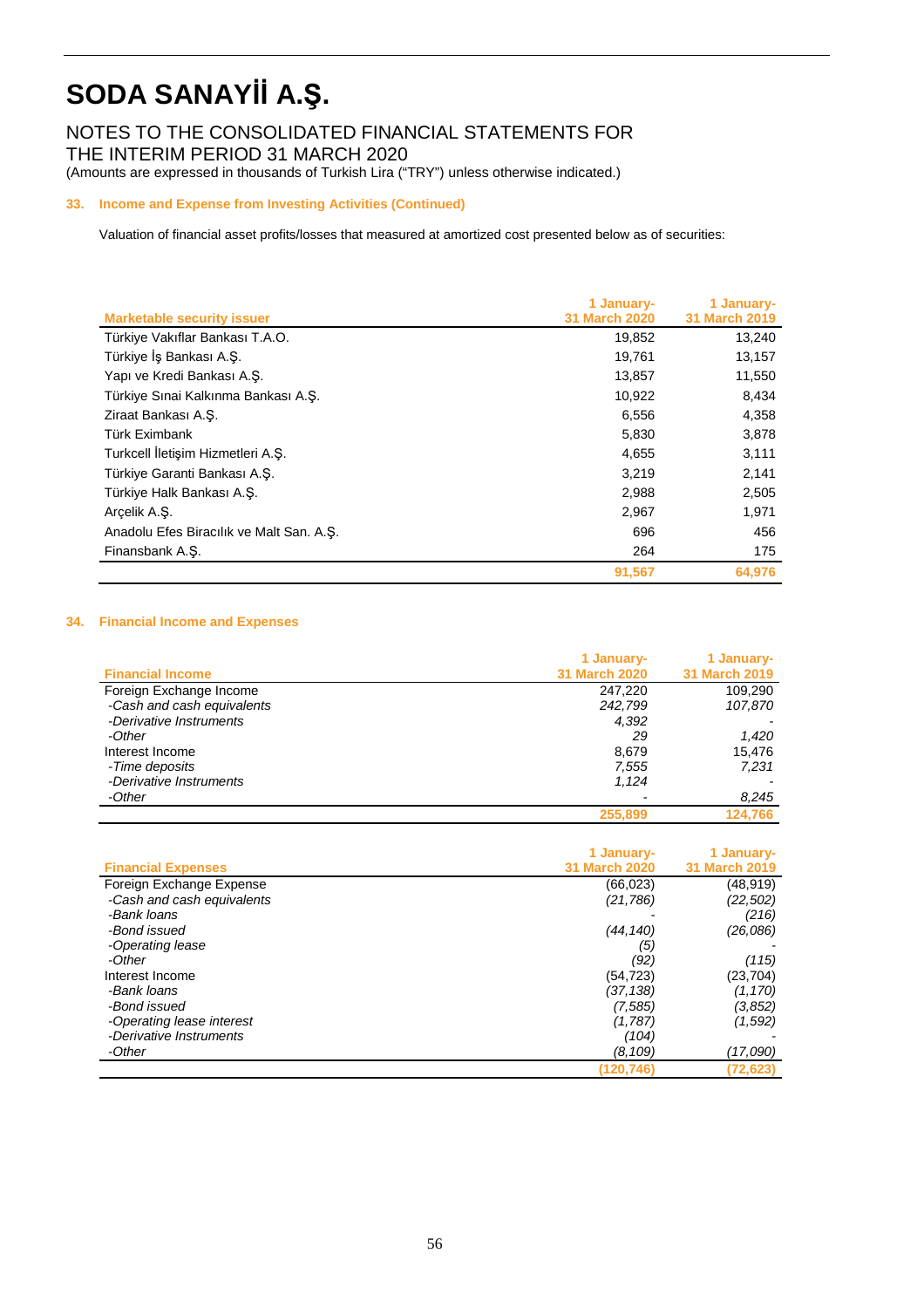### NOTES TO THE CONSOLIDATED FINANCIAL STATEMENTS FOR THE INTERIM PERIOD 31 MARCH 2020

(Amounts are expressed in thousands of Turkish Lira ("TRY") unless otherwise indicated.)

#### **34. Financial Income and Expenses (Continued)**

|                                        | 1 January-           | 1 January-           |
|----------------------------------------|----------------------|----------------------|
| <b>Financial Income/Expenses (Net)</b> | <b>31 March 2020</b> | <b>31 March 2019</b> |
| Foreign Exchange Income/(Expense)      | 181,197              | 60,371               |
| -Cash and cash equivalents             | 221,013              | 85,368               |
| -Bank loans                            |                      | (216)                |
| -Bond issued                           | (44,140)             | (26,086)             |
| -Derivative Instruments                | 4.392                |                      |
| -Operating lease                       | (5)                  |                      |
| -Other                                 | (63)                 | 1,305                |
| Interest Income/(Expense)              | (46,044)             | (8,228)              |
| -Bank deposits and loans               | (29, 583)            | 6.061                |
| -Bond issued                           | (7.585)              | (3,852)              |
| -Operating lease interest              | (1,787)              | (1,592)              |
| - Derivative Instruments               | 1,020                |                      |
| -Other                                 | (8, 109)             | (8, 845)             |
|                                        | 135,153              | 52,143               |

#### **35. Assets Held for Sale**

None (31 December 2019: None).

#### **36. Taxation on Income (Including Deferred Tax Assets and Liabilities)**

#### **Deferred Tax Assets and Liabilities**

The Group recognizes deferred tax assets and liabilities based upon the temporary differences between financial statements as reported in accordance with CMB and its tax base of statutory financial statements. These differences usually result in the recognition of revenue and expense items in different periods for CMB and statutory tax purposes.

Turkish Tax Legislation does not permit a parent company, its subsidiaries and joint ventures to file a consolidated tax return, therefore, tax liabilities, as reflected in these consolidated financial statements, have been calculated on a separateentity basis. In this respect deferred tax assets and liabilities of consolidated entities in the accompanying consolidated financial statements are not offset.

|                                       | 31 March<br>2020 | 31 December<br>2019 |
|---------------------------------------|------------------|---------------------|
| Deferred tax assets                   | 481.639          | 474.808             |
| Deferred tax liabilities (-)          | (59, 775)        | (7,890)             |
| Deferred tax assets/liabilities (net) | 421.864          | 466,918             |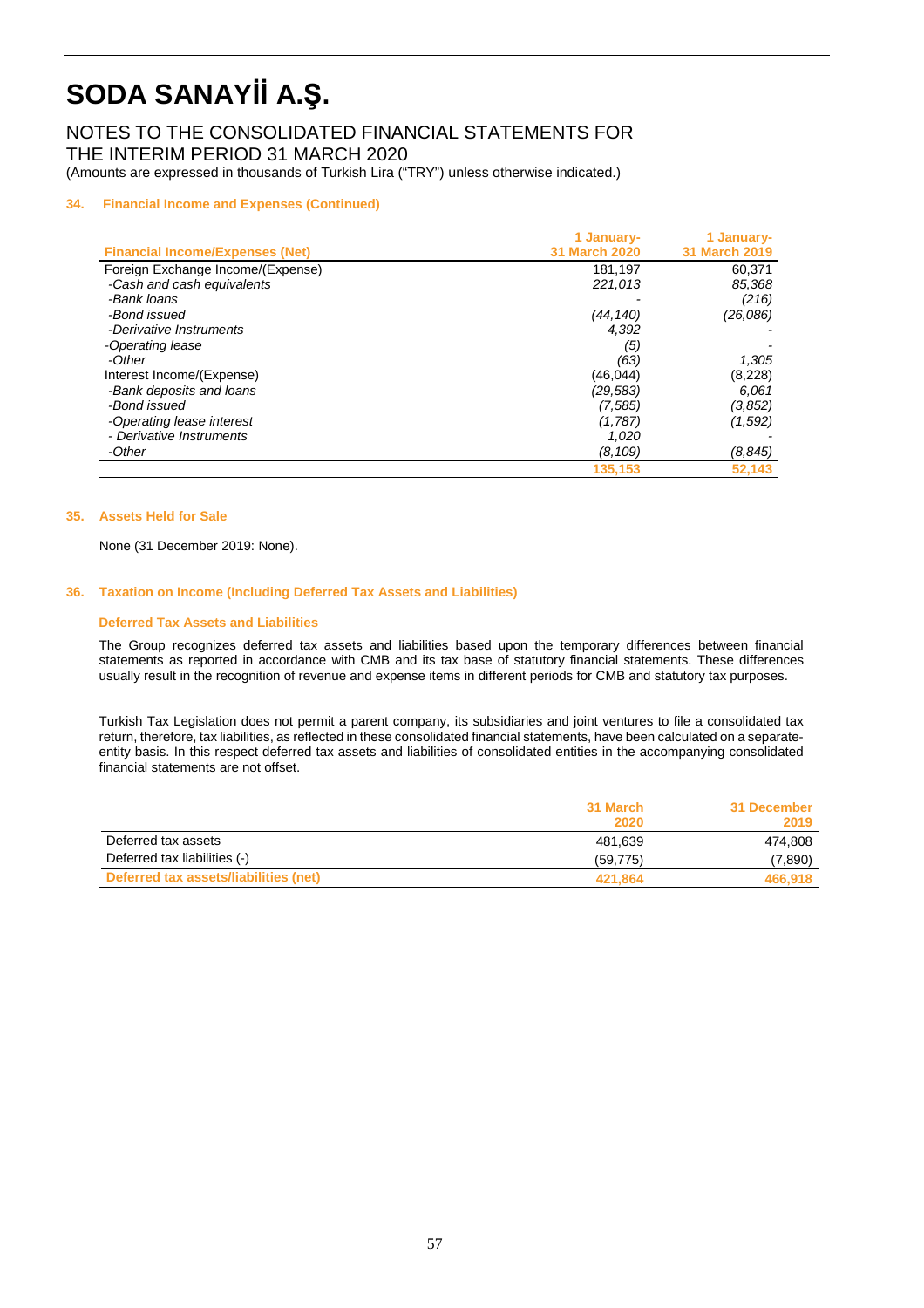NOTES TO THE CONSOLIDATED FINANCIAL STATEMENTS FOR THE INTERIM PERIOD 31 MARCH 2020 (Amounts are expressed in thousands of Turkish Lira ("TRY") unless otherwise indicated.)

### **36. Taxation on Income (Including Deferred Tax Assets and Liabilities) (Continued)**

**Deferred Tax Assets and Liabilities (Continued)**

|                                                                  | 31 March    | 31 December   |
|------------------------------------------------------------------|-------------|---------------|
| <b>Temporary differences constitute a basis for Deferred Tax</b> | 2020        | 2019          |
| Useful life and valuation differences on tangible                |             |               |
| and intangible assets                                            | 299,860     | 301,818       |
| Provision for employment termination benefits                    | (40, 835)   | (40,080)      |
| Revaluation of inventories                                       | (58, 367)   | (66, 034)     |
| Deferred revenue                                                 | (18, 619)   | (12, 928)     |
| Previous year losses to be deducted from tax                     | (132, 255)  | (94, 834)     |
| Derivative instruments valuation                                 | 21,466      |               |
| Reduced corporate tax                                            | (1,997,171) | (2, 162, 119) |
| Other                                                            | 11.943      | (44,873)      |
|                                                                  | (1,913,978) | (2, 119, 050) |

|                                                   | 31 March  | 31 December |
|---------------------------------------------------|-----------|-------------|
| <b>Deferred tax (assets)/liabilities</b>          | 2020      | 2019        |
| Useful life and valuation differences on tangible |           |             |
| and intangible assets                             | (65, 188) | (66,080)    |
| Provision for employment termination benefits     | 8.989     | 8.821       |
| Revaluation of inventories                        | 12,841    | 14,527      |
| Deferred revenue                                  | 4,096     | 2,844       |
| Derivative instruments valuation                  | (4, 722)  |             |
| Previous year losses to be deducted from tax      | 29,096    | 20,864      |
| Reduced corporate tax                             | 439,377   | 475,666     |
| Other                                             | (2,625)   | 10,876      |
|                                                   | 421,864   | 466.918     |

Carry forward tax losses can be utilized against corporate income taxes for a period of maximum 5 years in Turkey. However, the losses incurred cannot be deducted from prior years profits.

Total loss of which deferred tax assets have not been calculated is TRY 665 thousand (31 December 2019: TRY 573 thousand).

Movements of deferred tax assets/(liabilities) are as follows:

|                                                       | 31 March  | 31 March |
|-------------------------------------------------------|-----------|----------|
|                                                       | 2020      | 2019     |
| Opening balance, 1 January                            | 466.918   | 304,454  |
| Currency translation differences                      | 4         |          |
| Adjustment to changes in accounting policies (Note 2) |           | 609      |
| Charged to the equity                                 | (3, 114)  | (26)     |
| Charged to statement of income                        | (41, 944) | 41,296   |
|                                                       | 421.864   | 346,336  |

#### **Corporate Tax**

The Group is subject to Turkish corporate taxes. Tax legislation in Turkey does not permit a parent company and its subsidiaries to file a consolidated tax return. Therefore, provisions for taxes as reflected in the accompanying consolidated financial statements are calculated on a separate-entity basis.

Corporate tax is applied on taxable corporate income, which is calculated from the statutory accounting profit by adding back non-deductible expenses, and by deducting the revenues exempted from tax, non -taxable revenues and other discounts (if any previous year losses) are deducted.

In Turkey, corporate tax rate is 22% as of March 31, 2020 (31 December 2019: 22%).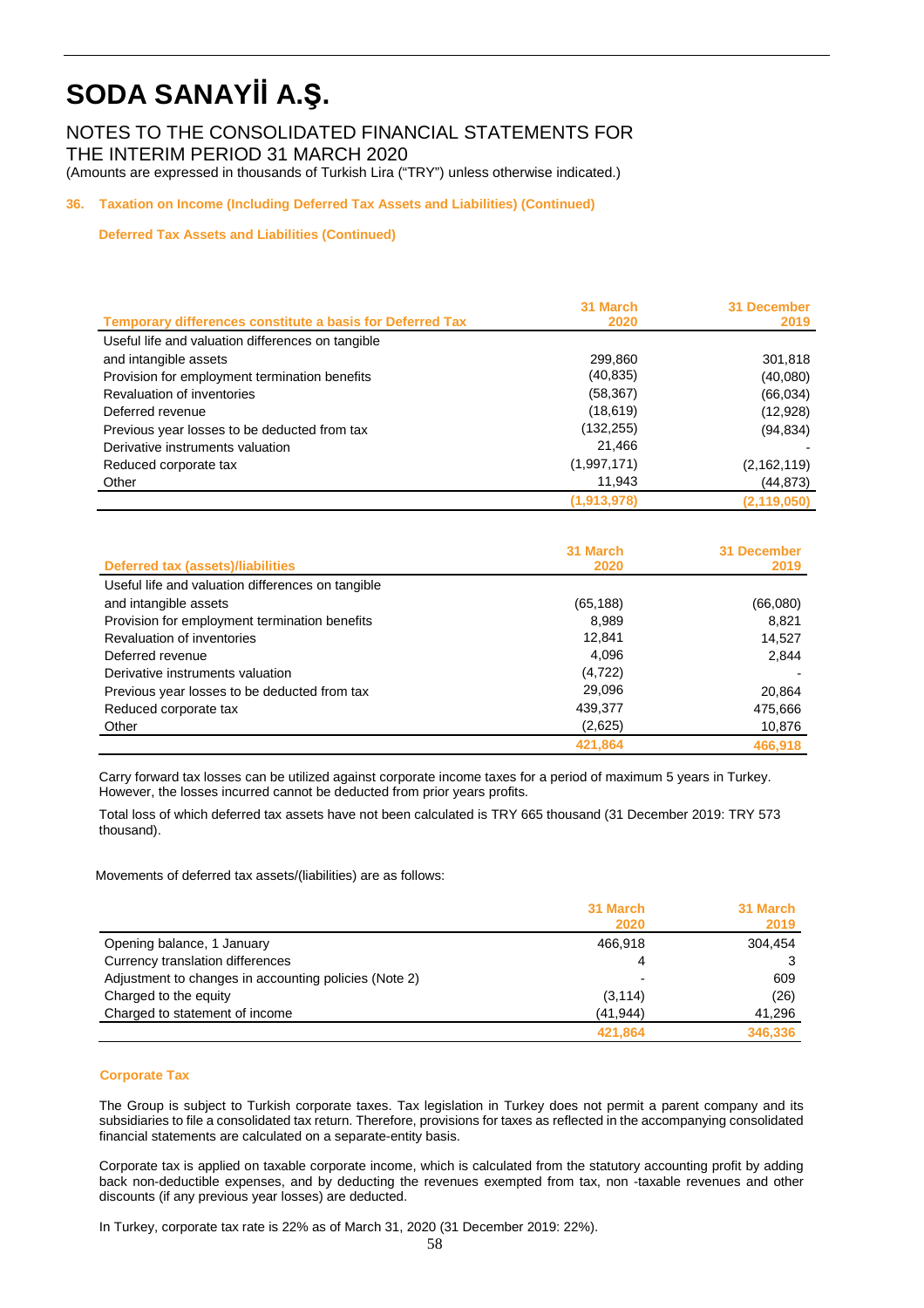NOTES TO THE CONSOLIDATED FINANCIAL STATEMENTS FOR THE INTERIM PERIOD 31 MARCH 2020

(Amounts are expressed in thousands of Turkish Lira ("TRY") unless otherwise indicated.)

**36. Taxation on Income (Including Deferred Tax Assets and Liabilities) (Continued)** 

#### **Deferred Tax Assets and Liabilities (Continued)**

The principal tax rates (%) of the tax authorities in each country used to calculate deferred taxes are as follows:

|                        | 31 March  | 31 December |
|------------------------|-----------|-------------|
| <b>Country</b>         | 2020      | 2019        |
| Bosnia and Herzegovina | 10.0      | 10.0        |
| <b>Bulgaria</b>        | 10.0      | 10.0        |
| Italy                  | 27.9      | 27.9        |
| Holland <sup>(*)</sup> | 16.5-25.0 | 19.0-25.0   |
| $China(**)$            | 15.0-25.0 | 15.0-25.0   |

(\*) 16.5% of tax rate for the profit up to EUR 200 thousand and 25% of tax rate for the exceeding portion are applied in Holland.

(\*\*) 15% of tax rate for the profit up to Chinese Yuan 300 thousands and 25% of tax rate for the exceeding portion are applied in China.

In Turkey, advance tax returns are filed on a quarterly basis. 22% of temporary tax rate is applied during the taxation of corporate income (31 December 2019: 22%).

In accordance with the regulation numbered 7061, published in Official Gazette on November 28, 2017, tax rate of 20% that stated in the first paragraph of Article 32 of the Law on Corporations Tax No 5520 has been added temporarily as 22 % for corporate income related to 2018, 2019 and 2020 taxation periods. Also with the same regulation and stated in 5520 numbered Law No. 5, 75% of exemption from corporate tax rate the profits arising from the sale of real estates (immovables) which is in assets for at least two full years has been changed to 50%,

Therefore timing differences in the companies in the deferred tax calculation Turkey up to 2020 transactions in 22% the effect of short and longer term to published procedures. taking into account the effect when size is 21% and recognized deferred tax assets and liabilities according to 20%.

There is no definite and spesific procedure for evaluation of tax in Turkey. The companies are obligated to state the current period's tax declaration untill between 1 - 25 April of following year. Tax authory has right to audit and change the stated tax declarationx and accounting records from which the tax declaration is originated in 5 years.

#### **Income Withholding Tax**

In addition to corporate taxes, companies should also calculate income withholding taxes and funds surcharge on any dividends distributed, except for companies receiving dividends who are resident companies in Turkey and Turkish branches of foreign companies. This rate was changed to 15% for all Companies as of 23 July 2006. Undistributed dividends incorporated in share capital are not subject to income withholding tax.

#### Reduced Corporate Tax Allowance

Corporate tax allowances can be taken for regional implementation of investments and large scale investments in accordance with Decision No: 2012/3305 of the Government Subsidies for Investments, and the framework of 5520 Corporate Income Tax Law No. 32/A. These allowances are used to reduce tax payable until the investment amount as calculated based on an incentive rate in the incentive certificate is reached. An allowance for VAT and custom tax can be utilized in accordance with incentive certificates in line with the same decision.

Provision for taxes as of 31 March 2020 and 31 December 2019 are as:

|                                    | 31 March  | 31 December |
|------------------------------------|-----------|-------------|
| Current period tax liability:      | 2020      | 2019        |
| Current corporate tax liability    | 106.706   | 132.145     |
| Prepaid taxes and funds            | (47, 475) | (78,797)    |
| Tax provision in the balance sheet | 59.231    | 53.348      |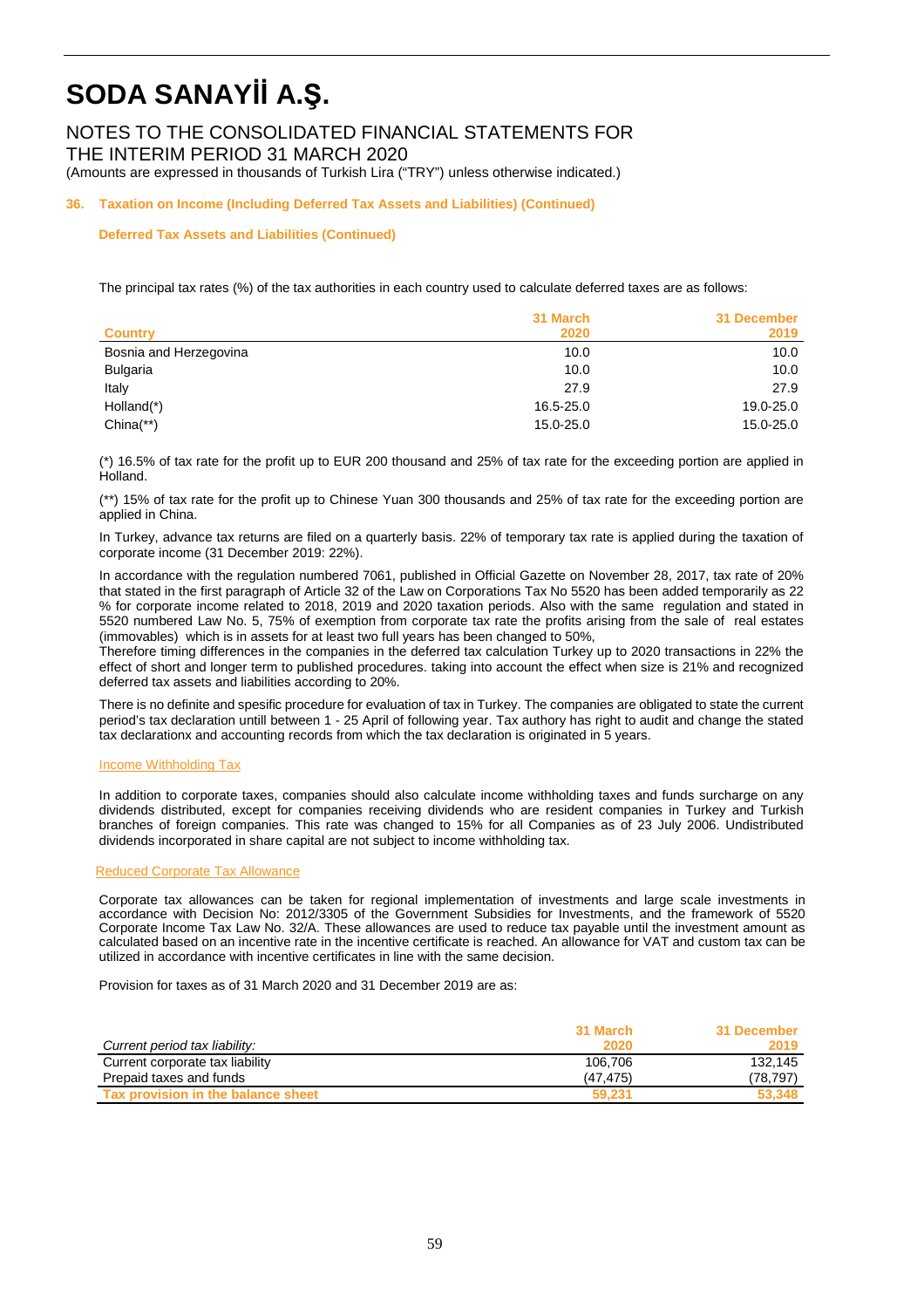NOTES TO THE CONSOLIDATED FINANCIAL STATEMENTS FOR THE INTERIM PERIOD 31 MARCH 2020 (Amounts are expressed in thousands of Turkish Lira ("TRY") unless otherwise indicated.)

#### 36. **36. Taxation on Income (Including Deferred Tax Assets and Liabilities) (Continued)**

|                                                                  | 1 January-           | 1 January-           |
|------------------------------------------------------------------|----------------------|----------------------|
|                                                                  | <b>31 March 2020</b> | <b>31 March 2019</b> |
| Current corporate tax liability                                  | (106, 706)           | (69, 321)            |
| Foreign exchange differences                                     | 313                  | 70                   |
| Deferred tax expense/income                                      | (41,944)             | 41,296               |
| Tax provision in the statement of income                         | (148, 337)           | (27, 955)            |
|                                                                  |                      |                      |
|                                                                  | 1 January-           | 1 January-           |
| <b>Reconciliation of provision for tax</b>                       | <b>31 March 2020</b> | <b>31 March 2019</b> |
| Profit before taxation and minority interest                     | 551,461              | 313,019              |
| Effective tax rate                                               | %22                  | %22                  |
| <b>Calculated tax</b>                                            | (121, 321)           | (68, 864)            |
| Confirmation of allocated and payable tax                        |                      |                      |
| - Non-deductible expenses                                        | (1,066)              | (2,466)              |
| - Dividends and other non-taxable income                         | 5,851                | 307                  |
| - Effects of foreign subsidiaries subject to different tax rates | 4,890                | 1,410                |
| - Reduced corporate tax                                          | (36,289)             | 44,956               |
| - Other                                                          | (402)                | (3,298)              |
| Tax provision in the statement of income/(expenses)              | (148,337)            | (27, 955)            |

|                           | 31 March | 31 December |
|---------------------------|----------|-------------|
| <b>Current tax assets</b> | 2020     | 2019        |
| Prepaid taxes and funds   | 1.403    | .495        |

#### **37. Earnings per Share**

|                                                           | 1 January-           | 1 January-           |
|-----------------------------------------------------------|----------------------|----------------------|
| <b>Earnings per share</b>                                 | <b>31 March 2020</b> | <b>31 March 2019</b> |
| Average number of shares in circulation                   |                      |                      |
| during the period (full value)                            | 1,000,000            | 1,000,000            |
| Net profit for the period attributable to shareholders of |                      |                      |
| parent company                                            | 403,124              | 284,881              |
| <b>Earning per share</b>                                  | 0.403                | 0.285                |
| Total comprehensive income attributable to                |                      |                      |
| shareholders of the parent company                        | 522,500              | 336,698              |
| Earnings per share from total comprehensive               |                      |                      |
| income                                                    | 0.523                | 0.337                |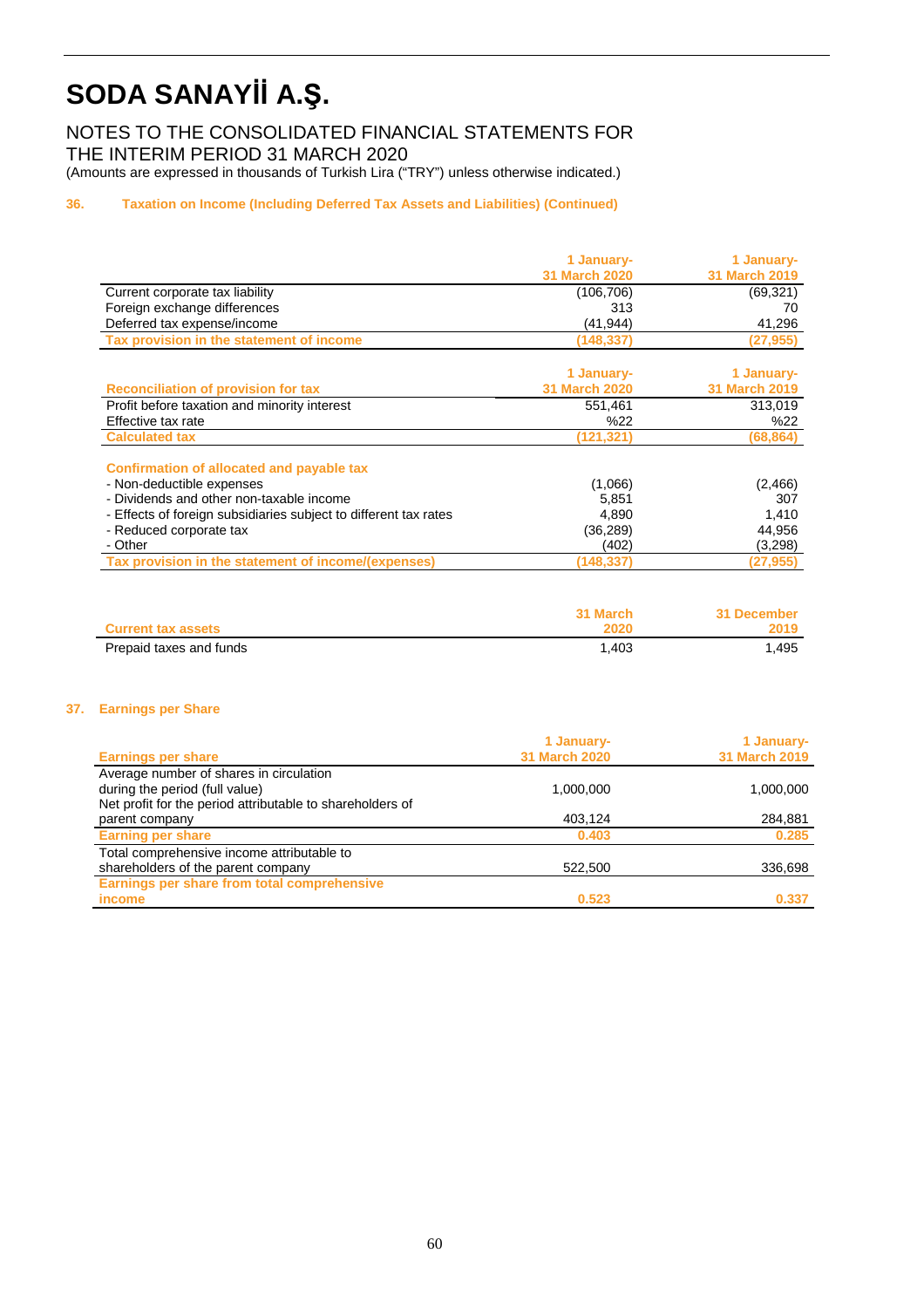### NOTES TO THE CONSOLIDATED FINANCIAL STATEMENTS FOR

THE INTERIM PERIOD 31 MARCH 2020

(Amounts are expressed in thousands of Turkish Lira ("TRY") unless otherwise indicated.)

#### **38. Related Party Transactions**

The main parent and ultimate parent of the Company respectively; Türkiye Şişe ve Cam Fabrikaları A.Ş. and Türkiye İş Bankası A.Ş.

As of 31 March 2020, details of balances and transactions between the Group and other related parties are disclosed below:

| Title                                | <b>Country of Registration</b> |
|--------------------------------------|--------------------------------|
| Türkiye Şişe ve Cam Fabrikaları A.Ş. | Turkev                         |

**Subsidiaries, joint ventures and associates of our parent company** 

| <b>Title</b>                                                               | <b>Country of Registration</b> |
|----------------------------------------------------------------------------|--------------------------------|
| Anadolu Anonim Türk Sigorta A.Ş.                                           | Turkey                         |
| Anadolu Hayat Emeklilik Sigorta A.S.                                       | Turkey                         |
| Anadolu Cam Sanayii A.Ş.                                                   | Turkey                         |
| Bayek Tedavi Sağlık Hizmetleri Ve İşletmeciliği A.Ş.                       | Turkey                         |
| Camis Yatırım Holding A.S.                                                 | Turkey                         |
| Camiş Ambalaj Sanayii A.Ş.                                                 | Turkey                         |
| Camis Madencilik A.S.                                                      | Turkey                         |
| Camis Egypt Mining Ltd. Co.                                                | Egypt                          |
| Camis Elektrik Üretim A.S.                                                 | Turkey                         |
| Cam Elyaf Sanayii A.Ş.                                                     | Turkey                         |
| <b>CJSC Brewery Pivdenna</b>                                               | Ukraine                        |
| Çayırova Cam Sanayii A.Ş.                                                  | Turkey                         |
| Denizli Cam Sanayii ve Tic. A.Ş.                                           | Turkey                         |
| Efes Yatırım Holding A.Ş.                                                  | Turkey                         |
| Glass Corp S.A.                                                            | Romania                        |
| Iş Factoring Finansman Hizmetleri A.Ş.                                     | Turkey                         |
| İş Finansal Kiralama A.Ş.                                                  | Turkey                         |
| İş Gayrimenkul Yatırım Ortaklığı A.Ş.                                      | Turkey                         |
| İş Girişim Sermayesi Yatırım Ortaklığı A.Ş.                                | Turkey                         |
| İş Koray Tur.Orm.Mad.İnş.Tah.Tic.A.Ş.                                      | Turkey                         |
| İş Merkezleri Yönetim Ve İşletim A.Ş.                                      | Turkey                         |
| İş Net Elektronik Bilgi Üretim Dağıtım Ticaret Ve İletişim Hizmetleri A.Ş. | Turkey                         |
| Iş Portföy Yönetimi A.Ş.                                                   | Turkey                         |
| İş Yatırım Menkul Değerler A.Ş.                                            | Turkey                         |
| İş Yatırım Ortaklığı A.Ş.                                                  | Turkey                         |
| <b>Istanbul Investment B.V.</b>                                            | Holland                        |
| İşbank AG                                                                  | Turkey                         |
| <b>JSC Mina</b>                                                            | Georgia                        |
| Kanyon Yönetim İşletim ve Pazarlama Ltd. Şti.                              | Turkey                         |
| Kültür Yayınları İş-Türk Ltd. Şti.                                         | Turkey                         |
| Madencilik Sanayii ve Tic. A.Ş.                                            | Turkey                         |
| Merefa Glass Company Ltd.                                                  | Ukraine                        |
| Milli Reasürans T.A.Ş.                                                     | Turkey                         |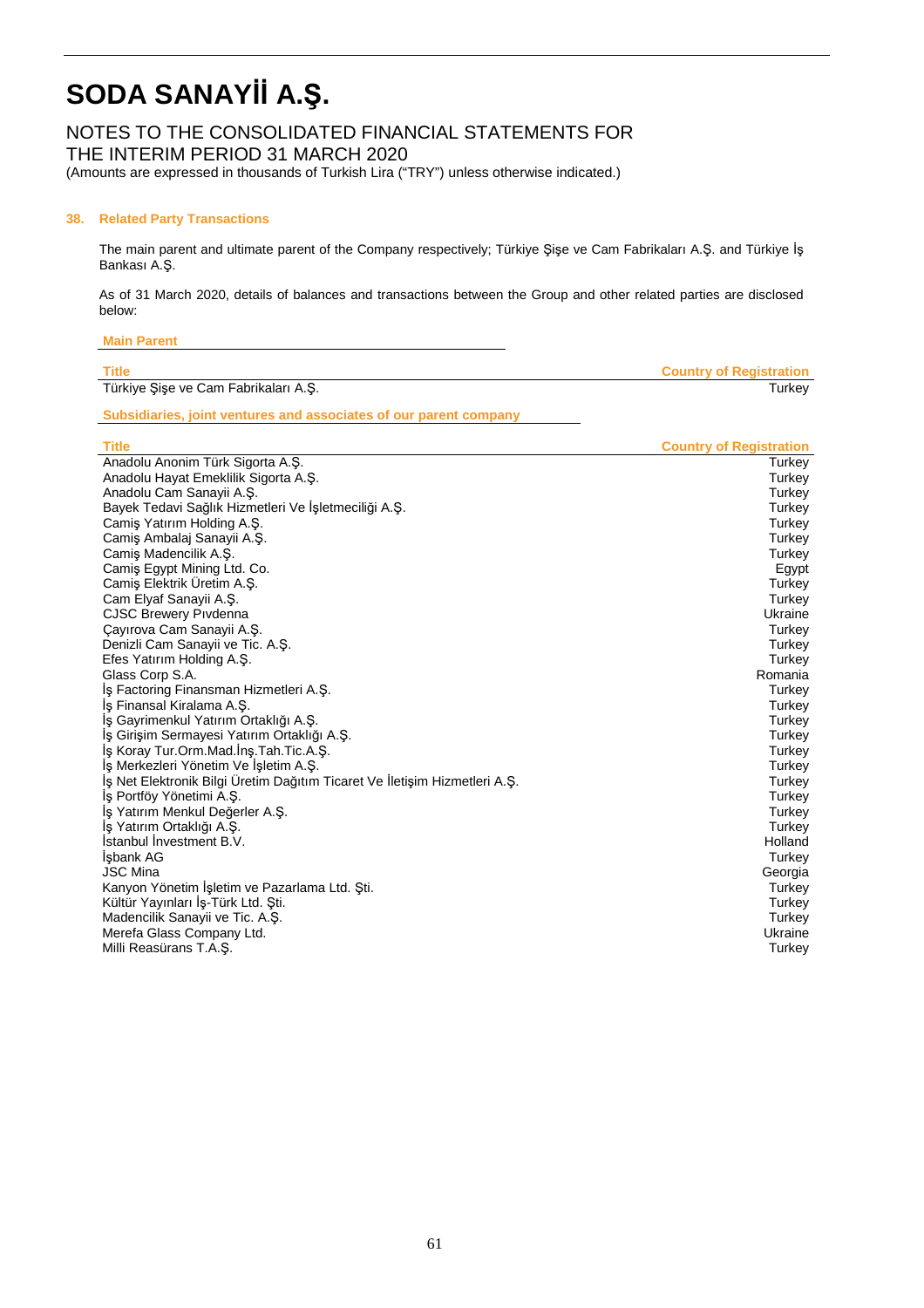NOTES TO THE CONSOLIDATED FINANCIAL STATEMENTS FOR THE INTERIM PERIOD 31 MARCH 2020

(Amounts are expressed in thousands of Turkish Lira ("TRY") unless otherwise indicated.)

#### **38. Related Party Transactions (Continued)**

#### **Subsidiaries, joint ventures and associates of our parent company (Continued)**

| <b>Title</b>                                               | <b>Country of Registration</b> |
|------------------------------------------------------------|--------------------------------|
| Mipaş Mümessillik İth. İhr. Ve Paz. A.Ş.                   | Turkey                         |
| Nude Design Investment B.V.                                | Holland                        |
| Nude Glass Investment B.V.                                 | Holland                        |
| OOO Ruscam Glass Packaging Holding                         | Russia                         |
| OOO Ruscam Management Company                              | Russia                         |
| OOO Posuda                                                 | Russia                         |
| <b>OOO</b> Energosystems                                   | Russia                         |
| Automotive Glass Alliance Rus Trading OOO                  | Russia                         |
| Automotive Glass Alliance Rus AO                           | Russia                         |
| Paşabahçe Bulgaria EAD                                     | Bulgaria                       |
| Paşabahçe Egypt Glass Manufacturing S.A.E.                 | Egypt                          |
| Paşabahçe Cam Sanayii ve Tic. A.Ş.                         | Turkey                         |
| Paşabahçe Investment B.V.                                  | Holland                        |
| Paşabahçe Mağazaları A.Ş.                                  | Turkey                         |
| Paşabahçe (Shangai) Trading Co. Ltd.                       | China                          |
| Paşabahçe USA Inc.                                         | US                             |
| Paşabahçe Glass GmbH                                       | Germany                        |
| Paşabahçe SRL                                              | Italy                          |
| Paşabahçe Spain SL                                         | Spain                          |
| Richard Fritz Holding GmbH                                 | Germany                        |
| Richard Fritz Spol S.R.O.                                  | Slovakia                       |
| Richard Fritz Prototype + Spare Parts GmbH                 | Germany                        |
| Richard Fritz Kft.                                         | Hungary                        |
| SC Glass Trading B.V.                                      | Holland                        |
| Sisecam Chemicals USA Plc.                                 | USA                            |
| Şişecam Dış Ticaret A.Ş.                                   | Turkey                         |
| Şişecam Flat Glass Holding B.V.                            | Holland                        |
| Şişecam Enerji A.Ş.                                        | Turkey                         |
| Şişecam Otomotiv A.Ş.                                      | Turkey                         |
| Şişecam Automotive Bulgaria EAD                            | Bulgaria                       |
| Şişecam Sigorta Aracılık Hizmetleri A.Ş.                   | Turkey                         |
| Sisecam Flat Glass Italy S.R.L                             | Italy                          |
| Şişecam Çevre Sistemleri A.Ş.                              | Turkey                         |
| Sisecam Flat Glass South Italy S.R.L                       | Italy                          |
| Topkapı Yatırım Holding A.Ş.                               | Turkey                         |
| Trakya Glass Rus AO<br>Trakya Yatırım Holding A.Ş.         | Russia                         |
| Trakya Investment B.V.                                     | Turkey<br>Holland              |
|                                                            |                                |
| Trakya Glass Bulgaria EAD                                  | Bulgaria                       |
| Trakya Cam Sanayii A.Ş.<br>Trakya Glass Rus Trading OOO    | Turkey<br>Russia               |
|                                                            | Holland                        |
| TRSG Glass Holding B.V.<br>TSKB Gayrimenkul Değerleme A.Ş. | Turkey                         |
| TSKB Gayrimenkul Yatırım Ortaklığı A.Ş.                    | Turkey                         |
| Türkiye Sınai Kalkınma Bankası A.Ş.                        |                                |
|                                                            | Turkey                         |
| Yatırım Finansman Menkul Değerler A.Ş.                     | Turkey                         |

#### **Joint Ventures**

Rudnik Krecnjaka Vijenac D.O.O. Bosnia Herzegovina Pacific Soda LLC.

**Parents of Joint Ventures** 

Title **Country of Registration**<br>
Fabrika Cementa Lukavac D.D.(FCL) **Country of Registration**<br>
Bosnia Herzegovina Fabrika Cementa Lukavac D.D.(FCL) **Imperial Natural Resources Trona Mining Inc.** USA **Intervention Contract Contract Contract Contract Contract Contract Contract Contract Contract Contract Contract Contract Contract Contract Contract Contract Contract Cont** 

Title **Country of Registration**<br>
Rudnik Krecnjaka Vijenac D.O.O. **Country of Registration**<br>
Bosnia Herzegovina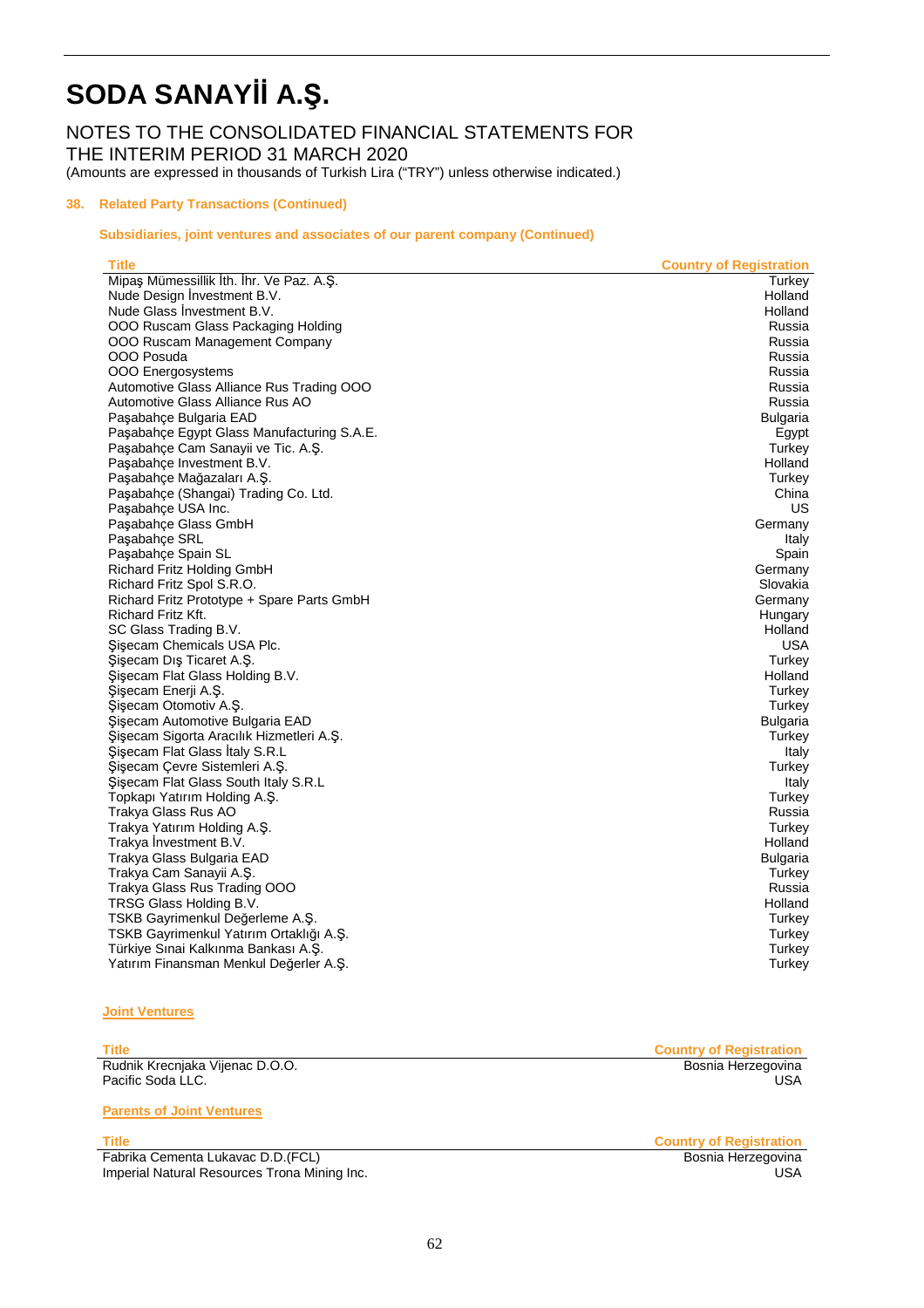### NOTES TO THE CONSOLIDATED FINANCIAL STATEMENTS FOR

THE INTERIM PERIOD 31 MARCH 2020

(Amounts are expressed in thousands of Turkish Lira ("TRY") unless otherwise indicated.)

#### **38. Related Party Transactions (Continued)**

 **Subsidiaries, joint ventures and associates of our parent company (Continued)** 

#### **Associates**

| Title                           | <b>Country of Registration</b> |
|---------------------------------|--------------------------------|
| Saint Gobain Glass Egypt S.A.E. | Eygpt                          |
| Solvay Şişecam Holding Ag       | Austria                        |

#### **Parents of Associates**

| Title                                                          | <b>Country of Registration</b> |
|----------------------------------------------------------------|--------------------------------|
| Saint Gobain Glass France S.A.                                 | France                         |
| Société Financière D'Administration Et De Gestion SAS (SOFIAG) | Belgium                        |

Details of balances and transactions between the Group and other related parties are disclosed below.

|                                    | 31 March  | <b>31 December</b> |
|------------------------------------|-----------|--------------------|
| <b>Deposits at related parties</b> | 2020      | 2019               |
| T.İş Bankası A.Ş.                  |           |                    |
| - Demand deposit                   | 26,619    | 13,564             |
| - Time deposit                     | 2,678,090 | 2,228,710          |
|                                    | 2,704,709 | 2,242,274          |
| İşbank AG                          |           |                    |
| - Demand deposit                   | 68        | 67                 |
| - Time deposit                     |           |                    |
|                                    | 68        |                    |
|                                    |           |                    |

| <b>Provision for impairment of deposits</b><br>at related parties | 31 March<br>2020 | 31 December<br>2019 |
|-------------------------------------------------------------------|------------------|---------------------|
| T.İş Bankası A.Ş.                                                 | 3.606            | 2,915               |
|                                                                   | 3.606            | 2.915               |

|                                                       | 31 March  | 31 December |
|-------------------------------------------------------|-----------|-------------|
| Loans received from related parties                   | 2020      | 2019        |
| T.İş Bankası A.Ş.                                     | 985.000   | 1.141.643   |
| T.Sinai Kalkınma Bankası A.S.                         |           |             |
| T. Sise ve Cam Fabr. A.S. per financial borrowing (*) | 500.324   | 458,548     |
|                                                       | 1.485.324 | 1,600,191   |

(\*) On 9 May 2013 T.Şişe ve Cam Fabrikaları A.Ş., issued USD 500 million notes with seven year maturity due May 2020. The interest rate for the aforementioned bonds is determined as 4.25% and the interest rate is payable every six months. After the issuance of bonds, USD 50 million was transferred to Group and the Group has individually guaranteed payments of principle, interest and other liabilities for the same amount. On March 29, 2019, The Group has made a payment before maturity and the remaining share of the Group is USD 29,992,000.

T.Şişe ve Cam Fabrikalari A.Ş. issued bonds totaling USD 700 million, with a nominal amount of USD 550 million on March 14, 2019 and a nominal amount of USD 150 million on March 28, 2019.

The repayment date of the aforementioned bonds is March 14, 2026 and the principal payment will be made on the last maturity date. The coupon interest rate is determined as %6.95 and the interest rate is payable in every six months. Following the issuance of these bonds, the fund amounting to USD 46,666,667 has been transferred to the group and the Group has made a guarantee for principal, interest, and similar payments as much as the amount of funds provided to the Group.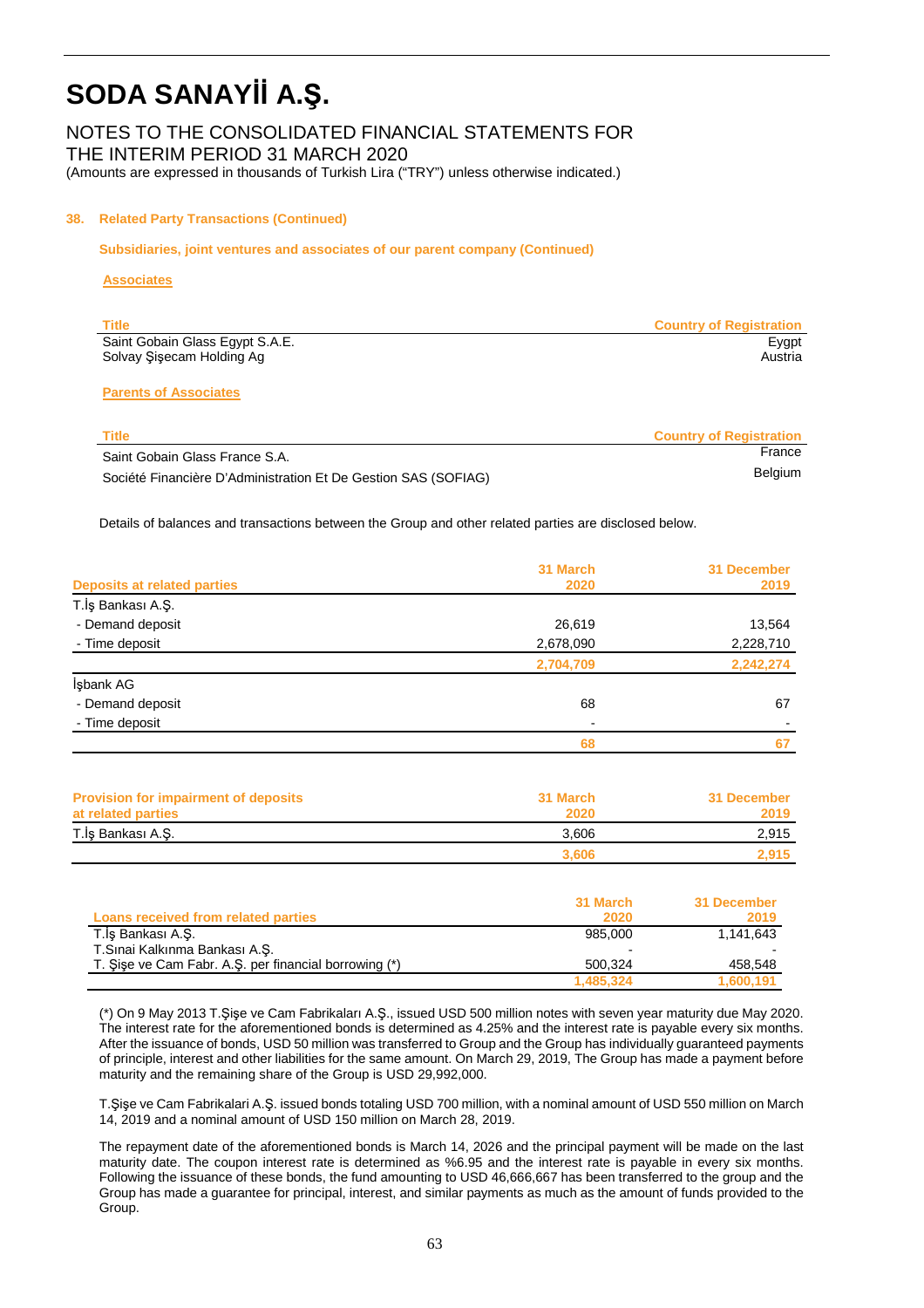### NOTES TO THE CONSOLIDATED FINANCIAL STATEMENTS FOR THE INTERIM PERIOD 31 MARCH 2020

(Amounts are expressed in thousands of Turkish Lira ("TRY") unless otherwise indicated.)

#### **38. Related Party Transactions (Continued)**

| <b>Financial investments measured at amortized costs-Gross</b><br>value | 31 March<br>2020 | 31 December<br>2019 |
|-------------------------------------------------------------------------|------------------|---------------------|
| T.İş Bankası A.Ş.                                                       | 195.519          | 175.758             |
| T.Sınai Kalkınma Bankası A.S.                                           | 108.782          | 97.860              |
|                                                                         | 304.301          | 273.618             |

| Impairment of financial investments<br>measured at amortized cost | 31 March<br>2020 | 31 December<br>2019 |
|-------------------------------------------------------------------|------------------|---------------------|
| T.İş Bankası A.S.                                                 | 3.372            | 3.456               |
| T.Sinai Kalkinma Bankasi A.S.                                     | 872              | 1.026               |
|                                                                   | 4.244            | 4.482               |

Nominal value and coupon interest rate detail of financial assets held to maturity is as follow:

|                                   |                  |                        | 31 March              | 31 December           |
|-----------------------------------|------------------|------------------------|-----------------------|-----------------------|
|                                   |                  |                        | 2020                  | 2019                  |
|                                   |                  | <b>Coupon Interest</b> | <b>Nominal Amount</b> | <b>Nominal Amount</b> |
| <b>Marketable security issuer</b> | <b>ISIN Code</b> | <b>Rate (%)</b>        | (USD)                 | (USD)                 |
| T.İş Bankası A.Ş.                 | XS1390320981     | 5.375                  | 4,696                 | 4,696                 |
| T.İş Bankası A.Ş.                 | XS1079527211     | 5.000                  | 8,990                 | 8,990                 |
| T.İş Bankası A.Ş.                 | XS1578203462     | 6.125                  | 210                   | 210                   |
| T.İş Bankası A.Ş.                 | XS1508390090     | 5.500                  | 15,700                | 15,700                |
|                                   |                  |                        | 29,596                | 29,596                |
| T.Sınai Kalkınma Bankası A.Ş.     | XS1219733752     | 5.125                  | 5,050                 | 5,050                 |
| T.Sinai Kalkinma Bankasi A.S.     | XS1412393172     | 4.875                  | 11,425                | 11,425                |
|                                   |                  |                        | 16,475                | 16,475                |
|                                   |                  |                        |                       |                       |
|                                   |                  |                        | 46,071                | 46.071                |

| Trade receivables from related parties | 31 March 2020 | 31 December 2019 |
|----------------------------------------|---------------|------------------|
| Trakya Cam Sanayii A.Ş.                | 34,314        | 32,129           |
| Trakya Glass Bulgaria EAD              | 19,981        | 16,669           |
| Anadolu Cam Sanayii A.Ş.               | 19,651        | 17,771           |
| Sisecam Enerji A.S.                    | 17,737        | 21,383           |
| Paşabahçe Bulgaria EAD                 | 5,874         | 4,956            |
| Paşabahçe Cam San. ve Tic. A.Ş.        | 3,356         | 1,839            |
| Solvay Siecam Holding AG               | 1,688         |                  |
| Camis Madencilik A.S.                  | 385           | 266              |
| Denizli Cam Sanayii ve Tic. A.Ş.       | 138           | 187              |
| Türkiye Sise ve Cam Fabrikaları A.S.   | 67            | 264              |
| Fabrika Cementa Lukavac D.D. (FCL)     | 48            | 24               |
| Sisecam Flat Glass South Italy S.R.L   | 17            | 54               |
| Sisecam Flat Glass India Limited       |               | 5,534            |
| Saint Gobain Glass Eqypt S.A.E.        |               | 2,732            |
| Cam Elyaf Sanayii A.Ş.                 |               | 226              |
| Çayırova Cam Sanayii A.Ş.              |               | 28               |
|                                        | 103,256       | 104,092          |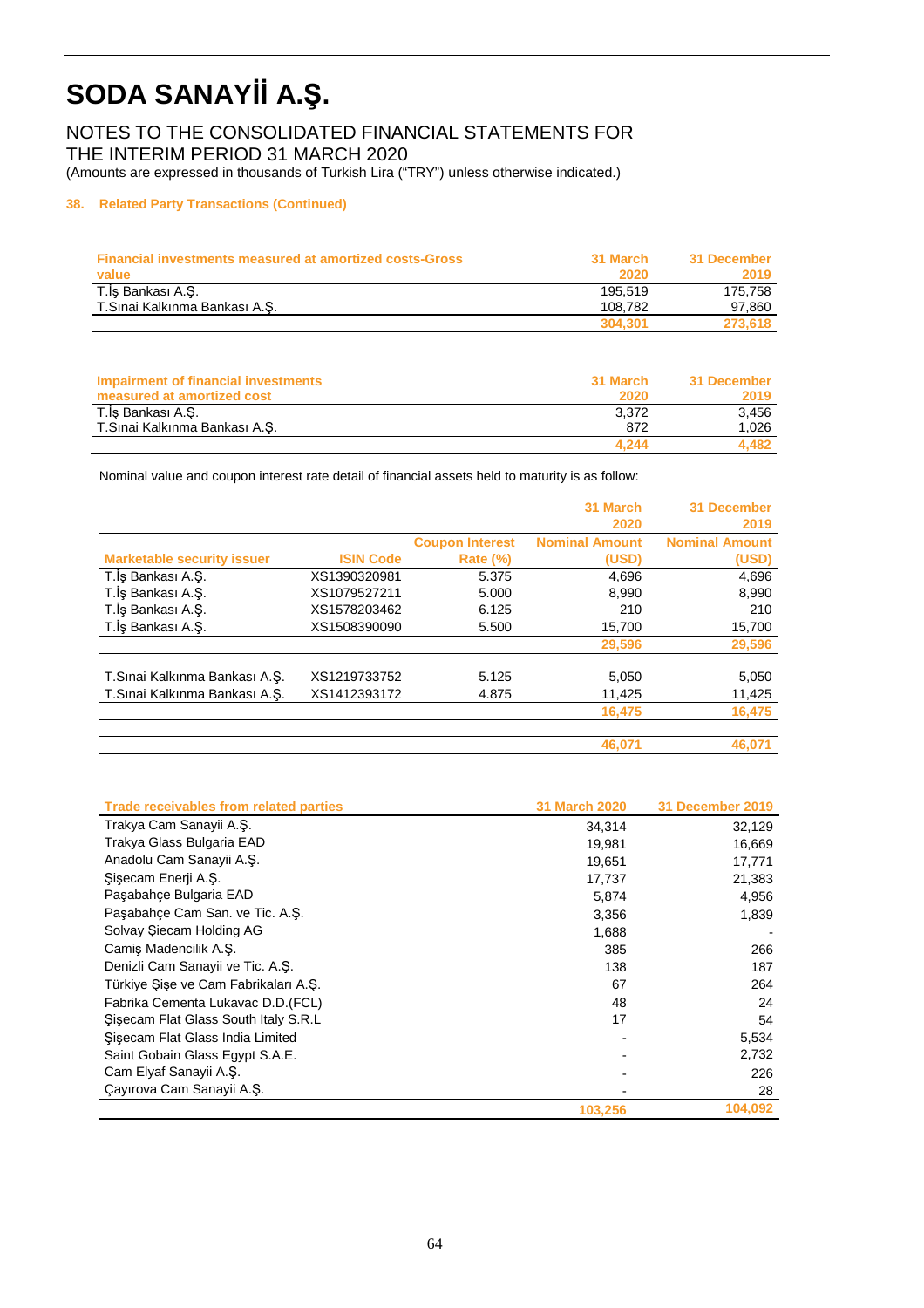### NOTES TO THE CONSOLIDATED FINANCIAL STATEMENTS FOR THE INTERIM PERIOD 31 MARCH 2020

(Amounts are expressed in thousands of Turkish Lira ("TRY") unless otherwise indicated.)

### **38. Related Party Transactions (Continued)**

|                                        | 31 March | 31 December |
|----------------------------------------|----------|-------------|
| Other receivables from related parties | 2020     | 2019        |
| SC Glass Trading B.V.                  | 152      | 141         |
| T.Şişe ve Cam Fabrikaları A.Ş.         | 139      | 59          |
| Cam Elyaf Sanayii A.Ş.                 | 86       |             |
| Camiş Madencilik A.Ş.                  | 14       |             |
|                                        | 391      | 201         |

|                                          | 31 March | 31 December |
|------------------------------------------|----------|-------------|
| Trade payables to related parties        | 2020     | 2019        |
| Solvay Sisecam Holding AG                | 84.101   | 74,541      |
| T. Sise ve Cam Fabrikaları A.S.          | 19,925   | 77,476      |
| Şişecam Enerji A.Ş.                      | 5.817    | 21,026      |
| Sisecam Dış Ticaret A.Ş.                 | 29,080   | 20,401      |
| Rudnik Krecnjaka Vijenac D.O.O.          | 1.778    | 2,745       |
| Camis Madencilik A.S.                    | 100      | 1,647       |
| İş Merkezleri Yönetim ve İşletim A.Ş.    | 79       | 84          |
| Cam Elyaf Sanayii A.S.                   |          | 2,156       |
| Anadolu Anonim Türk Sigorta A.S.         | 143      | 59          |
| Şişecam Sigorta Aracılık Hizmetleri A.Ş. |          | 13          |
| Sisecam Glass Packaging B.V.             | 73       | 67          |
| Madencilik Sanayii ve Ticaret A.S.       |          | 2           |
|                                          | 141.096  | 200.217     |

| Other trade payables to related parties  | <b>31 March 2020</b> | 31 December 2019 |
|------------------------------------------|----------------------|------------------|
| T. Sise ve Cam Fabrikaları A.S. (*)      | 204,738              | 493.679          |
| Şişecam Dış Ticaret A.Ş.                 | 4.433                |                  |
| Cam Elyaf Sanayii A.Ş.                   | 172                  | 25               |
| Trakya Cam Sanayii A.S.                  | 3                    | 5                |
| Sisecam Sigorta Aracılık Hizmetleri A.S. | 111                  | 67               |
| Other (Dividend to be paid)              | 245.000              |                  |
| Sisecam Flat Glass Italy S.R.L.          |                      | 15               |
| Camis Madencilik A.S.                    | 1,457                |                  |
|                                          | 455.914              | 493.777          |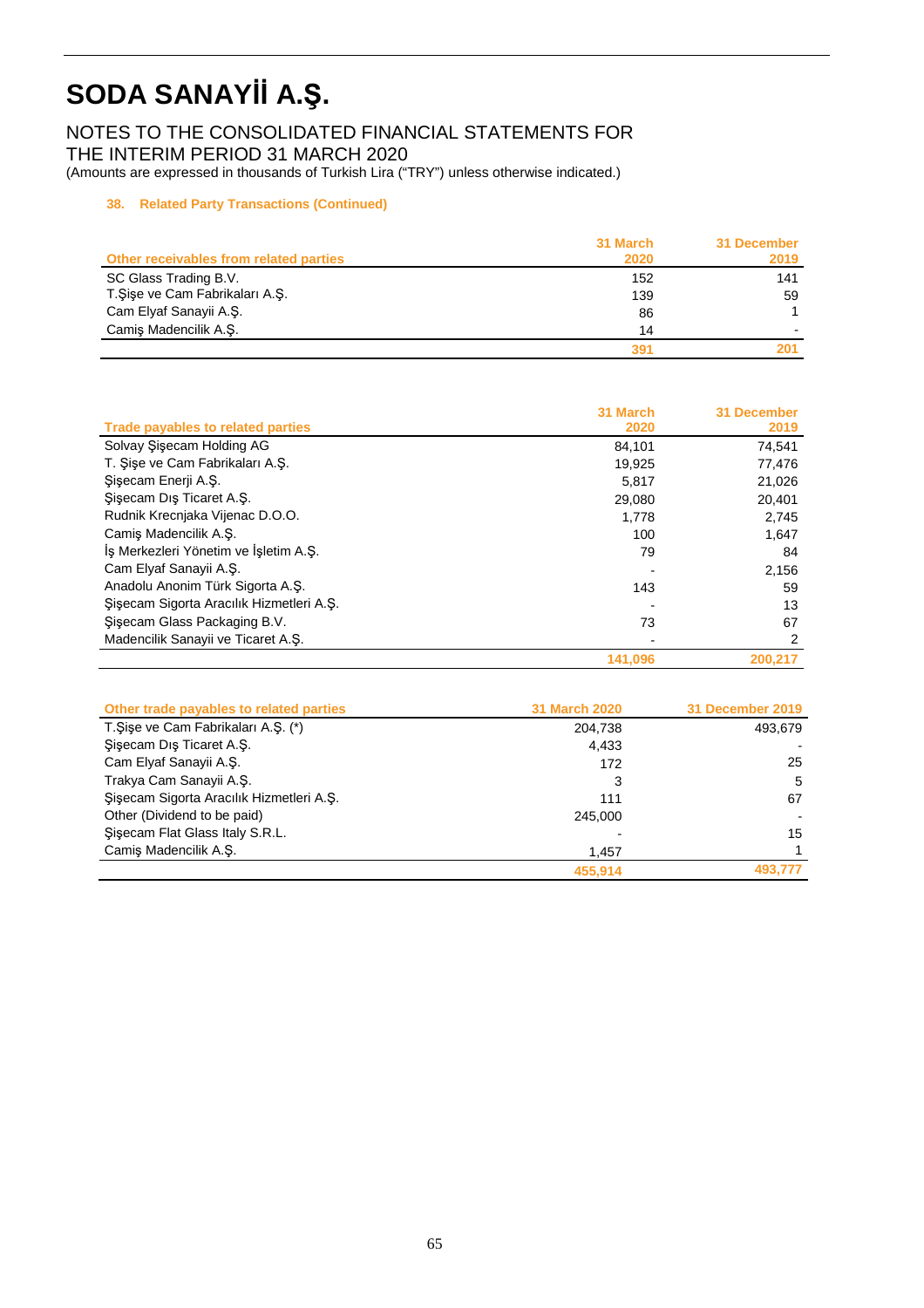### NOTES TO THE CONSOLIDATED FINANCIAL STATEMENTS FOR THE INTERIM PERIOD 31 MARCH 2020

(Amounts are expressed in thousands of Turkish Lira ("TRY") unless otherwise indicated.)

#### **38. Related Party Transactions (Continued)**

|                                            | 1 January-           | 1 January-           |
|--------------------------------------------|----------------------|----------------------|
| <b>Sales to related parties</b>            | <b>31 March 2020</b> | <b>31 March 2019</b> |
| Şişecam Enerji A.Ş.                        | 50,030               | 42,380               |
| Trakya Cam Sanayii A.S.                    | 45,325               | 39,285               |
| Anadolu Cam Sanayii A.S.                   | 24,794               | 12,443               |
| Trakya Glass Bulgaria EAD                  | 22,544               | 11,800               |
| Sisecam Flat Glass Italy S.R.L.            | 14,847               | 12,998               |
| Sisecam Flat Glass South Italy S.R.L       | 13,072               |                      |
| Paşabahçe Bulgaria EAD                     | 7,109                | 5,119                |
| Sisecam Flat Glass India Limited           | 5,121                | 1,077                |
| Paşabahçe Cam San. ve Tic. A.Ş.            | 4,442                | 3,915                |
| Saint Gobain Glass Egypt S.A.E.            | 2,837                | 2,570                |
| Paşabahçe Egypt Glass Manufacturing S.A.E. | 2,181                | 3,060                |
| Denizli Cam Sanayii ve Tic. A.Ş.           | 197                  | 220                  |
| <b>JSC Mina</b>                            | 113                  | 61                   |
| Trakya Yenişehir Cam Sanayii A.Ş.          |                      | 284                  |
| Trakya Polatlı Cam Sanayii A.S.            |                      | 219                  |
|                                            | 192,612              | 135,491              |

TRY 540,858 thousand of the Group's exports during the period 1 January – 31 March 2020 were made through Şişecam Dış Ticaret A.Ş., who acts as an agent for these transactions (1 January – 31 March 2019: TRY 1,939,368 thousand).

| <b>Purchases from related parties</b> | 1 January-<br><b>31 March 2020</b> | 1 January-<br><b>31 March 2019</b> |
|---------------------------------------|------------------------------------|------------------------------------|
| Solvay Sisecam Holding AG             | 86.139                             | 76.293                             |
| Şişecam Enerji A.Ş.                   | 14.968                             | 52,615                             |
| Cam Elyaf Sanayii A.S.                | 472                                |                                    |
| Rudnik Krecniaka Vijenac D.O.O.       | 4.409                              | 3,497                              |
| Camis Madencilik A.S.                 | 871                                | 2,234                              |
| Paşabahce Mağazaları A.S.             | 2                                  |                                    |
|                                       | 106.861                            | 134,639                            |

| Interest income from related parties | 1 January-<br><b>31 March 2020</b> | 1 January-<br>31 March 2019 |
|--------------------------------------|------------------------------------|-----------------------------|
| T.İş Bankası A.Ş.                    | 6.096                              | 7.140                       |
| T.Şişe ve Cam Fabrikaları A.Ş.       |                                    | 8.245                       |
|                                      | 6.096                              | 15.385                      |

The non-trade receivables and payables of the Group with its related parties consist of loans given to and received from Türkiye Şişe ve Cam Fabrikaları A.Ş. and its subsidiaries to meet the needs of financing. These non-trade receivables and payables do not have maturities. Interest is accrued using a monthly current account interest rate determined by Türkiye Şişe ve Cam Fabrikaları A.Ş. considered the emerging developments in the currency markets. The interest rate used for March 2020 was 0,883% (December 2019: 0,925%).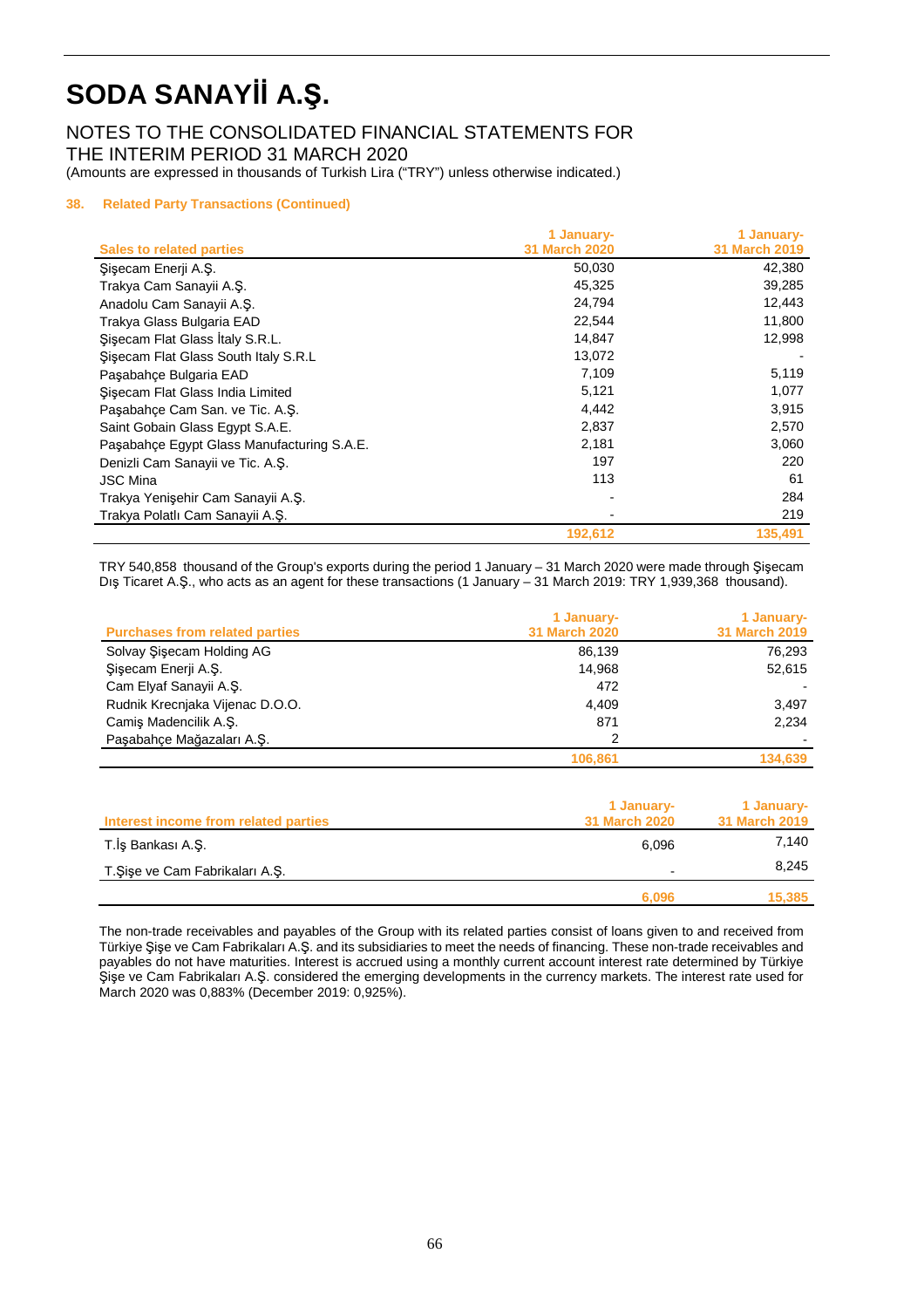NOTES TO THE CONSOLIDATED FINANCIAL STATEMENTS FOR THE INTERIM PERIOD 31 MARCH 2020

(Amounts are expressed in thousands of Turkish Lira ("TRY") unless otherwise indicated.)

#### **38. Related Party Transactions (Continued)**

|                                          | 1 January-           | 1 January-           |
|------------------------------------------|----------------------|----------------------|
| Other income from related parties        | <b>31 March 2020</b> | <b>31 March 2019</b> |
| Solvay Şişecam Holding AG <sup>(1)</sup> | 1,658                |                      |
| Camiş Madencilik A.Ş. (2)                | 1.079                | 954                  |
| Cam Elyaf Sanayii A.Ş.                   | 209                  |                      |
| T.Şişe ve Cam Fabrikaları A.Ş.           | 143                  | 42                   |
| Rudnik Krecnjaka Vijenac D.O.O.          | 90                   | 75                   |
| Pasabahce Cam San. Ve Tic. A.S.          | 50                   | 190                  |
| Fabrika Cementa Lukavac D.D. (FCL) (2)   | 38                   |                      |
| Denizli Cam Sanayii A.S.                 | 19                   |                      |
| Trakya Cam Sanayii A.Ş.                  |                      | 129                  |
|                                          | 3,286                | 1.390                |

(1)Other technical assistance and consulting services income provided to Solvay Sodi. (2)Antracite dust revenue.

| Service expense to related parties | 1 January-<br>31 March 2020 | 1 January-<br><b>31 March 2019</b> |
|------------------------------------|-----------------------------|------------------------------------|
| T. Şişe ve Cam Fabrikaları A. Ş.   | 10.506                      | 7.618                              |
|                                    | 10.506                      | 7.618                              |

| Interest expense to related parties | 1 January-<br>31 March 2020 | 1 January-<br><b>31 March 2019</b> |
|-------------------------------------|-----------------------------|------------------------------------|
| T. Şişe ve Cam Fabrikaları A.Ş.     | 6,376                       | 15,095                             |
| T.İş Bankası A.Ş.                   | 30,805                      | 98                                 |
| Sisecam Dis Ticaret A.S.            | 1.566                       | 1,856                              |
| T.Sinai Kalkınma Bankası A.S.       |                             | 49                                 |
|                                     | 38.747                      | 17.098                             |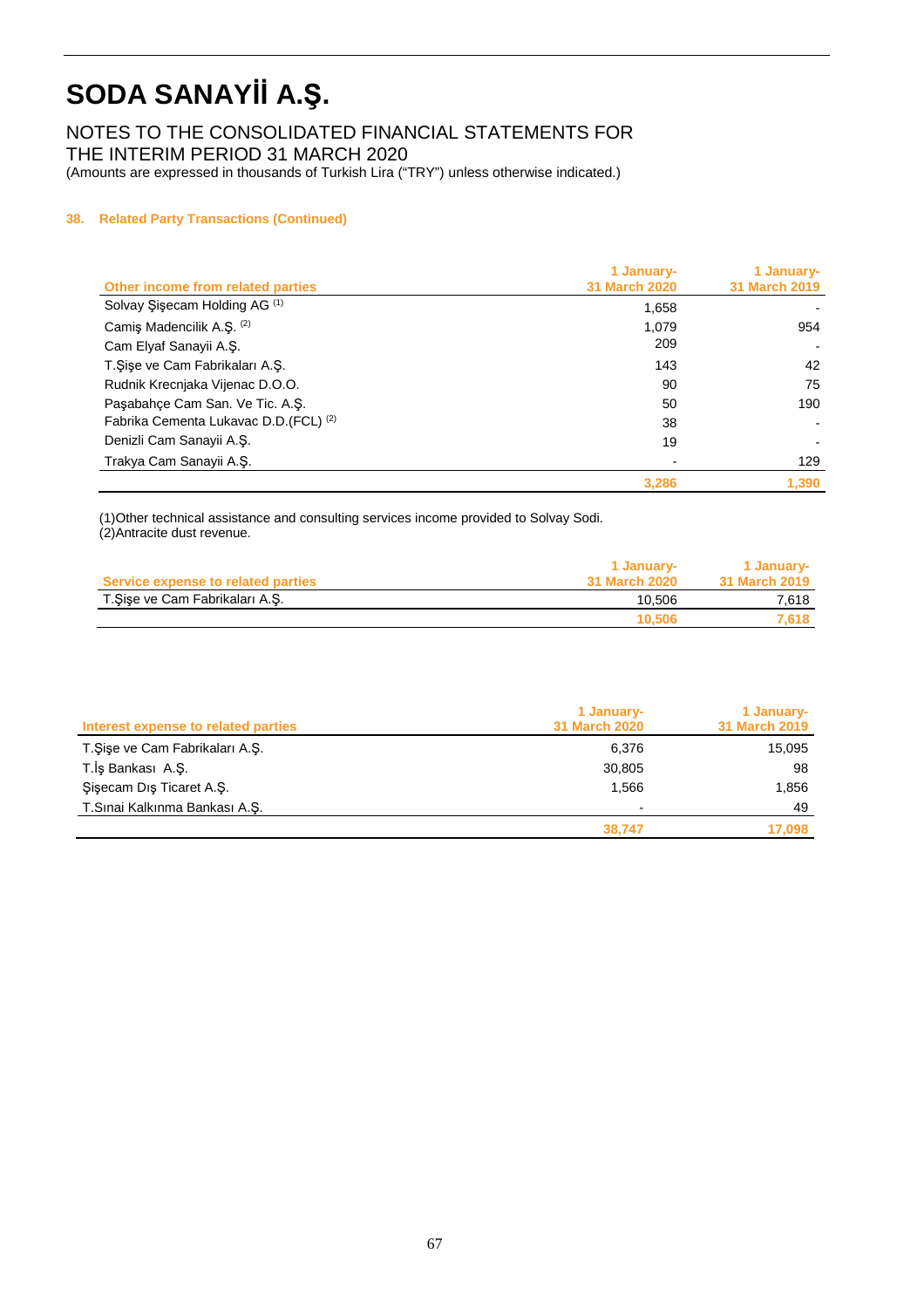NOTES TO THE CONSOLIDATED FINANCIAL STATEMENTS FOR THE INTERIM PERIOD 31 MARCH 2020

(Amounts are expressed in thousands of Turkish Lira ("TRY") unless otherwise indicated.)

#### **38. Related Party Transactions (Continued)**

| Other expense to related parties          | 1 January-<br><b>31 March 2020</b> | 1 January-<br>31 March 2019 |
|-------------------------------------------|------------------------------------|-----------------------------|
| Türkiye Şişe ve Cam Fabrikaları A.Ş.      | 27,390                             | 14,362                      |
| Sisecam Dis Ticaret A.S.                  | 2,776                              | 2,464                       |
| Is Merkezleri Yönetim ve İşletim A.Ş. (2) | 209                                | 198                         |
| Anadolu Anonim Türk Sigorta A.Ş.          | 193                                | 275                         |
| T.İş Bankası A.Ş.                         | 184                                | 326                         |
| Rudnik Krecnjaka Vijenac D.O.O.           | 97                                 | 260                         |
| Iş Portföy Yönetimi A.Ş.                  | 97                                 | 82                          |
| Şişecam Enerji A.Ş.                       | 39                                 | 352                         |
| Çayırova Cam Sanayii A.Ş.                 | 23                                 |                             |
| Cam Elyaf Sanayii A.Ş.                    | 21                                 |                             |
| Trakya Glass Bulgaria EAD                 | 7                                  |                             |
| Paşabahçe Mağazaları A.Ş.                 | $\overline{2}$                     |                             |
| Iş Gayrimenkul Yatırım Ort. A.Ş. (1)      |                                    | 393                         |
| Solvay Sisecam Holding AG                 |                                    | 17                          |
|                                           | 31,038                             | 18,730                      |

(1) In the period 1 January-31 March 2020, a rental payment of TRY 236 thousand was made for Tuzla Şişecam headquarters where the business center is located (1 January-31 March 2019: TRY 1,553 thousand ). As of 1 January 2020, TRY 130 thousand of the rental expenses calculated according to the TFRS-16 "Leases" standard are accounted for as depreciation expense and TRY 367 thousand is accounted for as interest expense totaling TRY 497 thousand.

(2) It consists of management and operation expenses of Şişecam Headquarter.

| Key management compensation benefits | 1 January-<br>31 March 2020 | 1 January-<br>31 March 2019 |
|--------------------------------------|-----------------------------|-----------------------------|
| Parent                               | 1.419                       | 1.325                       |
| Consolidated entities                | 1.036                       | 784                         |
|                                      | 2.455                       | 2,109                       |

Key management personnel is composed of top management, members of board of directors, general manager, directors, general manager assistants and Vice Presidents. The Group did not provide key management with post-employment benefits, benefits due to outplacement, share-based payment and other long-term benefits during 1 January - 31 March 2020 and 1 January - 31 December 2019.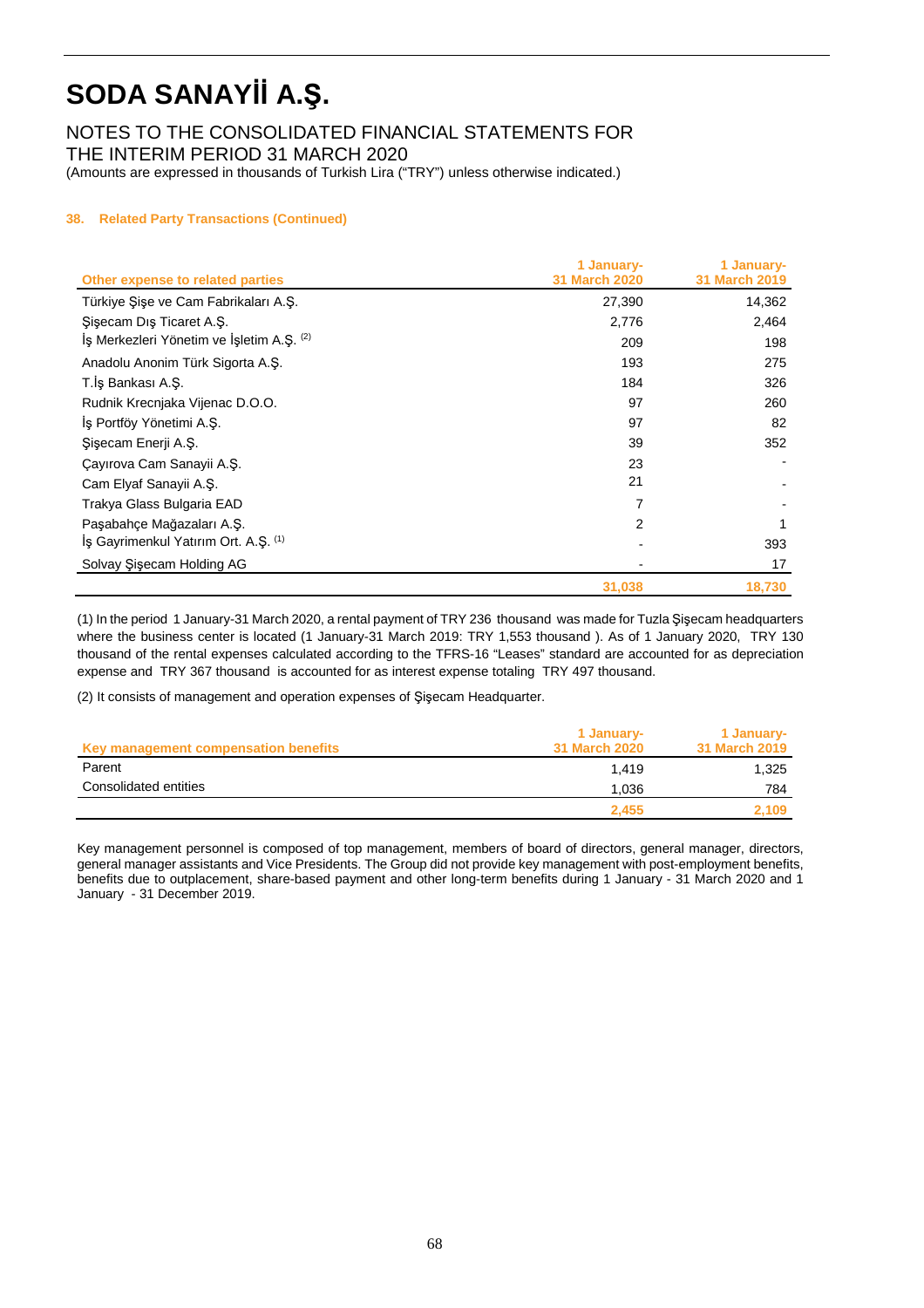### NOTES TO THE CONSOLIDATED FINANCIAL STATEMENTS FOR THE INTERIM PERIOD 31 MARCH 2020

(Amounts are expressed in thousands of Turkish Lira ("TRY") unless otherwise indicated.)

#### **39. Nature and Level of Risks Derived from Financial Instruments**

#### **a) Capital Risk Management**

The Group manages its capital to ensure that it will maintain its status as a going concern while maximizing the return to stakeholders through the optimization of the debt and equity balance. The capital structure of the Group consists of debt, which includes the borrowings and other debts disclosed in Notes 8 and 10, cash and cash equivalents disclosed in Note 6 and equity attributable to equity holders of the parent, comprising issued capital, reserves and retained earnings as disclosed in Note 28.

The management of the Group considers the cost of capital and the risks associated with each class of capital. The management of the Group aims to balance its overall capital structure through the payment of dividends, new share issues and the issue of new debt or the redemption of existing debt.

The Group controls its capital using the net debt / total equity ratio. This ratio is the calculated as net debt divided by total equity. Net debt is calculated as total liability (comprises of financial liabilities, leasing and trade payables as presented in the balance sheet) less cash and cash equivalents.

As of 31 March 2020 and 31 December 2019 the Group's net debt / total equity ratios are as follows:

|                                 | <b>31 March 2020</b> | 31 December 2019 |
|---------------------------------|----------------------|------------------|
| Borrowings and trade payables   | 2,630,056            | 2,225,536        |
| Less: Cash and cash equivalents | (2,803,278)          | (2,300,473)      |
| Less: Financial Investments     | (891, 134)           | (823, 215)       |
| Net debt                        | (1,064,356)          | (898, 152)       |
| Total equity                    | 6.019.364            | 5,741,864        |
| Net debt/total equity ratio     | (%18)                | (%16)            |

#### **(b) Financial Risk Factors**

The Group's activities expose it to market risk (including currency risk, fair value interest rate risk, cash flow interest rate risk and price risk), credit risk and liquidity risk. The Group's overall risk management program focuses on the unpredictability of financial markets and seeks to minimize the potential adverse effects over the Group's financial performance.

Risk management is carried out by the Risk Management Department, which is independent from steering, under the policies approved by the Board of Directors. The Group's Risk Management Department identifies, evaluates and hedges financial risks in close cooperation with the Group's operating units. The Board of Directors sets out written principles for overall risk management, as well as written policies covering specific areas, such as; foreign exchange risk, interest rate risk, credit risk, use of derivative financial instruments and non-derivative financial instruments, and investment of excess liquidity.

#### (b.1) Credit Risk Management

Credit risk refers to the risk that counterparty will default on its contractual obligations. The Group's management mitigates this risk through limitations on the contracts made with counterparties and obtaining sufficient collaterals where appropriate. The Group's credit risks mainly arise from its trade receivables. The Group manages this risk by the credit limits up to the guarantees received from customers. Use of credit limits is monitored by the Group by taking into consideration the customer's financial position, past experiences and other factors and customer's credibility is evaluated on a consistent basis. Trade receivables are evaluated based on the Group's policies and procedures and presented net of doubtful provision in the financial statements accordingly (Note 10).

Trade receivables consist of many customers operating in various industries and locations. Credit risk of the receivables from counterparties is evaluated periodically.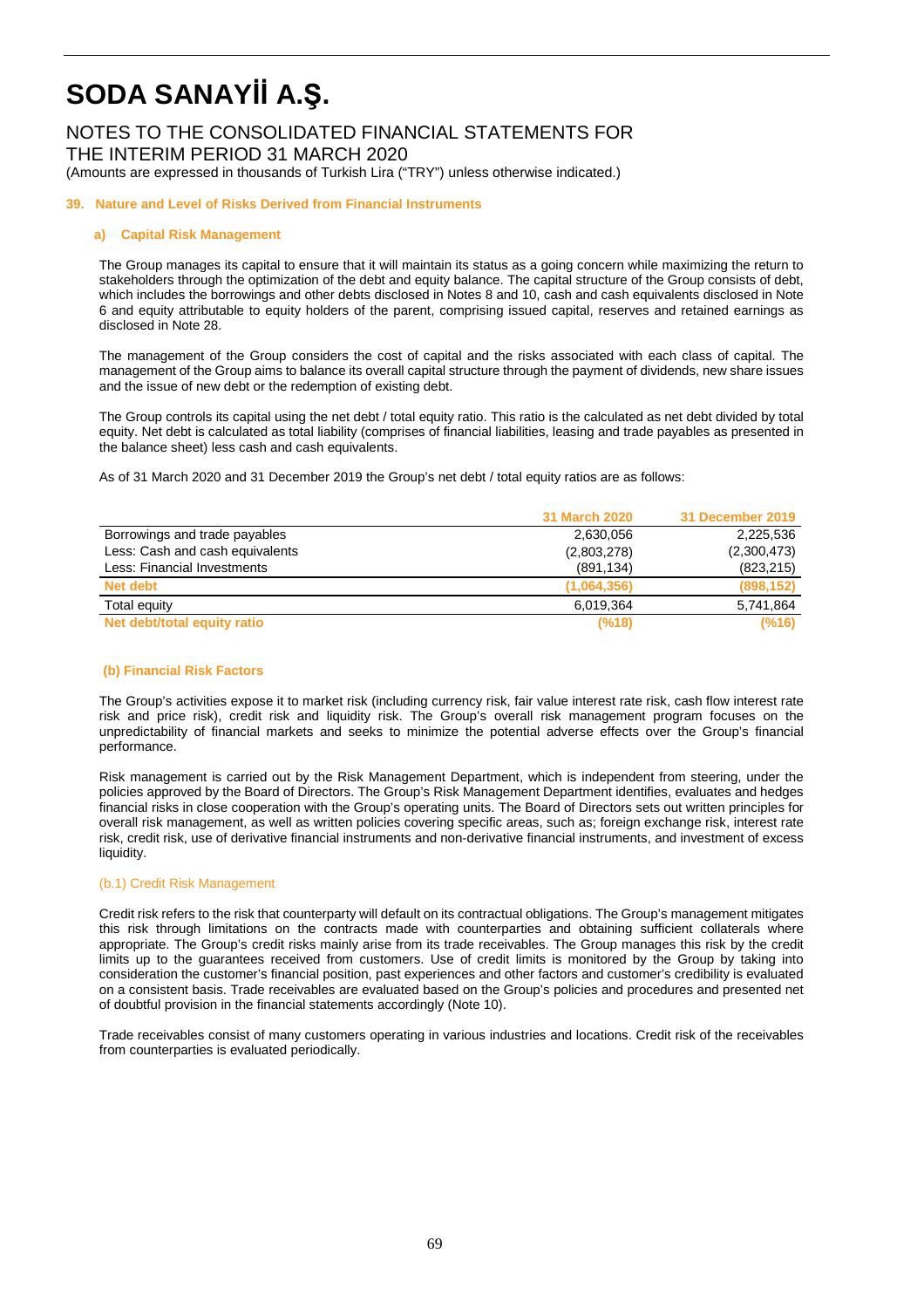### NOTES TO THE CONSOLIDATED FINANCIAL STATEMENTS FOR THE INTERIM PERIOD 31 MARCH 2020

(Amounts are expressed in thousands of Turkish Lira ("TRY") unless otherwise indicated.)

#### **39. Nature and Level of Risks Derived from Financial Instruments (Continued)**

#### **(b) Financial Risk Factors (Continued)**

(b.1) Credit Risk Management (Continued)

#### **Credit risks exposed by types of financial instruments Receivables**

| Credit HSKS exposed by types of initialitial instruments<br><b>31 March 2020</b>                                        | <b>NECEIVADIES</b>                   |            |                                      |                          |                                            |                                                                                       |
|-------------------------------------------------------------------------------------------------------------------------|--------------------------------------|------------|--------------------------------------|--------------------------|--------------------------------------------|---------------------------------------------------------------------------------------|
|                                                                                                                         | <b>Trade Receivables</b>             |            | <b>Other Receivables</b>             |                          |                                            |                                                                                       |
|                                                                                                                         | <b>Related Parties Third Parties</b> |            | <b>Related Parties Third Parties</b> |                          | <b>Cash and Cash</b><br><b>Equivalents</b> | <b>Financial</b><br><b>Investments and</b><br><b>Derivative</b><br><b>Instruments</b> |
| Maximum credit risk exposure as of balance sheet date (*)                                                               | 103,256                              | 913,659    | 391                                  | 7,662                    | 2,803,212                                  | 891,134                                                                               |
| - Under maximum guarantee with collaterals, etc.<br>A. Net book value of financial assets that are neither past due nor | $\overline{\phantom{0}}$             | (700, 600) |                                      |                          |                                            |                                                                                       |
| impaired                                                                                                                | 103,256                              | 814,180    | 391                                  | 7,662                    | 2,806,838                                  | 904,481                                                                               |
| - Under guarantee with collaterals, etc.                                                                                |                                      | (622, 532) |                                      |                          |                                            |                                                                                       |
| B. Carrying value of financial assets that are past due but not impaired                                                |                                      | 99,479     |                                      |                          |                                            |                                                                                       |
| - Under guarantee with collaterals, etc.                                                                                |                                      | (78,068)   |                                      |                          |                                            |                                                                                       |
| C. Net book value of impaired assets                                                                                    |                                      |            |                                      |                          | (3,626)                                    | (13, 347)                                                                             |
| - Past due (gross carrying amount)                                                                                      |                                      | 2,556      |                                      | 34                       |                                            |                                                                                       |
| - Impairment (-)                                                                                                        |                                      | (2, 556)   |                                      | (34)                     |                                            |                                                                                       |
| - The part under guarantee with collaterals, etc.                                                                       |                                      |            |                                      |                          |                                            |                                                                                       |
| - Not past due (gross carrying amount)                                                                                  |                                      |            | $\overline{\phantom{a}}$             |                          |                                            |                                                                                       |
| - Impairment (-)                                                                                                        |                                      |            | $\overline{\phantom{0}}$             | $\overline{\phantom{0}}$ | (3,626)                                    | (13, 347)                                                                             |
| - The part under guarantee with collaterals, etc.                                                                       |                                      |            |                                      |                          |                                            |                                                                                       |
| D. Off-balance sheet items with credit risk                                                                             |                                      |            |                                      |                          |                                            |                                                                                       |
|                                                                                                                         |                                      |            |                                      |                          |                                            |                                                                                       |

(\*) Credit quality enhancing instruments; such as; guarantees received, are not considered in the calculation.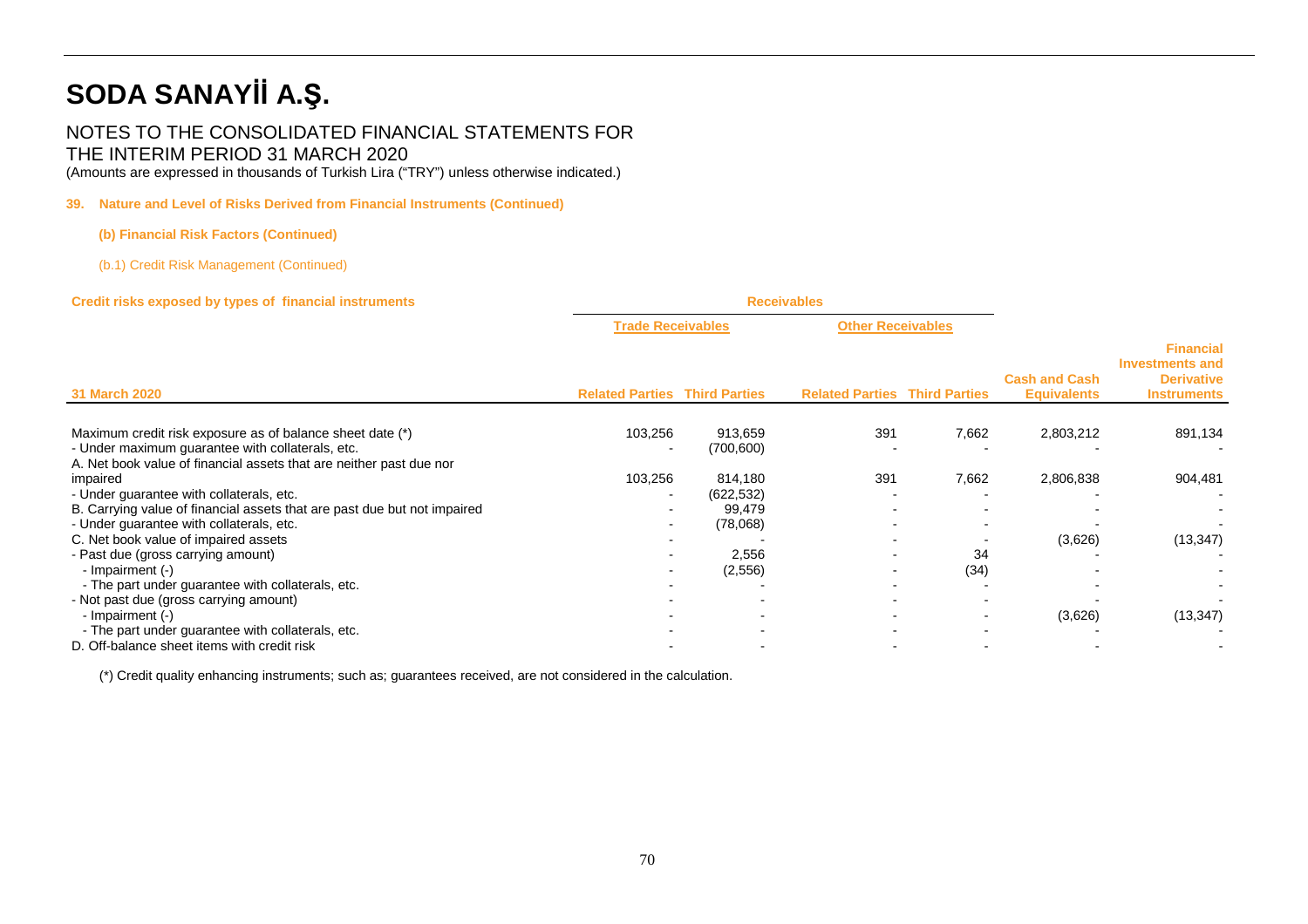## NOTES TO THE CONSOLIDATED FINANCIAL STATEMENTS FOR THE INTERIM PERIOD 31 MARCH 2020

(Amounts are expressed in thousands of Turkish Lira ("TRY") unless otherwise indicated.)

## **39. Nature and Level of Risks Derived from Financial Instruments (Continued)**

## **(b) Financial Risk Factors (Continued)**

(b.1) Credit Risk Management (Continued)

| Credit risks exposed by types of financial instruments                   | <b>Receivables</b>       |                      |                                      |        |                                               |                                                                                       |
|--------------------------------------------------------------------------|--------------------------|----------------------|--------------------------------------|--------|-----------------------------------------------|---------------------------------------------------------------------------------------|
|                                                                          | <b>Trade Receivables</b> |                      | <b>Other Receivables</b>             |        |                                               |                                                                                       |
| 31 December 2019                                                         | <b>Related Parties</b>   | <b>Third Parties</b> | <b>Related Parties Third Parties</b> |        | <b>Cash and</b><br>Cash<br><b>Equivalents</b> | <b>Financial</b><br><b>Investments and</b><br><b>Derivative</b><br><b>Instruments</b> |
| Maximum credit risk exposure as of balance sheet date (*)                | 104,092                  | 797,459              | 201                                  | 13,371 | 2,300,396                                     | 823,216                                                                               |
| - Under maximum guarantee with collaterals, etc.                         |                          | (631, 125)           |                                      |        |                                               |                                                                                       |
| A. Net book value of financial assets that are neither past due nor      |                          |                      |                                      |        |                                               |                                                                                       |
| impaired                                                                 | 104,092                  | 710,606              | 201                                  | 12,154 | 2,303,327                                     | 839,988                                                                               |
| - Under guarantee with collaterals, etc.                                 | ۰.                       | (561, 154)           |                                      |        |                                               |                                                                                       |
| B. Carrying value of financial assets that are past due but not impaired |                          | 86,853               |                                      | 1,217  |                                               |                                                                                       |
| - Under guarantee with collaterals, etc.                                 |                          | (69, 971)            |                                      |        |                                               |                                                                                       |
| C. Net book value of impaired assets                                     |                          |                      |                                      |        | (2,931)                                       | (16, 772)                                                                             |
| - Past due (gross carrying amount)                                       |                          | 3,281                |                                      | 34     |                                               |                                                                                       |
| - Impairment (-)                                                         |                          | (3,281)              |                                      | (34)   |                                               |                                                                                       |
| - The part under guarantee with collaterals, etc.                        |                          |                      |                                      |        |                                               |                                                                                       |
| - Not past due (gross carrying amount)                                   |                          |                      |                                      |        |                                               |                                                                                       |
| - Impairment (-)                                                         |                          |                      |                                      |        | (2,931)                                       | (16, 772)                                                                             |
| - The part under guarantee with collaterals, etc.                        |                          |                      |                                      |        |                                               |                                                                                       |
| D. Off-balance sheet items with credit risk                              |                          |                      |                                      |        |                                               |                                                                                       |

(\*) Credit quality enhancing instruments; such as; guarantees received, are not considered in the calculation.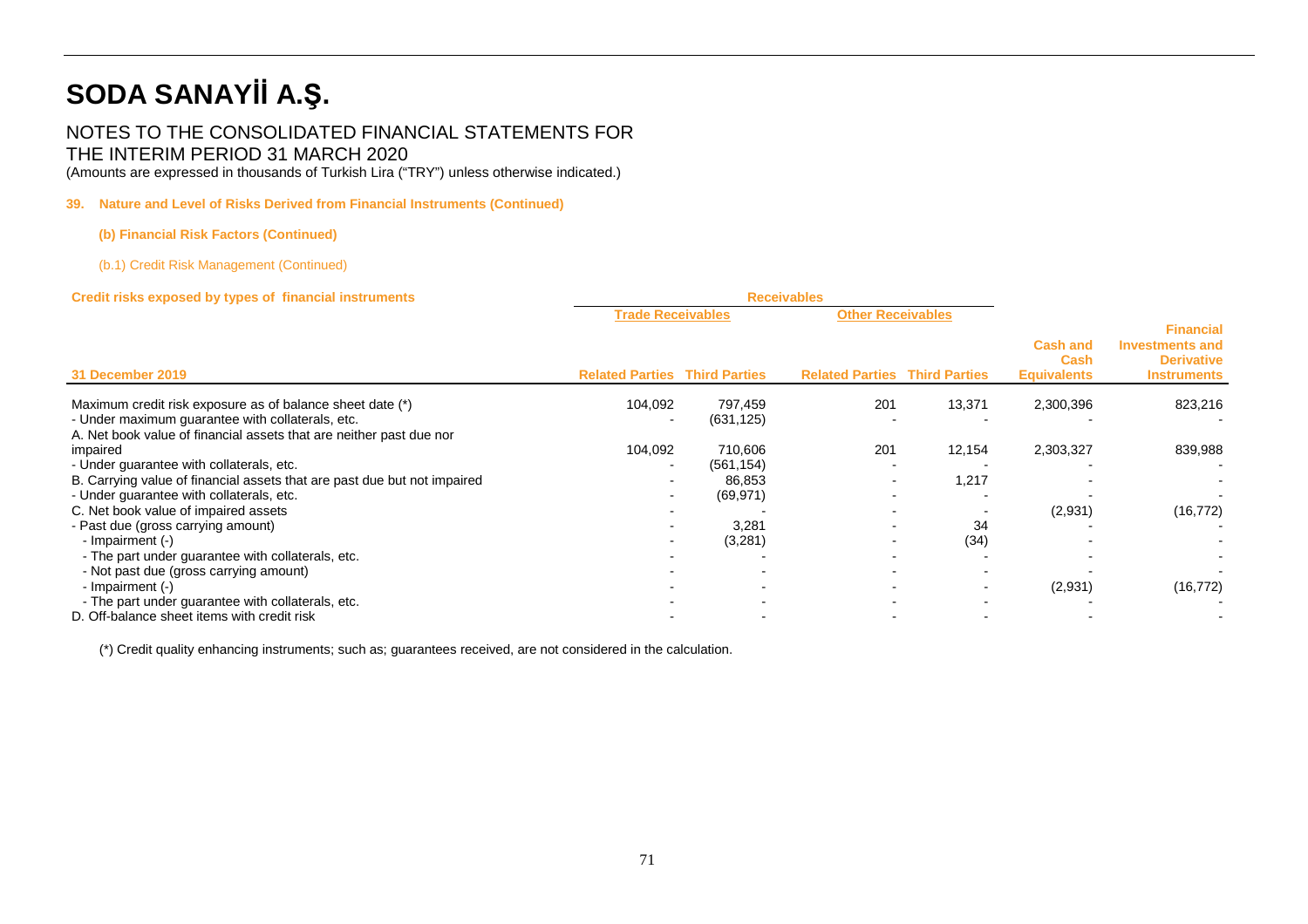## NOTES TO THE CONSOLIDATED FINANCIAL STATEMENTS FOR THE INTERIM PERIOD 31 MARCH 2020

(Amounts are expressed in thousands of Turkish Lira ("TRY") unless otherwise indicated.)

### **39. Nature and Level of Risks Derived from Financial Instruments (Continued)**

#### **(b) Financial Risk Factors (Continued)**

#### (b.1) Credit Risk Management (Continued)

Guarentees that are obtained from customers are as stated below:

|                             | <b>31 March 2020</b> | 31 December 2019 |
|-----------------------------|----------------------|------------------|
| Eximbank export insurance   | 322,744              | 313,692          |
| Hermes receivable insurance | 231,440              | 208,349          |
| Guarantee letters           | 40.305               | 26.514           |
| Commercial letter of credit | 5.483                | 8,201            |
| Other                       | 100.628              | 74,369           |
|                             | 700,600              | 631.125          |

Trade receivables that past due but not impaired are as stated below:

|                                               | <b>31 March 2020</b> | 31 December 2019 |
|-----------------------------------------------|----------------------|------------------|
| Overdue up to one month                       | 69.949               | 66,886           |
| Overdue for 1-3 months                        | 23,869               | 17.651           |
| Overdue for 3-12 months                       | 2,780                | 1.822            |
| Overdue for 1-5 years                         | 2.881                | 1,711            |
| <b>Total overdue receivables</b>              | 99.479               | 88,070           |
| The part under guarantee with collateral etc. | (78,068)             | (69, 971)        |

As of balance sheet date collaterals for the trade receivables that past due but not impaired are as stated below:

|                             | <b>31 March 2020</b> | 31 December 2019 |
|-----------------------------|----------------------|------------------|
| Guarantee letter            | 3,130                | 1,928            |
| Commercial letter of credit | ٠                    | 105              |
| Hermes receivable insurance | 7,681                | 11.999           |
| Eximbank export insurance   | 64.800               | 53,262           |
| Other                       | 2.457                | 2,677            |
|                             | 78,068               | 69.971           |

#### (b.2) Liquidity risk management

Group manages the liquidity risk, by monitoring and matching the maturity dates of financial assets and liabilities to provide continuance for reserve and borrowing funds.

#### Liquidity risk tables

Conservative liquidity risk management requires maintaining adequate reserves in addition to having the ability to utilize adequate level of credit lines and funds as well as closing market positions.

Funding risk attributable to the current and future potential borrowing needs is managed by providing continuous access to adequate number of creditors with high quality.

The following table details the Group's expected maturity for its financial liability. The tables below have been drawn up based on the undiscounted contractual maturities of the financial liability. Amount of interest payable to be paid of financial liabilities are included in the table: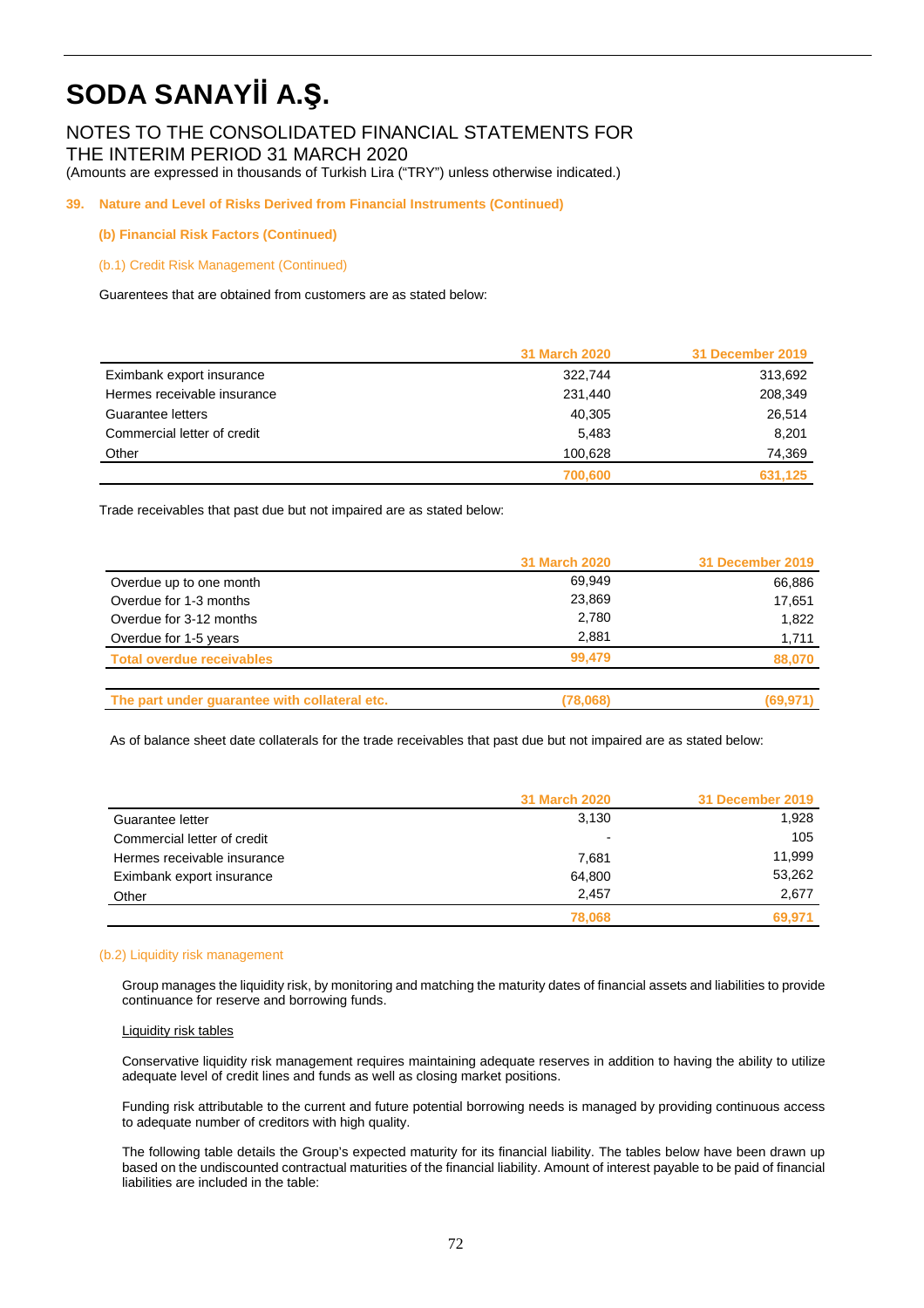## NOTES TO THE CONSOLIDATED FINANCIAL STATEMENTS FOR THE INTERIM PERIOD 31 MARCH 2020

(Amounts are expressed in thousands of Turkish Lira ("TRY") unless otherwise indicated.)

## **39. Nature and Level of Risks Derived from Financial Instruments (Continued)**

## **(b) Financial Risk Factors (Continued)**

(b.2) Liquidity risk management (Continued)

|                                          |                                 | <b>31 March 2020</b>                                               |                                 |                            |                    |                                     |  |  |
|------------------------------------------|---------------------------------|--------------------------------------------------------------------|---------------------------------|----------------------------|--------------------|-------------------------------------|--|--|
| Non derivative financial liabilities     | <b>Carrying</b><br><b>Value</b> | <b>Total</b><br>contractual<br>cash<br>outflows<br>$(I+II+III+IV)$ | <b>Less</b><br>than 3<br>months | $3 - 12$<br>months<br>(II) | 1-5 years<br>(III) | <b>More than</b><br>5 years<br>(IV) |  |  |
| Bank borrowings                          | 1,672,365                       | 1,828,471                                                          | 607,256                         | 49,614                     | 1,171,601          |                                     |  |  |
| Financial liabilities to related parties | 500,325                         | 630,463                                                            | 199.581                         | 21,134                     | 84,534             | 325,214                             |  |  |
| Operating lease liabilities              | 37,056                          | 116,053                                                            | 2,599                           | 7,393                      | 34,788             | 71,273                              |  |  |
| Trade payables                           | 279,214                         | 280,111                                                            | 278,311                         | 1,800                      |                    |                                     |  |  |
| Due to related parties                   | 597,010                         | 597,010                                                            | 597,010                         | $\overline{\phantom{0}}$   |                    |                                     |  |  |
| Other payables                           | 8,328                           | 8,328                                                              | 7,362                           | 36                         | 930                |                                     |  |  |
| <b>Total liabilities</b>                 | 3,094,298                       | 3,460,436                                                          | 1,692,119                       | 79,977                     | 1,291,853          | 396,487                             |  |  |

|                                         | 31 March 2020                   |                                                                    |                                 |                    |                           |                                     |
|-----------------------------------------|---------------------------------|--------------------------------------------------------------------|---------------------------------|--------------------|---------------------------|-------------------------------------|
| <b>Derivative financial liabilities</b> | <b>Carrying</b><br><b>Value</b> | <b>Total</b><br>contractual<br>cash<br>outflows<br>$(I+II+III+IV)$ | <b>Less</b><br>than 3<br>months | $3 - 12$<br>months | $1 - 5$<br>years<br>(III) | <b>More than</b><br>5 years<br>(IV) |
| Cash inflows<br>Cash outflows           | 21,466                          | 21,466                                                             |                                 | 59                 | 21,407                    |                                     |
| <b>Net total assets/liabilities</b>     | 21,466                          | 21.466                                                             |                                 | 59                 | 21.407                    | o                                   |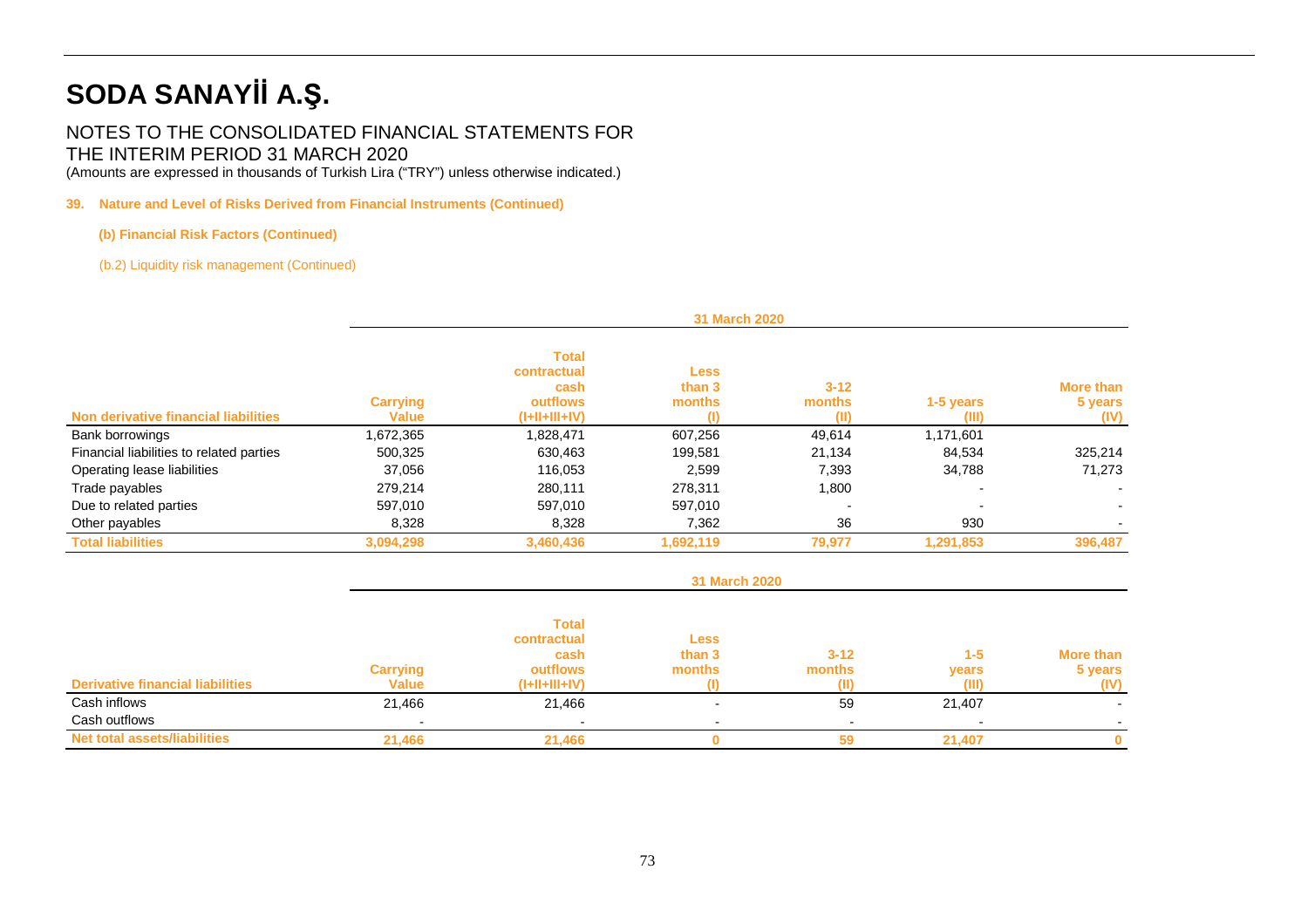## NOTES TO THE CONSOLIDATED FINANCIAL STATEMENTS FOR THE INTERIM PERIOD 31 MARCH 2020

(Amounts are expressed in thousands of Turkish Lira ("TRY") unless otherwise indicated.)

## **39. Nature and Level of Risks Derived from Financial Instruments (Continued)**

## **(b) Financial Risk Factors (Continued)**

(b.2) Liquidity risk management (Continued)

|                                          |                                 | 31 December 2019                                                   |                          |                            |                    |                              |  |  |
|------------------------------------------|---------------------------------|--------------------------------------------------------------------|--------------------------|----------------------------|--------------------|------------------------------|--|--|
| Non derivative financial liabilities     | <b>Carrying</b><br><b>Value</b> | <b>Total</b><br>contractual<br>cash<br>outflows<br>$(I+II+III+IV)$ | Less<br>than 3<br>months | $3 - 12$<br>months<br>(II) | 1-5 years<br>(III) | More than<br>5 years<br>(IV) |  |  |
| <b>Bank borrowings</b>                   | 1,277,634                       | 1,416,860                                                          | 47,808                   | 67,672                     | 1,301,380          |                              |  |  |
| Financial liabilities to related parties | 458,549                         | 584,382                                                            |                          | 201.210                    | 77.064             | 306,108                      |  |  |
| Operating lease liabilities              | 33,140                          | 101,660                                                            | 2,397                    | 6,691                      | 31,330             | 61,242                       |  |  |
| Trade payables                           | 305,996                         | 307,063                                                            | 301,734                  | 5,329                      |                    |                              |  |  |
| Due to related parties                   | 694,109                         | 694.109                                                            | 694.109                  |                            |                    |                              |  |  |
| Other payables                           | 7,916                           | 7,916                                                              | 7,009                    | 60                         | 847                |                              |  |  |
| <b>Total liabilities</b>                 | 2,727,344                       | 3,111,990                                                          | 1,053,057                | 280,962                    | 1,410,621          | 367,350                      |  |  |

|                                         | <b>31 December 2019</b>         |                                                                    |                                 |                    |                           |                              |
|-----------------------------------------|---------------------------------|--------------------------------------------------------------------|---------------------------------|--------------------|---------------------------|------------------------------|
| <b>Derivative financial liabilities</b> | <b>Carrying</b><br><b>Value</b> | <b>Total</b><br>contractual<br>cash<br>outflows<br>$(I+II+III+IV)$ | <b>Less</b><br>than 3<br>months | $3 - 12$<br>months | $1 - 5$<br>years<br>(III) | More than<br>5 years<br>(IV) |
| Cash inflows<br>Cash outflows           | 4,221                           | 4,221                                                              |                                 | 163                |                           | 4,058                        |
| <b>Net total assets/liabilities</b>     | 4,221                           | 4.221                                                              |                                 | 163                |                           | 4,058                        |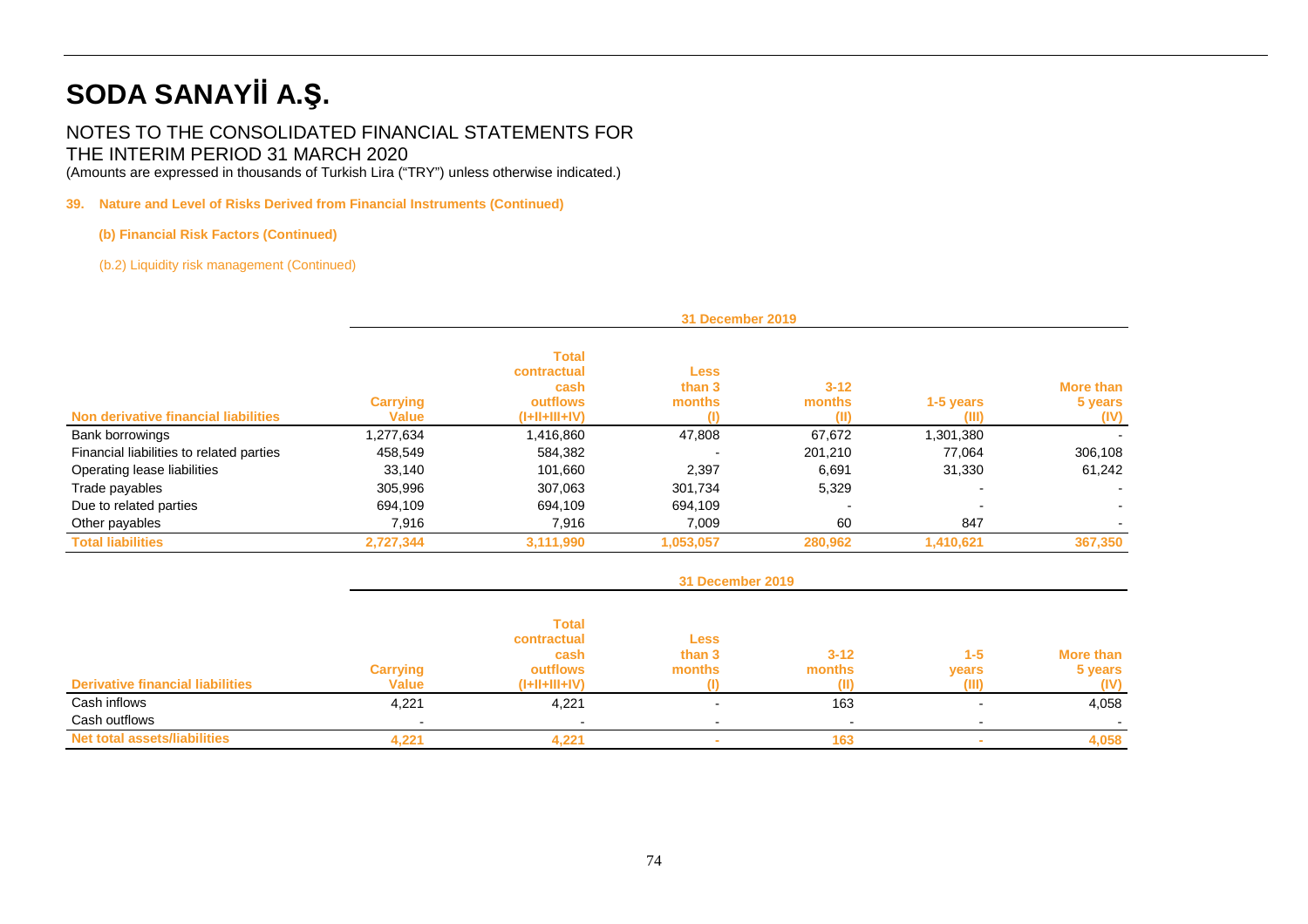## NOTES TO THE CONSOLIDATED FINANCIAL STATEMENTS FOR THE INTERIM PERIOD 31 MARCH 2020

(Amounts are expressed in thousands of Turkish Lira ("TRY") unless otherwise indicated.)

#### **39. Nature and Level of Risks Derived from Financial Instruments (Continued)**

**(b) Financial Risk Factors (Continued)** 

## (b.3) Market risk management

The Group faces financial risks relating to fluctuations in the exchange and interest rates due to its activities. Market risks of the Group are measured on the basis of sensitivity analyses. There has been no change in the market risk the Group faces or method of handling the risks met or method of measuring such risks, compared to the previous year.

## (b.3.1) Foreign currency risk management

 Foreign currency transactions, give rise to foreign currency risk. Certain transactions denominated in foreign currencies results in foreign currency.

The breakdown of the Group's foreign currency denominated monetary and non-monetary assets and liabilities as of the balance sheet date are as follows: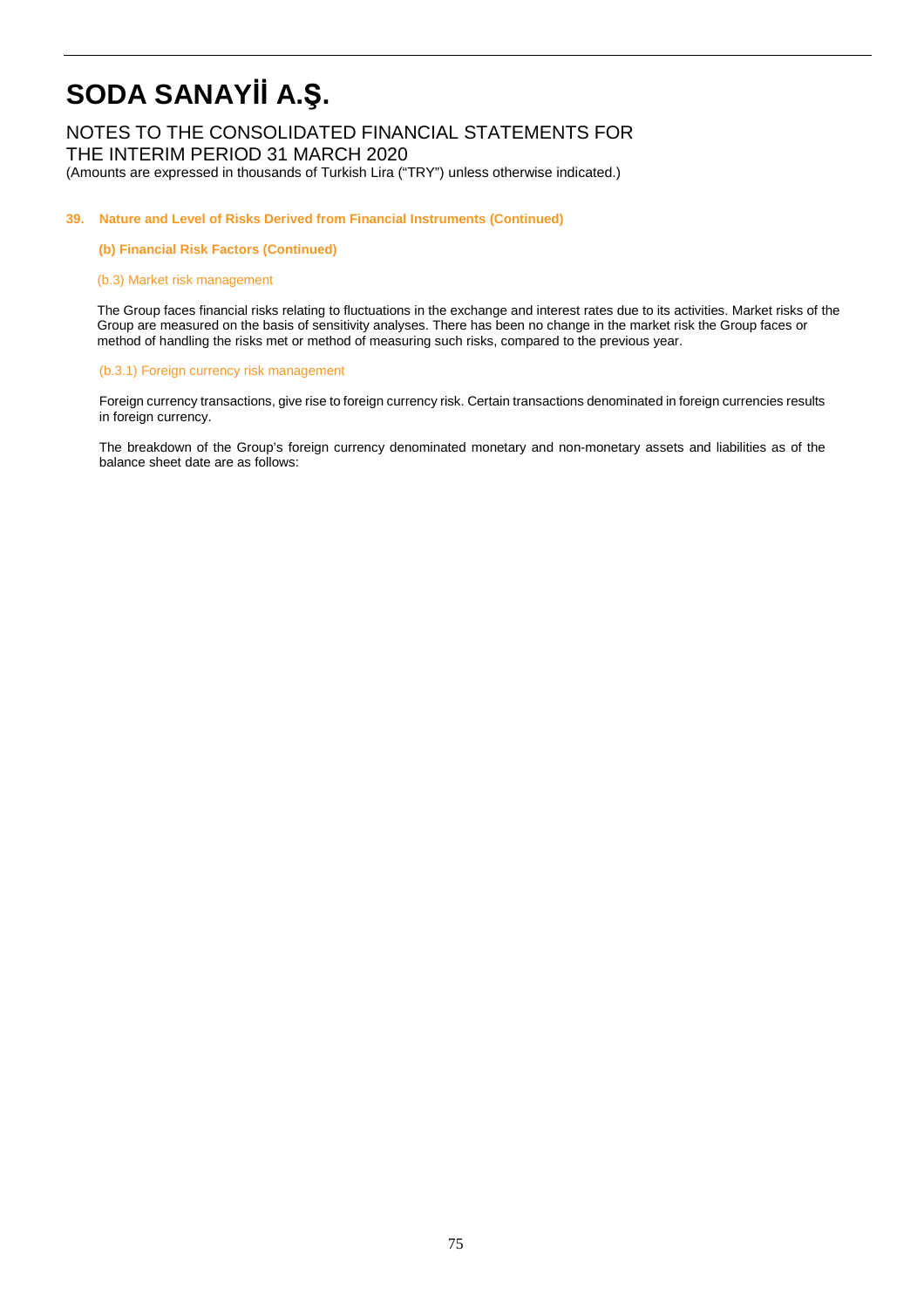NOTES TO THE CONSOLIDATED FINANCIAL STATEMENTS FOR THE INTERIM PERIOD 31 MARCH 2020

(Amounts are expressed in thousands of Turkish Lira ("TRY") unless otherwise indicated.)

**39. Nature and Level of Risks Derived from Financial Instruments (Continued)** 

## **(b) Financial Risk Factors (Continued)**

(b.3.1) Foreign currency risk management

|                                                          | Foreign Currency Position as of 31 March 2020 |                          |             |                       |  |
|----------------------------------------------------------|-----------------------------------------------|--------------------------|-------------|-----------------------|--|
|                                                          |                                               |                          |             | <b>TRY Equivalent</b> |  |
|                                                          |                                               |                          |             | of Other              |  |
|                                                          | <b>TRY Equivalent</b>                         | <b>US Dollar</b>         | <b>Euro</b> | <b>Currencies</b>     |  |
| Trade receivables<br>$1_{-}$                             | 556,678                                       | 58,294                   | 24,299      | 1,516                 |  |
| 2a. Monetary financial assets (cash and banks            |                                               |                          |             |                       |  |
| included)<br>2b. Non monetary financial assets           | 2,830,174                                     | 321,188                  | 94,925      | 52,433                |  |
|                                                          | 46,552                                        | 5,525                    | 1,435       |                       |  |
| 3. Other receivables<br><b>CURRENT ASSETS</b><br>4.      | 3,433,404                                     | 385.007                  | 120,659     | 191                   |  |
| 5 <sub>1</sub>                                           |                                               |                          |             | 54,140                |  |
| Trade receivables                                        |                                               | $\blacksquare$           |             |                       |  |
| 6a. Monetary financial assets                            | 808,726                                       | 124,114                  |             |                       |  |
| 6b. Non monetary financial assets                        |                                               |                          |             |                       |  |
| Other receivables<br>7.                                  | 4,904                                         | 72                       | 615         |                       |  |
| <b>NON CURRENT ASSETS</b><br>8.                          | 813,630                                       | 124.186                  | 615         |                       |  |
| <b>TOTAL ASSETS</b><br>9.                                | 4,247,034                                     | 509,193                  | 121,274     | 54.140                |  |
| 10. Trade payables                                       | 77,582                                        | 7,547                    | 3,887       | 360                   |  |
| 11. Financial liabilities                                | 199,715                                       | 30,650                   |             |                       |  |
| 12a. Other monetary liabilities                          | 21,903                                        | 1,467                    | 1,711       |                       |  |
| 12b. Other non monetary liabilities                      |                                               |                          |             |                       |  |
| <b>13. SHORT TERM LIABILITIES</b>                        | 299,200                                       | 39,664                   | 5,598       | 360                   |  |
| 14. Trade payables                                       |                                               | $\overline{\phantom{a}}$ |             |                       |  |
| 15. Financial liabilities                                | 304,080                                       | 46,667                   |             |                       |  |
| 16a. Other monetary liabilities                          |                                               |                          |             |                       |  |
| 16b. Other non monetary liabilities                      |                                               |                          |             |                       |  |
| <b>17. LONG TERM LIABILITIES</b>                         | 304,080                                       | 46,667                   |             |                       |  |
| <b>18. TOTAL LIABILITIES</b>                             | 603.280                                       | 86.331                   | 5.598       | 360                   |  |
| 19. Net assets of off balance sheet                      | 21,466                                        | 41,929                   | (34, 891)   |                       |  |
| derivative items/(liability) position (19a-19b)          |                                               |                          |             |                       |  |
| 19a. Off balance sheet derivative assets                 | 273,208                                       | 41,929                   |             |                       |  |
| 19b. Off balance sheet derivative liabilities            | 251,742                                       |                          | 34,891      |                       |  |
| 20. Net foreign assets / (liability)                     |                                               |                          |             |                       |  |
| position(9-18+19)                                        | 3,665,220                                     | 464,791                  | 80,785      | 53,780                |  |
| 21. Net foreign currency asset / (liability) position of |                                               |                          |             |                       |  |
| monetary items (1+2a+5+6a-10-11-12a-14-                  |                                               |                          |             |                       |  |
| $15-16a$                                                 | 3,592,298                                     | 417,265                  | 113,626     | 53,589                |  |
| 22. Fair value of derivative instruments used            |                                               |                          |             |                       |  |
| in foreign currency hedge                                | 4,473                                         | 686                      |             |                       |  |
| 23. Export                                               | 686,781                                       | 60,311                   | 47,205      | 2,121                 |  |
| 24. Import                                               | 208,650                                       | 21,415                   | 7,238       | 29,541                |  |
|                                                          |                                               |                          |             |                       |  |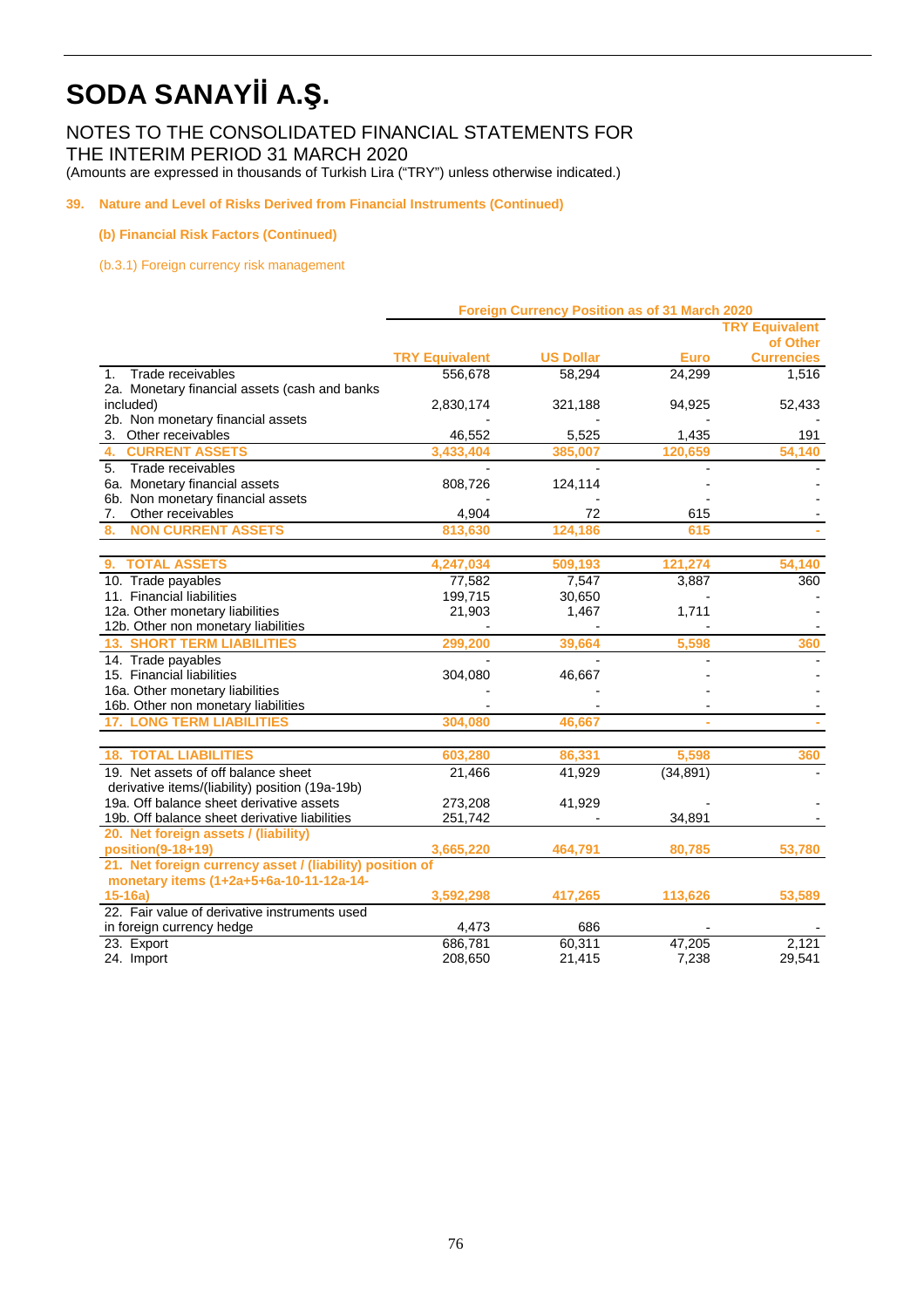NOTES TO THE CONSOLIDATED FINANCIAL STATEMENTS FOR THE INTERIM PERIOD 31 MARCH 2020

(Amounts are expressed in thousands of Turkish Lira ("TRY") unless otherwise indicated.)

## **39. Nature and Level of Risks Derived from Financial Instruments (Continued)**

## **(b) Financial Risk Factors (Continued)**

(b.3.1) Foreign currency risk management (Continued)

|                                                          | <b>Foreign Currency Position as of 31 December 2019</b> |                  |             |                       |  |
|----------------------------------------------------------|---------------------------------------------------------|------------------|-------------|-----------------------|--|
|                                                          |                                                         |                  |             | <b>TRY Equivalent</b> |  |
|                                                          |                                                         |                  |             | of Other              |  |
|                                                          | <b>TRY Equivalent</b>                                   | <b>US Dollar</b> | <b>Euro</b> | <b>Currencies</b>     |  |
| Trade receivables<br>$\mathbf{1}$ .                      | 472,174                                                 | 59,078           | 18,090      | 927                   |  |
| 2a. Monetary financial assets (cash and banks            |                                                         |                  |             |                       |  |
| included)                                                | 2,289,084                                               | 278,892          | 87,582      | 49,938                |  |
| 2b. Non monetary financial assets                        |                                                         |                  |             |                       |  |
| 3. Other receivables                                     | 21,934                                                  | 2,403            | 1,152       |                       |  |
| <b>CURRENT ASSETS</b><br>4.                              | 2.783.192                                               | 340.373          | 106.824     | 50.865                |  |
| 5.<br>Trade receivables                                  |                                                         |                  |             |                       |  |
| 6a. Monetary financial assets                            | 746,479                                                 | 125,666          |             |                       |  |
| 6b. Non monetary financial assets                        |                                                         |                  |             |                       |  |
| Other receivables<br>7.                                  | 1,325                                                   | 208              | 13          |                       |  |
| <b>NON CURRENT ASSETS</b><br>8.                          | 747,804                                                 | 125,874          | 13          |                       |  |
|                                                          |                                                         |                  |             |                       |  |
| <b>TOTAL ASSETS</b><br>9.                                | 3.530.996                                               | 466.247          | 106,837     | 50.865                |  |
| 10. Trade payables                                       | 89,069                                                  | 11,048           | 3,424       | 670                   |  |
| 11. Financial liabilities                                | 184,958                                                 | 31,137           |             |                       |  |
| 12a. Other monetary liabilities                          | 28,637                                                  | 1,835            | 2,667       |                       |  |
| 12b. Other non monetary liabilities                      |                                                         |                  |             |                       |  |
| <b>13. SHORT TERM LIABILITIES</b>                        | 302,664                                                 | 44,020           | 6,091       | 670                   |  |
| 14. Trade payables                                       |                                                         |                  |             |                       |  |
| 15. Financial liabilities                                | 277,209                                                 | 46,667           |             |                       |  |
| 16a. Other monetary liabilities                          |                                                         |                  |             |                       |  |
| 16b. Other non monetary liabilities                      |                                                         |                  |             |                       |  |
| <b>17. LONG TERM LIABILITIES</b>                         | 277,209                                                 | 46,667           |             |                       |  |
|                                                          |                                                         |                  |             |                       |  |
| <b>18. TOTAL LIABILITIES</b>                             | 579,873                                                 | 90,687           | 6,091       | 670                   |  |
| 19. Net assets of off balance sheet                      | 4,221                                                   | 40,177           | (35, 251)   |                       |  |
| derivative items/(liability) position (19a-19b)          |                                                         |                  |             |                       |  |
| 19a. Off balance sheet derivative assets                 | 238,661                                                 | 40,177           |             |                       |  |
| 19b. Off balance sheet derivative liabilities            | 234,440                                                 |                  | 35,251      |                       |  |
| 20. Net foreign assets / (liability)                     |                                                         |                  |             |                       |  |
| position(9-18+19)                                        | 2,955,344                                               | 415,737          | 65,495      | 50,195                |  |
| 21. Net foreign currency asset / (liability) position of |                                                         |                  |             |                       |  |
| monetary items (1+2a+5+6a-10-11-12a-14-                  |                                                         |                  |             |                       |  |
| $15-16a$                                                 | 2,927,864                                               | 372,949          | 99,581      | 50,195                |  |
| 22. Fair value of derivative instruments used            |                                                         |                  |             |                       |  |
| in foreign currency hedge                                | 4,473                                                   | 753              |             |                       |  |
| 23. Export                                               | 2,680,024                                               | 257,756          | 190,919     | 6,279                 |  |
| 24. Import                                               | 729,822                                                 | 92,344           | 9,135       | 148,136               |  |
|                                                          |                                                         |                  |             |                       |  |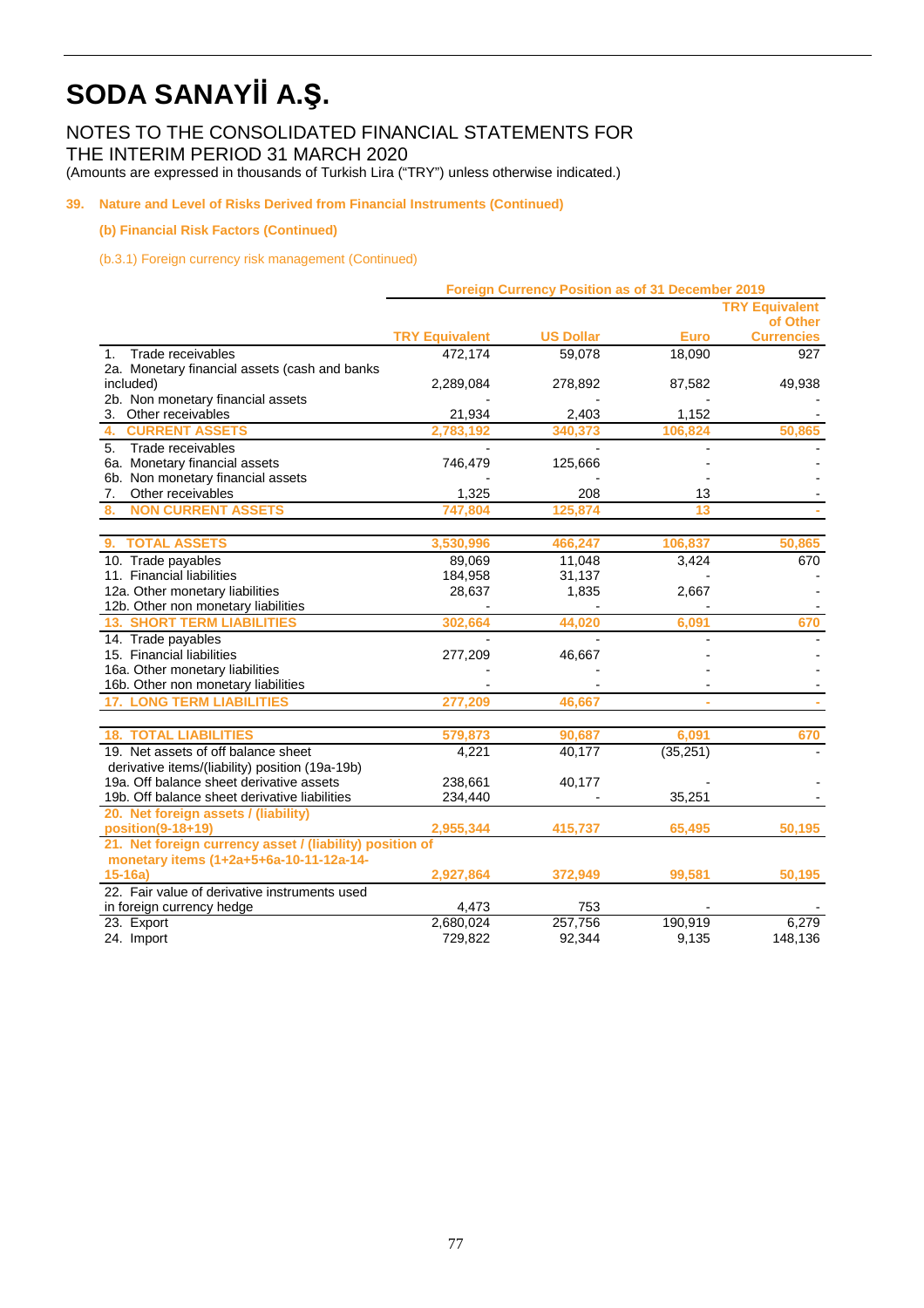## NOTES TO THE CONSOLIDATED FINANCIAL STATEMENTS FOR

THE INTERIM PERIOD 31 MARCH 2020

(Amounts are expressed in thousands of Turkish Lira ("TRY") unless otherwise indicated.)

## **39. Nature and Level of Risks Derived from Financial Instruments (Continued)**

### **(b) Financial Risk Factors (Continued)**

(b.3.1) Foreign currency risk management (Continued)

The Group is mainly exposed to Euro and US Dollars risks. Effects of other currencies are immaterial.

The table below presents the Group's sensitivity to a 10% deviation in foreign exchange rates especially US Dollars and Euro. 10% is the rate used by the Group when generating its report on exchange rate risk; the related rate stands for the presumed possible change in the foreign currency rates by the Group's management. The sensitivity analysis includes only outstanding foreign currency denominated monetary items and adjusts their translation at the period end for a 10% change in foreign currency rates. This analysis includes foreign currency denominated bank loans other than the functional currency of the ultimate user or borrower of the bank loans. The positive amount indicates increase in profit / loss or equity.

Foreign currency sensitivity

|                                                   | <b>31 March 2020</b> |               |              |             |
|---------------------------------------------------|----------------------|---------------|--------------|-------------|
|                                                   |                      | Profit / Loss | Equity $(*)$ |             |
|                                                   | Foreign<br>Foreign   |               | Foreign      | Foreign     |
|                                                   | currency             | currency      | currency     | currency    |
|                                                   | appreciation         | devaluation   | appreciation | devaluation |
| Increase in value of US Dollar against TRY by 10% |                      |               |              |             |
| 1 - US Dollars net assets / liabilities           | 271,890              | (271, 890)    | 8,527        | (8,527)     |
| 2 - US Dollars hedged from risks (-)              | 27,321               | (27, 321)     |              |             |
| 3 - US Dollars net effect $(1 + 2)$               | 299,211              | (299, 211)    | 8,527        | (8, 527)    |
| Increase in value of Euro against TRY by 10%      |                      |               |              |             |
| 4 - Euro net assets / liabilities                 | 81,981               | (81, 981)     | 268,832      | (268, 832)  |
| 5 - Euro hedged from risks (-)                    | (25,174)             | 25,174        |              |             |
| $6$ - Euro net effect $(4 + 5)$                   | 56,807               | (56,807)      | 268,832      | (268, 832)  |
|                                                   |                      |               |              |             |
| 7 - Other currencies net assets / liabilities     | 5,359                | (5,359)       | 831          | (831)       |
| 8 - Other currencies hedged from risks (-)        |                      |               |              |             |
| 9 - Other currencies net effect $(7 + 8)$         | 5,359                | (5,359)       | 831          | (831)       |
| <b>TOTAL</b> $(3 + 6 + 9)$                        | 361,377              | (361, 377)    | 278,190      | (278, 190)  |

(\*) It represents change in total equity balance arises from 10% deviation on exchange rate arising from the translation of financial statements of foreign subsidiaries, joint ventures and associates to reporting currency of TRY .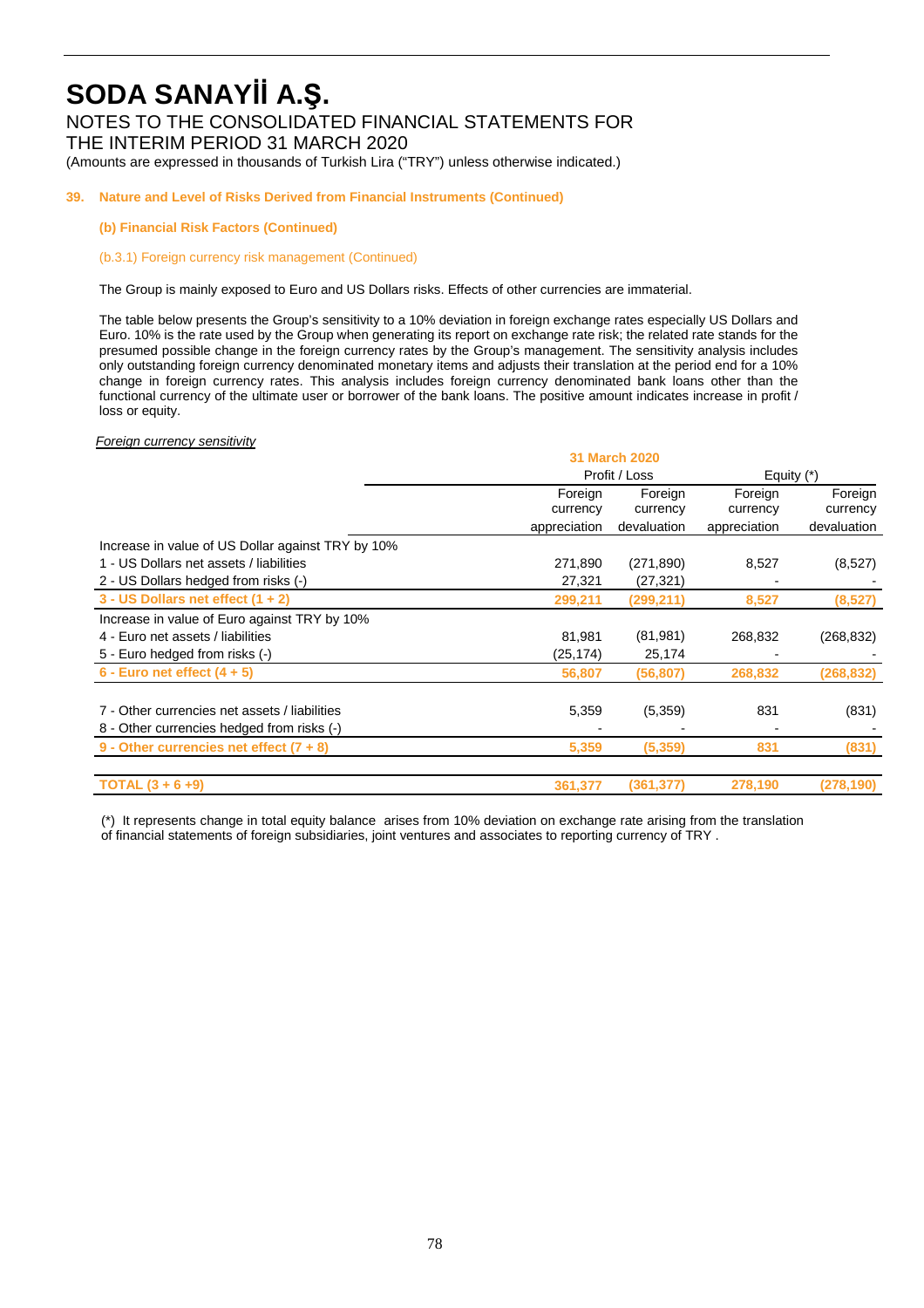NOTES TO THE CONSOLIDATED FINANCIAL STATEMENTS FOR

THE INTERIM PERIOD 31 MARCH 2020

(Amounts are expressed in thousands of Turkish Lira ("TRY") unless otherwise indicated.)

## **39. Nature and Level of Risks Derived from Financial Instruments (Continued)**

## **(b) Financial Risk Factors (Continued)**

(b.3.1) Foreign currency risk management (Continued)

|                                                          | 31 December 2019 |             |              |             |
|----------------------------------------------------------|------------------|-------------|--------------|-------------|
|                                                          |                  |             | Equity $(*)$ |             |
|                                                          | Foreign          | Foreign     | Foreign      |             |
|                                                          | currency         | currency    | currency     | currency    |
|                                                          | appreciation     | devaluation | appreciation | devaluation |
| Increase in value of US Dollar against TRY by 10%        |                  |             |              |             |
| 1 - US Dollars net assets / liabilities                  | 221,539          | (221, 539)  | 6,343        | (6, 343)    |
| 2 - US Dollars hedged from risks (-)                     | 23,866           | (23, 866)   |              |             |
| $3 - US Dollars$ net effect $(1 + 2)$                    | 245,405          | (245, 405)  | 6,343        | (6, 343)    |
| Increase in value of Euro against TRY by 10%             |                  |             |              |             |
| 4 - Euro net assets/liabilities                          | 66,228           | (66, 228)   | 241,768      | (241, 768)  |
| 5 - Euro hedged from risks (-)                           | (23,444)         | 23,444      |              |             |
| 6 - Euro net effect $(4 + 5)$                            | 42,784           | (42, 784)   | 241,768      | (241,768)   |
| Increase in value of other currencies against TRY by 10% |                  |             |              |             |
| 7 - Other currencies net assets / liabilities            | 5,019            | (5,019)     | 762          | (762)       |
| 8 - Other currencies hedged from risks (-)               |                  |             |              |             |
| 9 - Other currencies net effect $(7 + 8)$                | 5,019            | (5,019)     | 762          | (762)       |
| <b>TOTAL</b> $(3 + 6 + 9)$                               | 293,208          | (293, 208)  | 248,873      | (248,873)   |

(\*) It represents change in total equity balance arises from 10% deviation on exchange rate arising from the translation of financial statements of foreign subsidiaries, joint ventures and associates to reporting currency of TRY.

## (b.3.2) Interest rate risk management

The Group's exposure to interest rate risk is related to its financial liabilities. The Group's financial liabilities mostly consist of floating rate borrowings. Based on the current balance sheet composition and analysis calculated by the Group, if the interest rates of TRY were increased/decreased by 1% and foreign currency interest rates were increased/decreased 0.25% with the assumption of keeping all other variables constant, the net profit / loss for the period before taxation and minority interest would decrease/increase by TRY 605 thousand as of 31 March 2020 (31 December 2019: TRY 3,062 thousand, 31 March 2019: TRY 66 thousand).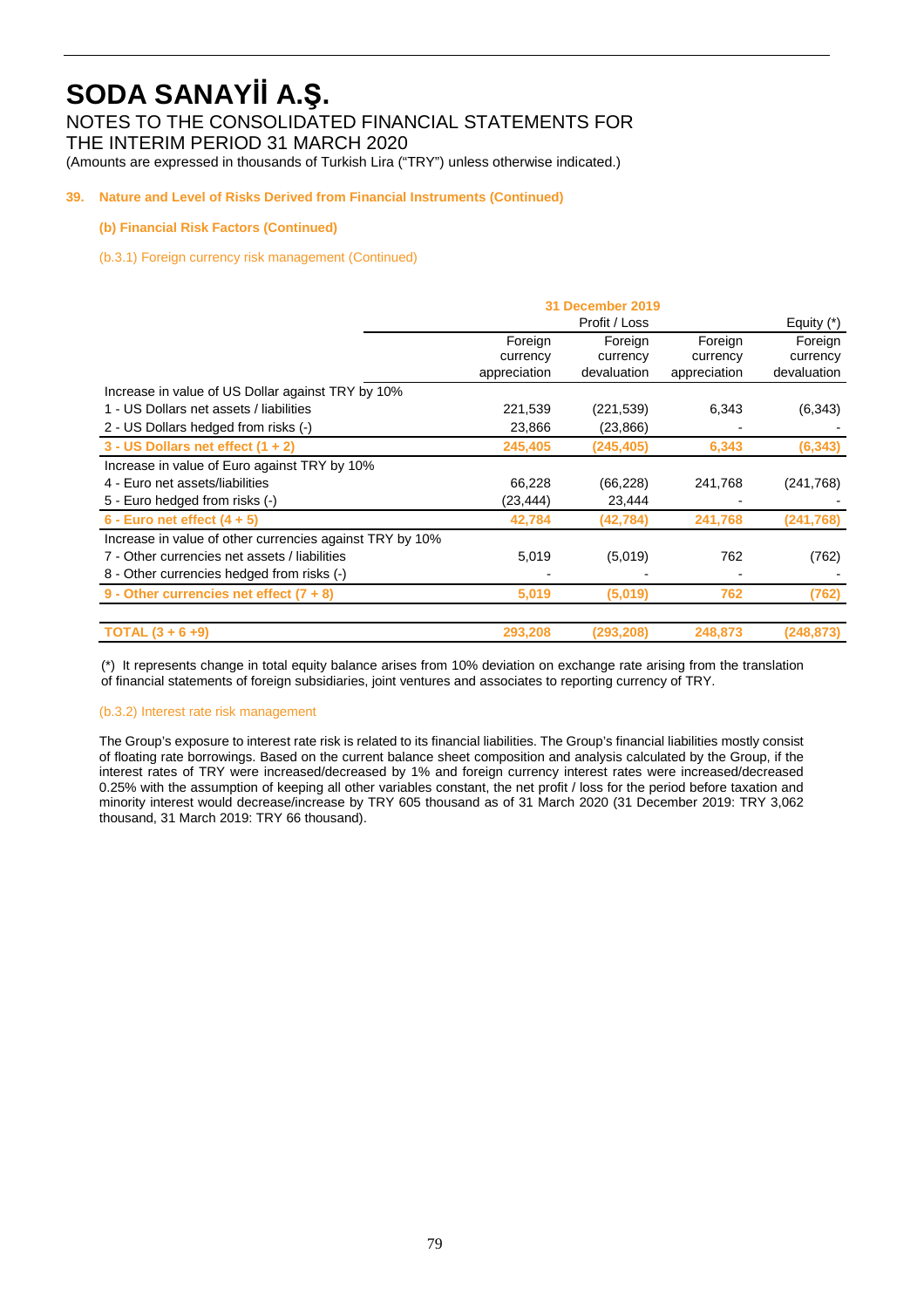## NOTES TO THE CONSOLIDATED FINANCIAL STATEMENTS FOR

THE INTERIM PERIOD 31 MARCH 2020

(Amounts are expressed in thousands of Turkish Lira ("TRY") unless otherwise indicated.)

## **39. Nature and Level of Risks Derived from Financial Instruments (Continued)**

## **(b) Financial Risk Factors (Continued)**

(b.3.2) Interest rate risk management (Continued)

## **Interest rate sensitivity**

The Group's financial instruments that are sensitive to interest rates are as follows:

|                                          | 31 March 2020                      |                                 |                                       |              |
|------------------------------------------|------------------------------------|---------------------------------|---------------------------------------|--------------|
|                                          | <b>Floating</b><br><b>Interest</b> | <b>Fixed</b><br><b>Interest</b> | <b>Non-Interest</b><br><b>Bearing</b> | <b>TOTAL</b> |
| <b>Financial Assets</b>                  |                                    | 4,646,093                       | 94,754                                | 4,740,847    |
| Cash and cash equivalents                |                                    | 2,708,524                       | 94,754                                | 2,803,278    |
| <b>Financial investments</b>             |                                    | 891,134                         |                                       | 891,134      |
| Financial derivative assets              |                                    | 21,466                          |                                       | 21,466       |
| Trade receivables                        |                                    | 913,659                         |                                       | 913,659      |
| Receivables from related parties         |                                    | 103,647                         |                                       | 103,647      |
| Other receivables                        |                                    | 7,663                           |                                       | 7,663        |
|                                          |                                    |                                 |                                       |              |
| <b>Financial Liabilities</b>             | 304,257                            | 2,790,041                       |                                       | 3,094,298    |
| Bank borrowings                          | 304,257                            | 1,368,108                       |                                       | 1,672,365    |
| Financial liabilities to related parties |                                    | 500,325                         |                                       | 500,325      |
| Operating lease liabilities              |                                    | 37,056                          |                                       | 37,056       |
| Trade payables                           |                                    | 279,214                         |                                       | 279,214      |
| Payables due to related parties          |                                    | 597,010                         |                                       | 597,010      |
| Other payables                           |                                    | 8,328                           |                                       | 8,328        |

|                                               | 31 December 2019                   |                                 |                                       |              |
|-----------------------------------------------|------------------------------------|---------------------------------|---------------------------------------|--------------|
|                                               | <b>Floating</b><br><b>Interest</b> | <b>Fixed</b><br><b>Interest</b> | <b>Non-Interest</b><br><b>Bearing</b> | <b>TOTAL</b> |
| <b>Financial Assets</b>                       |                                    | 3,999,060                       | 43,972                                | 4,043,032    |
| Cash and cash equivalents                     |                                    | 2,256,501                       | 43,972                                | 2,300,473    |
| <b>Financial investments</b>                  |                                    | 823,216                         |                                       | 823,216      |
| Financial derivative assets                   |                                    | 4,221                           |                                       | 4,221        |
| Trade receivables<br>Receivables from related |                                    | 797,458                         |                                       | 797,458      |
| parties                                       |                                    | 104,293                         |                                       | 104,293      |
| Other receivables                             |                                    | 13,371                          |                                       | 13,371       |
| <b>Financial Liabilities</b>                  | 358,633                            | 2,368,711                       |                                       | 2,727,344    |
| Bank borrowings                               | 358,633                            | 869,001                         |                                       | 1,227,634    |
| Financial liabilities to related parties      |                                    | 458,549                         |                                       | 458,549      |
| Operating lease liabilities                   |                                    | 33,140                          |                                       | 33,140       |
| Trade payables<br>Payables due to related     |                                    | 305,996                         |                                       | 305,996      |
| parties                                       |                                    | 694,109                         |                                       | 694,109      |
| Other payables                                |                                    | 7,916                           |                                       | 7,916        |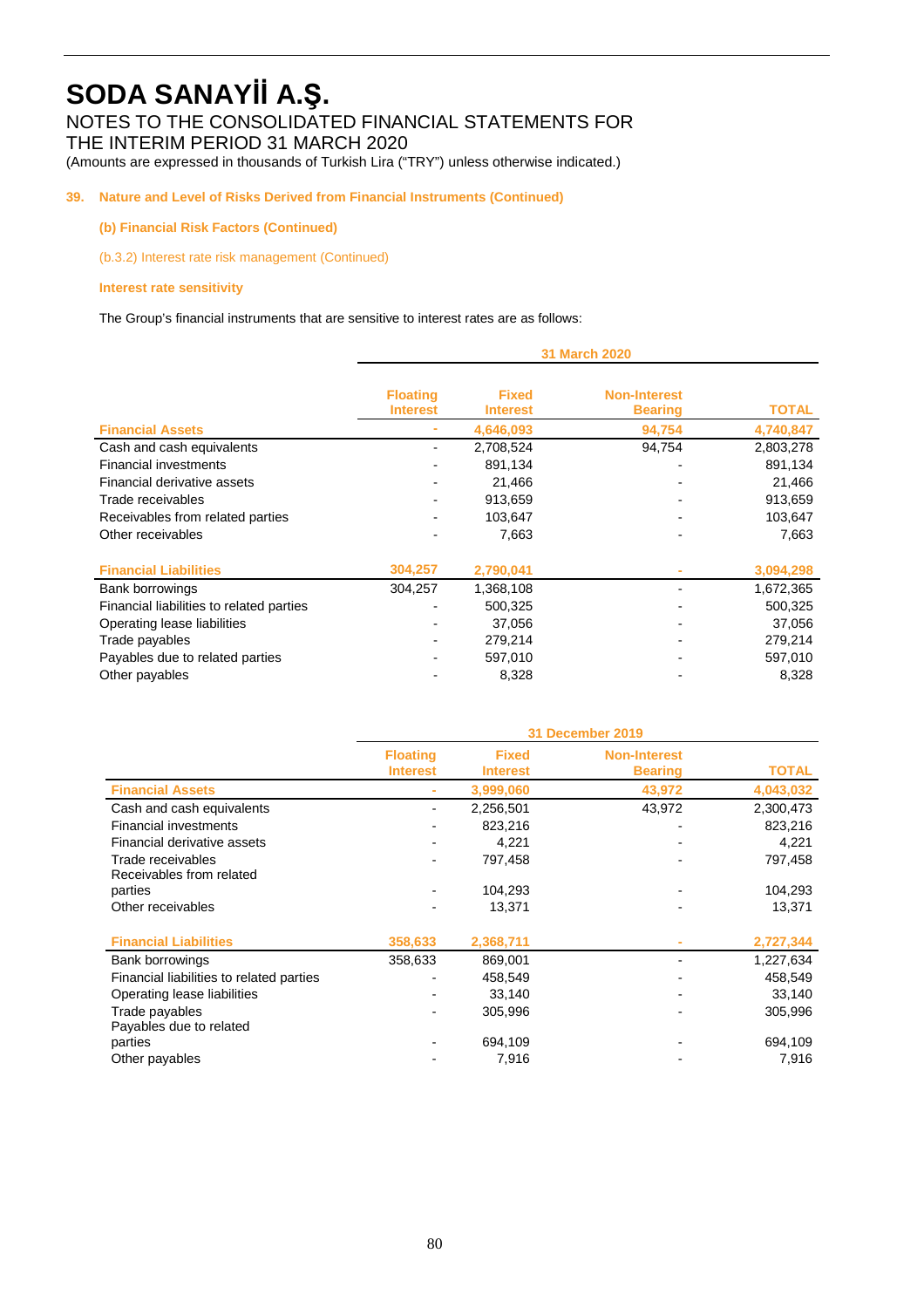## NOTES TO THE CONSOLIDATED FINANCIAL STATEMENTS FOR

THE INTERIM PERIOD 31 MARCH 2020

(Amounts are expressed in thousands of Turkish Lira ("TRY") unless otherwise indicated.)

## **39. Nature and Level of Risks Derived from Financial Instruments (Continued)**

**(b) Financial Risk Factors (Continued)** 

#### (b.3.3) Other price risks

The Group is exposed to market price risk due to its equity share investments. Equity share investments are held for strategic purposes rather than trading purposes. The group does not trade those investments actively.

#### Equity price sensitivity

Sensitivity analysis presented below is determined based on the equity price risks as of the reporting date. At the date of reporting, if the equity prices were increased/decreased by 10% with the assumption of keeping all other variables constant:

As of 31 March 2020, if equity investments classified as financial assets at fair value through other comprehensive income would not be disposed of or as long as not impaired, net profit/loss would not be affected.

### **40. Fair Value of Financial Instruments and Hedge Accounting**

### **Categories of Financial Instruments**

|                                  |                       | <b>Financial assets at</b><br>fair value through<br>other comprehensive | <b>Financial</b><br>assets at fair<br>value through | <b>Net Book</b> |             |
|----------------------------------|-----------------------|-------------------------------------------------------------------------|-----------------------------------------------------|-----------------|-------------|
| 31 March 2020                    | <b>Amortized cost</b> | <i>income</i>                                                           | profit or loss                                      | <b>Value</b>    | <b>Note</b> |
| <b>Financial assets</b>          | 4,711,718             | 21,466                                                                  |                                                     | 4,733,184       |             |
| Cash and cash equivalents        | 2,803,278             |                                                                         |                                                     | 2,803,278       | 6           |
| Trade receivables                | 913.659               |                                                                         |                                                     | 913.659         | 10          |
| Receivables from related parties | 103.647               |                                                                         |                                                     | 103.647         | 38          |
| Financial derivative assets      |                       | 21.466                                                                  |                                                     | 21.466          | 12          |
| <b>Financial investments</b>     | 891.134               |                                                                         |                                                     | 891.134         | 7           |
| <b>Financial liabilities</b>     | 3,048,914             |                                                                         | ٠                                                   | 3,048,914       |             |
| Bank borrowings                  | 2,172,690             |                                                                         |                                                     | 597.010         | 38          |
| Trade payables                   | 279.214               |                                                                         | ٠                                                   | 2.172.690       | 8           |
| Payables due to related parties  | 597,010               |                                                                         |                                                     | 279.214         | 10          |

| 31 December 2019                 | <b>Amortized cost</b> | <b>Financial assets at</b><br>fair value through<br>other comprehensive<br>income | <b>Financial</b><br>assets at fair<br>value through<br>profit or loss | <b>Net Book</b><br><b>Value</b> | <b>Note</b> |
|----------------------------------|-----------------------|-----------------------------------------------------------------------------------|-----------------------------------------------------------------------|---------------------------------|-------------|
| <b>Financial assets</b>          | 4.025.440             | 4,221                                                                             |                                                                       | 4,029,661                       |             |
| Cash and cash equivalents        | 2,300,473             |                                                                                   |                                                                       | 2.300.473                       | 6           |
| Trade receivables                | 797.458               |                                                                                   |                                                                       | 797,458                         | 10          |
| Receivables from related parties | 104.293               |                                                                                   |                                                                       | 104.293                         | 38          |
| Financial derivative assets      |                       | 4,221                                                                             |                                                                       | 4.221                           | 12          |
| <b>Financial investments</b>     | 823,216               |                                                                                   |                                                                       | 823.216                         | 7           |
| <b>Financial liabilities</b>     | 2,686,288             |                                                                                   |                                                                       | 2,686,288                       |             |
| Bank borrowings                  | 1,686,183             |                                                                                   |                                                                       | 1,686,183                       | 8           |
| Trade payables                   | 305,996               |                                                                                   |                                                                       | 305.996                         | 10          |
| Payables due to related parties  | 694.109               |                                                                                   |                                                                       | 694.109                         | 38          |
| Financial derivative liabilities |                       |                                                                                   |                                                                       |                                 | 12          |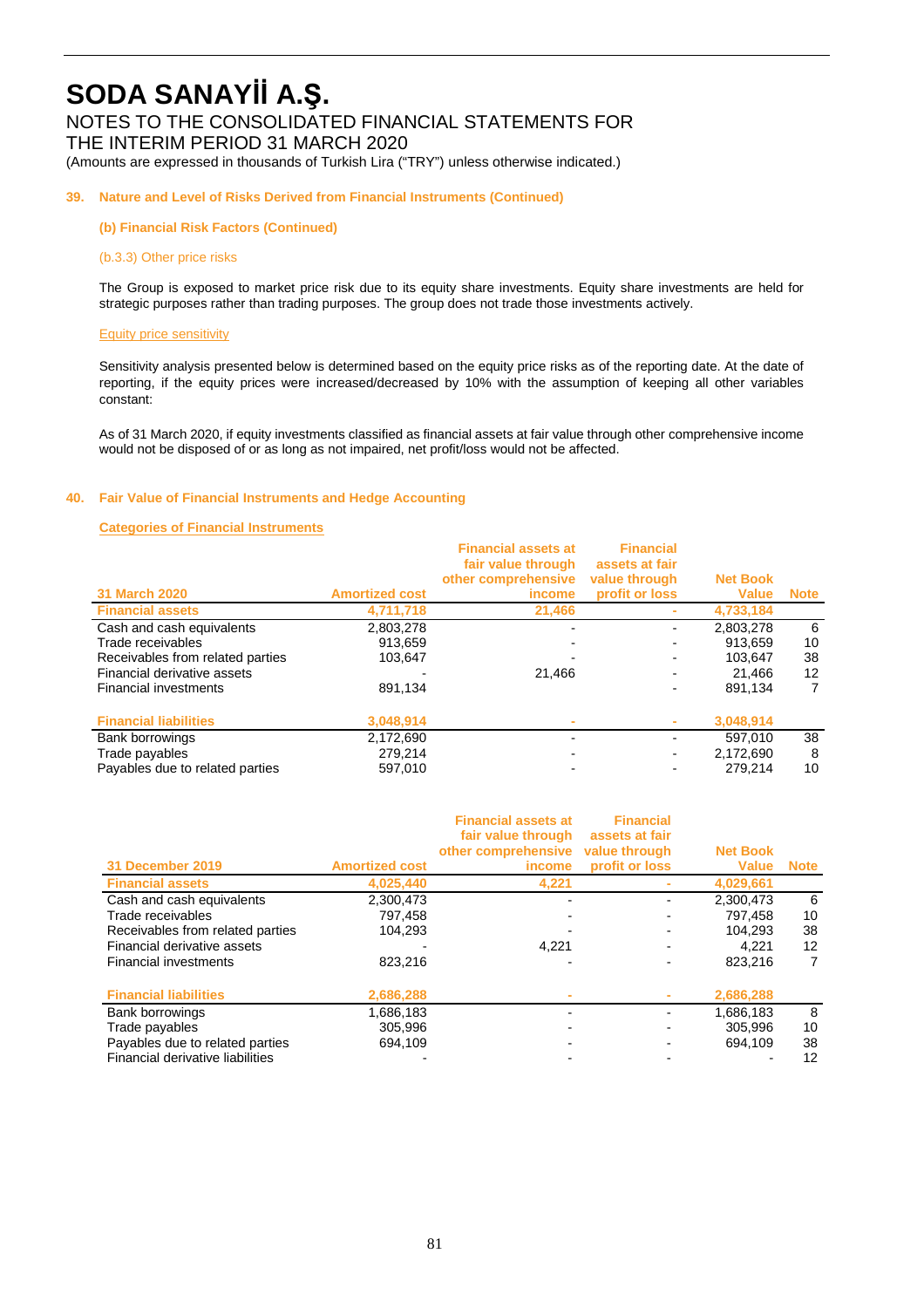NOTES TO THE CONSOLIDATED FINANCIAL STATEMENTS FOR

THE INTERIM PERIOD 31 MARCH 2020

(Amounts are expressed in thousands of Turkish Lira ("TRY") unless otherwise indicated.)

## **40. Fair Value of Financial Instruments and Hedge Accounting (Continued)**

### Fair Value of Financial Instruments

The fair value of financial assets and liabilities are determined as follows:

Category 1: Implies that in determining the fair values of assets and liabilities, active market trading price is used for valuation purposes.

Category 2: Implies that in determining the fair values of assets and liabilities, should other market price be observed other than first degree market prices, then observed market price is used for valuation purposes.

Category 3: Implies that in determining the fair values of assets and liabilities, data not based on market observation is used for valuation purposes.

|                                                                     |                      | <b>Fair Value Level as of Reporting Date</b> |        |  |
|---------------------------------------------------------------------|----------------------|----------------------------------------------|--------|--|
| <b>Financial assets</b>                                             | <b>31 March 2020</b> | <b>Category</b>                              |        |  |
| Difference in fair value reflected in other<br>comprehensive income | 21.466               | $\,$ $\,$                                    | 21.466 |  |
| <b>TOTAL</b>                                                        | 21.466               | ۰                                            | 21.466 |  |

|                                                                     |                             | <b>Fair Value Level as of Reporting Date</b> |            |  |
|---------------------------------------------------------------------|-----------------------------|----------------------------------------------|------------|--|
| <b>Financial assets</b>                                             | 31 December 2019 Category 1 |                                              | Category 2 |  |
| Difference in fair value reflected in other<br>comprehensive income | 4.221                       | $\overline{\phantom{a}}$                     | 4.221      |  |
| <b>TOTAL</b>                                                        |                             |                                              |            |  |

#### **41. Events after the Balance Sheet Date**

The Ordinary General Assembly Meeting decisions of the Company on March 27, 2020 were registered by the Istanbul Trade Registry Directorate on April 8, 2020 and published in the Trade Registry Gazette numbered 10056 on April 10, 2020.

Within the framework of the Board of Directors' historic decision No.20 dated April 27, 2020, the Company's assets, all assets and liabilities as a whole element of Türkiye Şişe ve Cam Fabrikaları A.Ş. has decided to be transferred. In this context, PWC Yönetim Danışmanlık A.Ş., prepared in accordance with Articles 145 and 147 of the Turkish Commercial Code. The "Merger Report and Merger Agreement" based on the determinations stipulated in the expert institution report was signed and applied to the SPK on April 27, 2020.

The rate of change calculated by the expert institution is 1.15997 and the right to leave is 6.39 TL.

Covid-19 outbreak, which causes deadly respiratory tract infections and which is emerged in China and spread to several parts of the world, is effecting international ekonomik conditions in a negative way, especially in the hardest hit countries. The ultimate effects and outreach of Coronavirus is still unknown and therefore the Firm cannot measure the impact of it on the operations.